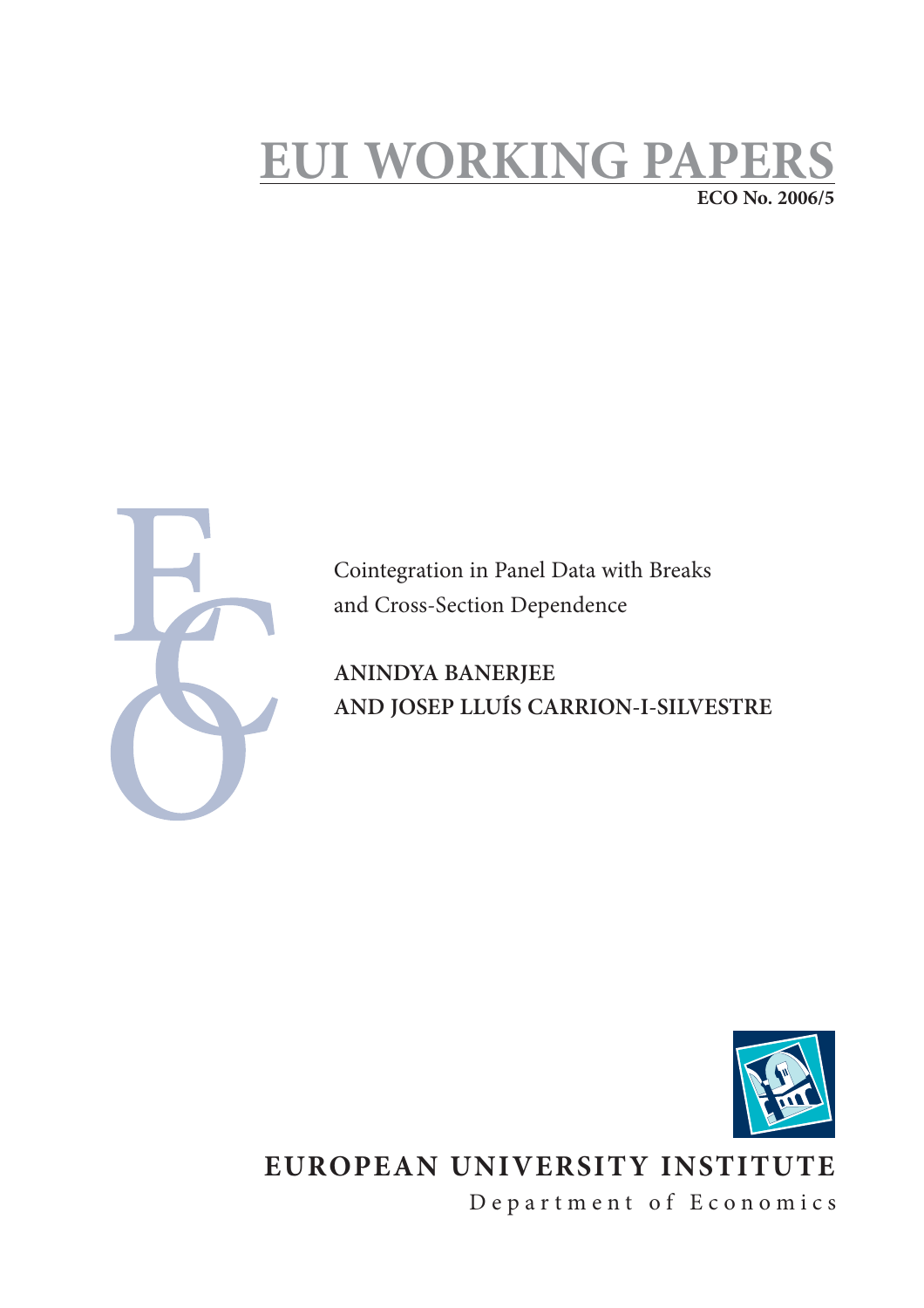## **EUROPEAN UNIVERSITY INSTITUTE DEPARTMENT OF ECONOMICS**

*Cointegration in Panel Data with Breaks and Cross-Section Dependence*

**ANINDYA BANERJEE AND JOSEP LLUÍS CARRION-I-SILVESTRE**

EUI Working Paper **ECO** No. 2006/5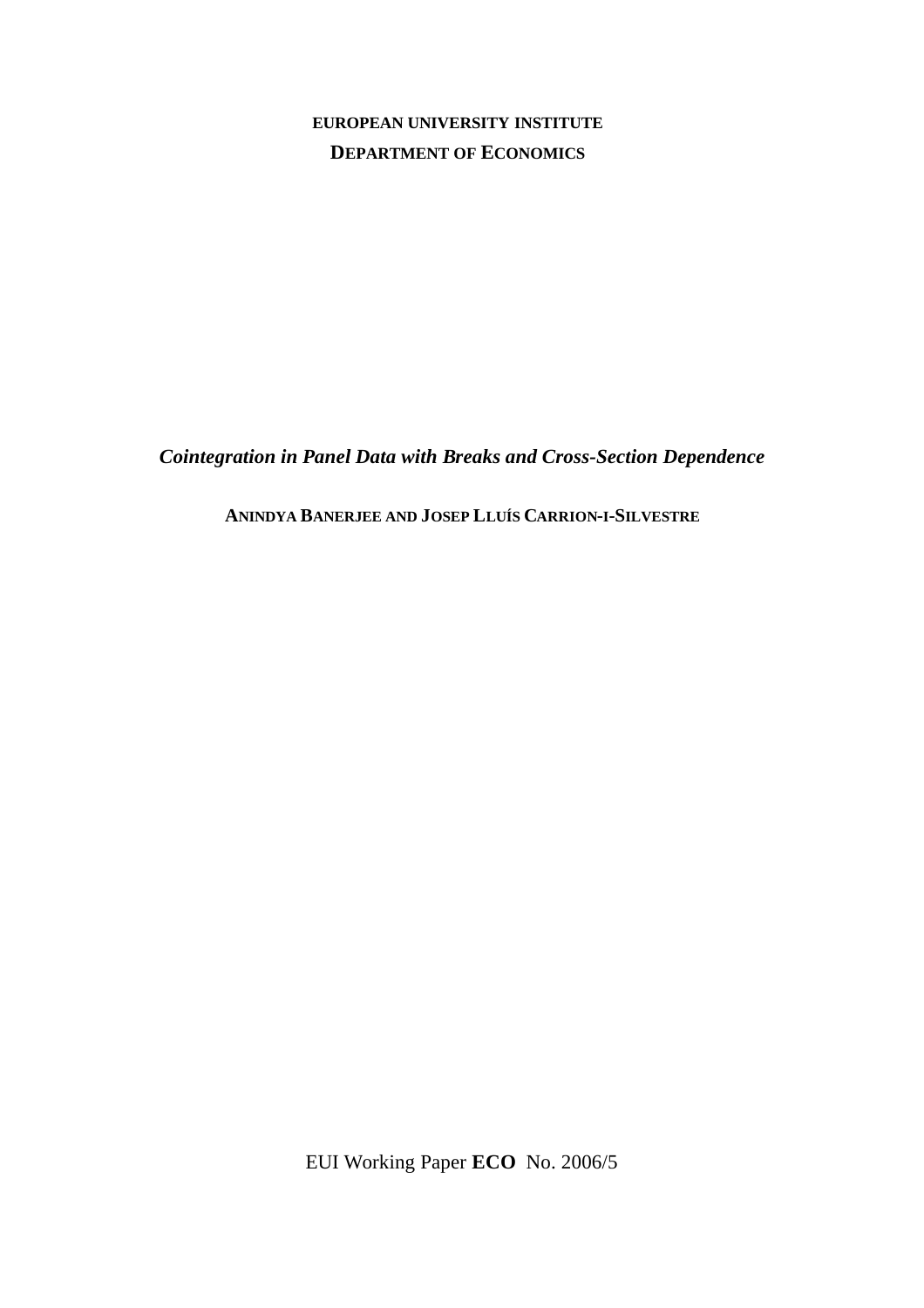This text may be downloaded freely only for personal academic purposes. Any reproductions, whether in hard copies or electronically, require the consent of the author. If cited or quoted, reference should be made to the full name of the author(s), editor(s), the title, the working paper, or other series, the year and the publisher.

ISSN 1725-6704

© 2006 Anindya Banerjee and Josep Lluís Carrion-i-Silvestre

Printed in Italy European University Institute Badia Fiesolana I – 50016 San Domenico di Fiesole (FI) Italy

http://www.iue.it/ http://cadmus.iue.it/dspace/index.jsp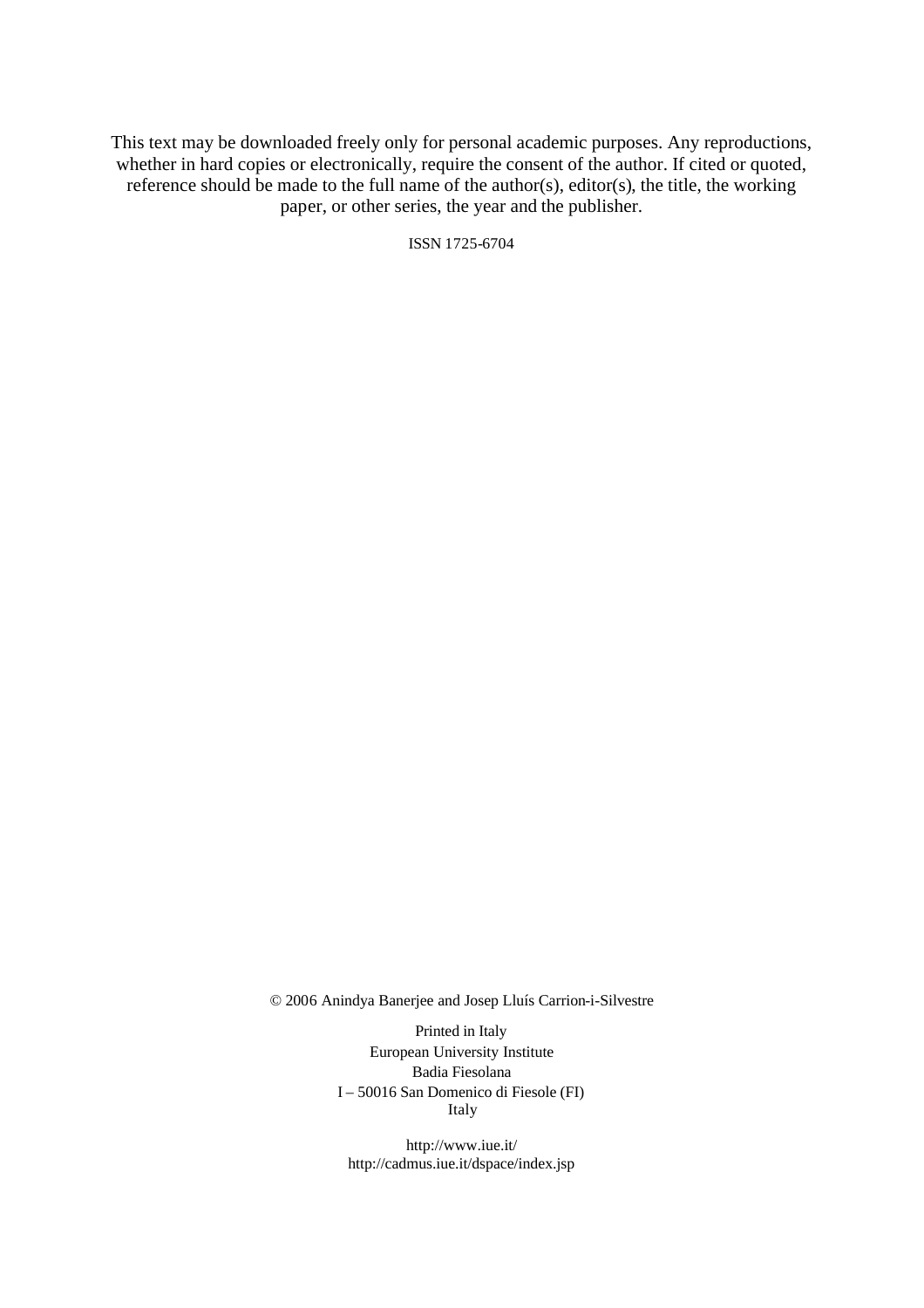## Cointegration in panel data with breaks and cross-section dependence

Anindya Banerjee Department of Economics European University Institute

Josep Lluís Carrion-i-Silvestre Department of Econometrics, Statistics and Spanish Economy University of Barcelona

February 10, 2006

#### Abstract

The power of standard panel cointegration statistics may be affected by misspecification errors if proper account is not taken of the presence of structural breaks in the data. We propose modifications to allow for one structural break when testing the null hypothesis of no cointegration that retain good properties in terms of empirical size and power. Response surfaces to approximate the finite sample moments that are required to implement the statistics are provided. Since panel cointegration statistics rely on the assumption of cross-section independence, a generalisation of the tests to the common factor framework is carried out in order to allow for dependence among the units of the panel.

Keywords: Panel cointegration, structural break, common factors, cross-section dependence JEL Codes: C12, C22

## 1 Introduction

The theory of cointegration establishes that there exist linear combinations of integrated variables that cancel out common stochastic trends. This phenomenon gives rise to equilibrium relationships among integrated variables, which means that in the long-run these variables show co-movement or are cointegrated with each other. Although a large part of the traditional theory has been based upon the assumption of structural stability, the concept of cointegration per se does not rule out the possibility that both the cointegrating vector(s) and the deterministic component(s) of the long-run relationship might change during the time period analyzed. In fact, Hansen (1992), and Quintos and Phillips (1993) propose test statistics to assess the stability of the cointegration relationship. More interestingly, it is well known that if no account is taken of changes in the parameters of the model, inference concerning the presence of cointegration can be affected by misspecification errors. This in turn can bias conclusions towards accepting the null hypothesis of no cointegration  $-e.g.$  see Campos, Ericsson and Hendry (1996), and Gregory and Hansen (1996).

A. Banerjee thanks the Research Department of the European Central Bank for hosting his visit in July 2005 within the framework of the Research Visitor programme. J. Ll. Carrion-i-Silvestre acknowledges financial support from the Generalitat de Catalunya, under grant 2003BEAI00308 of the Agència de Gestió d'Ajuts Universitaris i de Recerca (AGAUR). We also thank an anonymous referee for comments.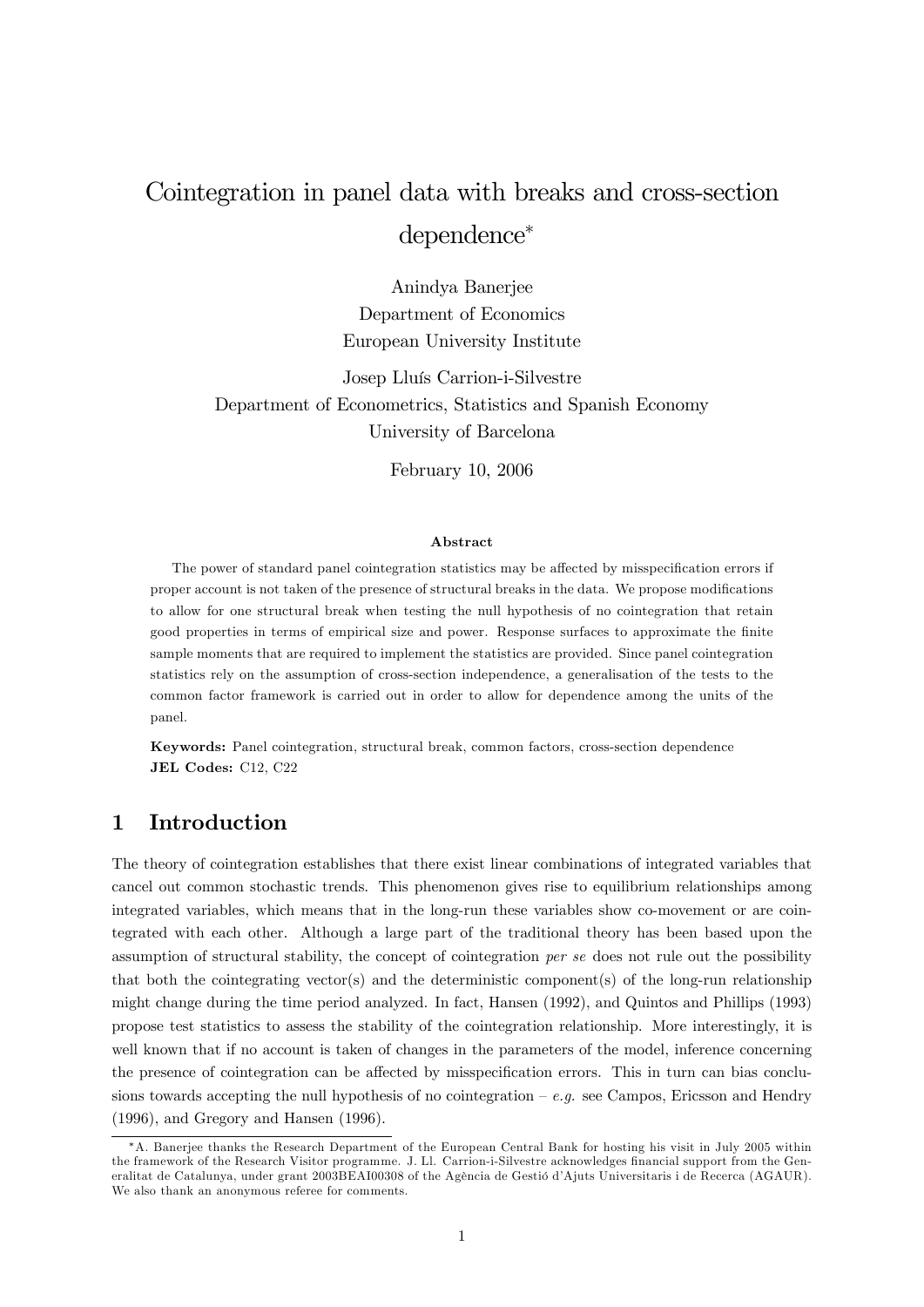All these considerations have motivated the search for design procedures to test for cointegration allowing for structural breaks. Thus, Gregory and Hansen (1996) generalized the standard cointegration approach in Engle and Granger (1987) to allow for the presence of structural breaks that might affect either the deterministic component or the cointegration vector of the long-run relationship. Hao (1996), Bartley, Lee and Strazicich (2001), and Carrion-i-Silvestre and Sansó (2004) use the multivariate version of the KPSS statistic in Harris and Inder (1994), and Shin (1994) to test for the null of cointegration with one structural break. Finally, Hansen and Johansen (1999), and Busetti (2002) propose methods to estimate the cointegration rank in a multivariate framework.

These proposals are extremely relevant for the imperatives that arise in empirical modelling where structural breaks are very common. Gregory and Hansen (1996) and Gabriel, Da Silva and Nunes (2002) investigate the long-run money demand for the U.S. and Portugal, respectively. Busetti (2002) conducts two illustrations using road casualties in Great Britain, and macroeconomic data for the UK. Finally, Clemente, Marcuello, Montañés and Pueyo (2004) focus on health care expenditure demand functions. The main conclusion that arises from these applications is that inference on cointegration analysis can be affected by the presence of structural breaks. Other applications that may be envisaged for this methodology include looking at models of convergence, real exchange rates, exchange rate pass through and the issue of the solvency of the current account and its relation to the budget deficit, the so-called Feldstein-Horioka puzzle.

The literature on panel data econometrics with integrated data has experienced rapid development since the 1990s. The driving force behind the popularity of the use of the panel data techniques is the idea that the power of tests for unit roots and cointegration might be increased by combining the information that comes from the cross-section  $(i = 1, ...N)$  and the time  $(t = 1, 2, ... > T)$  dimensions, especially when the time dimension is restricted by the lack of availability of long series of reliable time-series data. As a result, new statistics to assess the stochastic properties of panel data sets have appeared in the literature  $\sim$  see Banerjee (1999), Baltagi and Kao (2000), and Baltagi (2005) for an overview of the field.

Surprisingly, the issue of instability has not received a great deal of attention in the panel data cointegration framework. In this regard, Kao and Chiang (2000) analyze instability in cointegration relationships assuming that cointegration is present, with a homogeneous cointegrating vector in all the units of the panel – although it is possible to split the panel into two sub-panels using a bootstrap scheme – and a common break point. Breitung (2005) proposes a VAR-based panel data cointegration procedure that permits the introduction of dummy variables outside the long-run relationship. Finally, Westerlund (2004) extends the LM statistic in McCoskey and Kao (1998) by allowing for structural breaks.

As may be seen, the scope of the literature that addresses the panel data cointegration hypothesis testing allowing for structural breaks is fairly limited. The first contribution of our paper is therefore to generalize the approach in Pedroni (1999, 2004) to account for one structural break that may affect the long-run relationship in a number of different ways. Our proposal applies more generally to the class of static-equation-based panel tests for cointegration but does not extend to cointegrated vector error correction models (VECM) for panels with integrated data for which more work is needed in order to develop feasible procedures.

Pedroni proposes seven statistics depending on the way that the individual information is combined to define the panel tests. The statistics can be grouped into either parametric or non-parametric statistics, depending on the way that autocorrelation and endogeneity bias are treated. In this paper we focus only on the parametric statistics, since these are at least asymptotically equivalent to their non-parametric counterparts. A Monte Carlo study, which could be constructed straightforwardly, would reveal the behaviour of non-parametric tests in finite samples when compared to the parametric tests, but is not included here solely for the sake of concision.

One important feature to consider in these tests is cross-section dependence. Most panel data statistics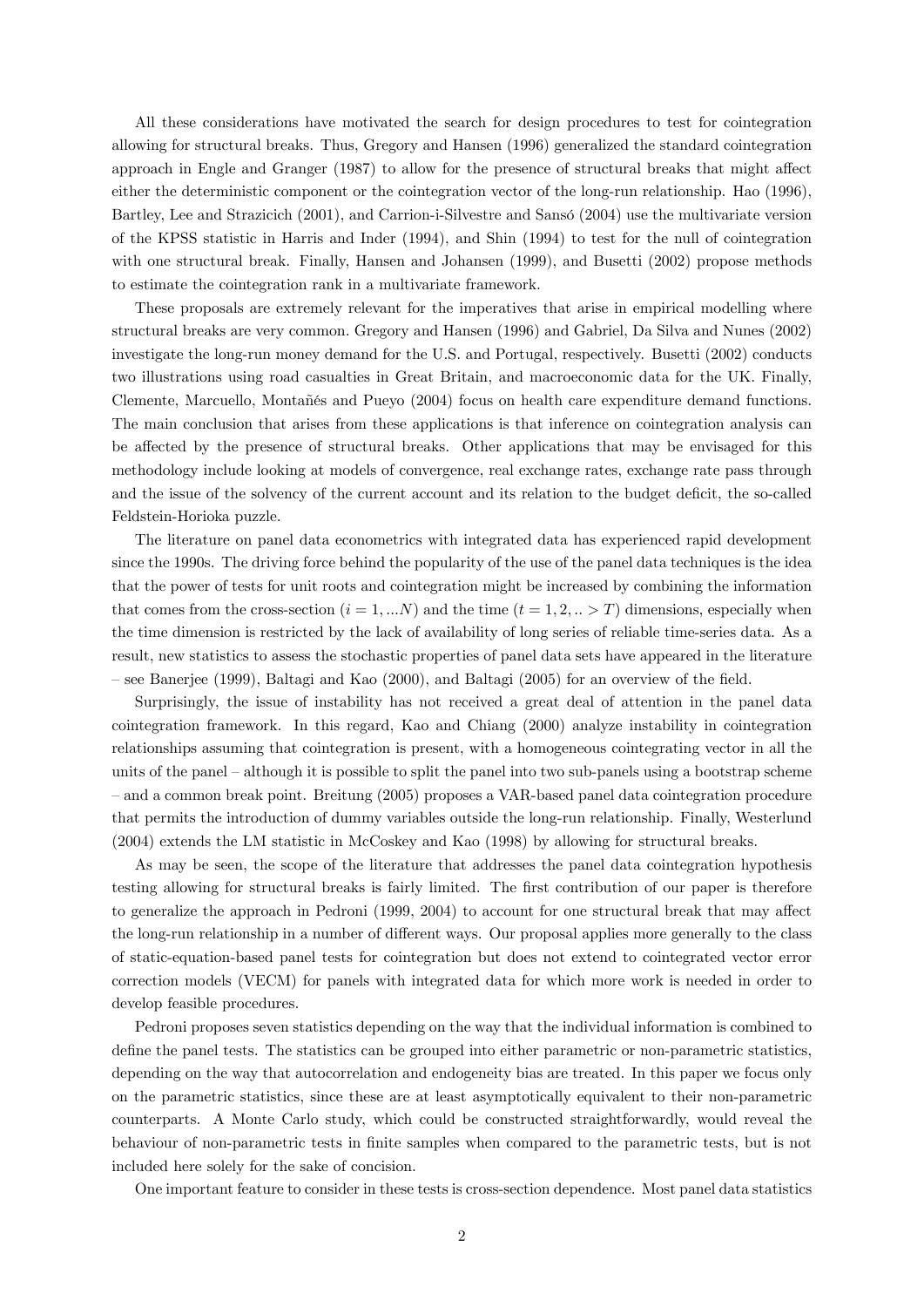– including those due to Pedroni – assume cross-section independence, except for common time effects. This is in many contexts a highly restrictive assumption to make. As our second contribution, we address this concern by using a factor model approach due to Bai and Ng (2004) to generalize the degree of permissible cross-section dependency to allow for idiosyncratic responses to multiple common factors.

Taken together we thereby generalize the class of panel cointegration tests to allow for both structural breaks and cross-section dependence. The limiting distributions of the statistics are derived and new sets of critical values are computed wherever required.

Our paper takes the following shape. In section 2 the interest of our proposal is motivated through Monte Carlo simulations. Section 3 presents the models and statistics for the null hypothesis of no cointegration with power against the alternative of broken cointegration. The moments that are required for the computation of the panel data statistics are computed in this section. In this regard, we estimate response surfaces to approximate these moments for whichever sample size. Section 4 extends the approach to the common factor framework. Section 5 focuses on the finite sample properties of the statistics. Finally, section 6 concludes with some remarks. Proofs are collected in the Appendix.

## 2 Motivation

Pedroni (1999, 2004) proposes seven statistics to test the null hypothesis of no cointegration using single-equation methods based on the estimation of static regressions. Since the statistics are based on single-equation methods the cointegrating rank for each unit is either 0 or 1, with a heterogeneous cointegrating vector for each unit. After estimating individual static regressions for each unit, the cointegrating residuals are used to compute each of the statistics. The seven statistics are classified into two different groups depending on whether they are within-dimension-based statistics – homogeneity is assumed when computing the cointegration test statistics – or between-dimension-based statistics where heterogeneous behaviour (across the units of the panel) is allowed. As mentioned in the introduction, we are concerned only with the parametric version of the statistics, i.e. the normalized bias and the pseudo t-ratio statistics.

To motivate our proposal we analyze the effects of structural breaks on the parametric group of Pedroni statistics through Monte Carlo simulations. First, we focus on the case where there is cointegration but the deterministic component changes at a point in time. Subsequently we also consider the case of an unstable cointegrating vector.

The Data Generating Process (DGP) is given by:

$$
y_{i,t} = f_i(t) + x'_{i,t}\delta_{i,t} + e_{i,t}
$$

$$
\Delta x_{i,t} = v_{i,t}
$$

$$
e_{i,t} = \rho_i e_{i,t-1} + \varepsilon_{i,t}
$$

$$
\zeta_{i,t} = (\varepsilon_{i,t}, v_{i,t})' \sim iid N(0, I_2),
$$

where  $f_i(t)$  denotes the deterministic component.

Four different cases are considered. Firstly, we have  $f_i(t) = \mu_i + \theta_i DU_{i,t}$  with  $DU_{i,t} = 1$  for  $t > T_{bi}$ and 0 otherwise, where  $T_{bi} = \lambda_i T$  denotes the date of the break with  $\lambda_i \in \Lambda$ , where  $\Lambda$  is a specified closed subset of  $(0, 1)$ .<sup>1</sup> The parameter set is given by  $\mu_i = 1$ ,  $\theta_i = \{0, 1, 3, 5, 10\}$ ,  $\delta_{i,t} = \delta_i = 1$ , and  $\lambda_i = \{0.25, 0.5, 0.75\}$ . The autoregressive parameter comes from the set  $\rho_i = \{0.05\}$ . The sample size is  $T = \{100, 200\}$ , the number of units is  $N = \{20, 40\}$  and the results are based on 1,000 replications. For simplicity but without loss of generality, we have specified a common break point for all units in all

<sup>&</sup>lt;sup>1</sup>We follow the suggestion in Zivot and Andrews (1992) and define  $\Lambda = [2/T, (T - 1)/T)]$ .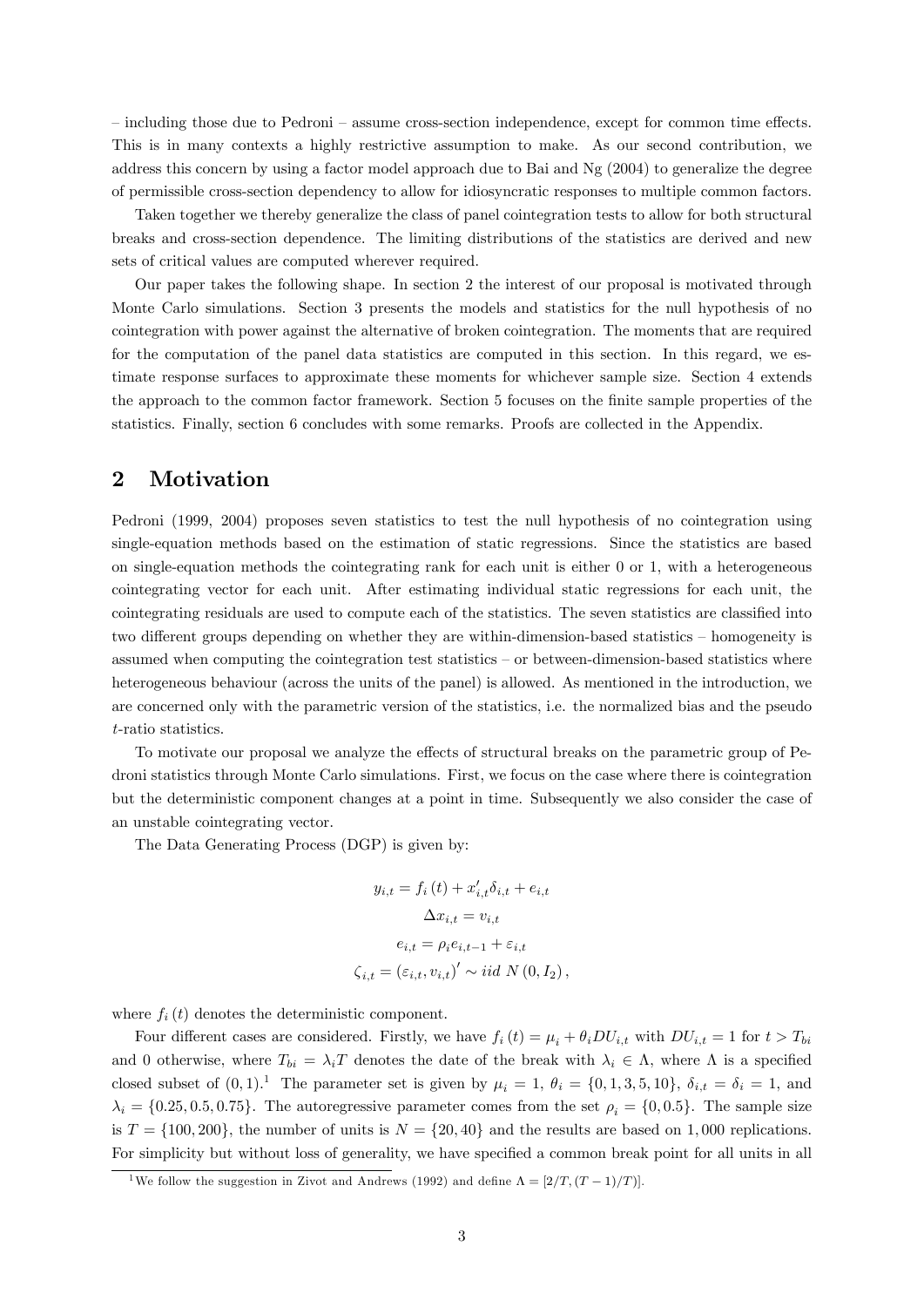the simulations. The model that has been estimated to compute the pseudo t-ratio Pedroni panel data cointegration test statistics includes a constant term (individual effects) as deterministic component.

Secondly, we have also analyzed the case where the structural break changes both the level and the slope of the time trend. The deterministic function is given by  $f_i(t) = \mu_i + \theta_i DU_{i,t} + \beta_i t + \gamma_i DT_{i,t}^*$ where  $\mu_i = 1, \theta_i = 3, \beta_i = 0.3$  and  $DT_{i,t}^*$  is the dummy variable defined above. Note that in this case the pseudo t-ratio statistic has been computed using a time trend as the deterministic component.

The third case studies the effects of a change both in the level and in the cointegrating vector. As before, the deterministic component is  $f_i(t) = \mu_i + \theta_i DU_{i,t}$ , with  $\mu_i = 1$  and  $\theta_i = \{0, 3\}$ . Now we focus on the change in the cointegrating vector specifying  $\delta_{i,t} = \delta_{i,1} = 1$  for  $t \leq T_{bi}$  and  $\delta_{i,t} = \delta_{i,2} = \{0,$ 2, 3, 4, 5, 10} for  $t > T_{bi}$ . The model estimated to compute the (pseudo t-ratio) Pedroni panel data cointegration statistic includes a constant term as deterministic component.

Finally, the fourth case considers a change in the level and time trend, that defines the deterministic component, together with a change in the cointegrating vector. In this case  $f_i(t) = \mu_i + \theta_i DU_{i,t} + \beta_i t +$  $\gamma_i DT_{i,t}^*$ , with  $\mu_i = 1, \ \theta_i = 3, \ \beta_i = 0.3, \ \gamma_i = 0.5, \text{ and } \ \delta_{i,t} = \delta_{i,1} = 1 \text{ for } t \le T_{bi} \text{ and } \delta_{i,t} = \delta_{i,2} = \{0,$ 2, 3, 4, 5, 10} for  $t > T_{bi}$ . The model estimated to compute the pseudo t-ratio Pedroni panel data cointegration statistic includes individual and time effects.

Detailed results of the simulations for all four cases are available in Tables 1 to 3. In the first case, results in Table 1 show that the effect of a change in level only matters in those situations where the magnitude of the change is large and the break point is located at the end of the time period. Therefore, we can conclude that for small and moderate changes in level the misspecification error of the deterministic component does not damage the power of Pedroni statistic. However, in the second case the consequences of the misspecification error are more serious, since the empirical power approaches zero as the magnitude of the change in trend  $(\gamma_i)$  increases when the break point is placed either in the middle  $(\lambda_i = 0.5)$  or at the end  $(\lambda_i = 0.75)$  of the period. In the third case, Table 2 shows that for the empirical power to diminish the change in the cointegrating vector has to be either moderate or large, and be located in the middle  $(\lambda_i = 0.5)$  or at the end  $(\lambda_i = 0.75)$  of the period. Notice that this conclusion is reached irrespective of the change in level that affects the constant term.

Finally, when the level, time trend and the cointegrating vector change, and a model estimated to compute the pseudo  $t$ -ratio Pedroni panel data cointegration statistic includes individual and time effects, the change in the trend implies further reductions on the empirical power of the statistic when the break point is located in the middle and at the end of the period  $-$  see Table 3.

In summary, we may conclude that misspecification errors due to the lack of accounting for a structural break can reduce the power of the panel data cointegration test in Pedroni (2004) in those cases where the break point is placed in the middle or at the end of the time period. Therefore, we observe a bias towards the spurious non-rejection of the null hypothesis of no cointegration. A relevant feature is that the power distortions seem to appear only when the break changes either the slope of the time trend or the cointegrating vector, but no effects are seen when the break only affects the constant term.

## 3 Models and test statistics

In order to consider the issues described above more formally, let  ${Y_{i,t}}$  be a  $(m \times 1)$ -vector of nonstationary stochastic process with the following representation

$$
\Delta x_{i,t} = v_{i,t}
$$
  

$$
y_{i,t} = f_i(t) + x'_{i,t} \delta_{i,t} + e_{i,t}; \quad e_{i,t} = \rho_i e_{i,t} + \varepsilon_{i,t},
$$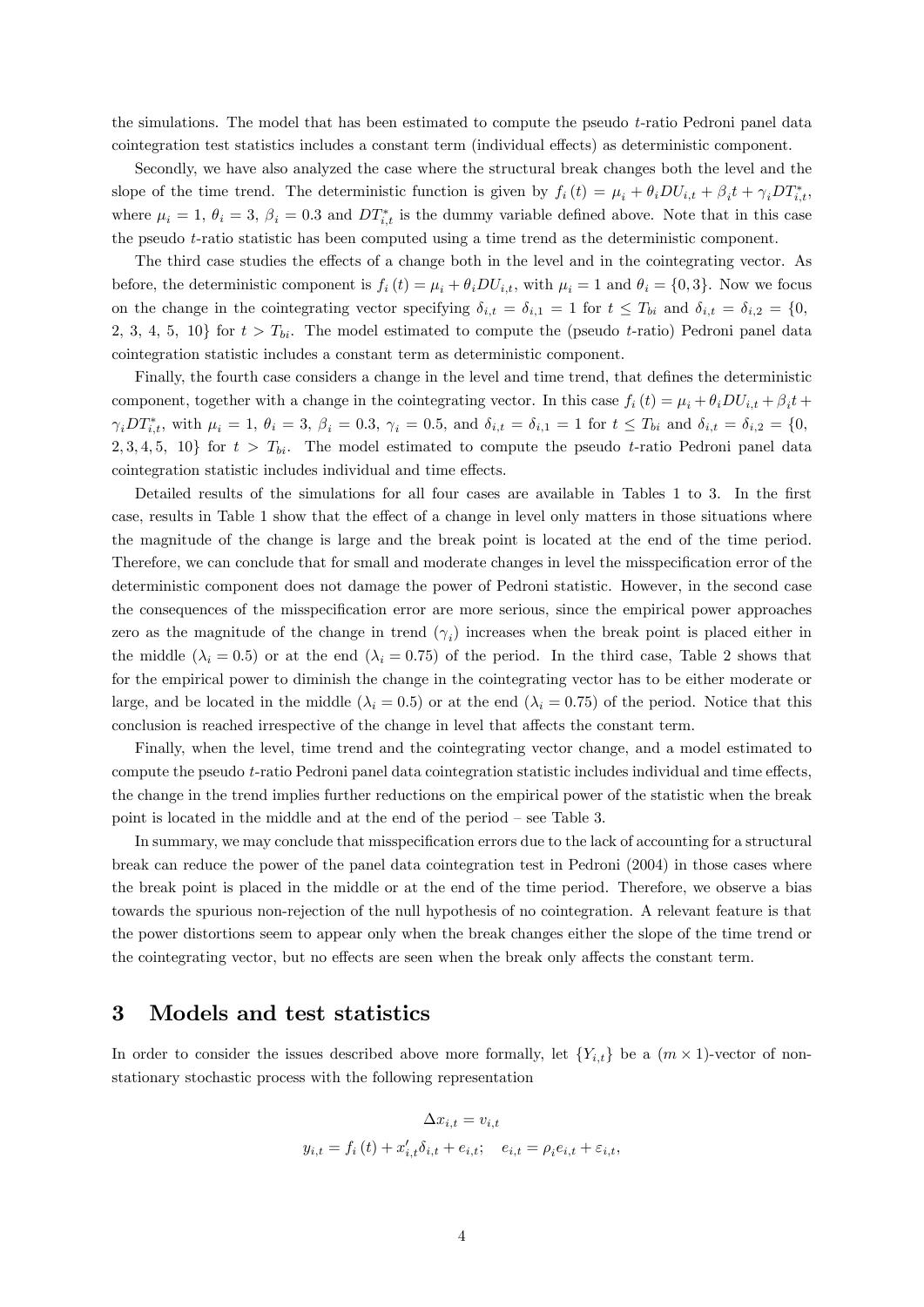where  $Y_{i,t} = (y_{i,t}, x'_{i,t})'$  is conveniently partitioned into a scalar  $y_{i,t}$  and the  $((m-1) \times 1)$ -vector  $x_{i,t}$ ,  $i = 1, \ldots, N, t = 1, \ldots, T$ . Let  $\xi_{i,t} = (\varepsilon_{i,t}, v'_{i,t})'$  be a random sequence assumed to be strictly stationary and ergodic, with mean zero and finite variance. In addition, the partial sum process constructed from  $\{\xi_{i,t}\}\$  satisfy the multivariate invariance principle defined in Phillips and Durlauf (1986). At this stage and in order to set the analysis in a simplified framework, let us assume that  $\{v_{i,t}\}\$  and  $\{\varepsilon_{i,t}\}\$  are independent.

The general functional form for the deterministic term  $f(t)$  is given by

$$
f_i(t) = \mu_i + \beta_i t + \theta_i DU_{i,t} + \gamma_i DT_{i,t}^*,
$$
\n<sup>(1)</sup>

:

;

where

$$
DU_{i,t} = \begin{cases} 0 & t \le T_{bi} \\ 1 & t > T_{bi} \end{cases}; DT_{i,t}^{*} = \begin{cases} 0 & t \le T_{bi} \\ (t - T_{bi}) & t > T_{bi} \end{cases}
$$

with  $T_{bi} = \lambda_i T$ ,  $\lambda_i \in \Lambda$ , denoting the time of the break for the *i*-th unit,  $i = 1, ..., N$ . Note also that the cointegrating vector is specified as a function of time so that

$$
\delta_{i,t} = \begin{cases} \delta_{i,1} & t \le T_{bi} \\ \delta_{i,2} & t > T_{bi} \end{cases}
$$

Using these elements, we propose up to six different model specifications:

 $\bullet$  Model 1. Constant term with a change in level but stable cointegrating vector:

$$
y_{i,t} = \mu_i + \theta_i DU_{i,t} + x'_{i,t} \delta_i + e_{i,t}
$$
\n
$$
\tag{2}
$$

• Model 2. Time trend with a change in level but stable cointegrating vector:

$$
y_{i,t} = \mu_i + \beta_i t + \theta_i DU_{i,t} + x'_{i,t} \delta_i + e_{i,t}
$$
\n
$$
\tag{3}
$$

• Model 3. Time trend with change in both level and trend but stable cointegrating vector:

$$
y_{i,t} = \mu_i + \beta_i t + \theta_i DU_{i,t} + \gamma_i DT_{i,t}^* + x_{i,t}' \delta_i + e_{i,t}
$$
\n(4)

• Model 4. Constant term with change in both level and cointegrating vector:

$$
y_{i,t} = \mu_i + \theta_i DU_{i,t} + x'_{i,t} \delta_{i,t} + e_{i,t}
$$
\n
$$
\tag{5}
$$

• Model 5. Time trend with change in both level and cointegrating vector (the slope of trend does not change):

$$
y_{i,t} = \mu_i + \beta_i t + \theta_i DU_{i,t} + x'_{i,t} \delta_{i,t} + e_{i,t}
$$
\n
$$
\tag{6}
$$

• Model 6. The time trend and the cointegrating vector change:

$$
y_{i,t} = \mu_i + \beta_i t + \theta_i DU_{i,t} + \gamma_i DT_{i,t}^* + x_{i,t}' \delta_{i,t} + e_{i,t}
$$
\n(7)

Using any one of these specifications we propose testing the null hypothesis of no cointegration against the alternative hypothesis of cointegration (with break) using the ADF test statistic applied to the residuals of the cointegration regression as in Engle and Granger (1987) and Gregory and Hansen (1996) but in the panel data framework developed in Pedroni (1999, 2004). In fact, Gregory and Hansen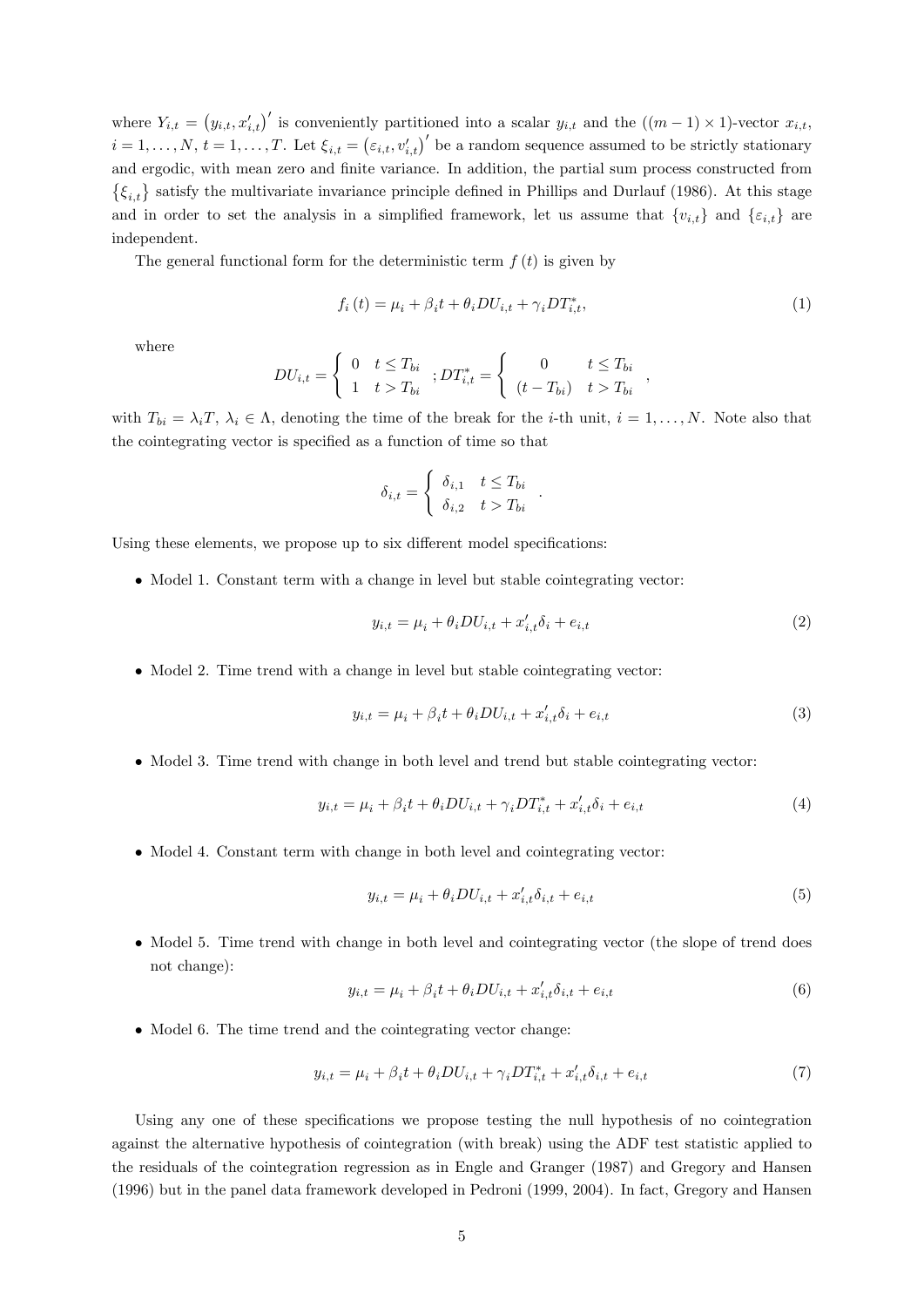$(1996)$  propose the specifications given by models 1, 2 and 4 above, so that the specifications in models 3, 5 and 6 allow us to extend their approach.

Our proposal can be described in the following steps. First and following Gregory and Hansen (1996), we proceed to the OLS estimation of one of the models given in (2) to (7) and run the following ADF type-regression equation on the estimated residuals  $(\hat{e}_{i,t}(\lambda_i))$ :

$$
\Delta \hat{e}_{i,t}(\lambda_i) = \rho_i \hat{e}_{i,t-1}(\lambda_i) + \sum_{j=1}^k \phi_{i,j} \Delta \hat{e}_{i,t-j}(\lambda_i) + \varepsilon_{i,t}.
$$
\n(8)

The notation used refers to the break fraction  $(\lambda_i)$  parameter, which (if it exists) is in most cases unknown. In order to get rid of the dependence of the statistics on the break fraction parameter, Gregory and Hansen (1996) suggest estimating the models given in (2) to (7) for all possible break dates, subject to trimming, obtaining the estimated OLS residuals and computing the corresponding ADF statistic. With the sequence of ADF statistics in hand, we can also estimate the break point for each unit as the date that minimizes the sequence of individual ADF test statistics – either the t-ratio,  $t_{\hat{\rho}_i}(\lambda_i)$ , or the normalized bias, computed as  $T\hat{\rho}_i(\lambda_i) = T\hat{\rho}_i \left(1 - \hat{\phi}_{i,1} - \cdots - \hat{\phi}_{i,k}\right)^{-1}$  – see Hamilton (1994), pp. 523. Gregory and Hansen (1996) derive the limiting distribution of  $t_{\hat{p}_i}(\hat{\lambda}_i) = \inf_{\lambda_i \in \Lambda} t_{\rho_i}(\lambda_i)$  and  $T\hat{\rho}_i\left(\hat{\lambda}_i\right) = \inf_{\lambda_i \in \Lambda} T\hat{\rho}_i\left(\lambda_i\right)$ , which are shown not to depend on the break fraction parameter. Specifically, Gregory and Hansen (1996) show that  $T\hat{\rho}_i\left(\hat{\lambda}_i\right) \Rightarrow \inf_{\lambda_i \in \Lambda} \int_0^1 Q\left(\lambda_i, s\right) dQ\left(\lambda_i, s\right) \Big/ \int_0^1 Q\left(\lambda_i, s\right)^2 ds$ , and  $t_{\hat{\rho}_i}(\hat{\lambda}_i) \Rightarrow \inf_{\lambda_i \in \Lambda} \int_0^1 Q(\lambda_i, s) dQ(\lambda_i, s) / \left[ \int_0^1 Q(\lambda_i, s)^2 dr \left(1 + \varrho(\lambda_i)' D(\lambda_i) \varrho(\lambda_i)\right) \right]^{1/2}$ , where  $\Rightarrow$ denotes weak convergence,  $Q(\lambda_i, s)$  and  $\varrho(\lambda_i)$  are functions of Brownian motions and the deterministic component, and  $D(\lambda_i)$  depends on the model – see the Theorem in Gregory and Hansen (1996) for further details. As mentioned above Gregory and Hansen (1996) deal only with some of the specifications in this paper, although their developments can be easily extended and similar limiting distributions obtained for the statistics. Note that the estimation of the break point  $\hat{T}_{bi}$  is conducted as

$$
\hat{T}_{bi} = \underset{\lambda_i \in \Lambda}{\arg \min} t_{\hat{\rho}_i} (\lambda_i); \quad \hat{T}_{bi} = \underset{\lambda_i \in \Lambda}{\arg \min} T_{\hat{\rho}_i} (\lambda_i),
$$

 $\forall i = 1, \ldots, N$ . At this point we could either follow Gregory and Hansen (1996) and test the null hypothesis for each unit or decide to combine the unit-specific information in a panel data statistic.

The panel statistics on which we focus in order to test the null hypothesis are given by the  $Z_{\hat{\rho}_{NT}}$ and  $Z_{\hat{t}_{NT}}$  tests in Pedroni (1999, 2004), which can be thought as analogous to the residual-based tests in Engle and Granger (1987). These test statistics are defined by pooling the individual ADF tests, so that they belong to the class of between-dimension test statistics. Specifically, they are computed as:

$$
N^{-1/2}Z_{\hat{\rho}_{NT}}\left(\hat{\lambda}\right) = N^{-1/2}\sum_{i=1}^{N}T\hat{\rho}_i\left(\hat{\lambda}_i\right) \tag{9}
$$

$$
N^{-1/2}Z_{\hat{t}_{NT}}\left(\hat{\lambda}\right) = N^{-1/2}\sum_{i=1}^{N} t_{\hat{\rho}_i}\left(\hat{\lambda}_i\right).
$$
 (10)

where  $\hat{\rho}_i\left(\hat{\lambda}_i\right)$  and  $t_{\hat{\rho}_i}\left(\hat{\lambda}_i\right)$  are the estimated coefficient and associated t-ratio from (8) and

$$
\hat{\lambda} = \left(\hat{\lambda}_1, \hat{\lambda}_2, \dots, \hat{\lambda}_i, \dots, \hat{\lambda}_N\right)'
$$

is the vector of estimated break fractions.

Note that in this framework we allow for a high degree of heterogeneity since the cointegrating vector,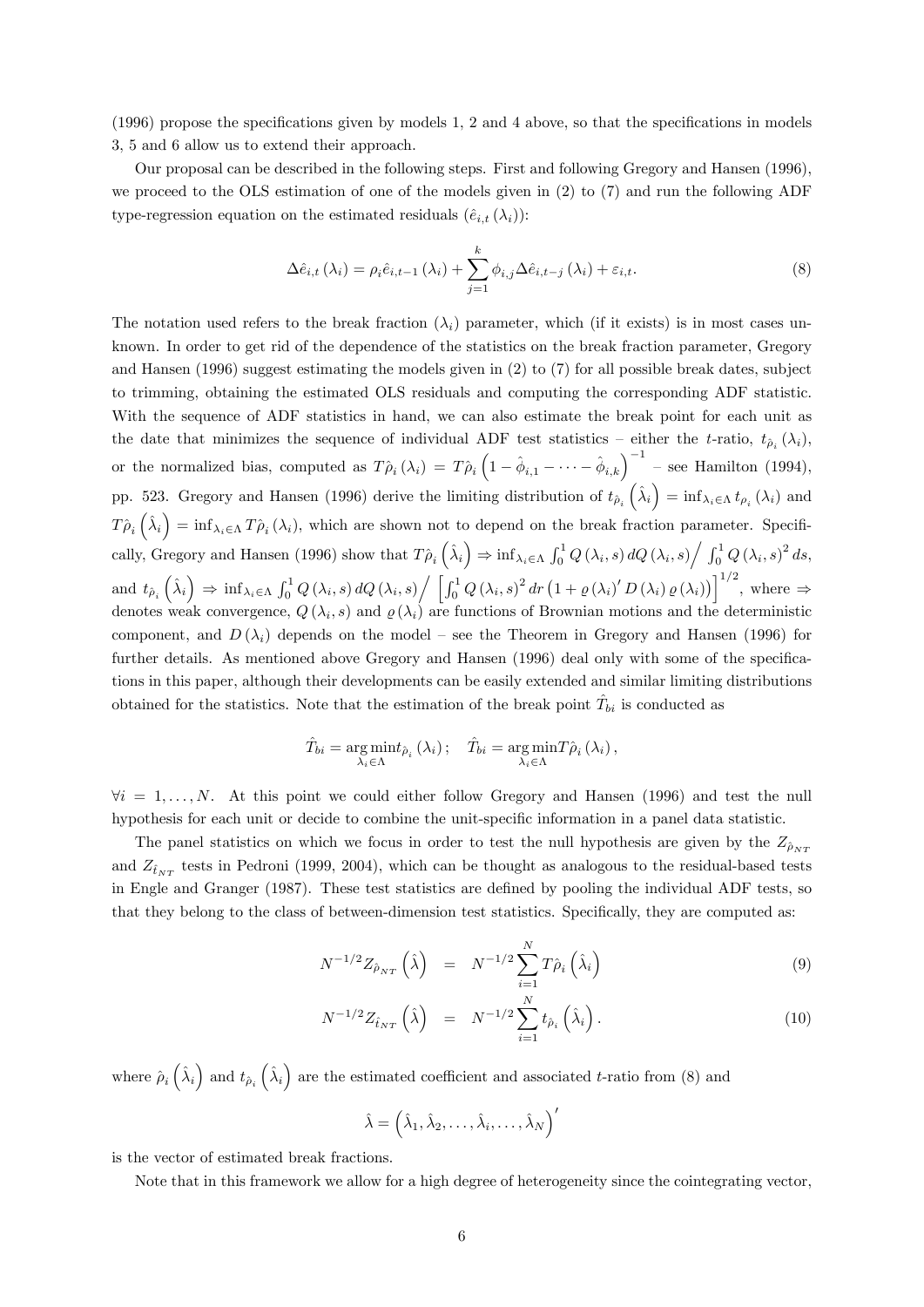the short run dynamics and the break point estimate might differ among units. The use of the panel data cointegration test aims to increase the power of the statistical inference when testing the null hypothesis of no cointegration, but some heterogeneity is preserved when conducting the estimation of the parameters individually.

Following Pedroni (1999, 2004), the panel test statistics are shown to converge to standard Normal distributions once they have been properly standardized.

**Theorem 1** Let  $\Theta$  and  $\Psi$  denote the mean and variance for the vector Brownian motion funcional  $\Upsilon' \equiv \left(\inf\nolimits_{\lambda_i \in \Lambda} \,\int_0^1 Q\left(\lambda_i, s\right) dQ\left(\lambda_i, s\right) \,\left[ \int_0^1 Q\left(\lambda_i, s\right)^2 ds \right]^{-1} , \\ \inf\nolimits_{\lambda_i \in \Lambda} \int_0^1 Q\left(\lambda_i, s\right) dQ\left(\lambda_i, s\right) \times \nonumber$  $\left[\int_0^1 Q(\lambda_i, s)^2 ds \right] (1 + \varrho(\lambda_i)' D(\lambda_i) \varrho(\lambda_i))]^{-1/2}$ . Then, under the null hypothesis of no cointegration the asymptotic distribution of the statistics  $Z_{\hat{\rho}_{NT}}(\hat{\lambda})$  and  $Z_{\hat{t}_{NT}}(\hat{\lambda})$  defined in (9) and (10), respectively,

are given by

$$
\begin{split} N^{-1/2} Z_{\hat{\rho}_{NT}}\left(\hat{\lambda}\right) - \Theta_1 \sqrt{N} & \Rightarrow N\left(0, \Psi_1\right) \\ N^{-1/2} Z_{\hat{t}_{NT}}\left(\hat{\lambda}\right) - \Theta_2 \sqrt{N} & \Rightarrow N\left(0, \Psi_2\right), \end{split}
$$

as  $(T, N \to \infty)_{\text{seq}}$ , where  $\Rightarrow$  denotes weak convergence.

As in Pedroni (2004), in order to prove Theorem 1 we require only the assumption of finite second moments of the random variables characterized as Brownian motion functionals, which will allow to apply the Lindberg-Levy Central Limit Theorem as  $N \to \infty$ .

The moments of the limiting distributions,  $\Theta_1, \Psi_1, \Theta_2$  and  $\Psi_2$ , are approximated by Monte Carlo simulation for the different specifications and allowing up to seven stochastic regressors in the cointegrating relationship – i.e. the dimension of the  $Y_{i,t}$   $(m \times 1)$ -vector goes from  $(2 \times 1)$  to  $(8 \times 1)$ . Table 4 presents the moments of the limit distributions based on  $T = 1,000$ . As can be seen, the moments of the distribution depends both on the specification and the number of stochastic regressors.

Since the limiting distribution of the tests can provide a poor approximation in finite samples, we have approximated the moments of the test statistics for different values of the sample size, specifically  $T = \{30, 40, 50, 60, 70, 80, 90, 100, 150, 200, 250, 300, 400, 500, 1, 000\}$ . In addition, the finite sample distributions depend on the procedure that is applied when selecting the order  $(k)$  of the parametric correction in (8). The results reported in Tables 5 to 8 are fixed lag lenght at for  $k = 0$ , 2 and 5, and lag length selection using the t-sig criterion in Ng and Perron (1995) with a  $k_{\text{max}} = 5$  as the maximum order of lags, respectively. Since reporting the moments of the finite sample distribution for the different values of T and the number of stochastic regressors  $p = (m - 1)$ . The general functional form that has been estimated is

$$
g(T, p) = \sum_{l=0}^{3} \left( \beta_{0,l} + \beta_{1,l} \frac{1}{T} + \beta_{2,l} \frac{1}{T^2} + \beta_{3,l} \frac{1}{T^3} \right) p^l,
$$

where  $g(T, p)$  in the relevant columns of Tables 5 to 8 refer to  $\Theta_1, \Psi_1, \Theta_2$  and  $\Psi_2$ , for the different model specifications. These functions have been estimated by OLS using the Newey-West robust covariance disturbance matrix to assess the individual significance of the regressors  $-$  the level of significance is 10%. A GAUSS code is available from the authors to compute the statistics and corresponding moments. In all simulations 10,000 replications were used to simulate the moments.

## 4 Common factors in panel cointegration

In the sections above, we have generalized static-regression-based tests for cointegration to include structural breaks in the deterministic components of the processes. These derivations are valid only under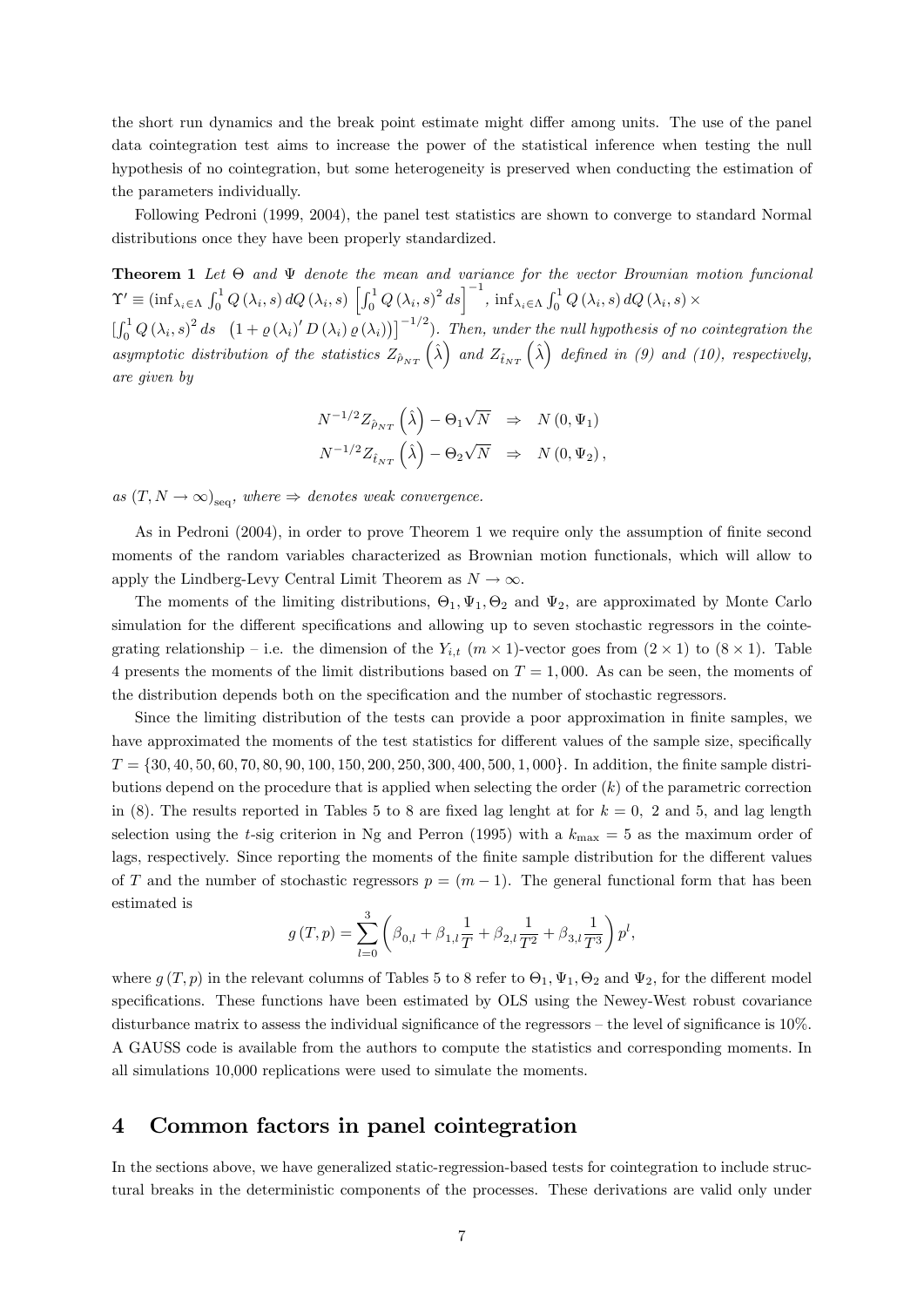the assumption that the units are cross-sectionally independent. However, this requirement is rarely likely to be satisfied in empirical economic applications where countries or regions depend each other. Therefore, in order to generalize the framework and applicability of the paper further, we have extended our approach to allow for cross-section dependence. We model such dependence by using common factors as in Bai and Ng (2004). In addition to dependence, our tests also can accommodate the presence of structural breaks.<sup>2</sup> We deal first with the case where the break date is known and then proceed to the more realistic scenario of an unknown break date.

#### 4.1 Break point known

In this framework the model is given in structural form as:

$$
y_{i,t} = f_i(t) + x'_{i,t} \delta_{i,t} + u_{i,t}
$$
\n(11)

$$
u_{i,t} = F'_t \pi_i + e_{i,t} \tag{12}
$$

$$
(I - L) F_t = C(L) w_t \tag{13}
$$

$$
(1 - \rho_i L) e_{i,t} = H_i(L) \varepsilon_{i,t} \tag{14}
$$

$$
(I - L)x_{i,t} = G_i(L)v_{i,t}, \t\t(15)
$$

 $t = 1, \ldots, T, i = 1, \ldots, N$ , where  $C(L) = \sum_{j=0}^{\infty} C_j L^j$ , and  $f_i(t)$  denotes the deterministic component (which may be broken as in 1 above),  $F_t$  denotes a  $(r \times 1)$ -vector containing the common factors, with  $\pi_i$  the vector of loadings. Despite the operator  $(1 - L)$  in equation (13),  $F_t$  does not have to be I(1). In fact,  $F_t$  can be I(0), I(1), or a combination of both, depending on the rank of  $C(1)$ . If  $C(1) = 0$ , then  $F_t$  is I(0). If  $C(1)$  is of full rank, then each component of  $F_t$  is I(1). If  $C(1) \neq 0$ , but not full rank, then some components of  $F_t$  are I(1) and some are I(0). Our analysis is based on the same set of assumptions in Bai and Ng (2004), and Bai and Carrion-i-Silvestre (2005). Let  $M < \infty$  be a generic positive number, not depending on  $T$  and  $N$ :

Assumption A: (i) for non-random  $\pi_i$ ,  $\|\pi_i\| \leq M$ ; for random  $\pi_i$ ,  $E \|\pi_i\|^4 \leq M$ , (ii)  $\frac{1}{N} \sum_{i=1}^N \pi_i \pi_i'$  $\stackrel{p}{\longrightarrow}$  $\Sigma_{\Pi}$ , a  $(r \times r)$  positive definite matrix.

Assumption B: (i)  $w_t \sim \text{iid}(0, \Sigma_w)$ ,  $E \|w_t\|^4 \leq M$ , and (ii)  $Var(\Delta F_t') = \sum_{j=0}^{\infty} C_j \Sigma_w C_j' > 0$ , (iii)  $\sum_{j=0}^{\infty} j ||C_j|| < M$ ; and (iv)  $C(1)$  has rank  $r_1, 0 \le r_1 \le r$ .

Assumption C: (i) for each  $i, \varepsilon_{i,t} \sim iid(0, \sigma_{\varepsilon,i}^2), E |\varepsilon_{i,t}|^8 \leq M, \sum_{j=0}^{\infty} j |H_{i,j}| < M, \omega_i^2 = H_i(1)^2 \sigma_{\varepsilon,i}^2 >$ 0; (ii)  $E\left(\varepsilon_{i,t}\varepsilon_{j,t}\right) = \tau_{i,j}$  with  $\sum_{i=1}^{N} |\tau_{i,j}| \leq M$  for all j;

(iii)  $E\left|\frac{1}{\sqrt{l}}\right|$  $\frac{1}{N} \sum_{i=1}^{N} \left[ \varepsilon_{i,s} \varepsilon_{i,t} - E \left( \varepsilon_{i,s} \varepsilon_{i,t} \right) \right]$  $\frac{4}{s} \leq M$ , for every  $(t, s)$ .

Assumption D: The errors  $\varepsilon_{i,t}$ ,  $w_t$ , and the loadings  $\pi_i$  are three mutually independent groups.

Assumption E:  $E \|F_0\| \leq M$ , and for every  $i = 1, \ldots, N$ ,  $E |e_{i,0}| \leq M$ .

Assumption F: (i)  $v_{i,t} \sim iid(0, \Sigma_v)$ , E  $\left\|v_{i,t}\right\|^4 \leq M$ , and (ii)  $Var\left(\Delta x'_{i,t}\right) = \sum_{j=0}^{\infty} G_{i,j} \Sigma_v G'_{i,j} > 0$ , (iii)  $\sum_{j=0}^{\infty} j ||G_{i,j}|| < M$ ; and (iv)  $G(1)$  has full rank.

Assumption G: (i)  $E(e_{i,t}|v_{i,t}) = 0$  when stochastic regressors are assumed to be strictly exogenous or (ii)  $E(e_{i,t}|v_{i,t}) = \Delta x'_{i,t}A_i(L) + \xi_{i,t}$ , with  $A_i(L)$  being a  $(k \times 1)$ -vector of lags and leads polynomials of finite orders and  $\xi_{i,t} \sim iid(0,\Sigma_{\xi})$ , when stochastic regressors are non-strictly exogenous.

Assumption A ensures that the factor loadings are identifiable. Assumption B establishes the conditions on the short and long-run variance of  $\Delta F_t$  – i.e. the short-run variance matrix is positive definite and the long-run variance matrix may have reduced rank in order to accommodate stationary linear combinations of I (1) factors. Assumption C(i) allows for some weak serial correlation in  $(1 - \rho_i L) e_{i,t}$ ,

<sup>2</sup>An alternative approach to dealing with cross-sectional dependence is proposed by Chang (2005) using a non-linear IV technique.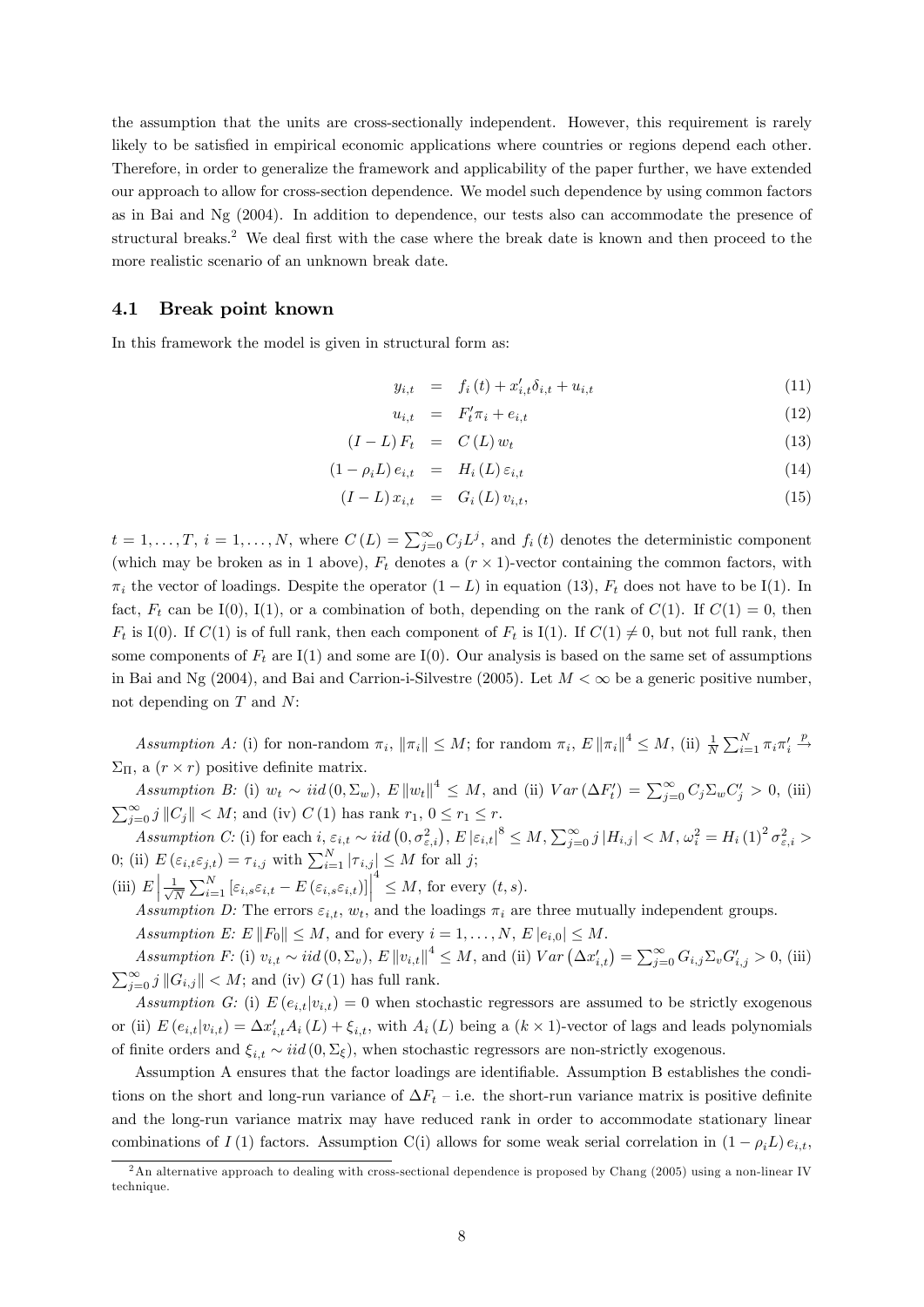whereas  $C(i)$  and  $C(iii)$  allow for weak cross-section correlation. Assumption E defines the initial conditions. Assumption F establishes conditions on the first differences of the stochastic regressors. Finally, Assumption G defines two situations depending on whether the stochastic regressors are strictly exogenous regressors or non-strictly exogenous. This distinction is important here, because in the common factor framework the limiting distributions of the statistics do not depend on the number of stochastic regressors if strict exogeneity holds. However, this is no longer true when correlation between  $e_{i,t}$  and  $v_{i,s}$  is allowed and modifications need to be introduced to account for endogenous regressors. Here we suggest using the DOLS estimation method in Stock and Watson (1993) to account for endogeneity, where we assume that the number of leads and lags is fixed as in Stock and Watson (1993), although they can be chosen using a BIC information criterion.<sup>3</sup>

For ease of exposition, we assume strictly exogenous stochastic regressors, although the Appendix contains a discussion of the more general case. The estimation of the common factors is done as in Bai and  $Ng$  (2004). We compute the first differences:

$$
\Delta y_{i,t} = \Delta f_i(t) + \Delta x'_{i,t} \delta_{i,t} + \Delta F_t \pi_i + \Delta e_{i,t},
$$

and take the orthogonal projections:

$$
M_i \Delta y_i = M_i \Delta F \pi_i + M_i \Delta e_i
$$
  
=  $f \pi_i + z_i,$  (16)

with  $M_i = I - \Delta x_i^d (\Delta x_i^d \Delta x_i^d)^{-1} \Delta x_i^d$  being the idempotent matrix, and  $f = M_i \Delta F$  and  $z_i = M_i \Delta e_i$ . The superscript d in  $\Delta x_i^d$  indicates that there are deterministic elements. The estimation of the common factors and factor loadings can be done as in Bai and Ng (2004) using principal components. Specifically, the estimated principal component of  $f = (f_2, f_3, \ldots, f_T)$ , denoted as  $\tilde{f}$ , is  $\sqrt{T-1}$  times the r eigenvectors corresponding to the first r largest eigenvalues of the  $(T-1) \times (T-1)$  matrix  $y^*y^{*'}$ , where  $y_i^* = M_i \Delta y_i$ . Under the normalization  $\tilde{f}f'/(T-1) = I_r$ , the estimated loading matrix is  $\tilde{\Pi} =$  $\tilde{f}'y^*/(T-1)$ . Therefore, the estimated residuals are defined as

$$
\tilde{z}_{i,t} = y_{i,t}^* - \tilde{f}_t \tilde{\pi}_i. \tag{17}
$$

We can recover the idiosyncratic disturbance terms through cumulation, i.e.  $\tilde{e}_{i,t} = \sum_{j=2}^{t} \tilde{z}_{i,j}$ , and test the unit root hypothesis ( $\alpha_{i,0} = 0$ ) using the ADF regression equation

$$
\Delta \tilde{e}_{i,t} \left( \hat{\lambda}_i \right) = \alpha_{i,0} \tilde{e}_{i,t-1} \left( \hat{\lambda}_i \right) + \sum_{j=1}^k \alpha_{i,j} \Delta \tilde{e}_{i,t-j} \left( \hat{\lambda}_i \right) + \varepsilon_{i,t}.
$$
\n(18)

We denote by  $ADF_{\tilde{e}}^{c}(i)$ ,  $ADF_{\tilde{e}}^{T}(i)$  and  $ADF_{\tilde{e}}^{S}(i)$  the pseudo t-ratio ADF statistics for testing  $\alpha_{i,0} = 0$ in (18), for the model that includes a constant, a linear time trend, and a time trend with a change in trend, respectively. When  $r = 1$  we can use an ADF-type equation to analyze the order of integration of  $F_t$  as well. However, in this case we need to proceed in two steps. In the first step we regress  $\tilde{F}_t$  on the deterministic specification and the stochastic regressors. In the second step we estimate the ADF

<sup>&</sup>lt;sup>3</sup>In the more standard panel cointegration framework without common factors, as discussed above, the distributions of the test statistics have been computed without making any assumption about strict exogeneity. The distributions depend on the number of regressors in the model and this is reflected in Table 4 for the asymptotic moments and the response surfaces in Tables 5 to 8, both computed for varying  $m$ .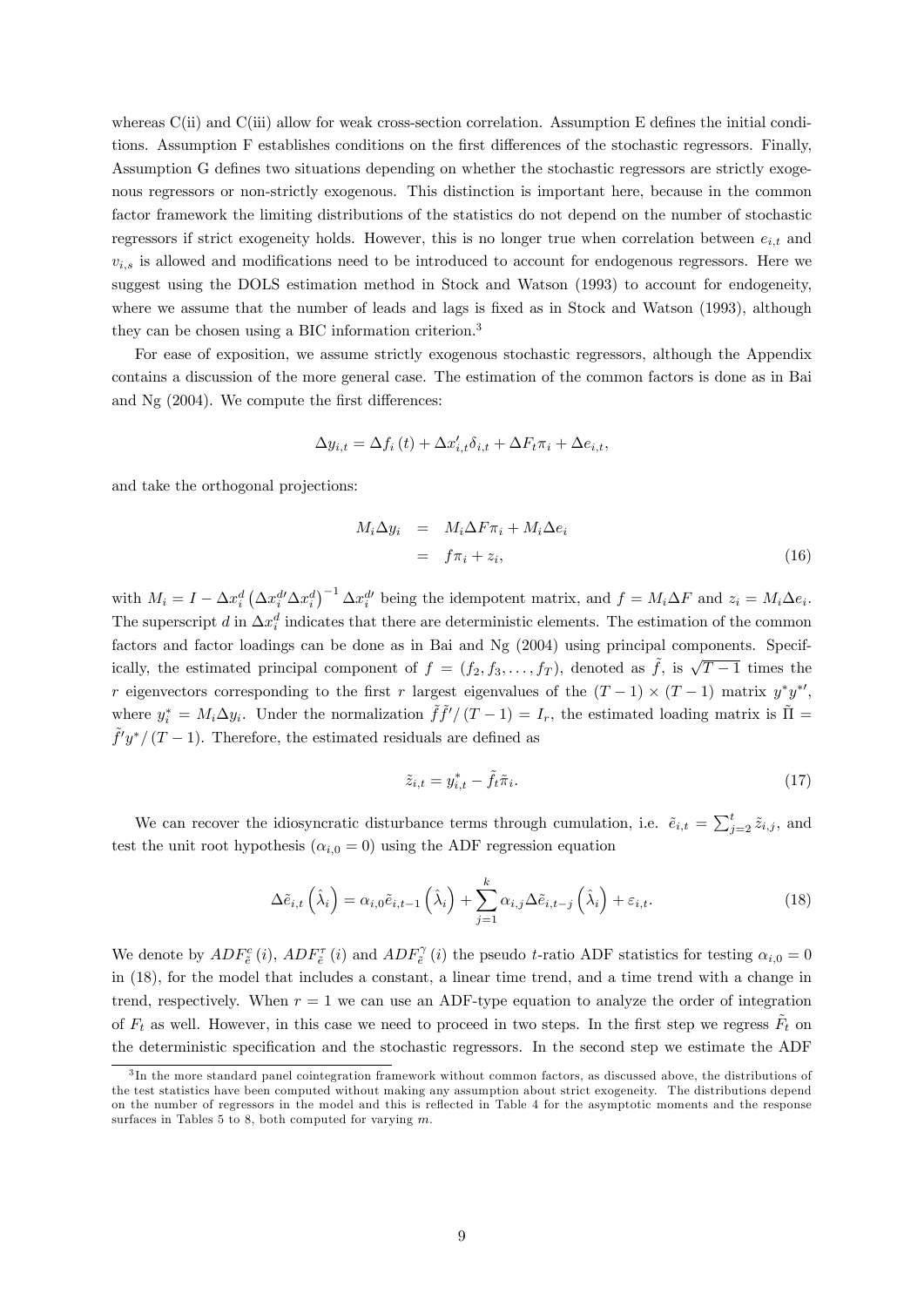regression equation using the detrended common factor  $(\tilde{F}_{t}^{d})$ , i.e. the residuals of the first step:

$$
\Delta \tilde{F}_t^d = \delta_0 \tilde{F}_{t-1}^d + \sum_{j=1}^k \delta_j \Delta \tilde{F}_{t-j}^d + u_t,
$$
\n(19)

and test if  $\delta_0 = 0 - ADF_{\tilde{F}}^d(\lambda)$  denotes the pseudo t-ratio ADF statistic for testing  $\delta_0 = 0$  in (19).

Finally, if  $r > 1$  we should use one of the two statistics proposed in Bai and Ng (2004) to fix the number of common stochastic trends  $(q)$ . As before, let  $\tilde{F}^d_t$  denote the detrended common factors. Start with  $q = r$  and proceed in three stages – we reproduce these steps here for completeness:

- 1. Let  $\tilde{\beta}_{\perp}$  be the q eigenvectors associated with the q largest eigenvalues of  $T^{-2} \sum_{t=2}^{T} \tilde{F}_t^d \tilde{F}_t^d$ .
- 2. Let  $\tilde{Y}_t^d = \tilde{\beta}_{\perp} \tilde{F}_t^d$ , from which we can define two statistics:
	- (a) Let  $K(i) = 1 i/(J + 1), i = 0, 1, 2, \ldots, J$ :
		- i. Let  $\tilde{\xi}^d_t$  be the residuals from estimating a first-order VAR in  $\tilde{Y}^d_t$ , and let

$$
\tilde{\Sigma}_1^d = \sum_{j=1}^J K(j) \left( T^{-1} \sum_{t=2}^T \tilde{\xi}_t^d \tilde{\xi}_t^{d\prime} \right).
$$

- ii. Let  $\tilde{v}_{c}^{d}(q) = \frac{1}{2} \left[ \sum_{t=2}^{T} \left( \tilde{Y}_{t}^{d} \tilde{Y}_{t-1}^{d} + \tilde{Y}_{t-1}^{d} \tilde{Y}_{t}^{d\prime} \right) T \left( \tilde{\Sigma}_{1}^{d} + \tilde{\Sigma}_{1}^{d\prime} \right) \right] \left( T^{-1} \sum_{t=2}^{T} \tilde{Y}_{t-1}^{d} \tilde{Y}_{t-1}^{d\prime} \right)$  $\big)^{-1}$ .
- iii. Define  $MQ_c^d(q) = T \left[ \tilde{v}_c^d(q) 1 \right]$  for the case of no change in the trend and  $MQ_c^d(q, \lambda) =$  $T\left[\tilde{v}_{c}^{d}\left(q,\lambda\right)-1\right]$  for the case of a change in the trend.
- (b) For  $p$  fixed that does not depend on  $N$  and  $T$ :
	- i. Estimate a VAR of order p in  $\Delta \tilde{Y}_t^d$  to obtain  $\tilde{\Pi}(L) = I_q \tilde{\Pi}_1 L \ldots \tilde{\Pi}_p L^p$ . Filter  $\tilde{Y}_t^d$ by  $\tilde{\Pi}(L)$  to get  $\tilde{y}_t^d = \tilde{\Pi}(L) \tilde{Y}_t^d$ .
	- ii. Let  $\tilde{v}^d_f(q)$  be the smallest eigenvalue of

$$
\Phi_f^d = \frac{1}{2} \left[ \sum_{t=2}^T \left( \tilde{Y}_t^d \tilde{Y}_{t-1}^{d\prime} + \tilde{Y}_{t-1}^d \tilde{Y}_t^{d\prime} \right) \right] \left( T^{-1} \sum_{t=2}^T \tilde{Y}_{t-1}^d \tilde{Y}_{t-1}^{d\prime} \right)^{-1}.
$$

iii. Define the statistic  $MQ_f^d(q) = T \left[ \tilde{v}_f^d(q) - 1 \right]$  for the case of no change in the trend and  $MQ_f^d(q, \lambda) = T \left[ \tilde{v}_f^d(q, \lambda) - 1 \right]$  for the case of a change in the trend.

3. If  $H_0: r_1 = q$  is rejected, set  $q = q - 1$  and return to the first step. Otherwise,  $\tilde{r}_1 = q$  and stop.

The following Theorem offers the main results concerning these statistics.

**Theorem 2** Let  $\{y_{i,t}\}$  be the stochastic process with DGP given by (11) to (15). The following results hold as  $N, T \to \infty$ . Let k be the order of autoregression chosen such that  $k \to \infty$  and  $k^3/\min[N, T] \to 0$ . (1) Under the null hypothesis that  $\rho_i = 1$  in (14),

 $(1.a)$  for the specification that does not include a time trend, with or without change in level:

$$
ADF_{\tilde{e}}^{c}(i) \Rightarrow \frac{\frac{1}{2}\left(W_{i}(1)^{2} - 1\right)}{\left(\int_{0}^{1} W_{i}(s)^{2} ds\right)^{1/2}},
$$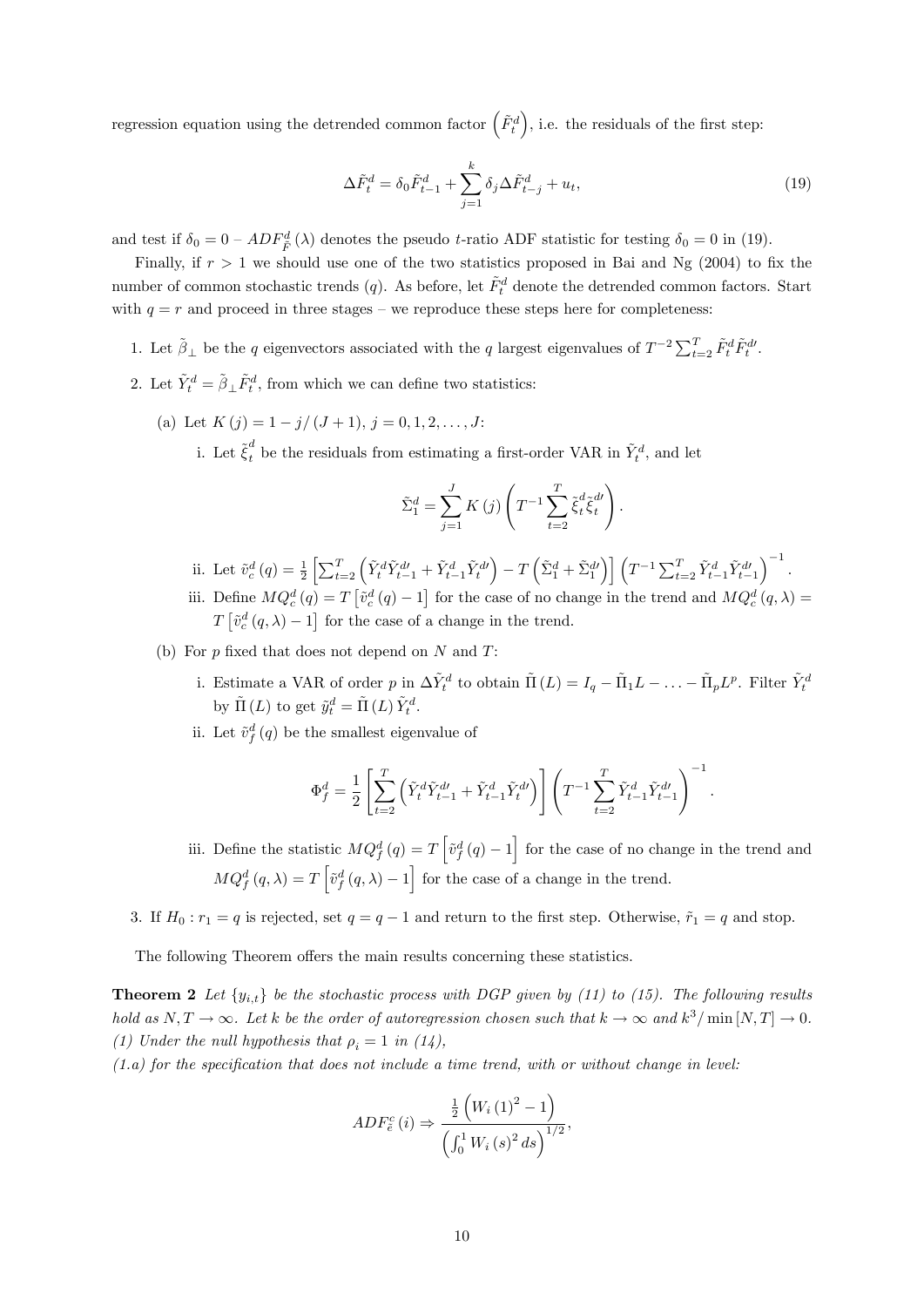$(1.b)$  for those specifications including a time trend with or without change in level:

$$
ADE_{\tilde{e}}^{\tau}(i) \Rightarrow -\frac{1}{2} \left( \int_0^1 V_i(s)^2 ds \right)^{-1/2},
$$

where  $V_i(s) = W_i(s) - sW_i(1)$ .

 $(1.c)$  for those specifications including a time trend with change in trend:

$$
ADE_{\tilde{e}}^{\gamma}(i) \Rightarrow -\frac{1}{2} \left( \lambda^2 \int_0^1 V_i (b_1)^2 dr + (1 - \lambda)^2 \int_0^1 V_i (b_2)^2 dr \right)^{-1/2},
$$

where  $V_i(b_i) = W_i(b_i) - b_i W_i(1), i = 1, 2$ , are two independent detrended Brownian processes. (2) When  $r = 1$ , under the null hypothesis that  $F_t$  has a unit root and no change in trend:

$$
ADF_{\tilde{F}}^{d} \Rightarrow \frac{\int_{0}^{1} W_{w}^{d}(s) dW_{w}^{d}(s)}{\left(\int_{0}^{1} W_{w}^{d}(s)\right)^{2} ds}.
$$

where  $W_w^d(s)$  denotes the detrended Brownian motion, while when we allow for change in trend:

$$
ADF_{\tilde{F}}^{d}(\lambda) \Rightarrow \frac{\int_0^1 W_w^d(s,\lambda) dW_w^d(s,\lambda)}{\left(\int_0^1 W_w^d(s,\lambda)^2 dr\right)^{1/2}},
$$

where  $W_w^d(s, \lambda)$  is the detrended Brownian motion and  $\lambda$  denotes the break fraction parameter. (3) When  $r > 1$ , let  $W_q$  be a q-vector of standard Brownian motion and  $W_q^d$  the detrended counterpart. Let  $v_*^d(q)$  be the smallest eigenvalues of the statistic computed for a model that does not include change  $\lim_{n \to \infty} \frac{f(x)}{f(n)}$  and  $\lim_{n \to \infty} \frac{f(x)}{f(n)}$ 

$$
\Phi_{*}^{d} = \frac{1}{2} \left[ W_{q}^{d} \left( 1 \right) W_{q}^{d} \left( 1 \right)' - I_{p} \right] \left[ \int_{0}^{1} W_{q}^{d} \left( s \right) W_{q}^{d} \left( s \right)' ds \right]^{-1},
$$

and letting  $v^d_*$  $(\alpha^d, (\alpha, \lambda))$  be the smallest eigenvalues of the statistic computed for the model that includes change in trend:

$$
\Phi_*^d(\lambda) = \frac{1}{2} \left[ W_q^d \left( 1, \lambda \right) W_q^d \left( 1, \lambda \right)' - I_p \right] \left[ \int_0^1 W_q^d \left( s, \lambda \right) W_q^d \left( s, \lambda \right)' ds \right]^{-1},
$$

(3.1) Let J be the truncation lag of the Bartlett kernel, chosen such that  $J \to \infty$  and  $J/\min \left[\sqrt{N}, \sqrt{T}\right]$  $\rightarrow$ 0. Then, under the null hypothesis that  $F_t$  has q stochastic trends,  $MQ_c^d(q) \stackrel{d}{\rightarrow} v_*^d$  $d_{*}^{d}(q)$  and  $MQ_{c}^{d}(q, \lambda) \stackrel{d}{\rightarrow}$  $v^d_*(q,\lambda)$ .

(3.2) Under the null hypothesis that  $F_t$  has q stochastic trends with a finite  $VAR(\bar{p})$  representation and (3.2) a VAR(p) is estimated with  $p \geq \bar{p}$ ,  $MQ_f^d(q) \stackrel{d}{\rightarrow} v_*^d$  $d_*^d(q)$  and  $MQ_f^d(q,\lambda) \stackrel{d}{\rightarrow} v_*^d$  $\varphi_*^d(q,\lambda)$ .

The proof of the Theorem is outlined in the Appendix. Some remarks are in order. First, note that the definition of the common factors framework implies that the matrix of projections  $M_i$  that is used above cannot depend on i, which means that all elements that are defined in  $\Delta x_i^d$  should be the same across *i*. There are two different kind of elements in  $\Delta x_i^d$ : (i) the deterministic regressors and (ii) the stochastic regressors. Regarding the latter, we have shown in the Appendix that the limiting distribution of the statistics do not depend on the presence of stochastic regressors, so that we can ignore the effect of these elements when defining  $M_i$ . Unfortunately, this is not true for the deterministic regressors. Thus,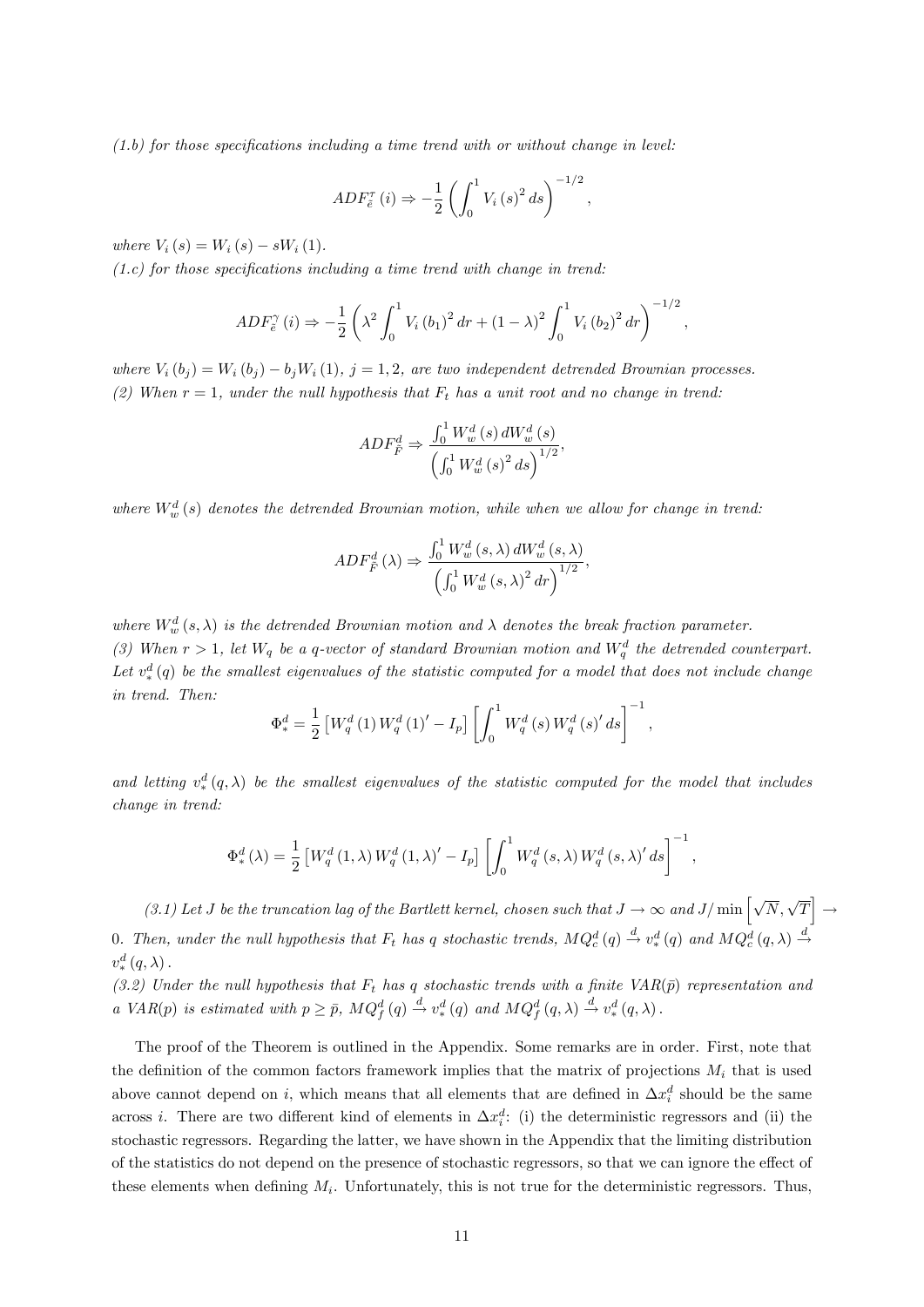to warrant that  $M_i$  does not (asymptotically) depend on i we have to assume common break dates, i.e. we assume that the break points are the same for all units. This restriction can be seen as a limitation of our analysis, but in fact it is due to the definition of the common factors framework. Thus, (16) specifies a common factor structure for all units, so that  $f_t$  cannot depend on i. If we look at the definition of  $f_t = M_i \Delta F_t$  we can see that the specification of heterogeneous structural breaks implies that the idempotent matrix  $M_i$  depends on i. The only way to overcome this situation is to impose  $M_i = M \forall i$ so that the structural breaks are the same for all units. This is the reason why in Theorem 1 we have not included any subscript on  $\lambda$  for the units.

Second, the limiting distribution of the ADF statistic for the idiosyncratic disturbance term does not depend on the presence of stochastic regressors. Moreover, the presence of changes in level does not affect the limiting distribution of the ADF statistic that is computed using the idiosyncratic disturbance term.

Third, the distributions of the statistics that focus on the common factors depend on some elements that define the deterministic component although, surprisingly, they do not depend on the number of stochastic regressors. Specifically, the presence of changes in level does not affect the limiting distribution of the ADF and  $\Phi^d_*$  $s^d$  statistics, although this is not true when there are changes in trend. For the latter, the test statistics depends on the number and location of the structural breaks. Moreover, in this case we have to assume that these structural breaks are common to all units.

Finally, some remarks should be made concerning the limiting distributions of the statistics derived in Theorem 1. The limiting distributions for  $ADF^c_{\tilde{e}}(i)$  and  $ADF^d_{\tilde{F}}$  derived in  $(1.a)$  and  $(2)$  are the standard Dickey-Fuller distributions for constant and constant and trend respectively. The moments for  $ADF_{\tilde{e}}^{c}(i)$ ,  $ADF_{\tilde{e}}^{T}(i)$  and  $ADF_{\tilde{e}}^{T}(i)$  for different sample sizes are reported in Table 9 which are used to compute the pooled test given by (20) below.

The ADF statistic when there is one structural break given by  $ADF^d_{\tilde{F}}(\lambda)$  derived in  $(2)$  can be found in Perron (1989) for the specification denoted as Model C. The limiting distributions of the MQ tests without break stated in  $(3)$  may be found in Bai and Ng (2004), while the corresponding distributions for a single known break point,  $\Phi^d_*$  $\binom{d}{*}$  ( $\lambda$ ), have been simulated by us and are reported in Table 10. The asymptotic critical values reported in this table depend both on the number of stochastic common trends and on the break fraction. Note however that these critical values correspond to the case of only one structural break, though our approach can be easily extended to multiple changes in trend.

The individual ADF statistics for the idiosyncratic disturbance terms can be pooled to define a panel data cointegration test. Thus, following the steps given in the previous section we can define

$$
N^{-1/2}Z_{\hat{t}_{NT}}^{e}(\lambda) - \Theta_{2}^{e}(\lambda)\sqrt{N} \Rightarrow N\left(0, \Psi_{2}^{e}(\lambda)\right), \tag{20}
$$

where the superscript e denotes the idiosyncratic disturbance term using our results in  $(1)$  of Theorem 1 above. The moments  $\Theta_2^e(\lambda)$  and  $\Psi_2^e(\lambda)$  depend on the deterministic specification used and, except for the case of changes in trend, are the same as the ones for the statistics in Bai and Ng (2004) (where these do not depend on the break fraction  $\lambda$ ).<sup>4</sup> Table 9 reports finite sample moments  $\Theta_2^e(\lambda)$  and  $\Psi_2^e(\lambda)$ for the different statistics and different values of  $T$ .

#### 4.2 Break point unknown

Up to now developments in this section have been based on the implicit assumption of known break point. When the break point is unknown we can proceed to estimate it using the infimum functional as described above. However in contrast with case where factors were not present, we have to constrain

<sup>&</sup>lt;sup>4</sup>Note that Bai and Ng prefer to combine individual p-values instead of using these moments.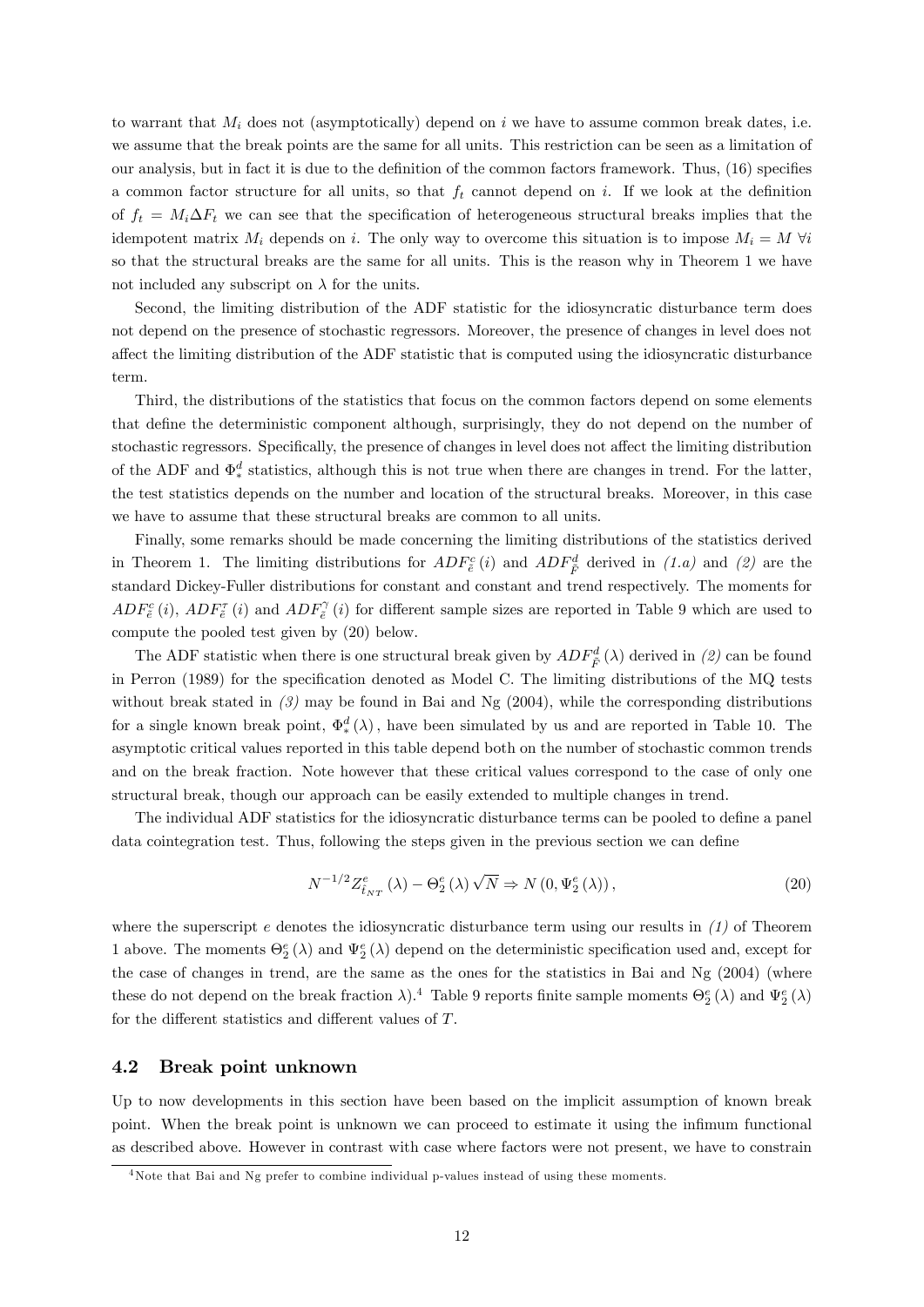the (unknown) break point to be common to all units in the panel data set and to estimate both the subspace spanned by the common factors and the idiosyncratic disturbance terms for all possible break points. We then compute the  $Z_{\hat{t}_{NT}}^e(\lambda) = N^{-1} \sum_{i=1}^N t_{\hat{\rho}_i}(\lambda)$  statistic for each break point using the idiosyncratic disturbance terms and estimate the break point as the argument that minimizes the sequence of standardized  $Z_{\hat{t}_{NT}}^e(\lambda)$  statistics. Thus, the test statistic that is used to test the null hypothesis of non-cointegration for the idiosyncratic disturbance term is given by

$$
Z_{\hat{t}_{NT}}^{e}\left(\hat{\lambda}\right) = \inf_{\lambda \in \Lambda} \left(\frac{N^{-1/2} Z_{\hat{t}_{NT}}^{e}\left(\lambda\right) - \Theta_{2}^{e}(\lambda)\sqrt{N}}{\sqrt{\Psi_{2}^{e}(\lambda)}}\right),\tag{21}
$$

:

where the moments again depend on the specification of the deterministic term.

The estimated break date denoted  $\hat{T}_b$  is given by

$$
\hat{T}_b = \arg\min_{\lambda \in \Lambda} \left( \frac{N^{-1/2} Z^e_{\hat{t}_{NT}}\left( \lambda \right) - \Theta^e_2(\lambda) \sqrt{N} }{\sqrt{\Psi^e_2(\lambda)}} \right)
$$

The limiting distribution of  $Z_{\hat{t}_{NT}}^e(\hat{\lambda})$  is given in the following Theorem.

**Theorem 3** Let  $\{y_{i,t}\}\)$  the stochastic process with DGP given by (11) to (15). Then, as  $N, T \to \infty$  the  $Z_{\hat{t}_{NT}}^{e}(\hat{\lambda})$  test in (21) converges to

$$
Z_{\hat{t}_{NT}}^{e}(\hat{\lambda}) \Rightarrow \inf_{\lambda \in \Lambda} \kappa(\lambda),
$$

where  $\kappa(\lambda)$  denotes a standard Normal distribution for a given  $\lambda$ .

The proof follows from the Continuous Mapping Theorem (CMT). Theorem 3 establishes the limiting distribution of  $Z_{\hat{t}_{NT}}^e(\hat{\lambda})$  as the infimum of a sequence of correlated standard Normal variables. It has been shown that when the break point is known, the panel data statistics derived above converge to standard Normal distributions. When the test statistic is computed for all possible break points we obtain a correlated sequence of statistics, each of which is standard Normally distributed. The correlation comes from the fact that the statistics in the sequence are all computed from the same time series information. Critical values for (21) are obtained by simulation for different values of T and for  $N = 100$  – see panel A of Table  $11<sup>5</sup>$ 

It is worth mentioning here that we need to consider finally the case of testing for unit roots in the common factors when the break is not known. As shown above, this matters only when there is a change in trend. Our procedure would then involve estimating the break date by using the statistic given in (21). This break date is then used to compute the ADF and the MQ tests for the common factors. Critical values are reported in panel B of Table 11.

## 5 Monte Carlo simulation

In this section we analyze by conducting simulation experiments the finite sample performance of the statistics that have been proposed in the paper. We begin by considering a DGP where the units are not cross-section dependent, so that our results in section 3 can be used. We then consider a DGP with cross-section dependence which uses our results in section 4.

<sup>&</sup>lt;sup>5</sup>As is usual in the literature, we introduce trimming at the end points of the sample so that  $\lambda$  varies between [0.15, 0.85].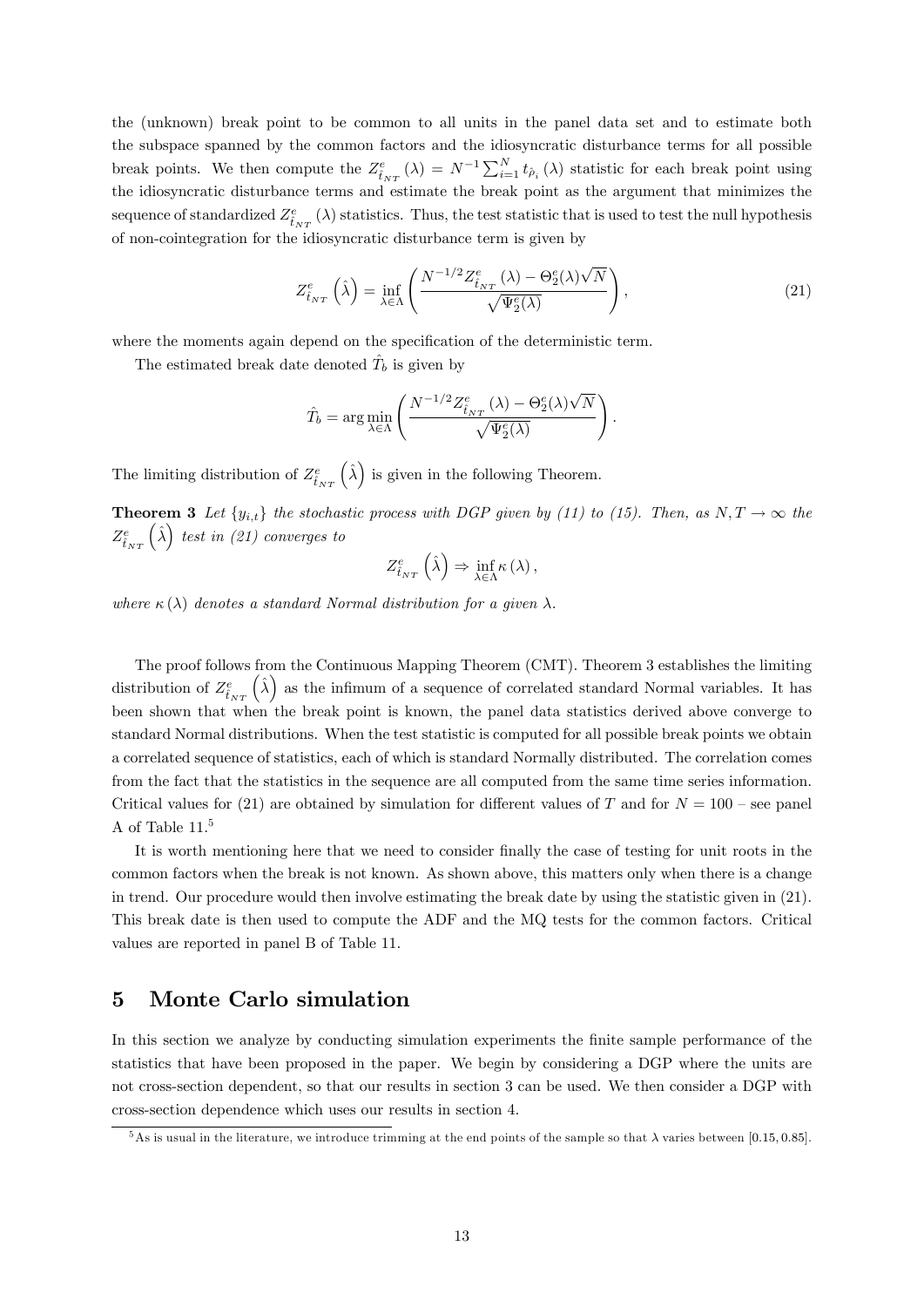#### 5.1 Cross-section independent

The empirical size of the tests is studied regressing two independent random walks, which have been generated as the cumulated sum of iid  $N(0,1)$  processes. The sample size has been set equal to  $T =$  $\{50, 100, 250\}$  and the number of units at  $N = \{20, 40\}$ . The results reported in Table 12 are obtained from 5; 000 replications, assuming that the break point is unknown and using the estimated response surfaces of the previous section. As can be seen, the empirical size of both the normalized bias and the pseudo t-ratio statistics is close to the nominal size irrespective of T and N.

The empirical power of the statistics is assessed using the DGP given by:

$$
y_{i,t} = \mu_i + \theta_i DU_{i,t} + \beta_i t + \gamma_i DT_{i,t}^* + x'_{i,t}\delta_{i,t} + e_{i,t}
$$
  

$$
e_{i,t} = \rho_i e_{i,t-1} + \varepsilon_{i,t},
$$

where  $\varepsilon_{i,t} \sim iid N(0,1) \ \forall i, i = 1,\ldots,N$ . The specification of the values of the parameters depends on the model under consideration. In general, the constant and, when required, the slope of the trend are set equal to  $\mu_i = 1$  and  $\beta_i = 0.3$ , respectively. When there is a change in the level the magnitude is set equal to  $\theta_i = 3$ , while for the change in trend we consider  $\gamma_i = 0.5$ . The change in the cointegrating vector is given by  $\delta_{i,t} = \delta_{i,1} = 1$  for  $t \leq T_{bi}$  and  $\delta_{i,t} = \delta_{i,1} = 3$  for  $t > T_{bi}$ , for a break point randomly located at  $\lambda_i \sim U(0.15, 0.85), \forall i, i = 1, \ldots, N$ , where U denotes the uniform distribution – the same results are obtained when break fraction is fixed either at  $\lambda_i = 0.25$ ,  $\lambda_i = 0.5$  or  $\lambda_i = 0.75$   $\forall i$ . Simulations were performed for two autoregressive coefficients  $\rho_i = \{0.5, 0.8\}$ , although we only report results for  $\rho_i = 0.8$  to save space. The computation of the statistics controls the autocorrelation in the disturbance term including up to  $k_{\text{max}} = 5$  lags using the t-sig criterion to select the order of the autoregressive correction. Results in Tables 13 and 14 show the empirical power of both statistics, respectively, for different combinations of DGP's and estimated models when  $\rho_i = 0.8$ . Thus, we can assess the empirical power of the statistics when DGP does not coincide with the model that is estimated. When the DGP and estimated model coincide both statistics show good power, which increases with  $\mathcal T$  and  $N$ see bold-typed columns in Tables 13 and 14. However,  $Z_{\hat{t}_{NT}}(\hat{\lambda})$  outperforms  $Z_{\hat{\rho}_{NT}}(\hat{\lambda})$  since for the former statistic the power equals one in all cases. In general, when the estimated model is misspecified and misspecification involves the cointegrating vector, the empirical power of  $Z_{\hat{\rho}_{NT}}(\hat{\lambda})$  decreases. For instance, when DGP is given by Model 1 and we estimate Model 4, the power of the  $Z_{\hat{\rho}_{NT}}(\hat{\lambda})$  statistic is reduced  $-$  note that the converse is also true. The same is found when either the DGP is given by Model 2 and we estimate Model 5, or when the DGP is given by Model 3 and we estimate Model 6. However, this feature is not found for the  $Z_{\hat{t}_{NT}}(\hat{\lambda})$  statistic, which does not lose any power when this sort of misspecification occurs. Finally, misspecification due to lack of accounting for time trend  $-$  i.e. DGP given by Models 2, 3, 5 and 6, and estimation of specifications given by Models 1 and  $4$  – reduces the power of both statistics as T increases, although for the  $Z_{\hat{t}_{NT}}(\hat{\lambda})$  statistic the specifications that allow for a change in the cointegrating vector always show higher power.

In all, simulations lead us to conclude that  $Z_{\hat{t}_{NT}}(\hat{\lambda})$  statistic outperforms  $Z_{\hat{\rho}_{NT}}(\hat{\lambda})$  in all situations that have been considered. Furthermore, overparameterisation of the estimated model does not cause loss of power for the  $Z_{\hat{t}_{NT}}(\hat{\lambda})$  statistic. These features indicate that  $Z_{\hat{t}_{NT}}(\hat{\lambda})$  should be preferred to  $Z_{\hat{\rho}_{NT}}\left(\hat{\lambda}\right)$  in empirical applications.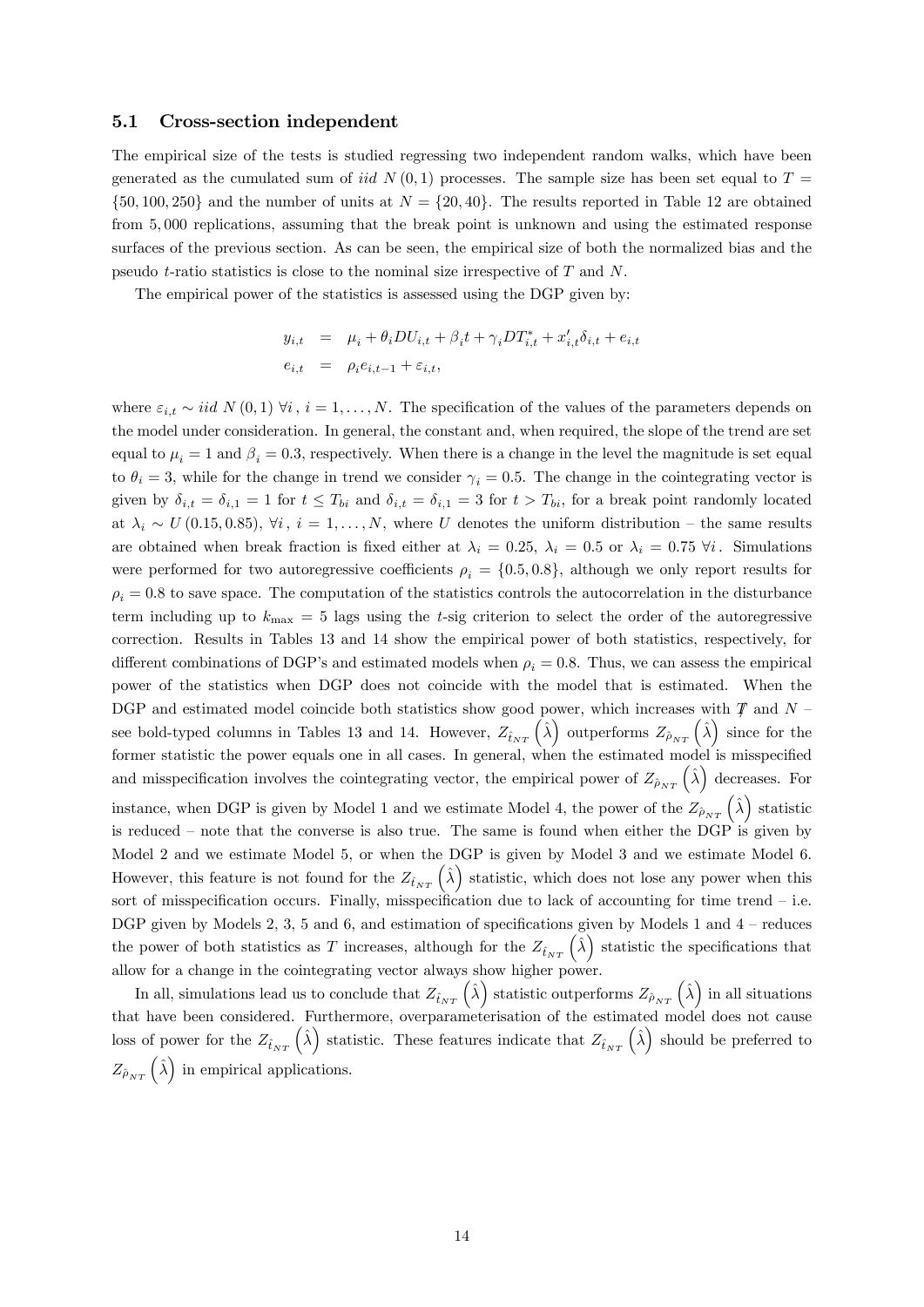#### 5.2 Cross-section dependent

In order to deal with the situation with common factors, to mimic the impact of cross-sectional dependence, consider the DGP given by a bivariate system:

$$
y_{i,t} = f_i(t) + x'_{i,t}\delta_{i,t} + u_{i,t}
$$

$$
u_{i,t} = F_t \pi_i + e_{i,t}
$$

$$
F_t = \phi F_{t-1} + \sigma_F w_t
$$

$$
e_{i,t} = \rho_i e_{i,t-1} + \varepsilon_{i,t}
$$

$$
\Delta x_{i,t} = v_{i,t},
$$

where  $(w_t, \varepsilon_{i,t}, v_{i,t})'$  follow a mutually *iid* standard multivariate Normal distribution for  $\forall i, j \in \mathcal{j}$  and  $\forall t, s \ t \neq s$ . In this paper we consider two different situations depending on the number of common factors, i.e.  $r = \{1, 3\}$ , and specify three values for the autoregressive parameters  $\phi = \{0.8, 0.9, 1\}$  and  $\rho_i = \{0.8, 0.9, 1\}$   $\forall i$ . Note that these values allow us to analyze both the empirical size and power of the statistics. The importance of the common factors is controlled through the specification of  $\sigma_F^2$  =  $\{0.5, 1, 10\}$ . The number of common factors is estimated using the panel BIC information criterion in Bai and Ng (2002) with  $r_{\text{max}} = 6$  as the maximum number of factors. We consider  $N = 40$  units and  $T = \{50, 100, 250\}$  time observations.

The simulation results for size and power for the case with no breaks (with one or more factors) reported in Tables 15, 16 and 17 are close to those results in Bai and Ng  $(2004)$  – we only include the set of results for the only constant case, although the ones for the linear time trend are available upon request. From these results it may be seen that the empirical size of the ADF pooled idiosyncratic  $t$ -ratio statistic  $\left(Z_{\hat{t}_{NT}}^e\right)$  and the ADF statistic of the common factor – when there is only one factor in the DGP  $-$  is close to the nominal size, which is set at the  $5\%$  level of significance. As expected the power of the tests increases as the autoregressive parameter moves away from unity. Moreover, the power of the  $Z_{\hat{t}_{NT}}^{e}$ test is higher or equal to the power shown by the  $ADF_{\hat{F}}^d$  test.

These results do not change when specifying three common factors  $-$  see Tables 16 and 17. Thus, the  $Z_{\hat{t}_{NT}}^e$  test shows correct empirical size and good power. The  $MQ_c^d(q)$  test also shows correct empirical size, while as expected the test has low power for large values of the autoregressive parameter  $-$  the bandwidth for the Bartlett spectral window is set as  $J = 4ceil \left[ \min \left[ N, T \right] / 100 \right]^{1/4}$ .

Turning now to the results for the case where there is one structural break, we start by assuming that the break point is known and located at  $\lambda_i = \{0.25, 0.5, 0.75\}$   $\forall i$ . Table 18 reports results for the empirical size and power for the model that allows for one change in level with  $\lambda_i = 0.5$  and one common factor. It should be noted that the results are not altered substantially either for other values of  $\lambda_i$  or for a model that also includes a change in trend  $-$  these results are available upon request. On the one hand, the panel data unit root test on the idiosyncratic disturbance terms show good properties in terms of empirical size and power. On the other hand, the ADF statistic for the common factor shows the right size although, as expected, it has low power when the autoregressive parameter is close to unity and the sample size is small. Our results for three factors reported in Tables 19 and 20 confirm those for the one-factor case. Finally, Table 21 reports results for one common factor with one unknown break, which show that the statistics retain their good finite sample properties when the common break point has to be estimated.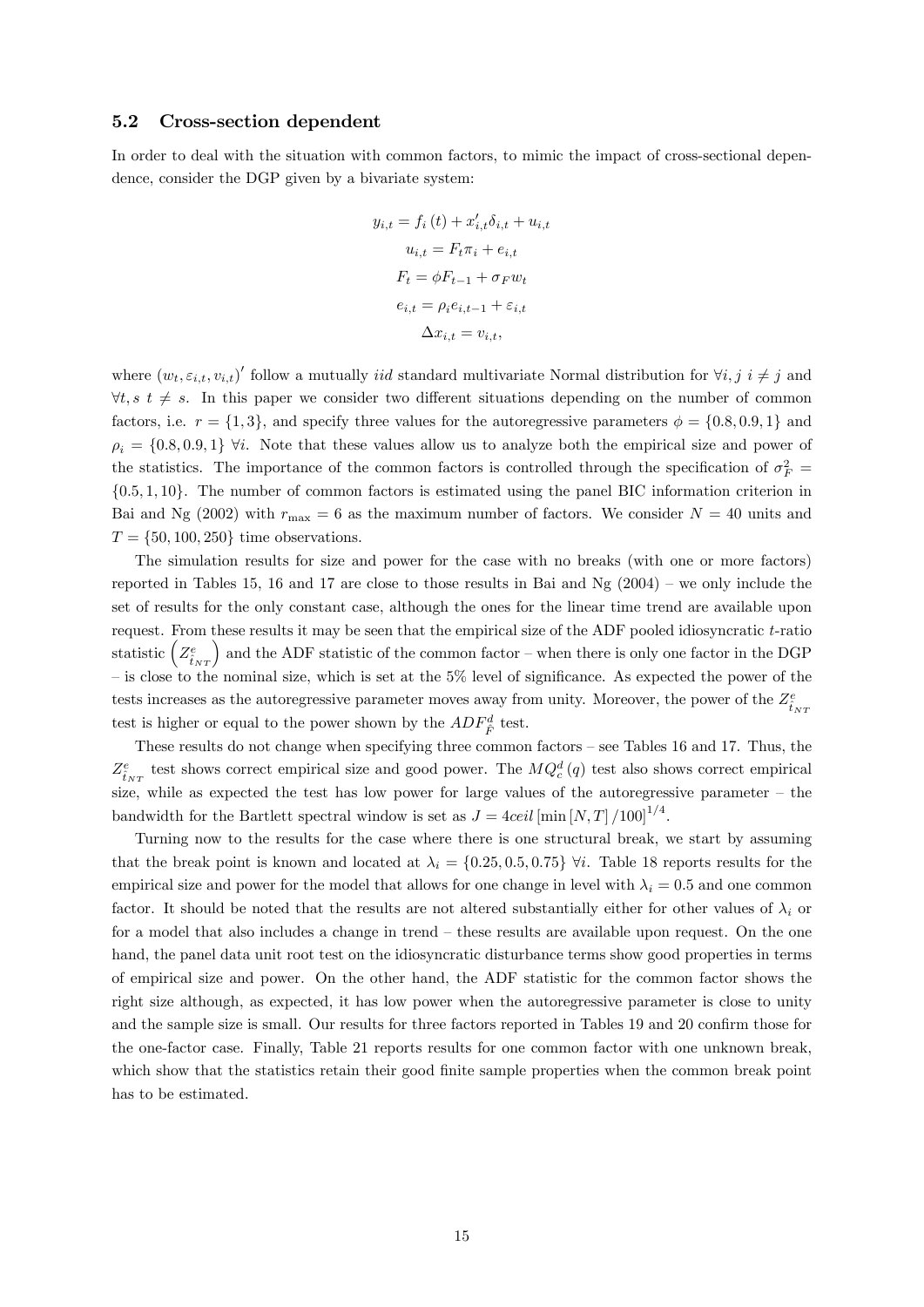## 6 Conclusions

This paper has shown that inference based on parametric Pedroni panel cointegration test statistics can be affected by the presence of structural breaks. Monte Carlo evidence indicates that in some situations the power of the tests drops as the magnitude of the structural break increases. Specifically, when the structural break affects either the slope of the time trend or the cointegrating vector the power approaches zero as T, N and the magnitude of the break increases. In contrast, the power of the standard parametric Pedroni panel cointegration statistics is affected to a much lesser extent when the structural break only changes the level  $-$  we require a large magnitude of structural breaks located at the end of the time period to reduce the power of the statistics.

These features have motivated our proposal, and have led us to design statistical procedures to account for the presence of structural breaks when testing for cointegration. Six different specifications have been introduced depending on the effect of structural breaks on the long-run relationship. Finite sample and asymptotic moments have been computed that allow us to define panel cointegration statistics for the specifications considered.

The issue of cross-section dependence is addressed in the paper by assuming an approximate common factor structure. We derive the limiting distributions of statistics in two situations of interest, i.e. (i) for the case of no structural break, and (ii) when there are changes in level and trend. The performance of the approach is investigated through Monte Carlo simulations, from which we conclude that the statistics show good performance once the procedures have accounted for structural breaks.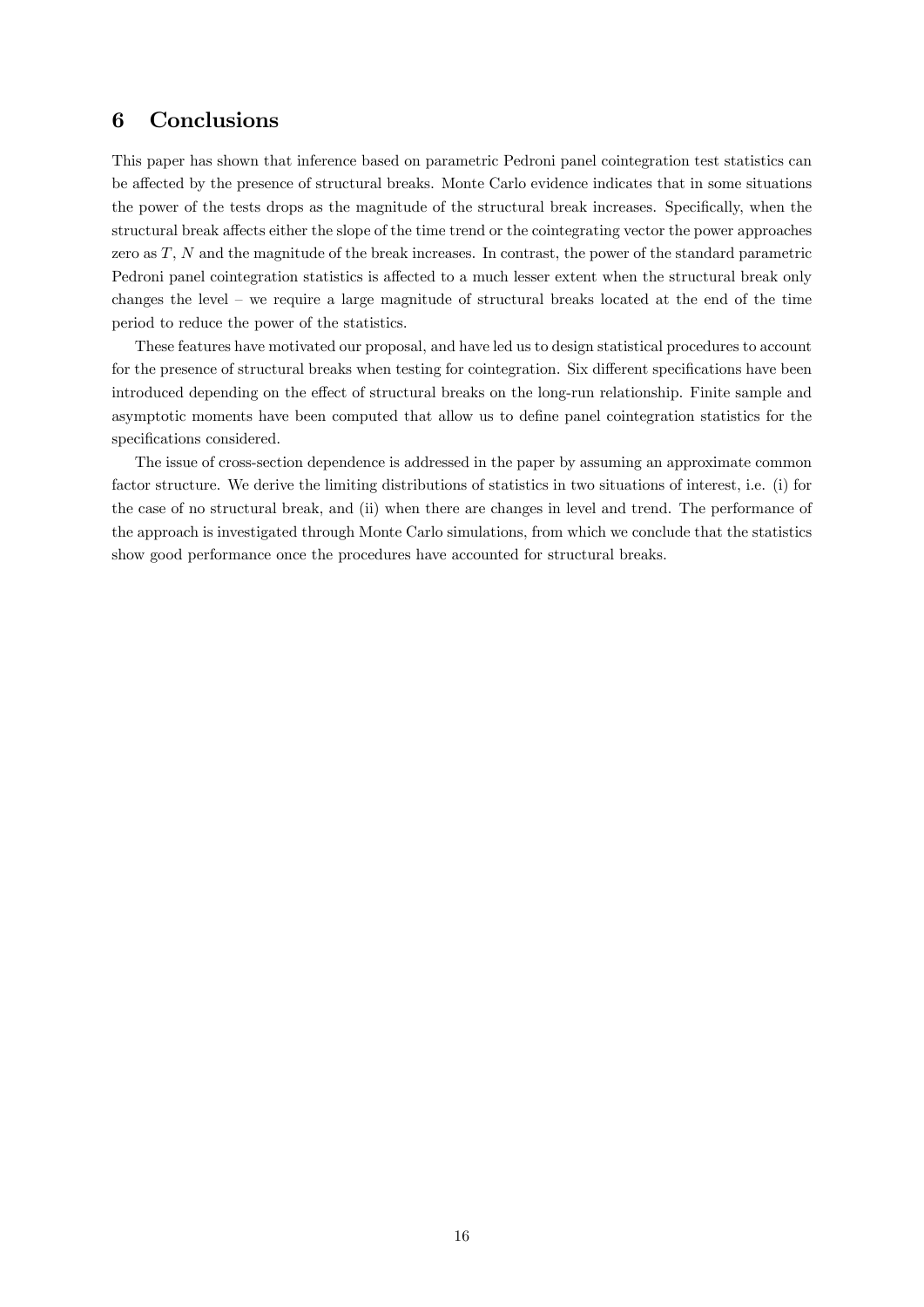## References

- [1] Bai, J. and J. L. Carrion-i-Silvestre (2005): "Testing Panel Cointegration with Unobservable Dynamic Common Factors", Mimeo, Departament d'Econometria, Estadística i Economia Espanyola. Universitat de Barcelona.
- $[2]$  Bai, J. and Ng, S.  $(2002)$ : "Determining the Number of Factors in Approximate Factor Models", Econometrica, 70, 191-221.
- [3] Bai, J. and S. Ng (2004): "A PANIC Attack on Unit Roots and Cointegration", *Econometrica*, 72, 1127-1177.
- [4] Baltagi, B. H. (2005): Econometric Analysis of Panel Data, 3rd edition, John Wiley & Sons, New York.
- [5] Baltagi, B. H., and C. Kao (2000): Nonstationary Panels, Cointegration in Panels and Dynamic Panels: A Survey. In Baltagi (Ed.) Nonstationary Panels, Cointegration in Panels and Dynamic Panels, Advances in Econometrics, 15. North-Holland, Elsevier, Amsterdam.
- [6] Banerjee, A. (1999): "Panel Data Unit Roots and Cointegration: An Overview", Oxford Bulletin of Economics and Statistics, Special issue, 607-629.
- [7] Benerjee, A., Marcellino, M. and C. Osbat (2004): "Some Cautions on the Use of Panel Methods for Integrated Series of Macro-Economic Dataî, Econometrics Journal, 7, 322-340.
- [8] Benerjee, A., Marcellino, M. and C. Osbat (2005): "Testing for PPP: Should We Use Panel Methods?î. Empirical Economics, 30, 77-91.
- [9] Bartley, W. A., J. Lee and M. C. Strazicich (2001): "Testing the Null of Cointegration in the Presence of a Structural Break", Economics Letters, 73, 315–323.
- [10] Breitung, J. (2005): "A Parametric Approach to the Estimation of Cointegration Vectors in Panel Data", Econometric Reviews, 24, 151-173.
- [11] Busetti, F. (2002): "Testing for (Common) Stochastic Trends in the Presence of Structural Breaks", Journal of Forecasting,  $21, 81-105$ .
- [12] Campos, J., N. Ericsson and D. F. Hendry (1996): "Cointegration Tests in the Presence of Structural Breaks", Journal of Econometrics, 70, 187-220.
- [13] Carrion-i-Silvestre, J. Ll. and A. Sansó (2004): "Testing the Null of Cointegration with Structural Breaks", Oxford Bulletin of Economics and Statistics. Forthcoming.
- [14] Chang, Y. (2005): "Residual Based Tests for Cointegration in Dependent Panels", Mimeo. Department of Economics, Rice University.
- [15] Engle, R. F. and C. W. J. Granger (1987): "Cointegration and Error Correction: Representation, Estimation, and Testing", *Econometrica*, 55, 251-276.
- [16] Gregory, A. W. and B. E. Hansen (1996): "Residual-based Tests for Cointegration in Models with Regime Shiftsî, Journal of Econometrics, 70, 99-126.
- [17] Hansen, B. E. (1992): "Tests for Parameter Instability in Regressions with I(1) Processes", Journal of Business and Economic Statistics, 10, 321-335.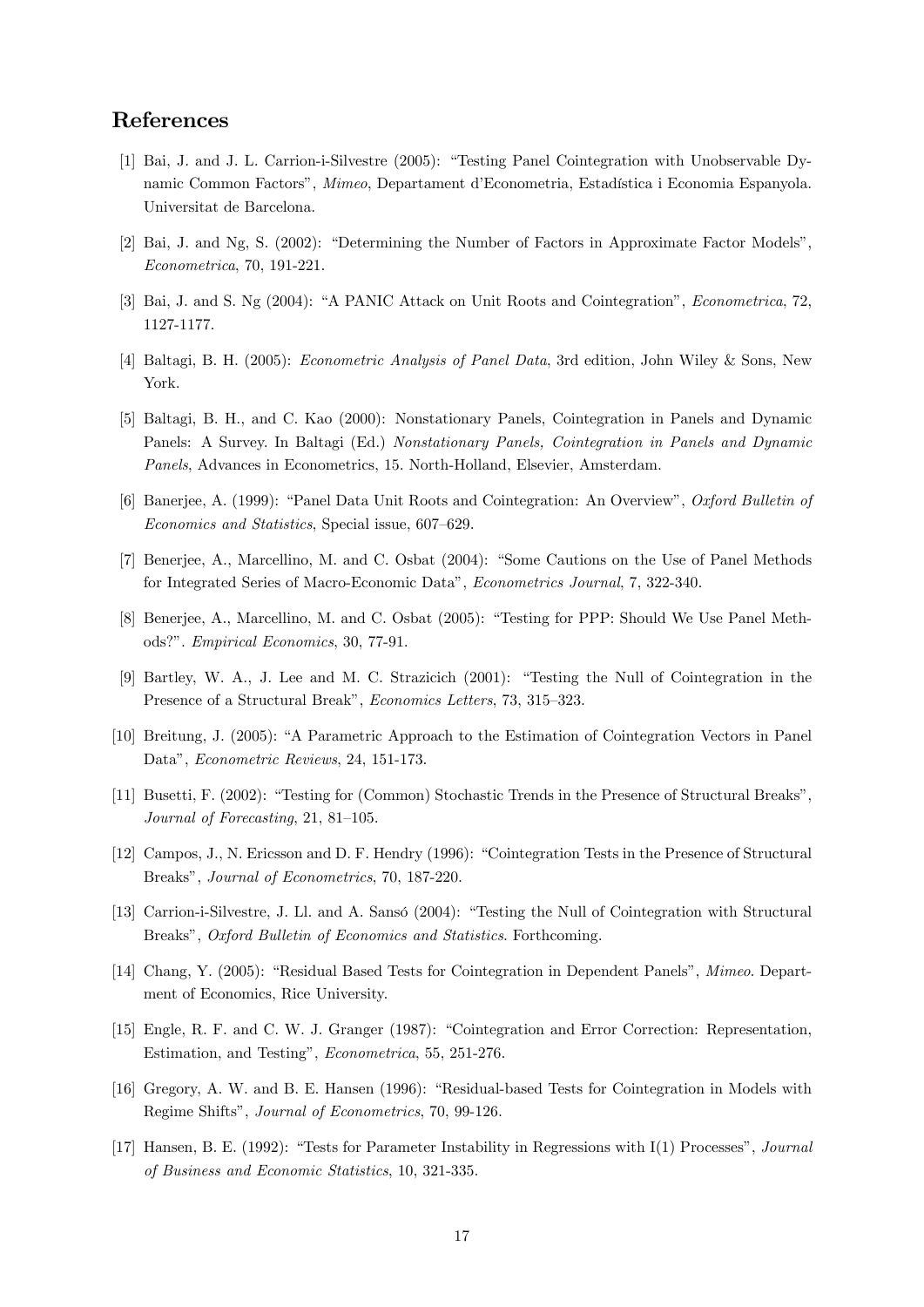- [18] Hansen, H. and S. Johansen (1999): "Some Tests for Parameter Constancy in Cointegrated-VAR Modelsî, Econometrics Journal, 2, 306-333.
- [19] Hamilton, J. D. (1994): Time Series Analysis. Princeton University Press.
- [20] Hao, K. (1996): "Testing for Structural Change in Cointegrated Regression Models: some Comparisons and Generalisations", Econometric Reviews, 15, 401-429.
- [21] Harris, D. and B. Inder (1994): "A Test of the Null Hypothesis of Cointegration". In Colin P. Hargreaves (Ed.) Nonstationary Time Series Analysis and Cointegration. Oxford University Press, Oxford.
- [22] Jansen, W. J. (2000): "International Capital Mobility", Journal of International Money and Finance, 19, 507-511.
- [23] Kao, C. and M. H. Chiang (2000): "Testing for Structural Change of a Cointegrated Regression" Mimeo. Department of Economics, Syracuse University.
- [24] McCoskey, S. and C. Kao (1998): "A Residual-Based Test of the Null of Cointegration in Panel Data", Econometric Reviews, 17, 57-84.
- [25] Ng, S. and P. Perron (1995): "Unit Root Test in ARMA models with Data-Dependent Methods for the Selection of the Truncation Lag", *Journal of the American Statistical Association*, 90, 268-281.
- [26] Pedroni, P. (1999): "Critical Values for Cointegration Tests in Heterogeneous Panels with Multiple Regressors", Oxford Bulletin of Economics and Statistics, Special Issue, 653-670.
- [27] Pedroni, P. (2004): "Panel Cointegration. Asymptotic and Finite Sample Properties of Pooled Time Series Tests with an Application to the PPP Hypothesis", *Econometric Theory*, 20, 3, 597-625.
- [28] Perron, P. (1989): "The Great Crash, the Oil Price Shock and the Unit Root Hypothesis", Econometrica, 57, 1361-1401.
- [29] Phillips, P. C. B. (1987): "Time Series Regression with a Unit Root", *Econometrica*, 55, 277-301.
- [30] Phillips, P. C. B. (2001): "Bootstrapping Spurious Regressions". Cowles Foundation Discussion Paper num. 1330. Yale.
- [31] Phillips, P.C.B. and S. N. Durlauf (1986): "Multiple Time Series Regression with Integrated Processes", Review of Economic Studies, LIII, 473-495.
- [32] Phillips, P. C. B. and P. Perron (1988): "Testing for a Unit Root in Time Series Regression", Biometrika, 335-346.
- [33] Quintos, C. and P. C. B. Phillips (1993): "Parameter Constancy in Cointegrating Regressions". In New Developments in Time Series Econometrics, J. M. Dufour and B. Raj (Eds.). Studies in Empirical Economics. Physica-Verlag. Springer Verlag.
- [34] Shin, Y. (1994): "A Residual-based Test of the Null of Cointegration against the Alternative of no Cointegration", *Econometric Theory*, 10, 91–115.
- [35] Stock, J. H. and M. W. Watson (1993): "A Simple Estimator of Cointegrating Vectors in Higher Order Integrated Systems", Econometrica, 64, 783-820.
- [36] Westerlund, J. (2004): "Testing for Panel Cointegration with Multiple Structural Breaks", Oxford Bulletin of Economics and Statistics. Forthcoming.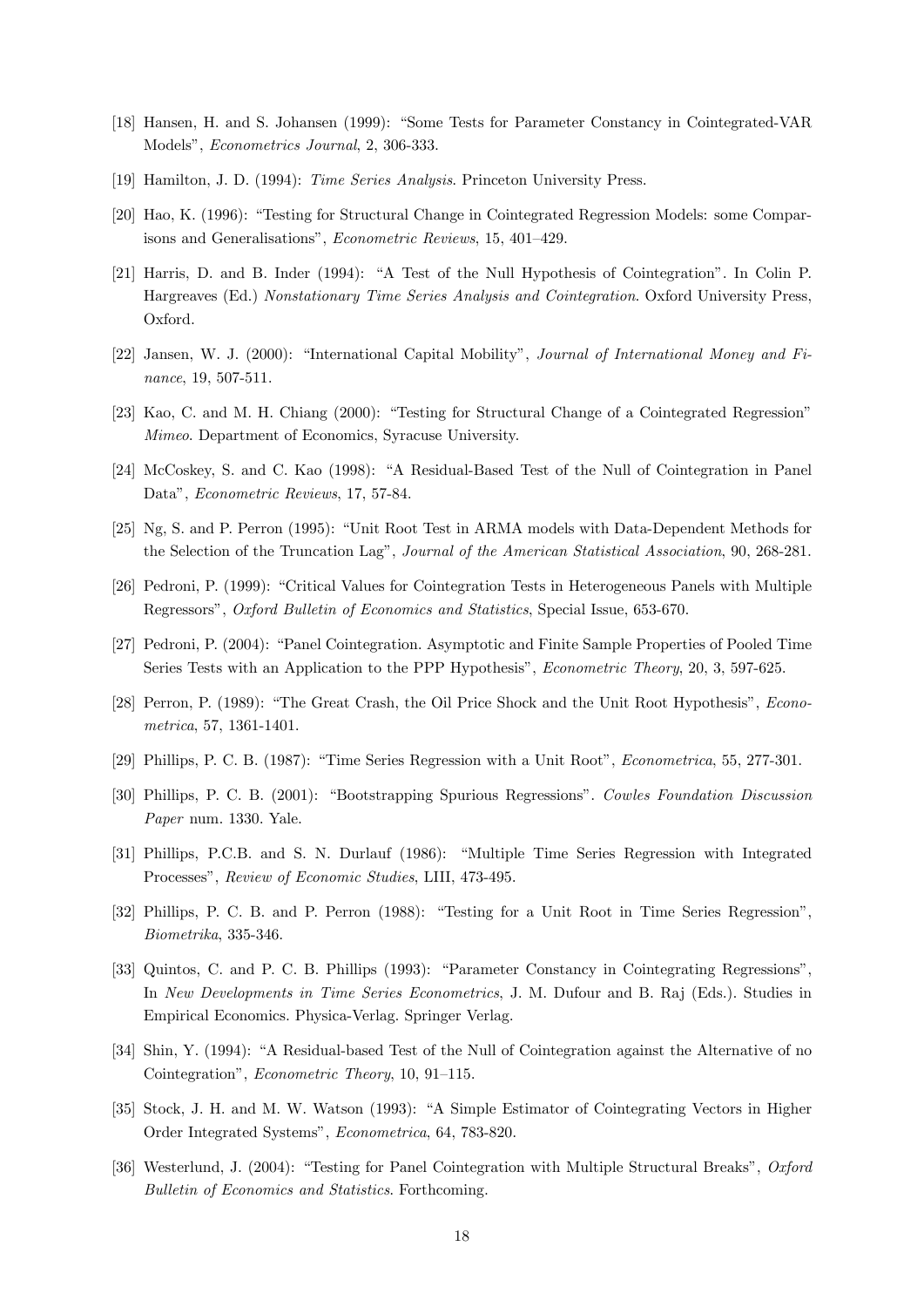[37] Zivot, E. and D. W. K. Andrews (1992): "Further Evidence on the Great Crash, the Oil Price Shock, and the Unit-Root Hypothesis", Journal of Business & Economic Statistics, 10, 251-270."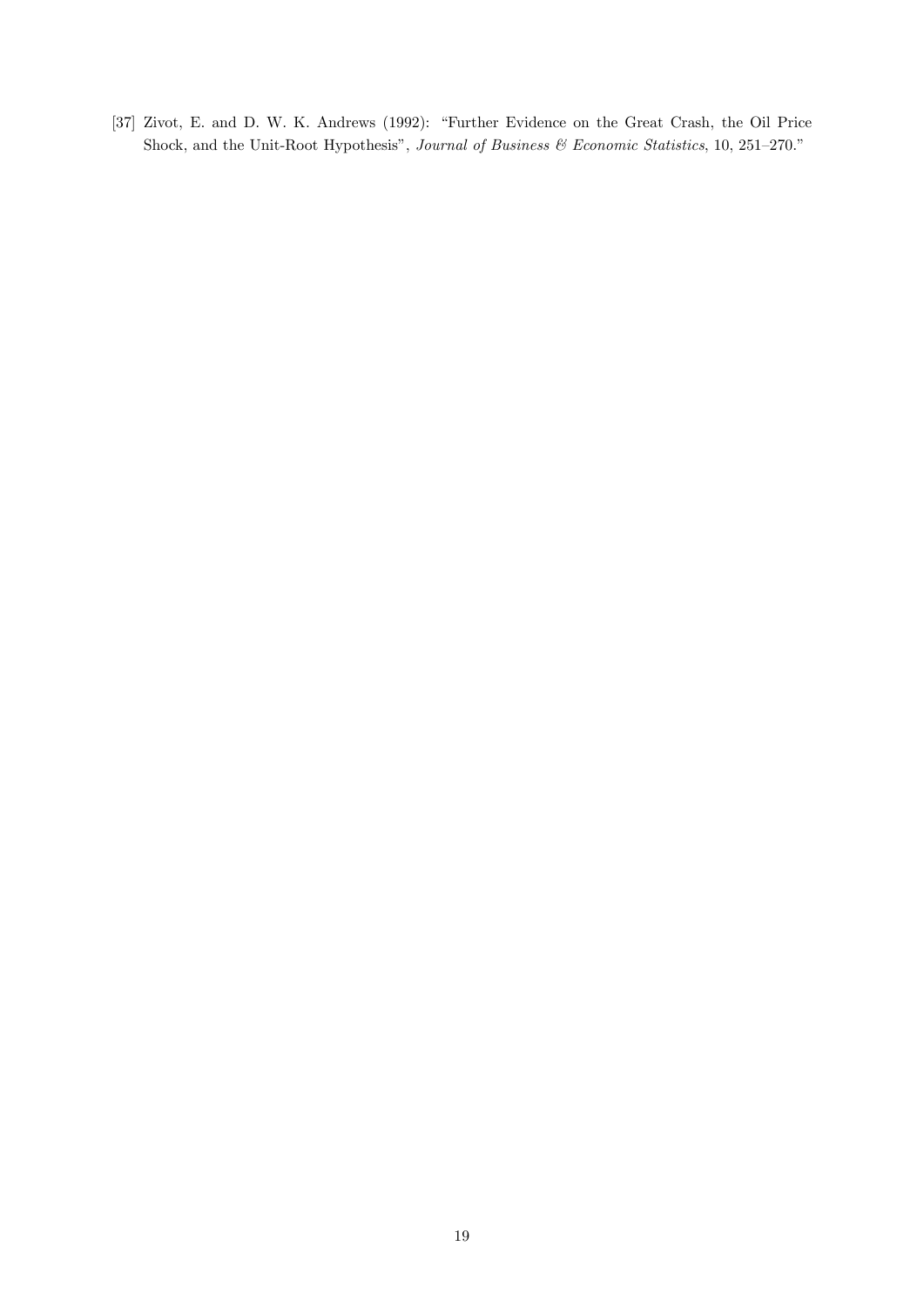## A Mathematical Appendix

For the sake of simplicity let us first assume that the stochastic regressors are strictly exogenous. Once the main result is derived, we show how these derivations can be extended to account for non-strictly exogenous regressors.

## A.1 Proof of statement  $(1.a)$  of Theorem 2

Let us assume the model given by  $(11)$  and  $(12)$ . Furthermore, consider the case where there are no structural breaks affecting the model and there are no deterministic elements in the model – note that the presence of a constant term does not change the results since it disappears when taking first differences. Alternatively, the model can be expressed as:

$$
y_{i,t} = x'_{i,t} \delta_i + F_t \pi_i + e_{i,t}.
$$

As can be seen, the model assumes that residuals from the static regression follow a factor structure as defined in Bai and Ng  $(2004)$ . Note that if we introduce  $(16)$  in  $(17)$  we obtain

$$
\tilde{z}_{i,t} = z_{i,t} + f_t \pi_i - \tilde{f}_t \tilde{\pi}_i
$$
\n
$$
= z_{i,t} - v_t H^{-1} \pi_i - \tilde{f}_t d_i,
$$
\n(22)

where  $v_t = \tilde{f}_t - f_t H$  and  $d_i = \tilde{\pi}_i - H^{-1} \pi_i$ , where H is an  $(r \times r)$  matrix defined as follows  $H =$  $V_{NT}^{-1}(\hat{f}'f/T)(\Pi'\Pi/N)$  with  $V_{NT}$  the  $(r \times r)$  diagonal matrix of the first r largest eigenvalues of  ${(NT)}^{-1}y^*y^*$ in decreasing order. The computation of the partial sum processes of (22) gives:

$$
T^{-1/2} \sum_{j=2}^{t} \tilde{z}_{i,j} = T^{-1/2} \sum_{j=2}^{t} z_{i,j} - T^{-1/2} \sum_{j=2}^{t} v_j H^{-1} \pi_i - T^{-1/2} \sum_{j=2}^{t} \tilde{f}_j d_i.
$$
 (23)

Let us analyse each element of  $(23)$  separately. The left-hand side of  $(23)$  is equal to

$$
T^{-1/2} \sum_{j=2}^{t} \tilde{z}_{i,j} = T^{-1/2} \sum_{j=2}^{t} [M_i \Delta \tilde{e}_i]_j
$$
  
= 
$$
T^{-1/2} \sum_{j=2}^{t} \Delta \tilde{e}_{i,j} - T^{-1/2} \sum_{j=2}^{t} [P_i \Delta \tilde{e}_i]_j,
$$
 (24)

where  $[\cdot]_j$  denotes the j-th element of the vector between parentheses, and  $P_i = I_{T-1} - M_i$ . The first element on the right of (24) is equal to

$$
T^{-1/2} \sum_{j=2}^{t} \Delta \tilde{e}_{i,j} = T^{-1/2} \tilde{e}_{i,t} - T^{-1/2} \tilde{e}_{i,1} = T^{-1/2} \tilde{e}_{i,t} + O_p(1),
$$

so that by the invariance principle

$$
T^{-1/2} \sum_{j=2}^{[sT]} \Delta \tilde{e}_{i,j} \Rightarrow \sigma_i W_i (s).
$$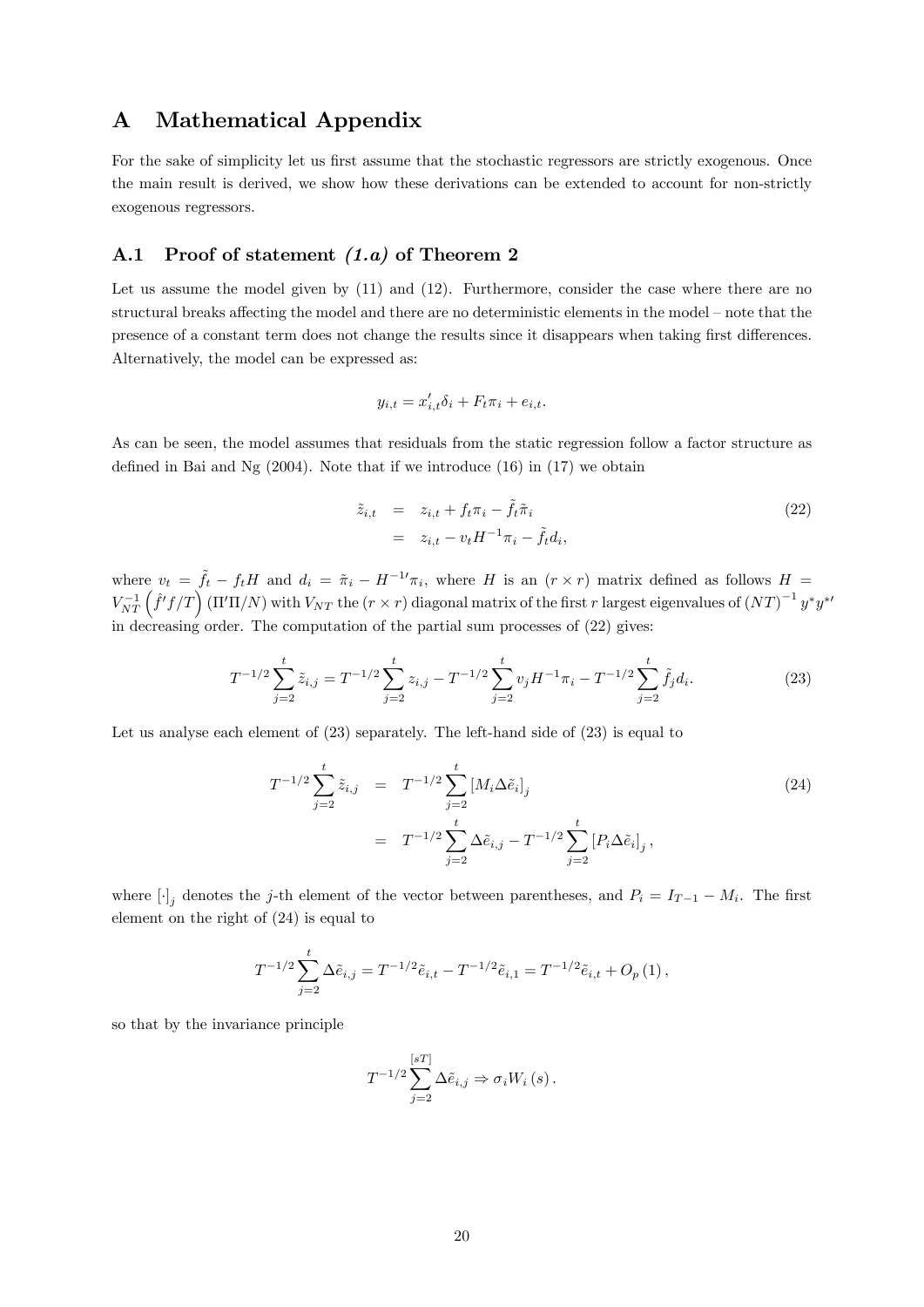The second element on the right hand of (24) is

$$
T^{-1/2} \sum_{j=2}^{t} \left[ P_i \Delta \tilde{e}_i \right]_j = T^{-1/2} \left( x_{i,t} - x_{i,1} \right)' \left( \Delta x_i' \Delta x_i \right)^{-1} \Delta x_i' \Delta \tilde{e}_i.
$$

Note that  $(\Delta x_i' \Delta x_i)^{-1} \Delta x_i' \Delta \tilde{e}_i = (T^{-1} \Delta x_i' \Delta x_i)^{-1} (T^{-1} \Delta x_i' \Delta \tilde{e}_i) = o_p(1)$ , since  $(T^{-1} \Delta x_i' \Delta x_i) \rightarrow^p$  $Q_{\Delta x_i \Delta x_i}$ , the variance and covariance matrix of  $\Delta x_i' \Delta x_i$ , and  $T^{-1} \Delta x_i' \Delta \tilde{e}_i \rightarrow^p 0$  since these elements are orthogonal by definition. On the other hand,  $T^{-1/2}x_{i,t} \Rightarrow \Omega_{22,i}^{1/2}W_{m-1}(s)$  and  $T^{-1/2}x_{i,1} \rightarrow^p 0$  by assumption. These derivations lead us to

$$
T^{-1/2} \sum_{j=2}^{t} \tilde{z}_{i,j} = T^{-1/2} \tilde{e}_{i,t} + o_p(1),
$$

since  $T^{-1/2}x_{i,t} (\Delta x_i' \Delta x_i)^{-1} \Delta x_i' \Delta \tilde{e}_i = o_p(1)$ . The same result can be achieved for  $T^{-1/2} \sum_{j=2}^t z_{i,j}$ , i.e.

$$
T^{-1/2} \sum_{j=2}^{t} z_{i,j} = T^{-1/2} e_{i,t} + o_p(1).
$$

This indicates that the presence of stochastic regressors does not have any effect on the partial sum processes. Regarding the term involving  $\{v_t\}$  we see from Eq. (A.3) in Bai and Ng (2004) that

$$
T^{-1/2} \sum_{j=2}^{t} v_j = O_p(C_{NT}^{-1}),
$$

where  $C_{NT} = \min\{N^{-1/2}, T^{-1/2}\}\.$  Moreover and as shown in Bai and Ng (2004), the term  $d_i =$  $O_p(C_{NT}^{-1})$  and  $T^{-1/2} \sum_{j=2}^{t} \tilde{f}_j = O_p(1)$ , so that

$$
T^{-1/2} \sum_{j=2}^{t} \tilde{z}_{i,j} = T^{-1/2} \sum_{j=2}^{t} z_{i,j} + O_p(C_{NT}^{-1}).
$$

From all these results it follows that

$$
DF_{\tilde{e}}^{c}(i) \Rightarrow \frac{\frac{1}{2} \left( W_{i} (1)^{2} - 1 \right)}{\left( \int_{0}^{1} W_{i} (s)^{2} ds \right)^{1/2}},
$$

that is, the limiting distribution is the same derived in Bai and Ng  $(2004)$  for the constant case –see Bai and Ng (2004) for the proof. The same result is found for the ADF test provided that the order of the autoregressive correction is selected such that  $k \to \infty$  and  $k^3/\min[N,T] \to 0$ . This implies that the presence of stochastic regressors does not a§ect the limiting distribution of the statistic.

#### A.2 Proof of statement (1.b) of Theorem 2

The generalization that includes a time trend can be carried out as well. In this case the model (11) is replaced by

$$
y_{i,t} = \mu_i + \beta_i t + x'_{i,t}\beta_i + u_{i,t}.
$$

Note that as before we are not dealing with the structural break case since we are defining the benchmark limiting distributions. Contrary to the previous specification, taking first differences does not remove the deterministic elements, since now the trend becomes a constant. This is a relevant feature since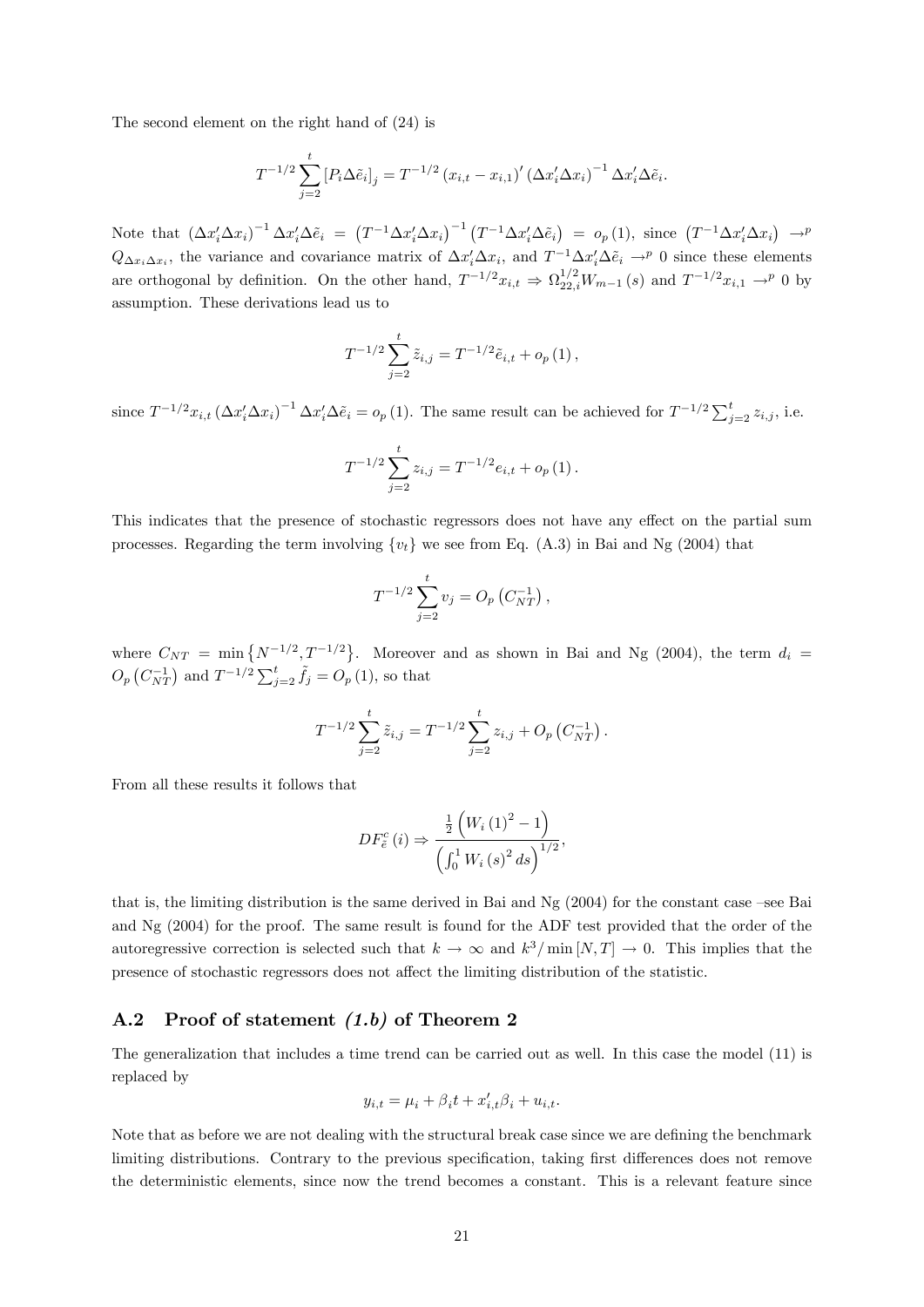the limiting distribution of the ADF-type statistic varies. However, the asymptotic distribution of the statistic is the same as the one derived in Bai and Ng (2004) for the trend case. The proof follows similar steps above. Now the first difference of regressors defines the following idempotent matrix

$$
M_i = I_{T-1} - \Delta x_i^d \left(\Delta x_i^{d\prime} \Delta x_i^d\right)^{-1} \Delta x_i^{d\prime},
$$

where the  $\Delta x_i^d$  matrix is defined by the row vectors  $(1, \Delta x_{i,t}')'$ . Note that as before the first element of (24) converges to

$$
T^{-1/2} \sum_{j=2}^{[sT]} \Delta \tilde{e}_{i,j} \Rightarrow \sigma_i W_i (s).
$$

The limiting expression of the second element in (24) has to be derived in several steps. First, note that  $T^{-1}\Delta x_i^d \Delta x_i^d$  converges to variance and covariance matrix of  $\Delta x_i^d$ , so that all these elements are  $O_p(1)$ . The first element of the vector  $T^{-1}\Delta x_i^{d} \Delta \tilde{e}_i$  is given by  $T^{-1/2} \left(T^{-1/2}\sum_{t=1}^T \Delta \tilde{e}_{i,t}\right)$  $T^{-1/2}(\tilde{r}_{i,T} - \tilde{e}_{i,1}),$  where  $T^{-1/2}(\tilde{e}_{i,T} - \tilde{e}_{i,1}) \Rightarrow \sigma_i W_i(1)$  since  $T^{-1/2}\tilde{e}_{i,1} \rightarrow^p 0$ . Note that the extra rescaling term  $T^{-1/2}$  would be used below. The rest of the elements in  $T^{-1}\Delta x_i^{d'}\Delta \tilde{e}_i$  involve crossproducts among the first difference of the stochastic regressors and  $\Delta\tilde{e}_i$  that converges to zero since we have assumed independency. Therefore,

$$
\left(\Delta x_{i}^{d} \Delta x_{i}^{d}\right)^{-1} \Delta x_{i}^{d} \Delta \tilde{e}_{i} = \left[\begin{array}{cc} E T^{-1/2} \left(T^{-1/2} \left(\tilde{e}_{i,T} - \tilde{e}_{i,1}\right)\right) + o_{p}\left(1\right) \\ \left(-D^{-1} C E\right) T^{-1/2} \left(T^{-1/2} \left(\tilde{e}_{i,T} - \tilde{e}_{i,1}\right)\right) + o_{p}\left(1\right) \end{array}\right]
$$

where  $E = (A - BD^{-1}C)^{-1}$  and  $A = 1, B = T^{-1} \iota' \Delta x_i, C = B'$  and  $D = T^{-1} \Delta x_i' \Delta x_i$  denote the elements of the partitioned matrix  $T^{-1}\Delta x_i^d \Delta x_i^d$ , with  $\iota = (1,\ldots,1)'$ . The partial sum process of  $\Delta x_{i,t}^d$ is

$$
T^{-1/2} \sum_{j=2}^{t} \Delta x_{i,j}^{d} = \left[ T^{-1/2} t \quad T^{-1/2} \left( x_{i,t} - x_{i,1} \right)' \right],
$$

so that

$$
T^{-1/2} \sum_{j=2}^{t} \Delta x_{i,j}^{d} \left( \Delta x_{i}^{d \prime} \Delta x_{i}^{d} \right)^{-1} \Delta x_{i}^{d \prime} \Delta \tilde{e}_{i} = \frac{t}{T} E \left( T^{-1/2} \left( \tilde{e}_{i,T} - \tilde{e}_{i,1} \right) \right) + o_{p}(1),
$$

since  $T^{-1} (x_{i,t} - x_{i,1})' = o_p(1)$ . Moreover, the matrix E can be expressed as

$$
(A - BD^{-1}C)^{-1} = A^{-1} + A^{-1}B(D - CA^{-1}B)^{-1}CA^{-1}
$$
  
= 1 + B(D - B'B)<sup>-1</sup>B'.

Note that  $B = T^{-1} \iota' \Delta x_i \rightarrow^p 0$  so that  $(A - BD^{-1}C)^{-1} = 1 + o_p(1)$ . Therefore,

$$
T^{-1/2} \sum_{j=2}^{t} \Delta x_{i,j}^{d} \left( \Delta x_{i}^{d\prime} \Delta x_{i}^{d} \right)^{-1} \Delta x_{i}^{d\prime} \Delta \tilde{e}_{i} = \frac{t}{T} \left( T^{-1/2} \left( \tilde{e}_{i,T} - \tilde{e}_{i,1} \right) \right) + o_{p}(1)
$$
  

$$
\Rightarrow r \sigma_{i} W_{i}(1).
$$

From Bai and Ng (2004), the terms  $T^{-1/2} \left\| \sum_{j=2}^{t} v_j \right\| = O_p(C_{NT}^{-1})$ ,  $\|d_i\| = O_p(C_{NT}^{-1})$  and  $T^{-1/2} \left\| \sum_{j=2}^{t} \tilde{f}_j \right\| = O_p(C_{NT}^{-1})$  $O_p(1)$ . These derivations lead us to

$$
T^{-1/2} \sum_{j=2}^{[sT]} \tilde{z}_{i,j} = T^{-1/2} \tilde{e}_{i,t} - \frac{s}{T} T^{-1/2} \tilde{e}_{i,T} + O_p(C_{NT}^{-1})
$$
  

$$
\Rightarrow \sigma_i (W_i(s) - s W_i(1)) \equiv \sigma_i V_i(s).
$$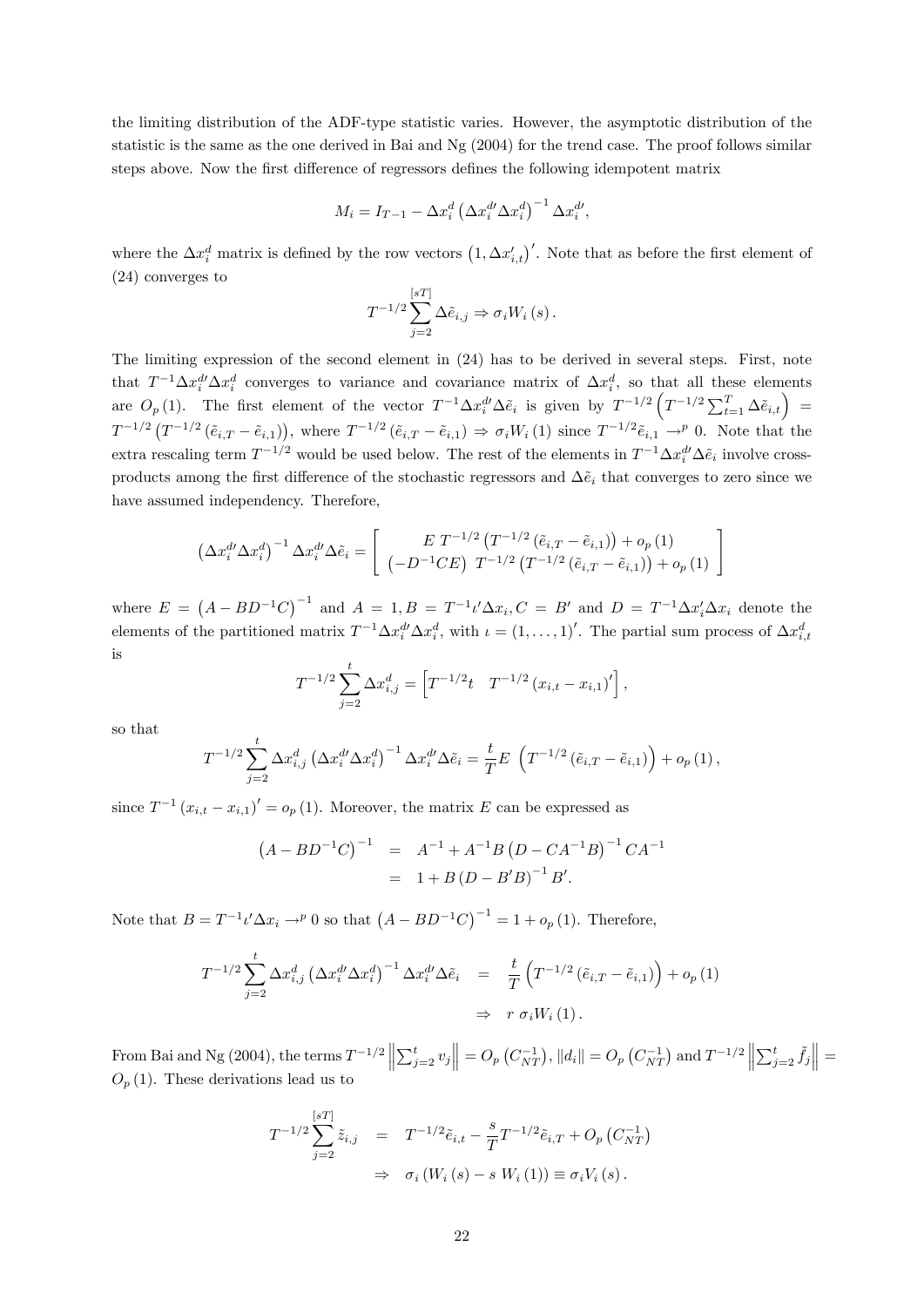The DF statistic is

$$
DF_{\tilde{e}}^{\tau}(i) = \frac{T^{-1} \sum_{t=2}^{T} \tilde{e}_{i,t-1} \Delta \tilde{e}_{i,t}}{\left(\tilde{\sigma}_i^2 T^{-2} \sum_{t=2}^{T} \tilde{e}_{i,t-1}^2\right)^{1/2}}.
$$

Note that the following identity holds

$$
T^{-1} \sum_{t=2}^{T} \tilde{e}_{i,t-1} \Delta \tilde{e}_{i,t} = \frac{\tilde{e}_{i,T}^2}{2T} - \frac{\tilde{e}_{i,1}^2}{2T} - \frac{1}{2T} \sum_{t=2}^{T} (\Delta \tilde{e}_{i,t})^2,
$$

which shows that  $T^{-1} \hat{e}_{i,T}^2 \Rightarrow \sigma_i^2 V_i (1)^2 = 0$ ,  $T^{-1} \hat{e}_{i,1}^2 = 0$  and  $T^{-1} \sum_{t=2}^T (\Delta \tilde{e}_{i,t})^2 \rightarrow^p \sigma_i^2$ , from which it follows that  $T^{-1} \sum_{t=2}^{T} \tilde{e}_{i,t-1} \Delta \tilde{e}_{i,t} \rightarrow^p -\sigma_i^2/2$  and  $T^{-2} \sum_{t=2}^{[sT]} \tilde{e}_{i,t-1}^2 \Rightarrow \sigma_i^2 \int_0^1 V_i(s)^2 ds$  – see Bai and Ng (2004), Lemma G.4. Using these elements it is straightforward to see that

$$
DF_{\tilde{e}}^{\tau}(i) \Rightarrow -\frac{1}{2} \left( \int_0^1 V_i(s)^2 ds \right)^{-1/2},
$$

where  $V_i(s) = W_i(s) - s W_i(1)$ , *i.e.* the limiting distribution is the same derived in Bai and Ng (2004) for the trend case. Although the proof is more involved, the same result is achieved for the ADF test. As before, this implies that the presence of stochastic regressors does not affect the limiting distribution of the statistic. Note that this result is also achieved when there are level shifts in the model, since the impulse dummies do not affect the limiting distribution of the  $ADF_{\tilde{e}}^{\tau}(i)$  statistic.

#### A.3 Proof of statement  $(1.c)$  of Theorem 2

The model is given by the following deterministic specification

$$
f_i(t) = \mu_i + \beta_i t + \theta_i DU_{i,t} + \gamma_i DT_{i,t}^*,
$$

which implies that  $\Delta f_i (t) = \beta_i + \theta_i D (T_b^i)_t + \gamma_i DU_{i,t}$  and  $\Delta x_{i,t}^d = (1, D (T_b^i)_t, DU_{i,t}, \Delta x_{i,t}^{\prime})$ . In order to simplify the steps of the proof, we deal with the equivalent specification that does not include the impulse dummy, *i.e.*  $\Delta x_{i,t}^d = (1, DU_{i,t}, \Delta x_{i,t}^t)$ . This simplifies derivations, although it does not imply loss of generality. Moreover, note that the subspace spanned by  $(1, DU_{i,t}, \Delta x'_{i,t})$  is equivalent to the one spanned by  $(DU_{i,t}^1, DU_{i,t}^2, \Delta x'_{i,t})$  where  $DU_{i,t}^1 = 1$  for  $t \leq T_b$  and 0 otherwise, and  $DU_{i,t}^2 = 1$  for  $t > T_b$ and 0 otherwise. This redefinition makes  $DU_{i,t}^1$  and  $DU_{i,t}^2$  to be orthogonal. Note that as before the first element of (24) converges to

$$
T^{-1/2} \sum_{j=2}^{[sT]} \Delta \tilde{e}_{i,j} \Rightarrow \sigma_i W_i (s).
$$

The limiting expression of the second element in (24) has to be derived in several steps. First, note that  $T^{-1}\Delta x_i^d \Delta x_i^d$  converges to variance and covariance matrix of  $\Delta x_i^d$ , so that all these elements are  $O_p(1)$ . The first element of the vector  $T^{-1}\Delta x_i^{d'}\Delta \tilde{e}_i$  is given by  $T^{-1/2}\left(T^{-1/2}\sum_{t=1}^{T_b}\Delta \tilde{e}_{i,t}\right)$  $T^{-1/2} \left( T^{-1/2} \left( \tilde{e}_{i,T_b} - \tilde{e}_{i,1} \right) \right)$ , where  $T^{-1/2} \left( \tilde{e}_{i,T_b} - \tilde{e}_{i,1} \right) \Rightarrow \sigma_i W_i(\lambda)$  since  $T^{-1/2} \tilde{e}_{i,1} \rightarrow^p 0$ . The second element is  $T^{-1/2} \left( T^{-1/2} \sum_{t=T_b+1}^{T} \Delta \tilde{e}_{i,t} \right) = T^{-1/2} \left( T^{-1/2} \left( \tilde{e}_{i,T} - \tilde{e}_{i,T_b} \right) \right)$ , where  $T^{-1/2} \left( \tilde{e}_{i,T} - \tilde{e}_{i,T_b} \right) \Rightarrow$  $\sigma_iW_i (1) - \sigma_iW_i (\lambda)$ . Note that as before the extra rescaling term  $T^{-1/2}$  would be used below. Finally, the third set of elements in the product is  $T^{-1}\Delta x_i^{\prime} \Delta \tilde{e}_i$  that converges to zero since we have assumed independency. Therefore,

$$
\left(\Delta x_{i}^{d} \Delta x_{i}^{d}\right)^{-1} \Delta x_{i}^{d} \Delta \tilde{e}_{i} = \left[\begin{array}{cc} E T^{-1/2} \left(T^{-1/2} \left(\tilde{e}_{i,T_{b}} - \tilde{e}_{i,1}\right), T^{-1/2} \left(\tilde{e}_{i,T} - \tilde{e}_{i,T_{b}}\right)\right)' + o_{p} \left(1\right) \\ \left(-D^{-1} C E\right) T^{-1/2} \left(T^{-1/2} \left(\tilde{e}_{i,T_{b}} - \tilde{e}_{i,1}\right), T^{-1/2} \left(\tilde{e}_{i,T} - \tilde{e}_{i,T_{b}}\right)\right)' + o_{p} \left(1\right) \end{array}\right]
$$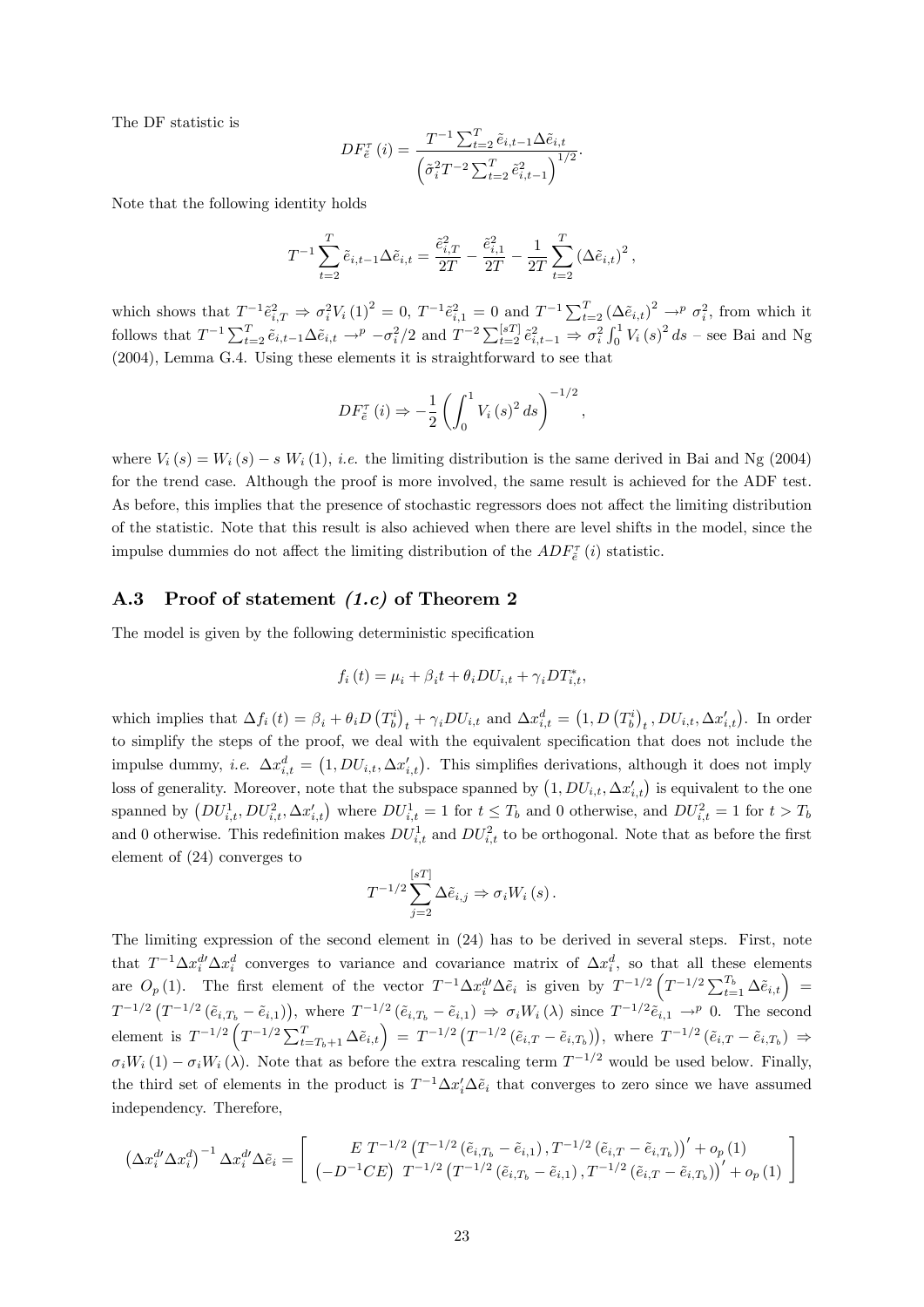where  $E = (A - BD^{-1}C)^{-1}$  and  $A = diag(\lambda, 1 - \lambda), B = T^{-1} [DU_i^1, DU_i^2]' \Delta x_i, C = B'$  and  $D =$  $T^{-1}\Delta x_i'\Delta x_i$  denote the elements of the partitioned matrix  $T^{-1}\Delta x_i^{d'}\Delta x_i^d$ . Moreover, following the steps given above  $(A - BD^{-1}C)^{-1} = A^{-1} + o_p(1)$ , since  $B \to^p 0$ . The partial sum process of  $\Delta x_{i,t}^d$  for  $t \le T_b$ is

$$
T^{-1/2} \sum_{j=2}^{t} \Delta x_{i,j}^{d} = \left[ T^{-1/2} t \quad 0 \quad T^{-1/2} \left( x_{i,t} - x_{i,1} \right)' \right],
$$

while for  $t > T_b$  is

$$
T^{-1/2} \sum_{j=2}^{[sT]} \Delta x_{i,j}^d = \left[ T^{-1/2} T_b \quad T^{-1/2} \left( s - T_b \right) \quad T^{-1/2} \left( x_{i,t} - x_{i,1} \right)' \right],
$$

so that for  $t \leq T_b$ 

$$
T^{-1/2} \sum_{j=2}^{[sT]} \Delta x_{i,j}^d \left(\Delta x_i^{d'} \Delta x_i^d\right)^{-1} \Delta x_i^{d'} \Delta \tilde{e}_i = \frac{s}{T} \frac{1}{\lambda} \left(T^{-1/2} \left(\tilde{e}_{i,T_b} - \tilde{e}_{i,1}\right)\right) + o_p(1)
$$
  

$$
\Rightarrow \frac{s}{\lambda} \sigma_i W_i(\lambda),
$$

since  $T^{-1} (x_{i,t} - x_{i,1})' = o_p(1)$ . Therefore, for  $t \le T_b$ 

$$
T^{-1/2} \sum_{j=2}^{[sT]} \tilde{z}_{i,j} = T^{-1/2} \tilde{e}_{i,t} - \frac{s}{T} T^{-1/2} \tilde{e}_{i,T} + O_p(C_{NT}^{-1})
$$
  

$$
\Rightarrow \sigma_i \left( W_i(s) - \frac{s}{\lambda} W_i(\lambda) \right),
$$

since from Bai and Ng (2004), the terms  $T^{-1/2}$   $\left\|\sum_{j=2}^t v_j\right\| = O_p(C_{NT}^{-1})$ ,  $\|d_i\| = O_p(C_{NT}^{-1})$  and  $T^{-1/2}$   $\left\|\sum_{j=2}^t \tilde{f}_j\right\| = O_p(C_{NT}^{-1})$  $O_p(1)$ . Note that we can define  $b_1 = s/\lambda$  so that  $0 < b_1 < 1$ , which in turn implies that

$$
T^{-1/2} \sum_{j=2}^{[sT]} \tilde{z}_{i,j} \Rightarrow \sigma_i \sqrt{\lambda} W_i (b_1) - \sigma_i b_1 \sqrt{\lambda} W_i (1)
$$
  
=  $\sigma_i \sqrt{\lambda} (W_i (b_1) - b_1 W_i (1)) \equiv \sigma_i \sqrt{\lambda} V_i (b_1),$ 

given the properties of Brownian motions. On the other hand, for  $t > T_b$ 

$$
T^{-1/2} \sum_{j=2}^{[sT]} \Delta x_{i,j}^d \left(\Delta x_i^{d\prime} \Delta x_i^d\right)^{-1} \Delta x_i^{d\prime} \Delta \tilde{e}_i = \frac{T_b}{T} \frac{1}{\lambda} \left(T^{-1/2} \left(\tilde{e}_{i,T_b} - \tilde{e}_{i,1}\right)\right)
$$
  

$$
+ \frac{s - T_b}{T} \frac{1}{1 - \lambda} \left(T^{-1/2} \left(\tilde{e}_{i,T} - \tilde{e}_{i,T_b}\right)\right) + o_p(1)
$$
  

$$
\Rightarrow \sigma_i \left(W_i(\lambda) + \frac{s - \lambda}{1 - \lambda} \left(W_i(1) - W_i(\lambda)\right)\right),
$$

so that

$$
T^{-1/2} \sum_{j=2}^{[sT]} \tilde{z}_{i,j} = T^{-1/2} \tilde{e}_{i,t} - \frac{s}{T} T^{-1/2} \tilde{e}_{i,T} + O_p(C_{NT}^{-1})
$$
  

$$
\Rightarrow \sigma_i \left( W_i(s) - W_i(\lambda) - \frac{s - \lambda}{1 - \lambda} (W_i(1) - W_i(\lambda)) \right).
$$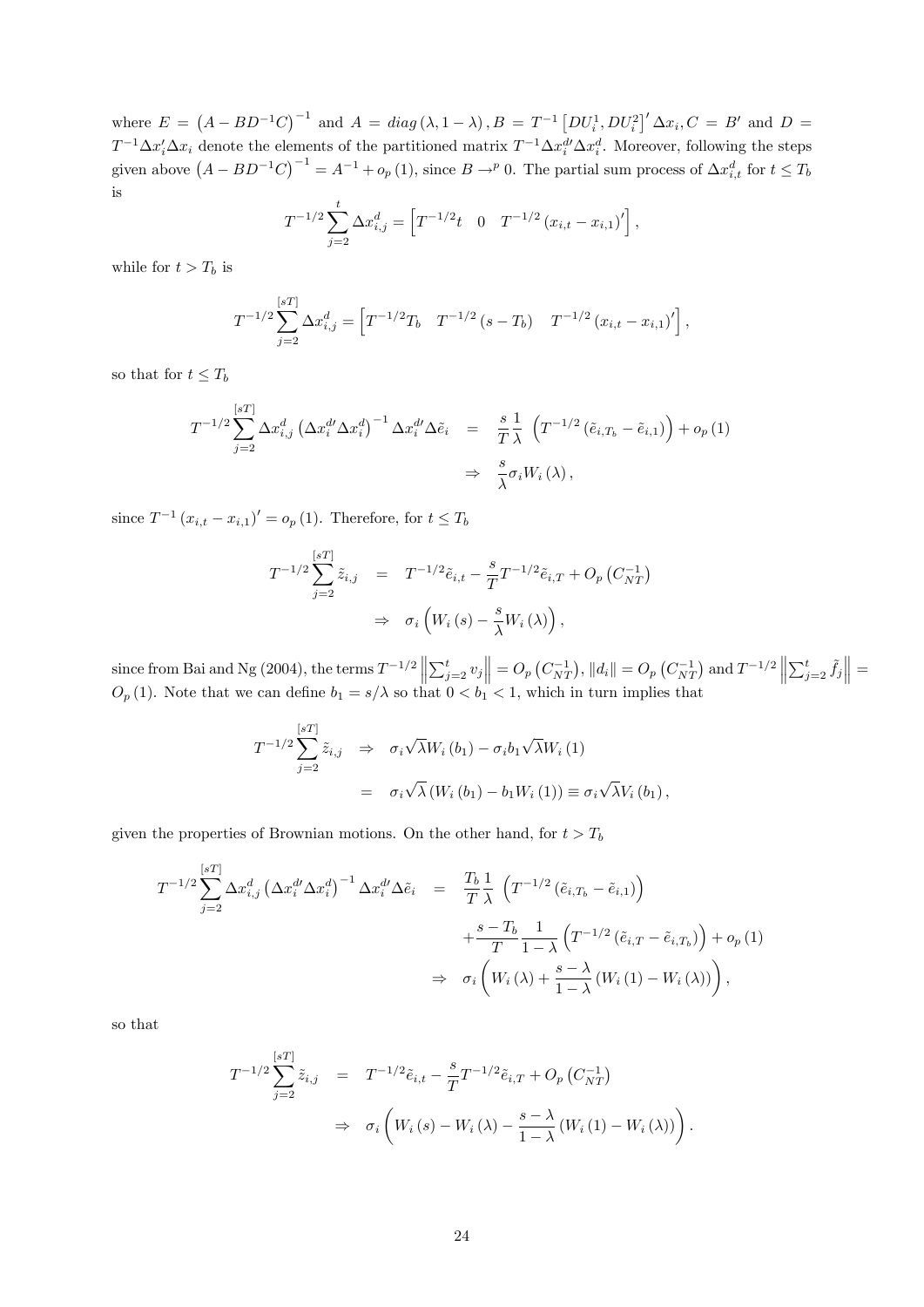As before, we can define  $b_2 = (s - \lambda) / (1 - \lambda)$  so that  $0 < b_2 < 1$ , which in turn implies that

$$
T^{-1/2} \sum_{j=2}^{t} \tilde{z}_{i,j} \Rightarrow \sigma_i \sqrt{1 - \lambda} \left( W_i \left( b_2 \right) - b_2 W_i \left( 1 \right) \right) \equiv \sigma_i \sqrt{1 - \lambda} V_i \left( b_2 \right).
$$

Using similar developments as in the previous proof, the numerator of the DF statistic converges to  $T^{-1} \sum_{t=2}^{T} \tilde{e}_{i,t-1} \Delta \tilde{e}_{i,t} \rightarrow^p -\sigma^2/2$ , while the denominator is

$$
T^{-2} \sum_{t=2}^{T} \tilde{e}_{i,t-1}^{2} = T^{-2} \sum_{t=2}^{T_{b+1}} \tilde{e}_{i,t-1}^{2} + T^{-2} \sum_{t=T_{b+2}}^{T} \tilde{e}_{i,t-1}^{2}
$$
  

$$
\Rightarrow \sigma_{i}^{2} \left( \lambda^{2} \int_{0}^{1} V_{i} (b_{1})^{2} db_{1} + (1 - \lambda)^{2} \int_{0}^{1} V_{i} (b_{2})^{2} db_{2} \right),
$$

with  $V(b_1)$  and  $V(b_2)$  two independent Brownian bridges. Therefore, the limiting distribution of the DF statistic is

$$
DF_{\tilde{e}}^{\tau}(i) \Rightarrow -\frac{1}{2} \left( \lambda^2 \int_0^1 V_i (b_1)^2 db_1 + (1 - \lambda)^2 \int_0^1 V_i (b_2)^2 db_2 \right)^{-1/2}.
$$

It can be shown that this limiting distribution is symmetric around  $\lambda = 0.5$  since in this case we can interchange  $\lambda^2$  and  $(1-\lambda)^2$  and obtain the same distribution. As before, the same limiting distribution is found for the ADF statistic.

#### A.4 Proof of statement (2) of Theorem 2

Let us now deal with the unit root hypothesis testing when there is  $r = 1$  common factor and no change in trend. The model in first differences defines an idempotent matrix  $M_i$  that is unit-dependent. At first sight this goes against the definition of a common factor since we assume that this element is common to all units and, hence, cannot depend on i. Nevertheless, it is shown below that the elements that depend on i vanish asymptotically. Thus, note that

$$
\sum_{j=2}^{t} \tilde{f}_{j} = \sum_{j=2}^{t} \left[ M_{i} \Delta \tilde{F} \right]_{j}
$$
\n
$$
= \tilde{F}_{t} - \left( x_{i,t} - x_{i,1} \right)' \left( \Delta x_{i}' \Delta x_{i} \right)^{-1} \Delta x_{i}' \Delta \tilde{F}, \qquad (25)
$$

since we define  $\tilde{F}_1 = 0$ , where  $[\cdot]_j$  refers to the j-th element of the matrix between parentheses. Note that the first element of  $(25)$  is

$$
\tilde{F}_t = H(F_t - F_1) + V_t,
$$

since  $\Delta \tilde{F}_t = H \Delta F_t + v_t$  and  $V_t = \sum_{j=2}^t v_j$ .

The detrended estimated factor will remove  $F_1$ :

$$
\tilde{F}_t^d = H \ F_t^d + V_t^d,
$$

and it can be shown that

$$
T^{-1/2}\tilde{F}_t^d = H T^{-1/2}F_t^d + O_p(C_{NT}^{-1}),
$$

since  $T^{-1/2}V_t^d = O_p(C_{NT}^{-1})$  -see Bai and Ng (2004), Lemma B.2. The second term in (25) is  $T^{-1/2}(x_{i,t} - x_{i,1})'$  $(\Delta x_i' \Delta x_i)^{-1} \Delta x_i' \Delta \tilde{F} = o_p(1)$ , since  $T^{-1} \Delta x_i' \Delta x_i$  converges to the matrix of covariance of  $\Delta x_i$  and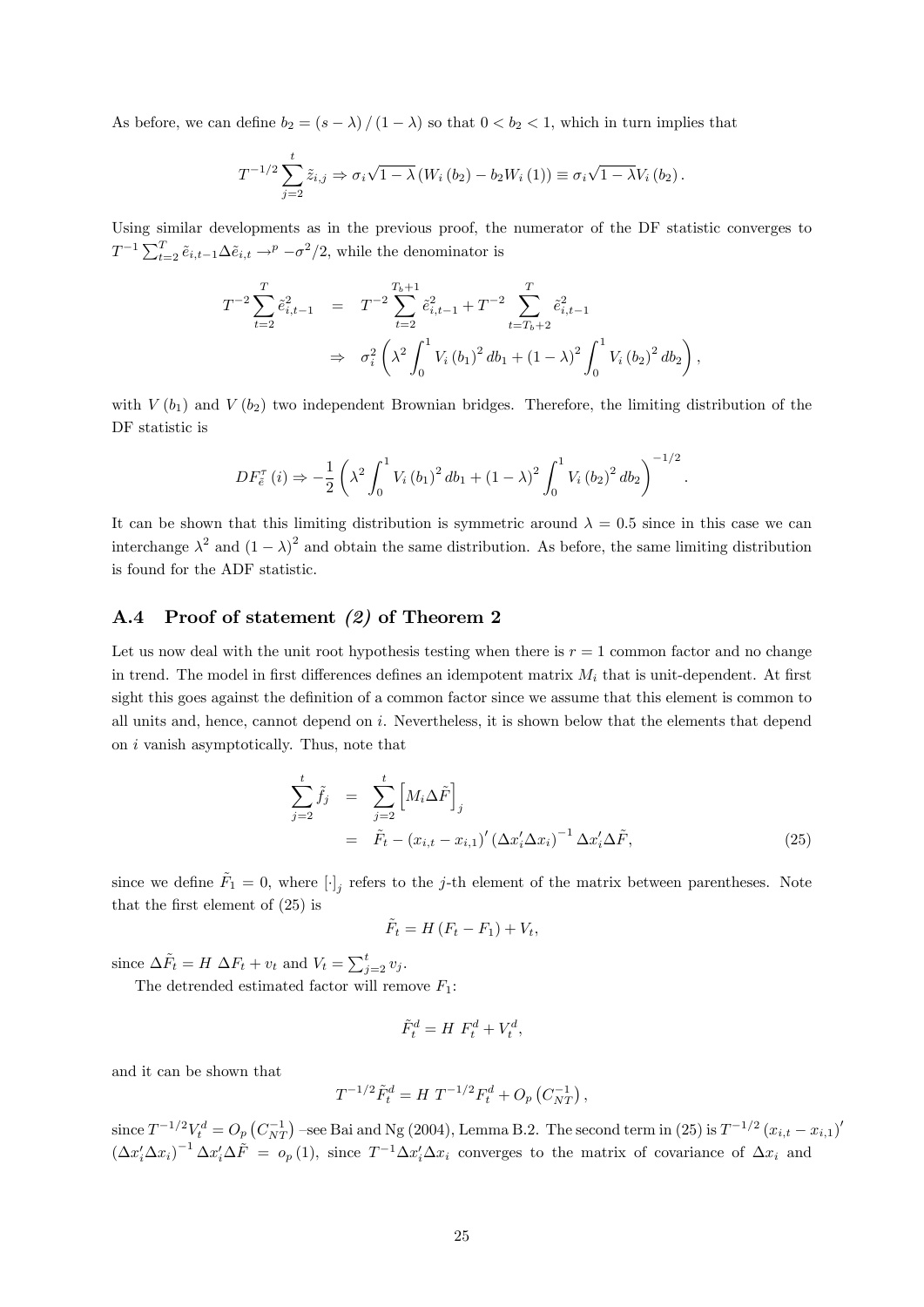$T^{-1} \Delta x_i' \Delta \tilde{F} = o_p(1)$  by assumption. Since

$$
T^{-1/2} \tilde{F}_t^d \Rightarrow H W_w^d (s)
$$
  
\n
$$
T^{-2} \sum_{t=2}^T \tilde{F}_{t-1}^d \tilde{F}_{t-1}^d \Rightarrow H^2 \sigma_w^2 \int_0^1 W_w^d (s)^2 ds
$$
  
\n
$$
T^{-1} \sum_{t=2}^T \tilde{F}_{t-1}^d \Delta \tilde{F}_t \Rightarrow H^2 \sigma_w^2 \int_0^1 W_w^d (s) dW (s),
$$

the DF statistic converges to

$$
DF_{\tilde{F}}^d = \frac{T^{-1} \sum_{t=2}^T \tilde{F}_{t-1}^d \Delta \tilde{F}_t}{\left(\tilde{\sigma}_u^2 T^{-2} \sum_{t=2}^T \left(\tilde{F}_{t-1}^d\right)^2\right)^{1/2}}
$$
\n
$$
\Rightarrow \frac{\int_0^1 W_w^d(s) dW(s)}{\left(\int_0^1 W_w^d(s)^2 ds\right)^{1/2}},
$$
\n(26)

where  $W_w^d(s)$  denotes the detrended Brownian motion and  $\tilde{\sigma}_w^2$  $\stackrel{p}{\rightarrow} H^2 \sigma_w^2$ . The ADF statistic has the same limiting distribution provided that the order of the autoregressive correction is selected such that  $k \to \infty$  and  $k^3 / \min[N, T] \to 0$ .

Following similar steps, it can be shown that when there is a time trend in the model

$$
T^{-1/2} \sum_{j=2}^{t} \tilde{f}_{j} = H T^{-1/2} \left( F_{t} - F_{1} - (F_{T} - F_{1}) \frac{t}{T} \right) + O_{p} \left( C_{NT}^{-1} \right)
$$
  
=  $H T^{-1/2} F_{t}^{d} + O_{p} \left( C_{NT}^{-1} \right),$ 

where  $F_t^d$  denotes the detrended common factor, which is obtained as the residual of a regression on a constant and a time trend. Therefore, DF statistic given by (26) converges to

$$
DF_{\tilde{F}}^d \Rightarrow \frac{\int_0^1 W_w^d(s) dW(s)}{\left(\int_0^1 W_w^d(s)^2 ds\right)^{1/2}},
$$

where, as before,  $W_w^d(s)$  denotes the detrended Brownian motion and  $\tilde{\sigma}_w^2 \to^p H^2 \sigma_w^2$ . The ADF statistic has the same limiting distribution provided that the order of the autoregressive correction is selected such that  $k \to \infty$  and  $k^3/\min[N,T] \to 0$ .

Finally, when there is one structural break that affects the time trend, we can see that

$$
T^{-1/2} \sum_{j=2}^{t} \tilde{f}_{j} = H T^{-1/2} \left( F_{t} - F_{1} - (F_{T} - F_{1}) \frac{t}{T} - (F_{T} - F_{T_{b}}) \frac{t - T_{b}}{T} \mathbb{1} (t > T_{b}) \right) + O_{p} \left( C_{NT}^{-1} \right)
$$
  
=  $H T^{-1/2} F_{t}^{d} + O_{p} \left( C_{NT}^{-1} \right),$ 

where  $1 (t > T_b)$  is an indicator function. Now  $F_t^d$  is obtained as the residual of a regression on a constant, a time trend and the dummy variable  $DT_t^* = (t - T_b) 1 (t > T_b)$ . Using these elements it is straightforward to see that the DF statistic given by (26) converges to

$$
DF_{\tilde{F}}^d\left(\lambda\right) \Rightarrow \frac{\int_0^1 W_w^d\left(s,\lambda\right)dW\left(s,\lambda\right)}{\left(\int_0^1 W_w^d\left(s,\lambda\right)^2 dr\right)^{1/2}},
$$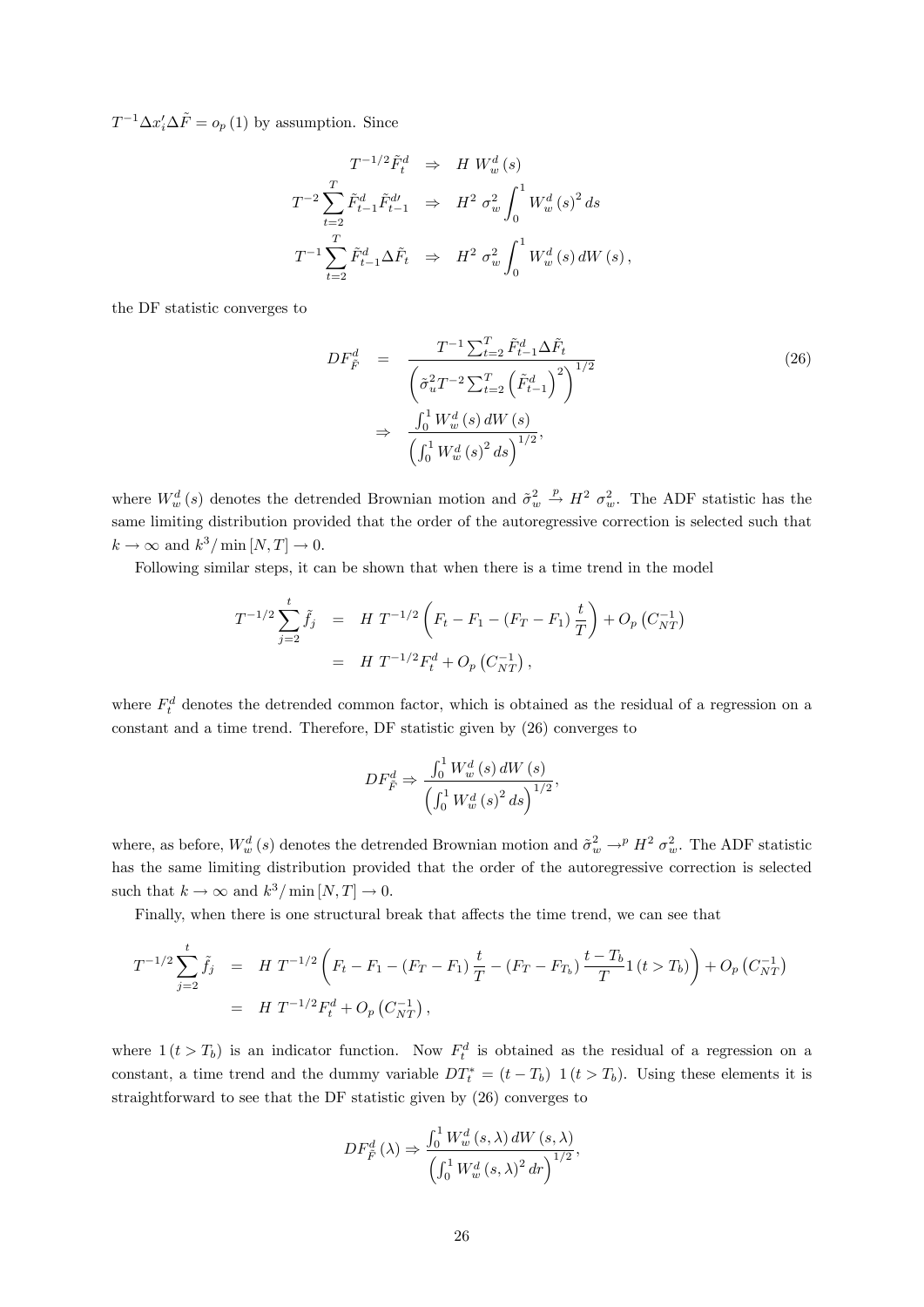where, as before,  $W_w^d(s, \lambda)$  denotes the detrended Brownian motion,  $\lambda$  is the break fraction parameter and  $\tilde{\sigma}_w^2$  $\stackrel{p}{\rightarrow} H^2$   $\sigma_w^2$ . Note that this limiting distribution has been considered in Perron (1989) for the specification denoted as Model C. Finally, note that these derivations are valid when stochastic regressors are non-strictly exogenous provided the regression equation includes leads and lags of their first difference.

#### A.5 Proof of statement (3) of Theorem 2

The limiting distributions of the test statistics that are used when there is more than one common factor  $(r > 1)$  but no break are the same as the ones derived in Bai and Ng (2004). These steps may be followed routinely to derive the distributions given in (3) for the case where the break is unknown. As stated in Bai and Ng  $(2004)$ , pp. 1167, Remark 1, the validity of the  $MQ$  tests using detrended estimated factors relies on the closeness of the true detrended factors, which has been shown in previous proofs. Thus, the limiting distribution of the  $MQ$  tests is the same as in Bai and Ng  $(2004)$ , but using properly detrended Brownian motions.

#### A.6 Non strictly-exogenous regressors

Following developments in Bai and Carrion-i-Silvestre (2005) we can show that the same results are obtained when stochastic regressors are non-strictly exogenous. Here we only consider the specification without any deterministic component, although derivations extend to all models proposed in the paper. Thus, the model given by (11) and (12) with non-strictly exogenous regressors can be expressed as

$$
y_{i,t} = x'_{i,t}\delta_i + \Delta x'_{i,t}A_i(L) + F_t\lambda_i + \xi_{i,t},
$$

where  $A_i(L)$  denotes the  $(k \times 1)$ -vector of lead and lag polynomials. Previous derivations concerning idiosyncratic disturbance term still hold but replacing  $\Delta \tilde{e}_{i,t}$  with  $\Delta \tilde{\xi}_{i,t}$ . Now we define  $\Delta x_{i,t}^d$  $\left(\Delta x'_{i,t},\Delta^2 x'_{i,t}\right)'$ . Note that  $T^{-1/2}\left(\Delta x_{i,t}-\Delta x_{i,1}\right)=T^{-1/2}O_p\left(1\right)\rightarrow^p 0$ ,  $T^{-1}\Delta x_i^{d'}\Delta x_i^d\rightarrow^p Q_{\Delta x_i^d\Delta x_i^d}$ , the covariance matrix of  $\Delta x_i^d \Delta x_i^d$ , and  $T^{-1} \Delta x_i^d \Delta \tilde{\xi}_i \rightarrow^p 0$ , so that we can see that  $T^{-1/2} \sum_{j=2}^{[sT]} \left[ P_i \Delta \tilde{\xi}_i \right]$  $j \stackrel{\longrightarrow p}{\longrightarrow}$ 0. Then,

$$
T^{-1/2} \sum_{j=2}^{t} \tilde{z}_{i,j} = T^{-1/2} \tilde{\xi}_{i,t} + o_p(1),
$$

and

$$
T^{-1/2} \sum_{j=2}^{t} z_{i,j} = T^{-1/2} \xi_{i,t} + o_p(1),
$$

which indicates that the presence of (non-strictly) stochastic regressors does not have any effect on the partial sum processes once endogeneity has been taken into account and, hence, the rest of the proof follows the one above for strictly exogenous regressors.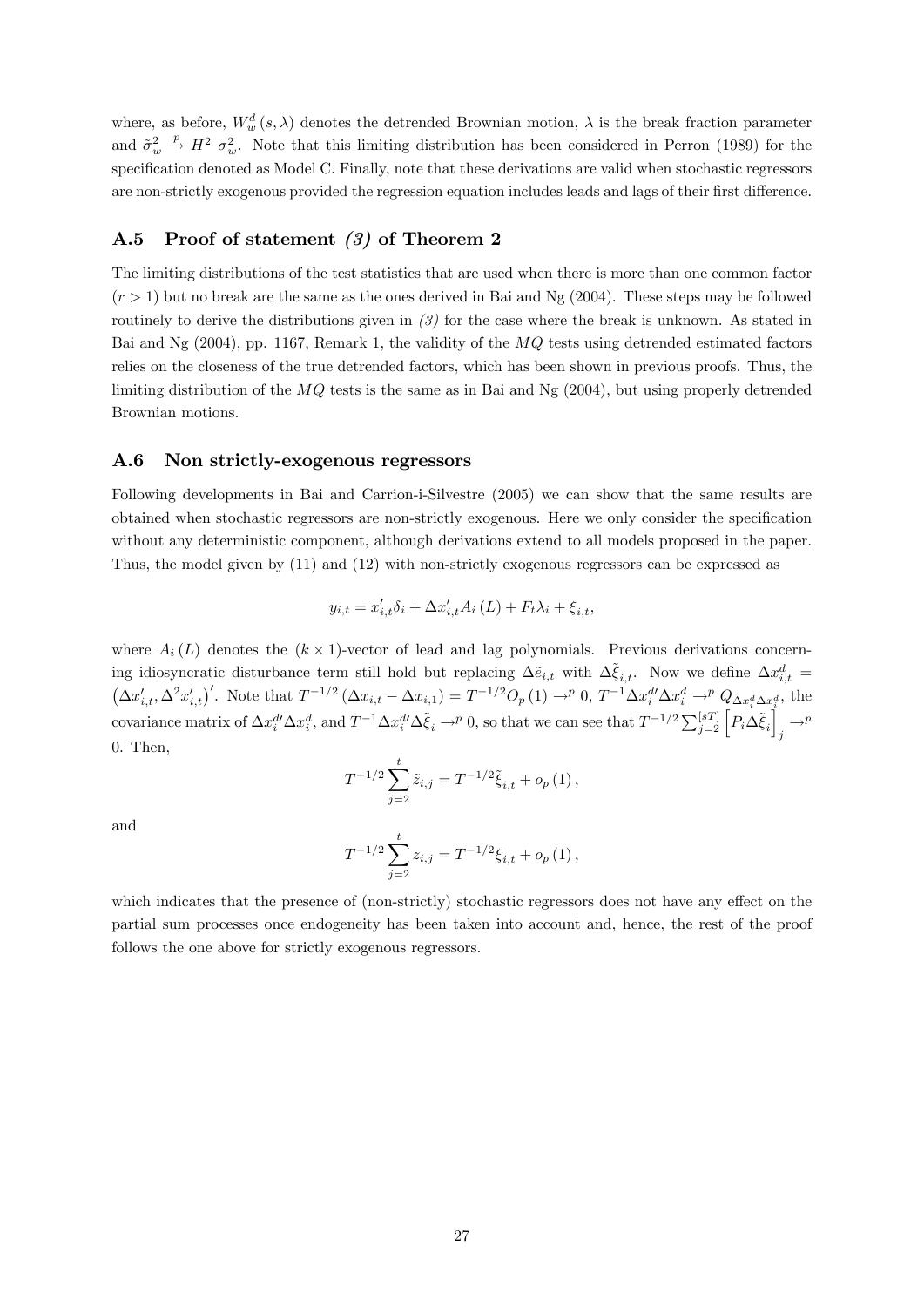|                   |                        |                  |                  | $\rho_i=0$       |                |                |                                | $\rho_i=0.5$     |                  |
|-------------------|------------------------|------------------|------------------|------------------|----------------|----------------|--------------------------------|------------------|------------------|
|                   |                        | $T=100\,$        |                  | $T=250\,$        |                | $T=100\,$      |                                | $T=250$          |                  |
| $\lambda_i$       | $(\theta_i, \gamma_i)$ | ${\cal N}=20$    | $N=40$           | $N=20$           | ${\cal N}=40$  |                | $N = 20$ ; $N = 40$ $N = 20$ ; |                  | $N=40$           |
| $\overline{0.25}$ | (0,0)                  | 1                | 1                | 1                | 1              | 1              | 1                              | 1                | 1                |
|                   | (1,0)                  | $\mathbf{1}$     | $\mathbf{1}$     | 1                | $\mathbf{1}$   | $\mathbf{1}$   | $\mathbf{1}$                   | 1                | 1                |
|                   | (3,0)                  | $\mathbf{1}$     | $\mathbf{1}$     | $\mathbf 1$      | $\mathbf{1}$   | $\,1\,$        | $\mathbf{1}$                   | $\mathbf{1}$     | $\mathbf{1}$     |
|                   | (5,0)                  | $\mathbf{1}$     | 1                | 1                | $\mathbf{1}$   | $\mathbf{1}$   | $\mathbf{1}$                   | $\mathbf{1}$     | $\mathbf{1}$     |
|                   | (10, 0)                | $\mathbf{1}$     | 1                | $\mathbf{1}$     | $\mathbf{1}$   | 0.49           | 0.88                           | $\mathbf{1}$     | $\mathbf{1}$     |
|                   |                        |                  |                  |                  |                |                |                                |                  |                  |
| $0.5\,$           | (1,0)                  | $1\,$            | $\mathbf{1}$     | $\mathbf{1}$     | $\mathbf{1}$   | $\mathbf{1}$   | $\mathbf{1}$                   | $\mathbf{1}$     | $\mathbf{1}$     |
|                   | (3,0)                  | $\mathbf{1}$     | $\mathbf{1}$     | 1                | $\mathbf{1}$   | $\mathbf{1}$   | $\mathbf{1}$                   | $\mathbf{1}$     | $\mathbf{1}$     |
|                   | (5,0)                  | $\mathbf{1}$     | $\mathbf{1}$     | $\mathbf{1}$     | $\mathbf{1}$   | 0.99           | $\mathbf{1}$                   | $\mathbf{1}$     | $\mathbf{1}$     |
|                   | (10, 0)                | 0.94             | $\mathbf{1}$     | 1                | $\mathbf{1}$   | 0.08           | 0.09                           | 0.90             | 0.99             |
|                   |                        |                  |                  |                  |                |                |                                |                  |                  |
| 0.75              | (1,0)                  | $\mathbf{1}$     | $\mathbf{1}$     | $\mathbf{1}$     | $\mathbf{1}$   | $\mathbf{1}$   | $\mathbf{1}$                   | $\mathbf{1}$     | $\mathbf{1}$     |
|                   | (3,0)                  | $\mathbf{1}$     | $\mathbf{1}$     | $\mathbf{1}$     | $\mathbf{1}$   | $\mathbf{1}$   | $\mathbf 1$                    | $\mathbf{1}$     | $\mathbf{1}$     |
|                   | (5,0)                  | $\mathbf{1}$     | $\mathbf{1}$     | $\mathbf{1}$     | $\,1$          | 0.99           | $\mathbf{1}$                   | $\mathbf{1}$     | $\mathbf{1}$     |
|                   | (10, 0)                | 0.83             | 0.98             | 1                | $\mathbf{1}$   | $0.01\,$       | 0.00                           | 0.72             | 0.94             |
|                   |                        |                  |                  |                  |                |                |                                |                  |                  |
|                   |                        |                  |                  |                  |                |                |                                |                  |                  |
| $0.25\,$          | (0, 0)                 | $\mathbf{1}$     | $\mathbf{1}$     | 1                | $\mathbf{1}$   | $\mathbf{1}$   | $\mathbf{1}$                   | $\mathbf{1}$     | $\mathbf{1}$     |
|                   | (3, 0.5)               | $1\,$            | $\mathbf{1}$     | $\mathbf{1}$     | $\mathbf{1}$   | $\mathbf 1$    | $\mathbf 1$                    | $\mathbf{1}$     | $\mathbf{1}$     |
|                   | (3, 0.7)               | $\,1$            | $\mathbf{1}$     | $\mathbf{1}$     | $\mathbf{1}$   | $\,1\,$        | $\mathbf{1}$                   | $\mathbf{1}$     | $\mathbf{1}$     |
|                   | (3,1)                  | $\mathbf{1}$     | 1                | 0.99             | $\mathbf{1}$   | $\mathbf{1}$   | $\mathbf{1}$                   | 0.99             | $\mathbf{1}$     |
|                   |                        |                  |                  |                  |                |                |                                |                  |                  |
| 0.5               | (3, 0.5)               | 0.65             | 0.89             | 0.01             | $\overline{0}$ | $0.02\,$       | $\boldsymbol{0}$               | $\overline{0}$   | $\theta$         |
|                   | (3, 0.7)               | 0.02             | $0.01\,$         | $\boldsymbol{0}$ | $\overline{0}$ | $\theta$       | $\overline{0}$                 | $\boldsymbol{0}$ | $\overline{0}$   |
|                   | (3, 1)                 | $\theta$         | $\boldsymbol{0}$ | $\boldsymbol{0}$ | $\overline{0}$ | $\overline{0}$ | $\overline{0}$                 | $\overline{0}$   | $\boldsymbol{0}$ |
|                   |                        |                  |                  |                  |                |                |                                |                  |                  |
| 0.75              | (3, 0.5)               | 0.34             | 0.54             | $\theta$         | $\theta$       | $\overline{0}$ | $\theta$                       | $\theta$         | $\theta$         |
|                   | (3, 0.7)               | $\boldsymbol{0}$ | $\overline{0}$   | $\boldsymbol{0}$ | $\overline{0}$ | $\theta$       | $\theta$                       | $\overline{0}$   | $\boldsymbol{0}$ |
|                   | (3, 1)                 | $\boldsymbol{0}$ | $\boldsymbol{0}$ | $\overline{0}$   | $\overline{0}$ | $\overline{0}$ | $\overline{0}$                 | $\overline{0}$   | $\boldsymbol{0}$ |

Table 1: Empirical power of Pedroni pseudo t-ratio cointegration statistic. The structural change affects the deterministic component

DGP:  $y_t = \mu_i + \theta_i DU_{i,t} + \beta_i t + \gamma_i DT_{i,t}^* + x'_{i,t} \delta_i + z_{i,t}$ ;  $\Delta x_{i,t} = \varepsilon_{i,t}$  and  $z_{i,t} = \rho_i z_{i,t-1} + v_{i,t}$  with  $\zeta_{i,t} = (\varepsilon_{i,t}, v_{i,t})' \sim \textit{iid } N(0, I_2), \mu_i = 1, \beta_i = 0.3 \text{ and } \delta_i = 1.$  The nominal size is set at the 5% level and 1,000 replications are carried out.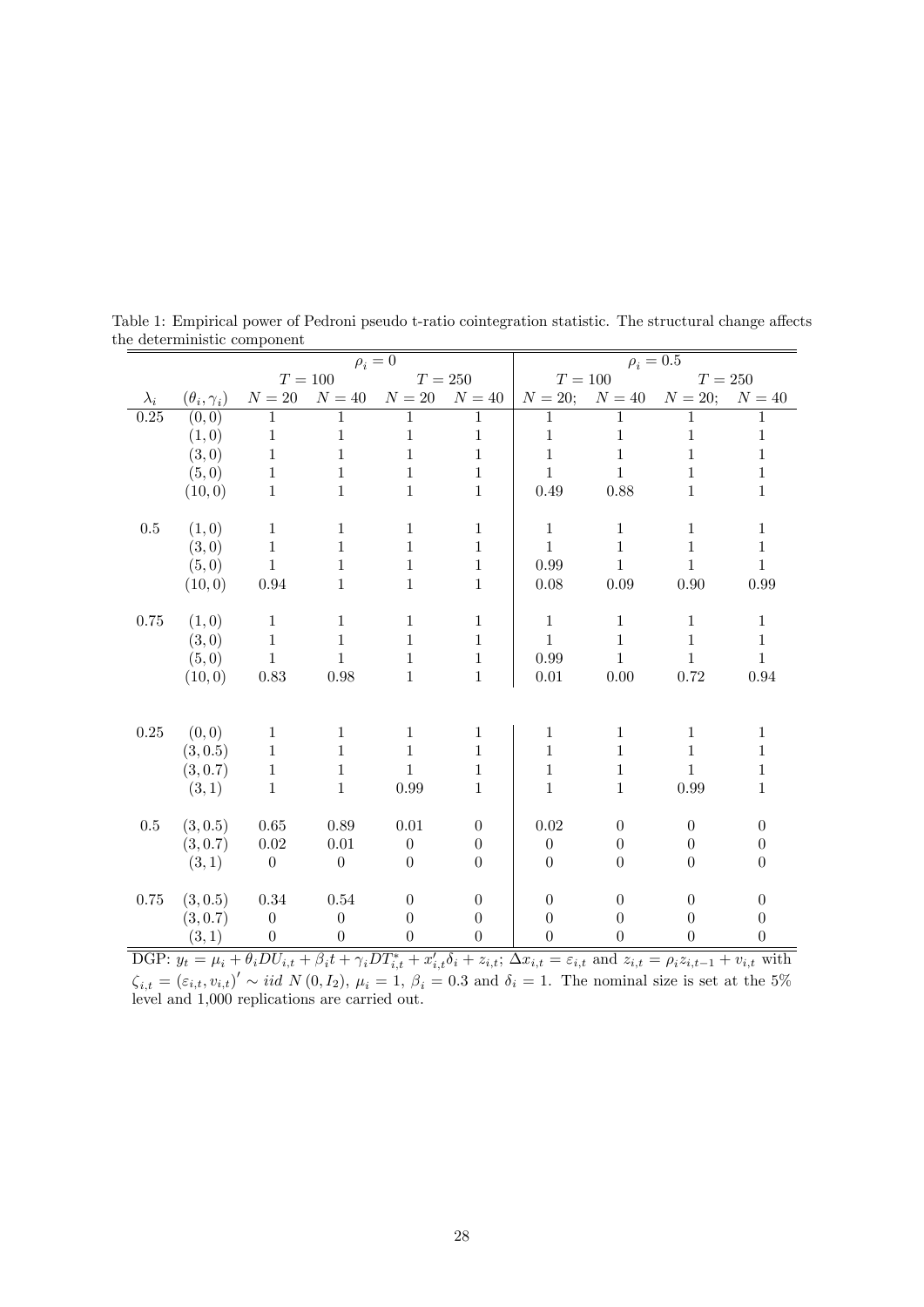|             |                        |                                |                |                  | $\rho_i=0$     |                  |                  |                  | $\rho_i = 0.5$ |                  |
|-------------|------------------------|--------------------------------|----------------|------------------|----------------|------------------|------------------|------------------|----------------|------------------|
|             |                        |                                |                | $N(T = 100)$     |                | $N(T = 250)$     |                  | $N(T = 100)$     |                | $N(T = 250)$     |
| $\lambda_i$ | $(\theta_i, \gamma_i)$ | $(\delta_{i,1}, \delta_{i,2})$ | <b>20</b>      | 40               | 20             | 40               | $20\,$           | 40               | 20             | $40\,$           |
| 0.25        | (0,0)                  | (1,0)                          | $\overline{1}$ | $\overline{1}$   | $\overline{1}$ | $\overline{1}$   | $\overline{1}$   | $\overline{1}$   | $\overline{1}$ | $\overline{1}$   |
|             | (0, 0)                 | (1, 2)                         | $\,1$          | $\,1\,$          | $\mathbf{1}$   | $\,1\,$          | $\,1$            | $\,1$            | $1\,$          | $\,1\,$          |
|             | (0, 0)                 | (1, 3)                         | $\,1\,$        | $\,1\,$          | $\mathbf{1}$   | $\,1\,$          | $\,1$            | $\,1\,$          | $\mathbf 1$    | $\,1\,$          |
|             | (0, 0)                 | (1, 4)                         | $\,1\,$        | $\,1$            | $\mathbf{1}$   | $\,1\,$          | $\,1$            | $\,1\,$          | $\mathbf{1}$   | $\,1\,$          |
|             | (0,0)                  | (1, 5)                         | $\,1\,$        | $\,1\,$          | $\mathbf{1}$   | $\mathbf 1$      | 0.99             | $\,1$            | $\mathbf{1}$   | $\,1$            |
|             | (0, 0)                 | (1, 10)                        | $0.99\,$       | $\mathbf{1}$     | $\mathbf{1}$   | $\,1$            | 0.97             | $\,1$            | $\mathbf{1}$   | $\,1$            |
|             |                        |                                |                |                  |                |                  |                  |                  |                |                  |
| $0.5\,$     | (0, 0)                 | (1, 2)                         | $\,1$          | $\,1\,$          | $\mathbf{1}$   | $\,1\,$          | 0.98             | $\,1$            | $\mathbf{1}$   | $\mathbf 1$      |
|             | (0, 0)                 | (1, 3)                         | 0.98           | $1\,$            | 0.99           | $1\,$            | $0.50\,$         | 0.77             | 0.76           | 0.94             |
|             | (0, 0)                 | (1, 4)                         | 0.71           | $\rm 0.92$       | 0.86           | 0.99             | 0.27             | 0.42             | 0.42           | 0.67             |
|             | (0, 0)                 | (1, 5)                         | $0.45\,$       | 0.68             | $0.62\,$       | 0.853            | $0.17\,$         | $0.31\,$         | $\rm 0.32$     | $0.50\,$         |
|             | (0, 0)                 | (1, 10)                        | $0.17\,$       | $0.30\,$         | $0.26\,$       | 0.406            | $0.13\,$         | 0.18             | 0.19           | $\rm 0.31$       |
|             |                        |                                |                |                  |                |                  |                  |                  |                |                  |
| 0.75        | (0, 0)                 | (1, 2)                         | $\,1$          | $\,1\,$          | $\mathbf{1}$   | $\,1\,$          | $0.83\,$         | 0.97             | 0.96           | $\mathbf 1$      |
|             | (0, 0)                 | (1, 3)                         | 0.76           | $\rm 0.92$       | $0.86\,$       | 0.98             | $0.11\,$         | 0.11             | 0.20           | 0.28             |
|             | (0, 0)                 | (1, 4)                         | $0.26\,$       | $0.32\,$         | 0.33           | 0.48             | 0.02             | $0.01\,$         | 0.04           | $0.03\,$         |
|             | (0,0)                  | (1, 5)                         | $0.09\,$       | $0.10\,$         | $0.12\,$       | $0.13\,$         | $0.01\,$         | $0.01\,$         | $0.02\,$       | $0.01\,$         |
|             | (0, 0)                 | (1, 10)                        | $0.01\,$       | $\boldsymbol{0}$ | 0.01           | $\boldsymbol{0}$ | $0.01\,$         | $\boldsymbol{0}$ | 0.01           | $\boldsymbol{0}$ |
|             |                        |                                |                |                  |                |                  |                  |                  |                |                  |
|             |                        |                                |                |                  |                |                  |                  |                  |                |                  |
| 0.25        | (3,0)                  | (1, 2)                         | $\,1$          | $\mathbf{1}$     | $\mathbf{1}$   | $\mathbf{1}$     | $\mathbf{1}$     | $\mathbf{1}$     | $\mathbf{1}$   | $\,1$            |
|             | (3,0)                  | (1, 3)                         | $\,1$          | $\,1$            | $\mathbf{1}$   | $\,1\,$          | 0.99             | $\,1\,$          | $\,1\,$        | $\,1$            |
|             | (3,0)                  | (1, 4)                         | $\,1\,$        | $\,1\,$          | $\mathbf{1}$   | $\,1\,$          | $0.99\,$         | $\mathbf{1}$     | $\mathbf{1}$   | $\,1$            |
|             | (3,0)                  | (1, 5)                         | $\,1\,$        | $\mathbf 1$      | $\mathbf{1}$   | $\,1\,$          | 0.98             | $\,1\,$          | $\mathbf{1}$   | $\,1$            |
|             | (3,0)                  | (1, 10)                        | $0.98\,$       | $\mathbf{1}$     | $\mathbf{1}$   | $\,1\,$          | 0.97             | $\mathbf{1}$     | 0.99           | $\,1$            |
|             |                        |                                |                |                  |                |                  |                  |                  |                |                  |
| 0.5         | (3,0)                  | (1, 2)                         | $\mathbf 1$    | $\,1\,$          | $\mathbf{1}$   | $\,1\,$          | 0.97             | $\,1\,$          | $\mathbf{1}$   | $\mathbf{1}$     |
|             | (3,0)                  | (1, 3)                         | 0.97           | $1\,$            | $\mathbf{1}$   | $\,1\,$          | $0.51\,$         | 0.74             | 0.72           | 0.92             |
|             | (3,0)                  | (1, 4)                         | 0.71           | 0.92             | 0.84           | 0.98             | $0.23\,$         | 0.44             | 0.43           | 0.69             |
|             | (3,0)                  | (1, 5)                         | $0.44\,$       | 0.66             | $\,0.63\,$     | 0.88             | $0.18\,$         | $0.29\,$         | $0.29\,$       | $0.50\,$         |
|             | (3,0)                  | (1, 10)                        | $0.18\,$       | $0.28\,$         | $0.26\,$       | 0.42             | 0.12             | 0.18             | 0.19           | 0.32             |
|             |                        |                                |                |                  |                |                  |                  |                  |                |                  |
| 0.75        | (3,0)                  | (1, 2)                         | $\,1\,$        | $\,1\,$          | $\mathbf{1}$   | $1\,$            | 0.77             | $0.95\,$         | 0.96           | $\,1\,$          |
|             | (3,0)                  | (1, 3)                         | 0.74           | $\rm 0.91$       | $0.86\,$       | $0.98\,$         | $0.11\,$         | 0.10             | $0.18\,$       | 0.26             |
|             | (3,0)                  | (1, 4)                         | $0.22\,$       | $0.35\,$         | 0.32           | 0.47             | $0.03\,$         | $0.01\,$         | 0.04           | $0.03\,$         |
|             | (3,0)                  | (1, 5)                         | $0.09\,$       | $0.09\,$         | 0.10           | 0.14             | $0.01\,$         | $0.00\,$         | 0.02           | $0.01\,$         |
|             | (3,0)                  | (1, 10)                        | $0.01\,$       | $\boldsymbol{0}$ | $0.01\,$       | 0.01             | $\boldsymbol{0}$ | $\boldsymbol{0}$ | $0.01\,$       | $\boldsymbol{0}$ |

Table 2: Empirical power of Pedroni pseudo t-ratio cointegration statistic. The structural change affects both the deterministic component and the cointegrating vector

DGP:  $y_t = \mu_i + \theta_i DU_{i,t} + \beta_i t + \gamma_i DT_{i,t}^* + x'_{i,t} \delta_{i,t} + z_{i,t}$ ;  $\Delta x_{i,t} = \varepsilon_{i,t}$  and  $z_{i,t} = \rho_i z_{i,t-1} + v_{i,t}$ with  $\zeta_{i,t} = (\varepsilon_{i,t}, v_{i,t})' \sim \text{iid } N(0, I_2), \mu_i = 1, \beta_i = 0.3$  and  $\delta_{i,t} = \delta_{i,1}$  for  $t \leq T_{b,i}$  and  $\delta_{i,t} = \delta_{i,2}$  for  $t > T_{b,i}$ . The nominal size is set at the 5% level and 1,000 replications are carried out.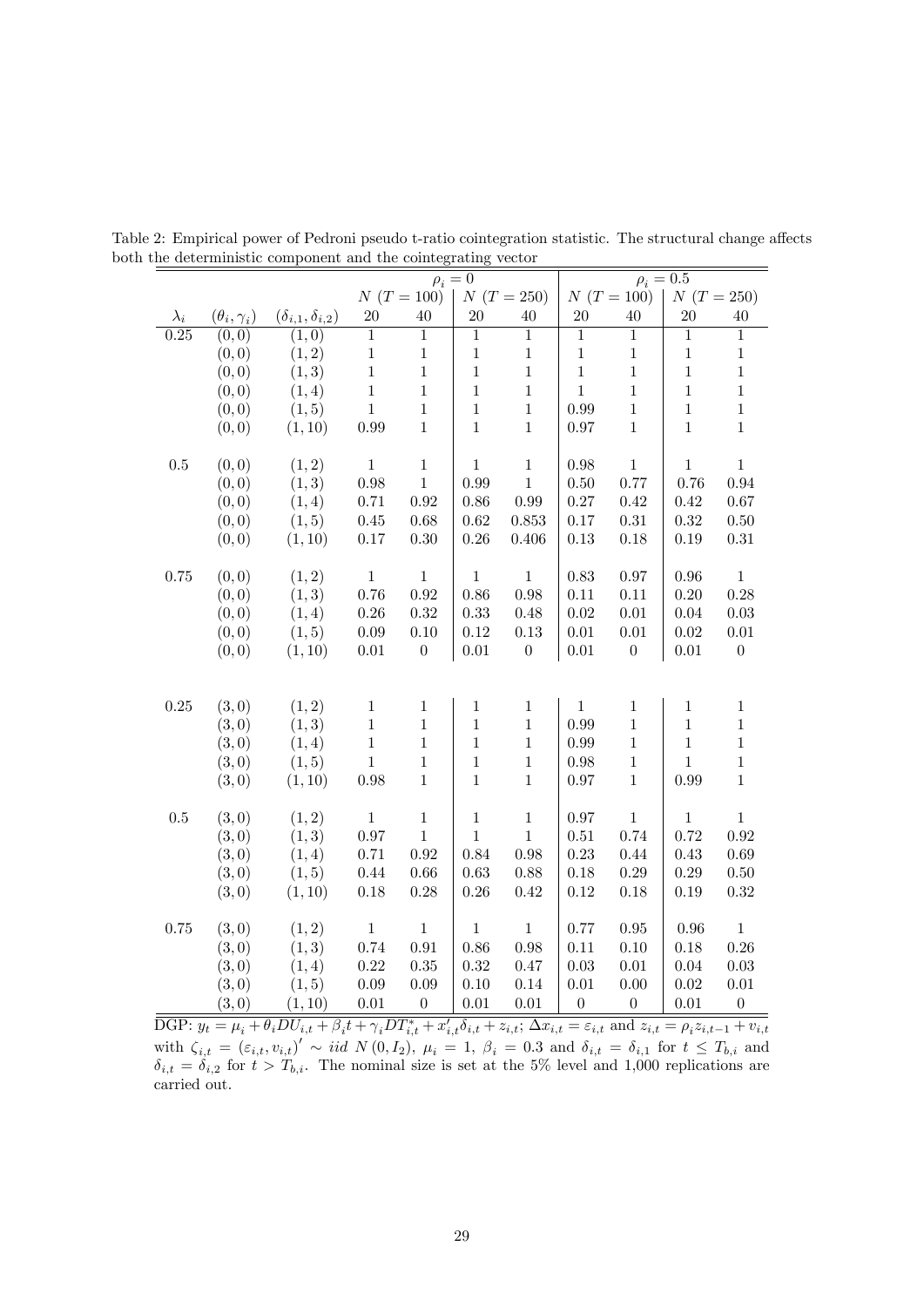|             |                        |                                |              |              | $\rho_i=0$   |              |      |              | $\rho_i = 0.5$ |              |
|-------------|------------------------|--------------------------------|--------------|--------------|--------------|--------------|------|--------------|----------------|--------------|
|             |                        |                                |              | $N(T=100)$   |              | $N(T = 250)$ |      | $N(T = 100)$ | $N(T = 250)$   |              |
| $\lambda_i$ | $(\theta_i, \gamma_i)$ | $(\delta_{i,1}, \delta_{i,2})$ | <b>20</b>    | 40           | <b>20</b>    | 40           | 20   | 40           | 20             | 40           |
| 0.25        | (3, 0.5)               | (1, 2)                         | $\mathbf{1}$ |              | 1            | $\mathbf{1}$ | 0.99 | 1            | 1              | $\mathbf{1}$ |
|             | (3, 0.5)               | (1,3)                          | $\mathbf{1}$ | $\mathbf{1}$ | $\mathbf{1}$ | 1            | 0.99 | $\mathbf{1}$ | 0.98           | $\mathbf{1}$ |
|             | (3, 0.5)               | (1,4)                          | $\mathbf{1}$ | $\mathbf{1}$ | $\mathbf{1}$ | $\mathbf{1}$ | 0.96 | $\mathbf{1}$ | 0.95           | $\mathbf 1$  |
|             | (3, 0.5)               | (1, 5)                         | 0.98         | $\mathbf{1}$ | 0.98         | $\mathbf{1}$ | 0.92 | $\mathbf{1}$ | 0.95           | $\mathbf 1$  |
|             | (3, 0.5)               | (1, 10)                        | 0.85         | 0.98         | 0.95         | $\mathbf{1}$ | 0.88 | 0.98         | 0.93           | $\mathbf{1}$ |
|             |                        |                                |              |              |              |              |      |              |                |              |
| $0.5\,$     | (3, 0.5)               | (1,2)                          | 0.43         | 0.72         | $\Omega$     | $\theta$     | 0.01 | 0.01         | $\theta$       | $\theta$     |
|             | (3, 0.5)               | (1,3)                          | 0.36         | 0.53         | 0.01         | $\theta$     | 0.05 | 0.04         | $\Omega$       | $\Omega$     |
|             | (3, 0.5)               | (1,4)                          | 0.28         | 0.41         | 0.03         | 0.01         | 0.08 | 0.09         | 0.01           | $\theta$     |
|             | (3, 0.5)               | (1, 5)                         | 0.23         | 0.30         | 0.05         | 0.04         | 0.08 | 0.10         | 0.01           | 0.01         |
|             | (3, 0.5)               | (1, 10)                        | 0.14         | 0.21         | 0.08         | 0.13         | 0.12 | 0.19         | 0.09           | 0.10         |
|             |                        |                                |              |              |              |              |      |              |                |              |
| 0.75        | (3, 0.5)               | (1,2)                          | 0.71         | 0.89         | 0.04         | 0.02         | 0.04 | 0.02         | $\Omega$       | $\theta$     |
|             | (3, 0.5)               | (1,3)                          | 0.52         | 0.68         | 0.11         | 0.08         | 0.08 | 0.08         | 0.01           | $\theta$     |
|             | (3, 0.5)               | (1,4)                          | 0.28         | 0.34         | 0.09         | 0.08         | 0.08 | 0.05         | 0.01           | $\theta$     |
|             | (3, 0.5)               | (1, 5)                         | 0.15         | 0.16         | 0.06         | 0.04         | 0.05 | 0.05         | 0.01           | 0.01         |
|             | (3, 0.5)               | (1, 10)                        | 0.04         | 0.03         | 0.03         | 0.01         | 0.05 | 0.03         | 0.03           | 0.01         |

Table 3: Empirical power of Pedroni pseudo t-ratio cointegration statistic. The structural change affects both the deterministic component and the cointegrating vector

DGP:  $y_t = \mu_i + \theta_i DU_{i,t} + \beta_i t + \gamma_i DT_{i,t}^* + x'_{i,t} \delta_{i,t} + z_{i,t}$ ;  $\Delta x_{i,t} = \varepsilon_{i,t}$  and  $z_{i,t} = \rho_i z_{i,t-1} + v_{i,t}$ with  $\zeta_{i,t} = (\varepsilon_{i,t}, v_{i,t})' \sim \text{iid } N(0, I_2), \mu_i = 1, \beta_i = 0.3$  and  $\delta_{i,t} = \delta_{i,1}$  for  $t \leq T_{b,i}$  and  $\delta_{i,t} = \delta_{i,2}$  for  $t > T_{b,i}$ . The nominal size is set at the 5% level and 1,000 replications are carried out.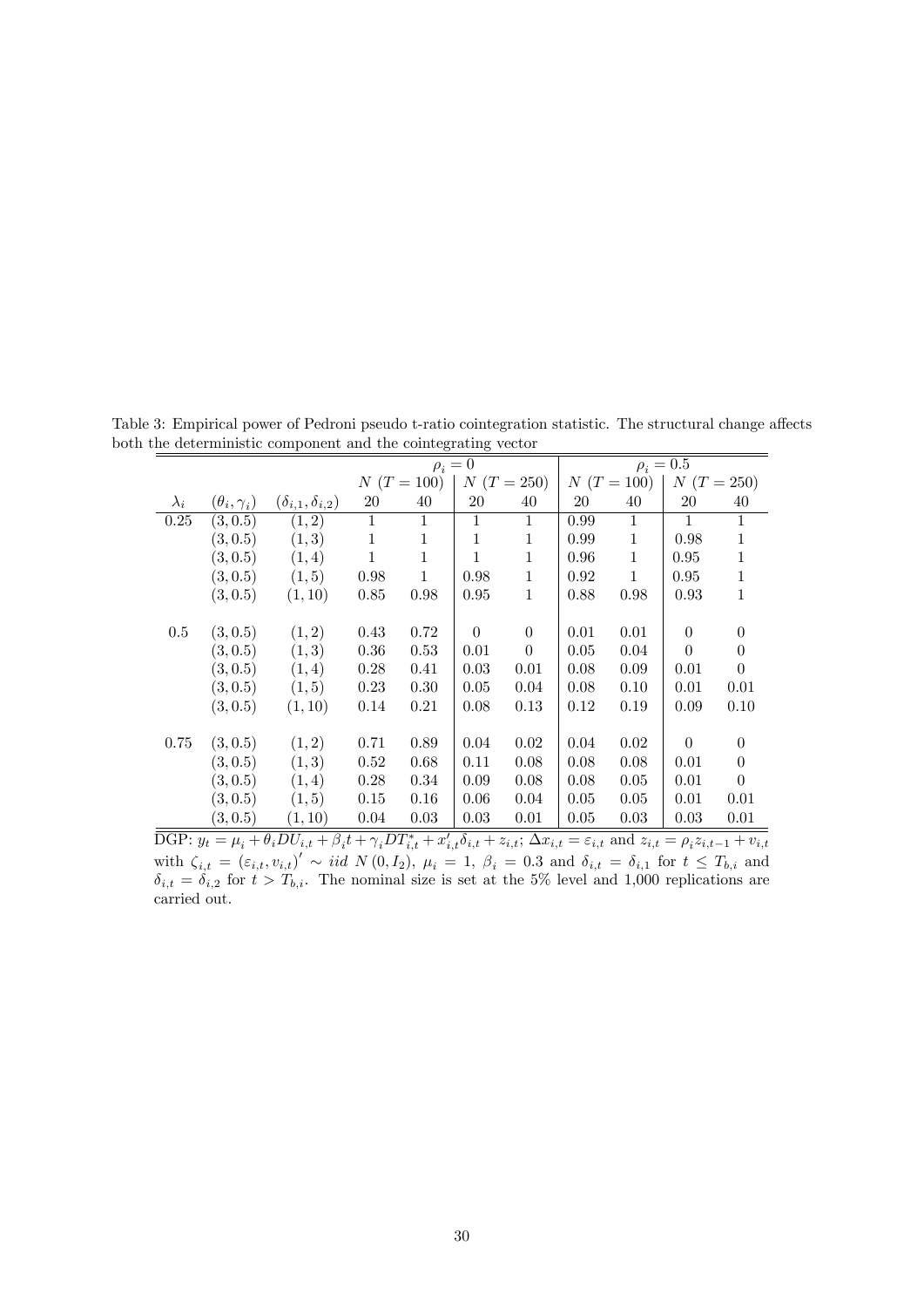|                                                     |         |                         |                     | 0.366                     | 1.374                                                  | 0.364          | 0.364<br>0.366                                         |                                                                                                                                                               | 1.365                  | 0.369                 |                    |                         |                       | 1418      | 1.415                                                                                                               |                                                                                                                                                                                                                                                                                                        |                    |                      | $\begin{array}{c} 0.432 \\ 0.441 \\ 0.435 \\ 0.443 \\ 0.455 \end{array}$           |          |
|-----------------------------------------------------|---------|-------------------------|---------------------|---------------------------|--------------------------------------------------------|----------------|--------------------------------------------------------|---------------------------------------------------------------------------------------------------------------------------------------------------------------|------------------------|-----------------------|--------------------|-------------------------|-----------------------|-----------|---------------------------------------------------------------------------------------------------------------------|--------------------------------------------------------------------------------------------------------------------------------------------------------------------------------------------------------------------------------------------------------------------------------------------------------|--------------------|----------------------|------------------------------------------------------------------------------------|----------|
|                                                     |         | $Z_{\hat t_{NT}}$       | $\Theta_2$          | $-4.276$                  | $-4.581$                                               | $-4.853$       |                                                        | $-5.124$<br>$-5.366$                                                                                                                                          | $-5.593$               | $-5.820$              |                    | $Z_{\hat t_{NT}}$       | $\Theta_2$            | -4.783    | $-5.453$                                                                                                            | $5665 - 7 - 7 - 7 - 7 - 7 - 8$<br>$510 - 7 - 9 - 7 - 8 - 7 - 8 - 7 - 8 - 7 - 8 - 7 - 8 - 7 - 8 - 7 - 8 - 7 - 8 - 7 - 8 - 7 - 8 - 7 - 8 - 7 - 8 - 7 - 8 - 7 - 8 - 7 - 8 - 7 - 8 - 7 - 8 - 7 - 8 - 7 - 8 - 7 - 8 - 7 - 8 - 7 - 8 - 7 - 8 - 7 - 8 - 7 - 8 - 7 - 8 - 7 - 8 - 7 - 8 - 7 - 8 - 7 - 8 - 7 - $ |                    |                      |                                                                                    |          |
|                                                     | Model 3 |                         |                     |                           |                                                        |                |                                                        | $\begin{array}{r} 98.290 \\ 113.560 \\ 1124.446 \\ 136.173 \\ 148.416 \\ 148.416 \\ 159.531 \end{array}$                                                      |                        | 172.601               | Model 6            |                         |                       |           | $\begin{array}{l} 139.700 \\ 175.030 \\ 217.036 \\ 256.429 \\ 284.133 \\ 318.951 \\ 318.957.847 \end{array}$        |                                                                                                                                                                                                                                                                                                        |                    |                      |                                                                                    |          |
|                                                     |         | $Z_{\hat{\rho}_{NT}}$ , | $\Theta_1$          | $-36.102$                 | $-41.353$                                              |                | $-46.254$<br>$-51.393$<br>$-56.221$                    |                                                                                                                                                               | $-60.893$<br>$-65.777$ |                       |                    | $Z_{\hat{\rho}_{NT}}$ . | $\Theta$ <sup>1</sup> | $-45.094$ | $-58.158$                                                                                                           | $-70.768$<br>$-83.254$<br>$-95.459$<br>$-106.892$<br>$-118.597$                                                                                                                                                                                                                                        |                    |                      |                                                                                    |          |
|                                                     |         |                         |                     | 0.341                     | 1.355                                                  |                | $\begin{array}{c} 0.369 \\ 0.368 \\ 0.362 \end{array}$ |                                                                                                                                                               | 0.378                  | 0.375                 |                    |                         |                       | 0.393     | 0.408                                                                                                               | 0.415                                                                                                                                                                                                                                                                                                  | $0.410$<br>$0.417$ |                      | 0.434                                                                              | 0.417    |
|                                                     |         | $Z_{\hat t_{NT}}$       | $\Theta_2$          | $-4.003$                  | $-4.343$                                               |                |                                                        | $\begin{array}{c} 4.637 \\ 4.912 \\ 5.145 \\ 5.375 \end{array}$                                                                                               |                        | $-5.606$              |                    | $Z_{\hat t_{NT}}$       | $\Theta_2$            | $-4.324$  |                                                                                                                     | $\begin{array}{c} -4.821 \\ -5.271 \\ -5.687 \\ -6.081 \\ -6.425 \\ \end{array}$                                                                                                                                                                                                                       |                    |                      |                                                                                    |          |
|                                                     | Model 2 |                         |                     |                           |                                                        |                |                                                        | 80.102<br>97.782<br>112.792<br>1127.582<br>138.375<br>152.524                                                                                                 |                        | 163.744               | Model 5            |                         |                       |           | $\begin{array}{l} 106.592 \\ 136.480 \\ 136.488 \\ 161.488 \\ 184.648 \\ 210.886 \\ 240.506 \\ 240.506 \end{array}$ |                                                                                                                                                                                                                                                                                                        |                    |                      |                                                                                    |          |
| Table 4: Asymptotic moments for the test statistics |         | $Z_{\hat{\rho}_{NT}}$ ( | $\Theta_1$          | $-31.702$                 | $-37.262$                                              |                |                                                        | $-42.352$<br>$-47.420$<br>$-51.847$<br>$-56.491$<br>$-61.259$                                                                                                 |                        |                       |                    | $Z_{\hat{\rho}_{NT}}$ , | $\Theta_1$            | $-36.915$ | $-45.797$                                                                                                           |                                                                                                                                                                                                                                                                                                        |                    |                      | $\begin{array}{r} -54.411 \\ -63.063 \\ -71.671 \\ -79.723 \\ -88.079 \end{array}$ |          |
|                                                     |         |                         |                     | 0.388                     | 0.392                                                  | 0.373          | $0.373$<br>$0.365$                                     |                                                                                                                                                               | 0.384                  | 0.372                 |                    |                         |                       | 0.431     | 1.436                                                                                                               | 0.431                                                                                                                                                                                                                                                                                                  | 0.430              | 0.447                | 0.427                                                                              | 0.423    |
|                                                     |         | $Z_{\hat t_{NT}}$       |                     | $\frac{\Theta_2}{-3.558}$ | $-3.943$                                               | 4.285<br>4.580 |                                                        | 4.865                                                                                                                                                         | $-5.131$               | $-5.389$              |                    | $Z_{\hat t_{NT}}$       | $\Theta_2$            | $-3.798$  | 4.427                                                                                                               | 4.944                                                                                                                                                                                                                                                                                                  | $-5.380$           | $-5.798$<br>$-6.163$ |                                                                                    | $-6.513$ |
|                                                     | Model   | $\leq$                  |                     |                           | $\frac{1}{105}$<br>$\frac{1}{105}$<br>$\frac{242}{14}$ |                |                                                        | 347<br>902<br>141<br>$\ddot{\rm e}$ , $\ddot{\rm e}$ , $\ddot{\rm e}$ , $\dddot{\rm e}$ , $\dddot{\rm e}$ , $\dddot{\rm e}$ , $\ddot{\rm e}$ , $\ddot{\rm e}$ |                        | 879<br>$\overline{5}$ | Model $\triangleq$ | $\widetilde{\simeq}$    |                       |           | $\frac{\Psi_1}{.014}$<br>3.284<br>$^{23}$                                                                           | 1.200<br>1.081<br>1.886<br>1.307<br>149.<br>178818                                                                                                                                                                                                                                                     |                    |                      |                                                                                    | 575      |
|                                                     |         | $Z_{\hat{\rho}_{NT}}$   | $\overline{\Theta}$ | $-25.124$                 | $-30.807$                                              | $-36.241$      | $-41.323$                                              | 46.457                                                                                                                                                        | 51.609                 | 56.732                |                    | $Z_{\hat{\rho}_{NT}}$   | $\overline{\Phi}$     | $-28.682$ | 38.757                                                                                                              | $-48.118$                                                                                                                                                                                                                                                                                              | $-56.713$          | $-65.513$            | $-73.589$<br>$-81.754$                                                             |          |
|                                                     |         |                         | $\mid$              |                           |                                                        |                |                                                        |                                                                                                                                                               |                        |                       |                    |                         | $m -$                 |           |                                                                                                                     |                                                                                                                                                                                                                                                                                                        |                    |                      |                                                                                    |          |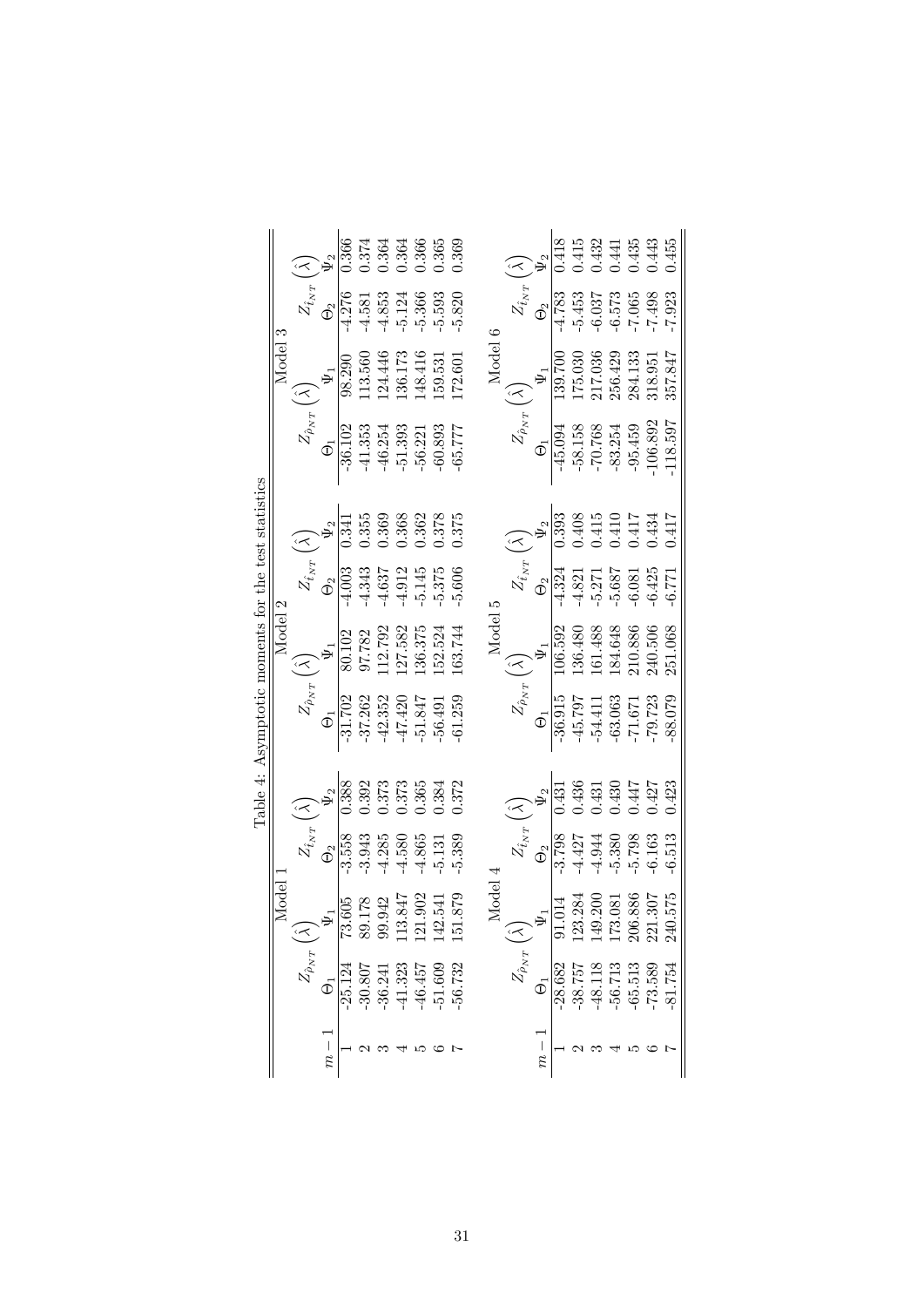|                                             |                     |                                                 | Model 1                                      |                         |                       | Model 2                              |                        |                                              |
|---------------------------------------------|---------------------|-------------------------------------------------|----------------------------------------------|-------------------------|-----------------------|--------------------------------------|------------------------|----------------------------------------------|
|                                             |                     | $Z_{\hat{\rho}_{NT}}(\hat{\lambda})$            | $Z_{\hat{t}_{NT}}(\hat{\lambda})$            |                         |                       | $Z_{\hat{\rho}_{NT}}(\hat{\lambda})$ | $Z_{\hat t_{NT}}$      |                                              |
|                                             | $\Theta_1$          | $\Psi_1$                                        | $\Theta_2$                                   | $\Psi_2$                | $\Theta_1$            | $\Psi_1$                             | $\Theta_2$             | $\Psi_2$                                     |
| $\beta_{0,0}$                               | 0.39                | 60.648                                          | $-3.127$                                     | $-19.196$               | 0.339                 | 67.8                                 | $-3.684$               | $-26.679$                                    |
| $\beta_{0,1}$                               | 5.064               | $-1226.67$                                      | $-8.833$                                     | 121.763                 | 6.104                 | $-1885.589$                          | $-9.439$               | 144.172                                      |
| $\beta_{0,2}$                               |                     |                                                 | 179.334                                      | $-2571.386$             |                       | 16698.79                             | 28.308                 | 3575.522                                     |
| $\hat{\beta}_{0,3}$                         |                     | 196196.7                                        | $-1990.403$                                  | 58983.27                | 1029.447              |                                      |                        | $-72734.42$                                  |
| $\hat{\beta}_{1,0}$                         | $-0.005$            | 16.530                                          | $-0.429$                                     | $-6.238$                | 0.003                 | 17.645                               | $-0.341$               | $-5.625$                                     |
| $\hat{\boldsymbol{\beta}}_{1,1}$            | $\overline{1}$      | $-1325.654$                                     |                                              | 124.468                 | 0.902                 | $-1543.665$                          |                        | 180.54                                       |
| $\hat{\pmb{\beta}}_{1,2}$                   | $34.590\,$          | 42679.5                                         | $-60.807$                                    | $-1312.53$              | 39.629                | 53149.58                             | $-51.393$              | $-4444.318$                                  |
| $\hat{\boldsymbol{\beta}}_{1,3}$            |                     | $-532567.3$                                     |                                              |                         |                       | $-663605.3$                          |                        | 48906.87                                     |
| $\hat{\boldsymbol{\beta}}_{2,0}$            |                     | $-0.362$                                        | 0.016                                        | 0.112                   |                       | $-0.39$                              | 0.01                   | 0.067                                        |
| $\hat{\boldsymbol{\beta}}_{2,1}$            |                     |                                                 | $-0.236$                                     | 3.084                   |                       | 6.859                                | $-0.228$               | 1.208                                        |
| $\hat{\boldsymbol{\beta}}_{2,2}$            |                     | 225.078                                         | $5.935\,$                                    | $-51.736$               |                       |                                      | 4.325                  |                                              |
| $\beta_{2,3}$                               |                     |                                                 | Model 3                                      |                         |                       | Model 4                              |                        |                                              |
|                                             |                     |                                                 |                                              |                         |                       | $Z_{\hat{\rho}_{NT}}(\hat{\lambda})$ |                        |                                              |
|                                             |                     | $Z_{\hat{\rho}_{NT}}\left(\hat{\lambda}\right)$ | $Z_{\hat{t}_{NT}}\left(\hat{\lambda}\right)$ |                         |                       |                                      |                        | $Z_{\hat{t}_{NT}}\left(\hat{\lambda}\right)$ |
|                                             | $\Theta_1$<br>0.359 | $\Psi_1$<br>91.108                              | $\Theta_2$<br>$-3.971$                       | $-31.767$               | $\Theta_1$<br>0.43    | $\Psi_1$<br>60.884                   | $\Theta_2$<br>$-3.221$ | $-19.845$                                    |
| $\beta_{0,0}$                               |                     | $-3645.426$                                     |                                              |                         | 3.046                 |                                      |                        | 318.553                                      |
| $\beta_{0,1}$                               | 7.472               |                                                 | $-8.979$                                     | 442.209                 | 102.433               |                                      |                        |                                              |
| $\hat{\beta}_{0,2}$                         | 59.681              | 75512.06                                        | $-49.326$                                    | $-10829.74$<br>164392.7 |                       | $-87968.11$                          | $-110.06$              | $-16385.62$                                  |
| $\hat{\beta}_{0,3}$                         |                     | $-777252.4$<br>14.514                           |                                              |                         |                       | 1874059                              | $-0.628$               | 307418.8                                     |
| $\hat{\boldsymbol{\beta}}_{1,0}$            |                     |                                                 | $-0.314$                                     | $-5.334$                |                       | 35.776                               |                        | $-10.047$                                    |
| $\hat{\beta}_{1,1}$                         | 0.852               | $-1361.209$                                     | $-2.06$                                      | 124.516                 | 3.307                 | $-3225.963$                          | $-2.236$               | 219.694<br>$-1980.416$                       |
| $\hat{\boldsymbol{\beta}}_{1,2}$            | 42.03               | 47092.270                                       |                                              | $-1139.025$             |                       | 121345.6<br>$-1725484$               |                        |                                              |
| $\hat{\pmb{\beta}}_{1,3}$                   |                     | $-562391.3$<br>$-0.216$                         |                                              | 0.039                   |                       | $-1.033$                             | 0.023                  | 0.136                                        |
| $\overline{\beta}_{2,0}$                    |                     |                                                 | 0.008                                        |                         | 0.001                 |                                      |                        |                                              |
| $\hat{\boldsymbol{\beta}}_{2,1}$            |                     |                                                 | 0.038                                        | 5.521                   | $-0.165$              |                                      | $-0.188$               | 12.356                                       |
| $\hat{\boldsymbol{\beta}}_{2,2}$            |                     |                                                 | $-3.393$                                     | $-128.867$              | 11.955                | 797.530                              | $-3.325$               | $-290.951$                                   |
| $\hat{\boldsymbol{\beta}}_{2,3}$            |                     |                                                 | Model 5                                      |                         |                       | Model 6                              |                        |                                              |
|                                             |                     | $Z_{\hat{\rho}_{NT}}\left(\hat{\lambda}\right)$ | $Z_{\hat{t}_{NT}}(\hat{\lambda})$            |                         | $Z_{\hat{\rho}_{NT}}$ |                                      |                        |                                              |
|                                             | $\Theta_1$          |                                                 | $\Theta_2$                                   |                         | $\Theta_1$            |                                      | $\Theta_2$             |                                              |
| $\beta_{0,0}$                               | 0.364               | 74.286                                          | $-3.78$                                      | $-27.851$               | 0.366                 | 87.342                               | $-3.968$               | $-30.483$                                    |
| $\hat{\beta}_{0,1}$                         | $\,6.564\,$         | $-2146.293$                                     | $-6.974$                                     | 242.942                 | 10.855                | $-2699.1$                            | $-8.23$                | 191.322                                      |
| $\hat{\beta}_{0,2}$                         |                     | 20055.64                                        |                                              |                         | $-266.021$            | 28358.7                              | $-83.457$              | 4931.966                                     |
| $\hat{\beta}_{0,3}$                         |                     |                                                 |                                              | $-42063.93$             | 7384.621              |                                      |                        | $-123591.5$                                  |
| $\hat{\beta}_{1,0}$                         | 0.008               | $34.679\,$                                      | $-0.544$                                     | $-9.615$                | 0.007                 | 33.827                               | $-0.505$               | $-9.373$                                     |
| $\beta_{1,1}$                               | 2.617               | $-3212.648$                                     | $-0.868$                                     | 322.608                 | 3.982                 | $-3213.574$                          | $-1.767$               | 357.392                                      |
| $\hat{\beta}_{1,2}$                         | 41.638              | 115262.4                                        | $-43.717$                                    | $-8330.38$              |                       | 118816.1                             |                        | $-9875.101$                                  |
| $\hat{\beta}_{1,3}$                         |                     | $-1488387$                                      |                                              | 113929.5                |                       | $-1614095$                           |                        | 131909.7                                     |
| $\hat{\boldsymbol{\beta}}_{2,0}$            |                     | $-1.053$                                        | 0.018                                        | 0.097                   |                       | $-0.888$                             | $0.014\,$              | 0.072                                        |
| $\beta_{2,1}$                               | $-0.161$            | 24.408                                          | $-0.306$                                     | 11.106                  | $-0.325$              |                                      | $-0.189$               | 9.476                                        |
| $\hat{\beta}_{2,2}$                         | 10.166              |                                                 |                                              | $-273.637$              | 15.916                | 730.025                              | $-5.392$               | $-222.194$                                   |
| $\hat{\beta}_{\underline{2,\underline{3}}}$ |                     |                                                 |                                              |                         |                       |                                      |                        |                                              |

Table 5: Response surfaces for  $(k = 0)$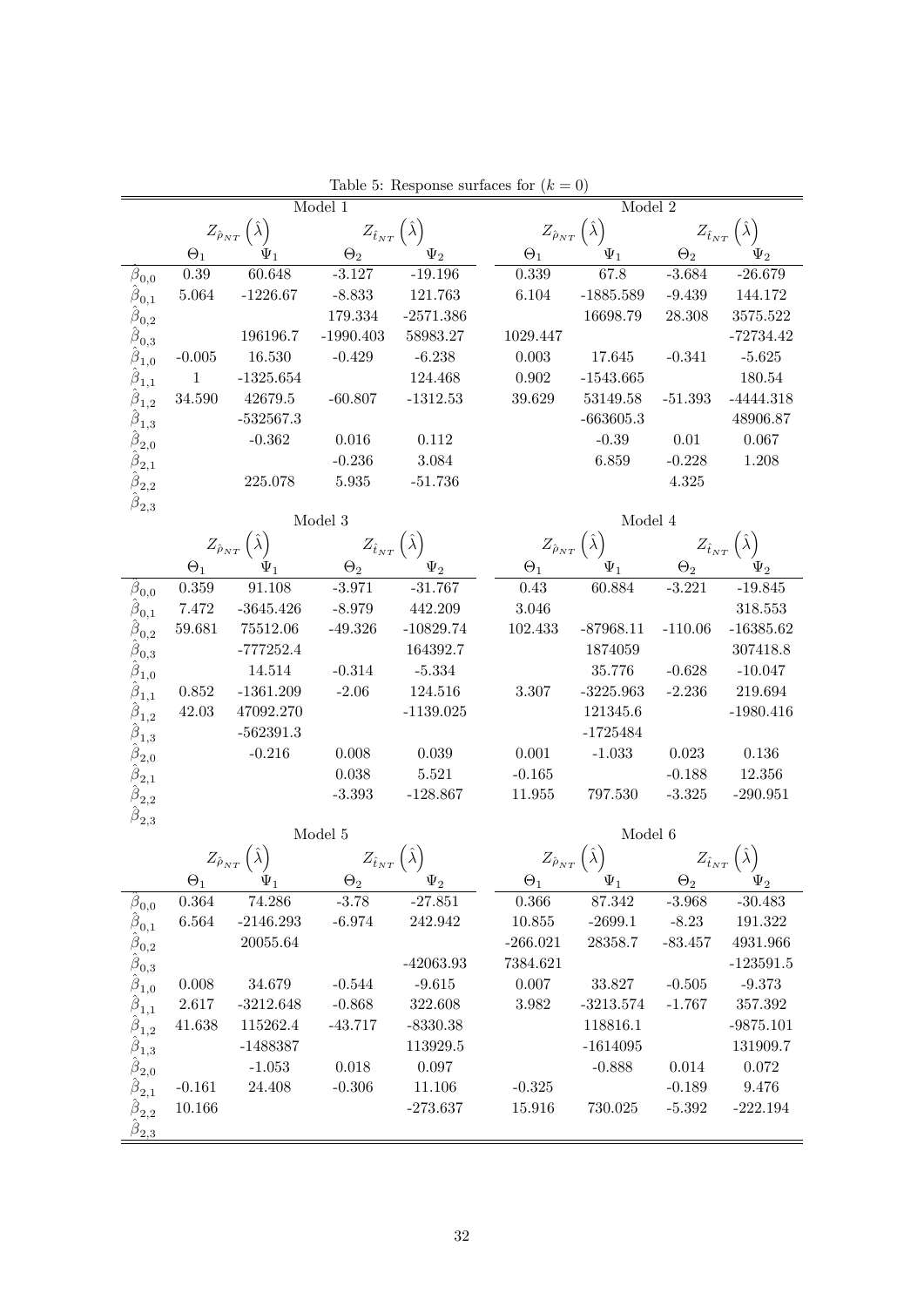|                                                                                                       |            |                                                 | Model 1                                      |                                              |                                                 |                                                 | Model 2                                                     |                                              |
|-------------------------------------------------------------------------------------------------------|------------|-------------------------------------------------|----------------------------------------------|----------------------------------------------|-------------------------------------------------|-------------------------------------------------|-------------------------------------------------------------|----------------------------------------------|
|                                                                                                       |            | $Z_{\hat{\rho}_{NT}}\left(\hat{\lambda}\right)$ |                                              | $Z_{\hat{t}_{NT}}\left(\hat{\lambda}\right)$ |                                                 | $Z_{\hat{\rho}_{NT}}\left(\hat{\lambda}\right)$ |                                                             | $Z_{\hat{t}_{NT}}\left(\hat{\lambda}\right)$ |
|                                                                                                       | $\Theta_1$ | $\Psi_1$                                        | $\Theta_2$                                   | $\Psi_2$                                     | $\Theta_1$                                      | $\Psi_1$                                        | $\Theta_2$                                                  | $\Psi_2$                                     |
| $\beta_{0,0}$                                                                                         | 0.415      | 62.309                                          | $-3.213$                                     | $-19.672$                                    | 0.336                                           | 69.482                                          | $-3.735$                                                    | $-26.724$                                    |
| $\hat{\boldsymbol{\beta}}_{0,1}$                                                                      | $0.967\,$  | $-104.685$                                      | 4.102                                        | 91.646                                       | 2.873                                           |                                                 | 1.953                                                       | $-42.725$                                    |
| $\hat{\beta}_{0,2}$                                                                                   | 85.478     |                                                 | $-428.601$                                   | $-6704.974$                                  | 58.52                                           | $-18212.26$                                     | $-286.032$                                                  | 421.283                                      |
| $\hat{\beta}_{0,3}$                                                                                   |            |                                                 | 6757.605                                     | 103243.4                                     |                                                 | 275990.6                                        | 5567.945                                                    |                                              |
| $\hat{\beta}_{1,0}$                                                                                   | $-0.018$   | 15.196                                          | $-0.414$                                     | $-5.961$                                     | 0.005                                           | 15.915                                          | $-0.334$                                                    | $-5.411$                                     |
| $\hat{\beta}_{1,1}$                                                                                   | 1.579      | $-172.849$                                      | $4.4\,$                                      | 17.452                                       | 1.368                                           | $-236.01$                                       | 6.006                                                       | 56.212                                       |
| $\hat{\beta}_{1,2}$                                                                                   |            |                                                 | $-26.560$                                    | 438.162                                      | $-30.879$                                       |                                                 | $-59.458$                                                   | $-245.555$                                   |
| $\hat{\beta}_{1,3}$                                                                                   |            |                                                 |                                              |                                              | 612.861                                         |                                                 |                                                             |                                              |
| $\hat{\beta}_{2,0}$                                                                                   | 0.002      | $-0.147$                                        | 0.015                                        | 0.08                                         | $-0.001$                                        | $-0.195$                                        | 0.010                                                       | $0.05\,$                                     |
| $\hat{\boldsymbol{\beta}}_{2,1}$                                                                      | $-0.085$   | $-9.382$                                        |                                              | 4.173                                        |                                                 |                                                 | $-0.138$                                                    | 0.614                                        |
| $\hat{\boldsymbol{\beta}}_{2,2}$                                                                      |            |                                                 | $-2.239$                                     | $-71.787$                                    |                                                 |                                                 |                                                             |                                              |
| $\hat{\boldsymbol{\beta}}_{2,3}$                                                                      |            |                                                 | Model 3                                      |                                              |                                                 |                                                 | Model 4                                                     |                                              |
|                                                                                                       |            | $Z_{\hat{\rho}_{NT}}\left(\hat{\lambda}\right)$ | $Z_{\hat{t}_{NT}}\left(\hat{\lambda}\right)$ |                                              | $Z_{\hat{\rho}_{NT}}\left(\hat{\lambda}\right)$ |                                                 |                                                             | $Z_{\hat{t}_{NT}}(\hat{\lambda})$            |
|                                                                                                       | $\Theta_1$ | $\Psi_1$                                        | $\Theta_2$                                   | $\Psi_2$                                     | $\Theta_1$                                      | $\Psi_1$                                        | $\Theta_2$                                                  |                                              |
| $\beta_{0,0}$                                                                                         | 0.353      | 89.831                                          | $-4.011$                                     | $-31.141$                                    | 0.429                                           | 66.591                                          | $-3.235$                                                    | $-19.246$                                    |
| $\hat{\beta}_{0,1}$                                                                                   | 6.456      | $-173.345$                                      | 5.695                                        | 25.550                                       | 1.626                                           | $-1025.367$                                     |                                                             | 66.531                                       |
| $\hat{\beta}_{0,2}$                                                                                   |            | $-6455.393$                                     | $-543.11$                                    | $-4224.155$                                  | 100.548                                         | 30787.53                                        | $-76.879$                                                   | $-6527.479$                                  |
| $\hat{\beta}_{0,3}$                                                                                   |            |                                                 | 8627.961                                     | 84886.75                                     |                                                 |                                                 |                                                             | 120101.1                                     |
| $\hat{\boldsymbol{\beta}}_{1,0}$                                                                      | 0.006      | 14.775                                          | $-0.317$                                     | $-5.476$                                     | $-0.002$                                        | 29.482                                          | $-0.624$                                                    | $-9.880$                                     |
| $\hat{\beta}_{1,1}$                                                                                   | $-1.009$   | $-274.989$                                      | 5.92                                         | 63.485                                       | 2.983                                           | 438.987                                         | 13.891                                                      | 135.547                                      |
| $\hat{\beta}_{1,2}$                                                                                   | $81.566\,$ |                                                 | $-53.692$                                    | $-245.299$                                   | $-45.199$                                       | $-24349.6$                                      | $-374.707$                                                  | $-2851.772$                                  |
| $\hat{\beta}_{1,3}$                                                                                   | $-631.881$ |                                                 |                                              |                                              |                                                 |                                                 | 4741.349                                                    | 32282.1                                      |
| $\hat{\boldsymbol{\beta}}_{2,0}$                                                                      | $-0.001$   | $-0.155$                                        | 0.009                                        | 0.054                                        |                                                 |                                                 | 0.024                                                       | 0.104                                        |
| $\hat{\beta}_{2,1}$                                                                                   | 0.181      |                                                 | $-0.147$                                     |                                              | $-0.199$                                        | $-138.416$                                      | $-0.304$                                                    | 2.734                                        |
| $\hat{\boldsymbol{\beta}}_{2,2}$                                                                      | $-5.953$   |                                                 |                                              |                                              | $6.356\,$                                       | 3434.739                                        |                                                             |                                              |
| $\hat{\boldsymbol{\beta}}_{2,3}$                                                                      |            |                                                 |                                              |                                              |                                                 |                                                 |                                                             |                                              |
|                                                                                                       |            |                                                 | Model 5                                      |                                              |                                                 |                                                 | Model 6                                                     |                                              |
|                                                                                                       |            |                                                 | $Z_{\hat{t}_{NT}}\left(\hat{\lambda}\right)$ |                                              |                                                 | $Z_{\hat{\rho}_{NT}}\left(\hat{\lambda}\right)$ | $Z_{\hat t_{NT}}\left( \hat \lambda \right) \over \Theta_2$ |                                              |
|                                                                                                       | $\Theta_1$ |                                                 | $\Theta_2$                                   |                                              | $\Theta_1$                                      | $\Psi_1$                                        |                                                             |                                              |
| $\beta_{0,0}$                                                                                         | 0.380      | 78.16                                           | $-3.825$                                     | $-27.922$                                    | 0.383                                           | 91.354                                          | $-4.016$                                                    | $-31.322$                                    |
| $\hat{\beta}_{0,1}$                                                                                   |            | $-1049.361$                                     | $4.26\,$                                     | 97.299                                       | $2.626\,$                                       |                                                 | 6.241                                                       | 156.004                                      |
| $\hat{\beta}_{0,2}$                                                                                   | 94.123     | 11495.16                                        | $-98.231$                                    | $-5411.362$                                  | 90.144                                          | $-40668.1$                                      | $-493.482$                                                  | $-11876.56$                                  |
| $\hat{\hat{\beta}}_{0,3} \atop \hat{\hat{\beta}}_{1,0}$                                               |            |                                                 |                                              | 88658.21                                     |                                                 | 521643.9                                        | 7199.83                                                     | 218847.8                                     |
|                                                                                                       | 0.004      | 29.349                                          | $-0.524$                                     | $-9.171$                                     | $0.011\,$                                       | 29.639                                          | $-0.488$                                                    | $-8.640$                                     |
| $\hat{\beta}_{1,1}$                                                                                   | 2.825      |                                                 | 14.206                                       | 143.512                                      | 2.271                                           | $-281.767$                                      | 13.469                                                      | 106.736                                      |
|                                                                                                       |            | $-7443.609$                                     | $-434.678$                                   | $-3425.206$                                  |                                                 | 4060.874                                        | $-326.613$                                                  | $-744.496$                                   |
| $\hat{\hat{\beta}}_{1,2}^{\dagger,2} \ \hat{\hat{\beta}}_{1,3}^{\dagger,3} \ \hat{\hat{\beta}}_{2,0}$ |            |                                                 | 5633.642                                     | 49471.7                                      |                                                 |                                                 | 3497.908                                                    |                                              |
|                                                                                                       |            |                                                 | $0.017\,$                                    | 0.047                                        | $-0.001$                                        |                                                 | 0.014                                                       |                                              |
| $\hat{\boldsymbol{\beta}}_{2,1}$                                                                      | $-0.136$   | $-86.63$                                        | $-0.236$                                     | 5.337                                        | $-0.121$                                        | $-58.02$                                        | $-0.272$                                                    | 6.34                                         |
| $\hat{\boldsymbol{\beta}}_{2,2}$                                                                      |            | 1363.246                                        |                                              | $-74.929$                                    | 1.486                                           |                                                 |                                                             | $-89.481$                                    |
| $\hat{\beta}_{\underline{2,\underline{3}}}$                                                           |            |                                                 |                                              |                                              |                                                 |                                                 |                                                             |                                              |

Table 6: Response surfaces for  $(k = 2)$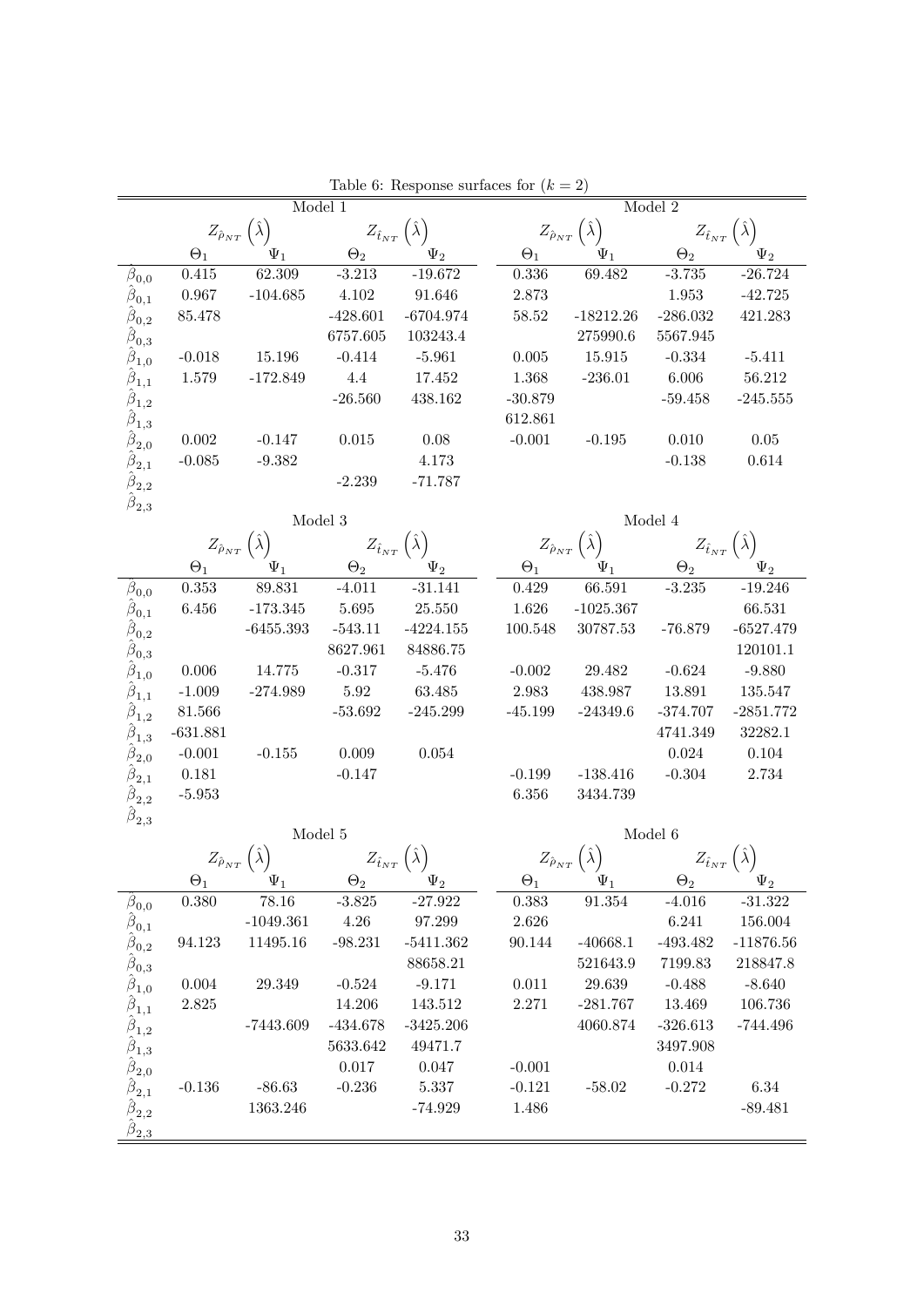| $Z_{\hat{\rho}_{NT}}(\hat{\lambda})$<br>$Z_{\hat{\rho}_{NT}}$<br>$Z_{\hat{t}_{NT}}$<br>$Z_{\hat{t}_{NT}}$<br>$\Theta_2$<br>$\Theta_1$<br>$\Theta_1$<br>$\Psi_1$<br>$\Theta_2$<br>$\Psi_2$<br>$\Psi_1$<br>$\Psi_2$<br>$-3.196$<br>70.537<br>$-26.36$<br>61.076<br>$-19.09$<br>0.327<br>$-3.758$<br>$\beta_{0,0}$<br>0.411<br>$\hat{\beta}_{0,1}$<br>2333.282<br>$-251.033$<br>1.926<br>3688.82<br>9.947<br>$-577.95$<br>$-2.138$<br>$\hat{\pmb \beta}_{0, \pmb 2}$<br>89.8<br>14804.35<br>$-2084.949$<br>$-111525$<br>$-102.888$<br>8408.465<br>$\hat{\bm{\beta}}_{\mathbf{0},\mathbf{3}}$<br>2785.821<br>2935591<br>$-2085.401$<br>5474.382<br>$-70550.62$<br>$\hat{\boldsymbol{\beta}}_{1,0}$<br>$-0.018$<br>14.491<br>$-0.419$<br>$-5.96$<br>0.008<br>14.356<br>$-0.324$<br>$-5.371$<br>$\hat{\beta}_{1,1}$<br>1.282<br>1468.171<br>15.196<br>$-102.32$<br>0.596<br>1834.07<br>$-70.904$<br>14.124<br>$\hat{\beta}_{1,2}$<br>$-14669.95$<br>$-348.385$<br>2139.019<br>$-25876.53$<br>$-368.115$<br>1714.215<br>$\hat{\beta}_{1,3}$<br>4192.348<br>4228.759<br>$\hat{\boldsymbol{\beta}}_{2,0}$<br>0.001<br>0.016<br>0.068<br>$-0.001$<br>0.010<br>0.029<br>$\hat{\boldsymbol{\beta}}_{2,1}$<br>$-0.069$<br>1.362<br>$-0.289$<br>$-0.172$<br>$\hat{\beta}_{2,2}$<br>$\hat{\boldsymbol{\beta}}_{2,3}$<br>Model 3<br>Model 4<br>$Z_{\hat{\rho}_{NT}}\left(\hat{\lambda}\right)$<br>$Z_{\hat{\rho}_{NT}}\left(\hat{\lambda}\right)$<br>$Z_{\hat{t}_{NT}}(\hat{\lambda})$<br>$Z_{\hat{t}_{NT}}(\hat{\lambda})$<br>$\Psi_1$<br>$\Psi_2$<br>$\Theta_1$<br>$\Psi_1$<br>$\Theta_2$<br>$\Psi_2$<br>$\Theta_1$<br>$\Theta_2$<br>$-30.645$<br>89.609<br>$-4.013$<br>0.435<br>58.969<br>$-19.333$<br>$\beta_{0,0}$<br>0.367<br>$-3.269$<br>$\hat{\beta}_{0,1}$<br>6021.446<br>$3904.387\,$<br>10.749<br>$-722.651$<br>8.328<br>$-180.318$<br>$\hat{\beta}_{0,2}$<br>139.06<br>$-119796.1$<br>$-322.281$<br>10502.56<br>$-154668.9$<br>$-527.974$<br>$-3147.907$<br>$\hat{\boldsymbol{\beta}}_{0,3}$<br>4467.837<br>2779171<br>$-173970.8$<br>3727902<br>4215.836<br>6371.796<br>$\hat{\boldsymbol{\beta}}_{1,0}$<br>$-0.004$<br>13.944<br>$-0.307$<br>$-5.325$<br>$-0.003$<br>27.297<br>$-0.59$<br>$-9.213$<br>$\hat{\boldsymbol{\beta}}_{1,1}$<br>1.052<br>1272.166<br>$24.265\,$<br>15.51<br>$-75.522$<br>1.582<br>3537.474<br>$-136.207$<br>$\hat{\pmb{\beta}}_{1,2}$<br>$-11.117$<br>$\!-\!394.685$<br>1780.818<br>$-47364.92$<br>9.137<br>$-666.318$<br>2432.973<br>$\hat{\hat{\beta}}_{1,3} \atop \hat{\hat{\beta}}_{2,0} \atop \hat{\hat{\beta}}_{2,1}$<br>4719.719<br>8318.551<br>0.008<br>0.014<br>0.826<br>0.023<br>70.693<br>$-0.092$<br>$-0.27$<br>$-0.479$<br>$\hat{\pmb \beta}_{2,2}$<br>$-2726.643$<br>81.938<br>$\overline{\beta}_{2,3}$<br>Model 5<br>Model 6<br>$Z_{\hat{\rho}_{NT}}$<br>$Z_{\hat{\rho}_{NT}}$<br>$Z_{\hat{t}_{NT}}\left(\hat{\lambda}\right)$<br>$Z_{\hat{t}_{NT}}\left(\lambda\right)$<br>$\Theta_1$<br>$\Theta_1$<br>$\Theta_2$<br>$\Theta_2$<br>$\beta_{0,0}$<br>0.343<br>60.513<br>$-3.828$<br>$-27.858$<br>0.378<br>71.175<br>$-4.026$<br>$-31.256$<br>$\hat{\beta}_{0,1}$<br>$1.636\,$<br>6899.273<br>$-253.539$<br>11057.17<br>13.951<br>$-408.183$<br>12.998<br>0.867<br>$\hat{\boldsymbol{\beta}}_{0,2}$<br>$-88.332$<br>$-322583.2$<br>$-182.882$<br>$-499199.5$<br>$-403.515$<br>$-10959.25$<br>$-13556.49$<br>$\beta_{0,3}$<br>7587.446<br>359446.7<br>6664.312<br>10140177<br>228140.6<br>5934887<br>$\hat{\boldsymbol{\beta}}_{1,0}$<br>$-8.12$<br>0.016<br>32.949<br>$-0.496$<br>$-8.767$<br>0.011<br>29.816<br>$-0.451$<br>$\hat{\beta}_{1,1}$<br>1.581<br>2404.486<br>25.834<br>$-154.416$<br>1.509<br>3570.033<br>24.749<br>$-194.826$<br>$-842.643$<br>6727.948<br>$-40673.95$<br>$-789.654$<br>8114.972 |  | Model 1 |  |  | Model 2 |  |
|-----------------------------------------------------------------------------------------------------------------------------------------------------------------------------------------------------------------------------------------------------------------------------------------------------------------------------------------------------------------------------------------------------------------------------------------------------------------------------------------------------------------------------------------------------------------------------------------------------------------------------------------------------------------------------------------------------------------------------------------------------------------------------------------------------------------------------------------------------------------------------------------------------------------------------------------------------------------------------------------------------------------------------------------------------------------------------------------------------------------------------------------------------------------------------------------------------------------------------------------------------------------------------------------------------------------------------------------------------------------------------------------------------------------------------------------------------------------------------------------------------------------------------------------------------------------------------------------------------------------------------------------------------------------------------------------------------------------------------------------------------------------------------------------------------------------------------------------------------------------------------------------------------------------------------------------------------------------------------------------------------------------------------------------------------------------------------------------------------------------------------------------------------------------------------------------------------------------------------------------------------------------------------------------------------------------------------------------------------------------------------------------------------------------------------------------------------------------------------------------------------------------------------------------------------------------------------------------------------------------------------------------------------------------------------------------------------------------------------------------------------------------------------------------------------------------------------------------------------------------------------------------------------------------------------------------------------------------------------------------------------------------------------------------------------------------------------------------------------------------------------------------------------------------------------------------------------------------------------------------------------------------------------------------------------------------------------------------------------------------------------------------------------------------------------------------------------------------------------------------------------------------------------------------------------------------------------------------------------------------------------------------------------------------------------------------------------------------------------------------------------|--|---------|--|--|---------|--|
|                                                                                                                                                                                                                                                                                                                                                                                                                                                                                                                                                                                                                                                                                                                                                                                                                                                                                                                                                                                                                                                                                                                                                                                                                                                                                                                                                                                                                                                                                                                                                                                                                                                                                                                                                                                                                                                                                                                                                                                                                                                                                                                                                                                                                                                                                                                                                                                                                                                                                                                                                                                                                                                                                                                                                                                                                                                                                                                                                                                                                                                                                                                                                                                                                                                                                                                                                                                                                                                                                                                                                                                                                                                                                                                                                     |  |         |  |  |         |  |
|                                                                                                                                                                                                                                                                                                                                                                                                                                                                                                                                                                                                                                                                                                                                                                                                                                                                                                                                                                                                                                                                                                                                                                                                                                                                                                                                                                                                                                                                                                                                                                                                                                                                                                                                                                                                                                                                                                                                                                                                                                                                                                                                                                                                                                                                                                                                                                                                                                                                                                                                                                                                                                                                                                                                                                                                                                                                                                                                                                                                                                                                                                                                                                                                                                                                                                                                                                                                                                                                                                                                                                                                                                                                                                                                                     |  |         |  |  |         |  |
|                                                                                                                                                                                                                                                                                                                                                                                                                                                                                                                                                                                                                                                                                                                                                                                                                                                                                                                                                                                                                                                                                                                                                                                                                                                                                                                                                                                                                                                                                                                                                                                                                                                                                                                                                                                                                                                                                                                                                                                                                                                                                                                                                                                                                                                                                                                                                                                                                                                                                                                                                                                                                                                                                                                                                                                                                                                                                                                                                                                                                                                                                                                                                                                                                                                                                                                                                                                                                                                                                                                                                                                                                                                                                                                                                     |  |         |  |  |         |  |
|                                                                                                                                                                                                                                                                                                                                                                                                                                                                                                                                                                                                                                                                                                                                                                                                                                                                                                                                                                                                                                                                                                                                                                                                                                                                                                                                                                                                                                                                                                                                                                                                                                                                                                                                                                                                                                                                                                                                                                                                                                                                                                                                                                                                                                                                                                                                                                                                                                                                                                                                                                                                                                                                                                                                                                                                                                                                                                                                                                                                                                                                                                                                                                                                                                                                                                                                                                                                                                                                                                                                                                                                                                                                                                                                                     |  |         |  |  |         |  |
|                                                                                                                                                                                                                                                                                                                                                                                                                                                                                                                                                                                                                                                                                                                                                                                                                                                                                                                                                                                                                                                                                                                                                                                                                                                                                                                                                                                                                                                                                                                                                                                                                                                                                                                                                                                                                                                                                                                                                                                                                                                                                                                                                                                                                                                                                                                                                                                                                                                                                                                                                                                                                                                                                                                                                                                                                                                                                                                                                                                                                                                                                                                                                                                                                                                                                                                                                                                                                                                                                                                                                                                                                                                                                                                                                     |  |         |  |  |         |  |
|                                                                                                                                                                                                                                                                                                                                                                                                                                                                                                                                                                                                                                                                                                                                                                                                                                                                                                                                                                                                                                                                                                                                                                                                                                                                                                                                                                                                                                                                                                                                                                                                                                                                                                                                                                                                                                                                                                                                                                                                                                                                                                                                                                                                                                                                                                                                                                                                                                                                                                                                                                                                                                                                                                                                                                                                                                                                                                                                                                                                                                                                                                                                                                                                                                                                                                                                                                                                                                                                                                                                                                                                                                                                                                                                                     |  |         |  |  |         |  |
|                                                                                                                                                                                                                                                                                                                                                                                                                                                                                                                                                                                                                                                                                                                                                                                                                                                                                                                                                                                                                                                                                                                                                                                                                                                                                                                                                                                                                                                                                                                                                                                                                                                                                                                                                                                                                                                                                                                                                                                                                                                                                                                                                                                                                                                                                                                                                                                                                                                                                                                                                                                                                                                                                                                                                                                                                                                                                                                                                                                                                                                                                                                                                                                                                                                                                                                                                                                                                                                                                                                                                                                                                                                                                                                                                     |  |         |  |  |         |  |
|                                                                                                                                                                                                                                                                                                                                                                                                                                                                                                                                                                                                                                                                                                                                                                                                                                                                                                                                                                                                                                                                                                                                                                                                                                                                                                                                                                                                                                                                                                                                                                                                                                                                                                                                                                                                                                                                                                                                                                                                                                                                                                                                                                                                                                                                                                                                                                                                                                                                                                                                                                                                                                                                                                                                                                                                                                                                                                                                                                                                                                                                                                                                                                                                                                                                                                                                                                                                                                                                                                                                                                                                                                                                                                                                                     |  |         |  |  |         |  |
|                                                                                                                                                                                                                                                                                                                                                                                                                                                                                                                                                                                                                                                                                                                                                                                                                                                                                                                                                                                                                                                                                                                                                                                                                                                                                                                                                                                                                                                                                                                                                                                                                                                                                                                                                                                                                                                                                                                                                                                                                                                                                                                                                                                                                                                                                                                                                                                                                                                                                                                                                                                                                                                                                                                                                                                                                                                                                                                                                                                                                                                                                                                                                                                                                                                                                                                                                                                                                                                                                                                                                                                                                                                                                                                                                     |  |         |  |  |         |  |
|                                                                                                                                                                                                                                                                                                                                                                                                                                                                                                                                                                                                                                                                                                                                                                                                                                                                                                                                                                                                                                                                                                                                                                                                                                                                                                                                                                                                                                                                                                                                                                                                                                                                                                                                                                                                                                                                                                                                                                                                                                                                                                                                                                                                                                                                                                                                                                                                                                                                                                                                                                                                                                                                                                                                                                                                                                                                                                                                                                                                                                                                                                                                                                                                                                                                                                                                                                                                                                                                                                                                                                                                                                                                                                                                                     |  |         |  |  |         |  |
|                                                                                                                                                                                                                                                                                                                                                                                                                                                                                                                                                                                                                                                                                                                                                                                                                                                                                                                                                                                                                                                                                                                                                                                                                                                                                                                                                                                                                                                                                                                                                                                                                                                                                                                                                                                                                                                                                                                                                                                                                                                                                                                                                                                                                                                                                                                                                                                                                                                                                                                                                                                                                                                                                                                                                                                                                                                                                                                                                                                                                                                                                                                                                                                                                                                                                                                                                                                                                                                                                                                                                                                                                                                                                                                                                     |  |         |  |  |         |  |
|                                                                                                                                                                                                                                                                                                                                                                                                                                                                                                                                                                                                                                                                                                                                                                                                                                                                                                                                                                                                                                                                                                                                                                                                                                                                                                                                                                                                                                                                                                                                                                                                                                                                                                                                                                                                                                                                                                                                                                                                                                                                                                                                                                                                                                                                                                                                                                                                                                                                                                                                                                                                                                                                                                                                                                                                                                                                                                                                                                                                                                                                                                                                                                                                                                                                                                                                                                                                                                                                                                                                                                                                                                                                                                                                                     |  |         |  |  |         |  |
|                                                                                                                                                                                                                                                                                                                                                                                                                                                                                                                                                                                                                                                                                                                                                                                                                                                                                                                                                                                                                                                                                                                                                                                                                                                                                                                                                                                                                                                                                                                                                                                                                                                                                                                                                                                                                                                                                                                                                                                                                                                                                                                                                                                                                                                                                                                                                                                                                                                                                                                                                                                                                                                                                                                                                                                                                                                                                                                                                                                                                                                                                                                                                                                                                                                                                                                                                                                                                                                                                                                                                                                                                                                                                                                                                     |  |         |  |  |         |  |
|                                                                                                                                                                                                                                                                                                                                                                                                                                                                                                                                                                                                                                                                                                                                                                                                                                                                                                                                                                                                                                                                                                                                                                                                                                                                                                                                                                                                                                                                                                                                                                                                                                                                                                                                                                                                                                                                                                                                                                                                                                                                                                                                                                                                                                                                                                                                                                                                                                                                                                                                                                                                                                                                                                                                                                                                                                                                                                                                                                                                                                                                                                                                                                                                                                                                                                                                                                                                                                                                                                                                                                                                                                                                                                                                                     |  |         |  |  |         |  |
|                                                                                                                                                                                                                                                                                                                                                                                                                                                                                                                                                                                                                                                                                                                                                                                                                                                                                                                                                                                                                                                                                                                                                                                                                                                                                                                                                                                                                                                                                                                                                                                                                                                                                                                                                                                                                                                                                                                                                                                                                                                                                                                                                                                                                                                                                                                                                                                                                                                                                                                                                                                                                                                                                                                                                                                                                                                                                                                                                                                                                                                                                                                                                                                                                                                                                                                                                                                                                                                                                                                                                                                                                                                                                                                                                     |  |         |  |  |         |  |
|                                                                                                                                                                                                                                                                                                                                                                                                                                                                                                                                                                                                                                                                                                                                                                                                                                                                                                                                                                                                                                                                                                                                                                                                                                                                                                                                                                                                                                                                                                                                                                                                                                                                                                                                                                                                                                                                                                                                                                                                                                                                                                                                                                                                                                                                                                                                                                                                                                                                                                                                                                                                                                                                                                                                                                                                                                                                                                                                                                                                                                                                                                                                                                                                                                                                                                                                                                                                                                                                                                                                                                                                                                                                                                                                                     |  |         |  |  |         |  |
|                                                                                                                                                                                                                                                                                                                                                                                                                                                                                                                                                                                                                                                                                                                                                                                                                                                                                                                                                                                                                                                                                                                                                                                                                                                                                                                                                                                                                                                                                                                                                                                                                                                                                                                                                                                                                                                                                                                                                                                                                                                                                                                                                                                                                                                                                                                                                                                                                                                                                                                                                                                                                                                                                                                                                                                                                                                                                                                                                                                                                                                                                                                                                                                                                                                                                                                                                                                                                                                                                                                                                                                                                                                                                                                                                     |  |         |  |  |         |  |
|                                                                                                                                                                                                                                                                                                                                                                                                                                                                                                                                                                                                                                                                                                                                                                                                                                                                                                                                                                                                                                                                                                                                                                                                                                                                                                                                                                                                                                                                                                                                                                                                                                                                                                                                                                                                                                                                                                                                                                                                                                                                                                                                                                                                                                                                                                                                                                                                                                                                                                                                                                                                                                                                                                                                                                                                                                                                                                                                                                                                                                                                                                                                                                                                                                                                                                                                                                                                                                                                                                                                                                                                                                                                                                                                                     |  |         |  |  |         |  |
|                                                                                                                                                                                                                                                                                                                                                                                                                                                                                                                                                                                                                                                                                                                                                                                                                                                                                                                                                                                                                                                                                                                                                                                                                                                                                                                                                                                                                                                                                                                                                                                                                                                                                                                                                                                                                                                                                                                                                                                                                                                                                                                                                                                                                                                                                                                                                                                                                                                                                                                                                                                                                                                                                                                                                                                                                                                                                                                                                                                                                                                                                                                                                                                                                                                                                                                                                                                                                                                                                                                                                                                                                                                                                                                                                     |  |         |  |  |         |  |
|                                                                                                                                                                                                                                                                                                                                                                                                                                                                                                                                                                                                                                                                                                                                                                                                                                                                                                                                                                                                                                                                                                                                                                                                                                                                                                                                                                                                                                                                                                                                                                                                                                                                                                                                                                                                                                                                                                                                                                                                                                                                                                                                                                                                                                                                                                                                                                                                                                                                                                                                                                                                                                                                                                                                                                                                                                                                                                                                                                                                                                                                                                                                                                                                                                                                                                                                                                                                                                                                                                                                                                                                                                                                                                                                                     |  |         |  |  |         |  |
|                                                                                                                                                                                                                                                                                                                                                                                                                                                                                                                                                                                                                                                                                                                                                                                                                                                                                                                                                                                                                                                                                                                                                                                                                                                                                                                                                                                                                                                                                                                                                                                                                                                                                                                                                                                                                                                                                                                                                                                                                                                                                                                                                                                                                                                                                                                                                                                                                                                                                                                                                                                                                                                                                                                                                                                                                                                                                                                                                                                                                                                                                                                                                                                                                                                                                                                                                                                                                                                                                                                                                                                                                                                                                                                                                     |  |         |  |  |         |  |
|                                                                                                                                                                                                                                                                                                                                                                                                                                                                                                                                                                                                                                                                                                                                                                                                                                                                                                                                                                                                                                                                                                                                                                                                                                                                                                                                                                                                                                                                                                                                                                                                                                                                                                                                                                                                                                                                                                                                                                                                                                                                                                                                                                                                                                                                                                                                                                                                                                                                                                                                                                                                                                                                                                                                                                                                                                                                                                                                                                                                                                                                                                                                                                                                                                                                                                                                                                                                                                                                                                                                                                                                                                                                                                                                                     |  |         |  |  |         |  |
|                                                                                                                                                                                                                                                                                                                                                                                                                                                                                                                                                                                                                                                                                                                                                                                                                                                                                                                                                                                                                                                                                                                                                                                                                                                                                                                                                                                                                                                                                                                                                                                                                                                                                                                                                                                                                                                                                                                                                                                                                                                                                                                                                                                                                                                                                                                                                                                                                                                                                                                                                                                                                                                                                                                                                                                                                                                                                                                                                                                                                                                                                                                                                                                                                                                                                                                                                                                                                                                                                                                                                                                                                                                                                                                                                     |  |         |  |  |         |  |
|                                                                                                                                                                                                                                                                                                                                                                                                                                                                                                                                                                                                                                                                                                                                                                                                                                                                                                                                                                                                                                                                                                                                                                                                                                                                                                                                                                                                                                                                                                                                                                                                                                                                                                                                                                                                                                                                                                                                                                                                                                                                                                                                                                                                                                                                                                                                                                                                                                                                                                                                                                                                                                                                                                                                                                                                                                                                                                                                                                                                                                                                                                                                                                                                                                                                                                                                                                                                                                                                                                                                                                                                                                                                                                                                                     |  |         |  |  |         |  |
|                                                                                                                                                                                                                                                                                                                                                                                                                                                                                                                                                                                                                                                                                                                                                                                                                                                                                                                                                                                                                                                                                                                                                                                                                                                                                                                                                                                                                                                                                                                                                                                                                                                                                                                                                                                                                                                                                                                                                                                                                                                                                                                                                                                                                                                                                                                                                                                                                                                                                                                                                                                                                                                                                                                                                                                                                                                                                                                                                                                                                                                                                                                                                                                                                                                                                                                                                                                                                                                                                                                                                                                                                                                                                                                                                     |  |         |  |  |         |  |
|                                                                                                                                                                                                                                                                                                                                                                                                                                                                                                                                                                                                                                                                                                                                                                                                                                                                                                                                                                                                                                                                                                                                                                                                                                                                                                                                                                                                                                                                                                                                                                                                                                                                                                                                                                                                                                                                                                                                                                                                                                                                                                                                                                                                                                                                                                                                                                                                                                                                                                                                                                                                                                                                                                                                                                                                                                                                                                                                                                                                                                                                                                                                                                                                                                                                                                                                                                                                                                                                                                                                                                                                                                                                                                                                                     |  |         |  |  |         |  |
|                                                                                                                                                                                                                                                                                                                                                                                                                                                                                                                                                                                                                                                                                                                                                                                                                                                                                                                                                                                                                                                                                                                                                                                                                                                                                                                                                                                                                                                                                                                                                                                                                                                                                                                                                                                                                                                                                                                                                                                                                                                                                                                                                                                                                                                                                                                                                                                                                                                                                                                                                                                                                                                                                                                                                                                                                                                                                                                                                                                                                                                                                                                                                                                                                                                                                                                                                                                                                                                                                                                                                                                                                                                                                                                                                     |  |         |  |  |         |  |
|                                                                                                                                                                                                                                                                                                                                                                                                                                                                                                                                                                                                                                                                                                                                                                                                                                                                                                                                                                                                                                                                                                                                                                                                                                                                                                                                                                                                                                                                                                                                                                                                                                                                                                                                                                                                                                                                                                                                                                                                                                                                                                                                                                                                                                                                                                                                                                                                                                                                                                                                                                                                                                                                                                                                                                                                                                                                                                                                                                                                                                                                                                                                                                                                                                                                                                                                                                                                                                                                                                                                                                                                                                                                                                                                                     |  |         |  |  |         |  |
|                                                                                                                                                                                                                                                                                                                                                                                                                                                                                                                                                                                                                                                                                                                                                                                                                                                                                                                                                                                                                                                                                                                                                                                                                                                                                                                                                                                                                                                                                                                                                                                                                                                                                                                                                                                                                                                                                                                                                                                                                                                                                                                                                                                                                                                                                                                                                                                                                                                                                                                                                                                                                                                                                                                                                                                                                                                                                                                                                                                                                                                                                                                                                                                                                                                                                                                                                                                                                                                                                                                                                                                                                                                                                                                                                     |  |         |  |  |         |  |
|                                                                                                                                                                                                                                                                                                                                                                                                                                                                                                                                                                                                                                                                                                                                                                                                                                                                                                                                                                                                                                                                                                                                                                                                                                                                                                                                                                                                                                                                                                                                                                                                                                                                                                                                                                                                                                                                                                                                                                                                                                                                                                                                                                                                                                                                                                                                                                                                                                                                                                                                                                                                                                                                                                                                                                                                                                                                                                                                                                                                                                                                                                                                                                                                                                                                                                                                                                                                                                                                                                                                                                                                                                                                                                                                                     |  |         |  |  |         |  |
|                                                                                                                                                                                                                                                                                                                                                                                                                                                                                                                                                                                                                                                                                                                                                                                                                                                                                                                                                                                                                                                                                                                                                                                                                                                                                                                                                                                                                                                                                                                                                                                                                                                                                                                                                                                                                                                                                                                                                                                                                                                                                                                                                                                                                                                                                                                                                                                                                                                                                                                                                                                                                                                                                                                                                                                                                                                                                                                                                                                                                                                                                                                                                                                                                                                                                                                                                                                                                                                                                                                                                                                                                                                                                                                                                     |  |         |  |  |         |  |
|                                                                                                                                                                                                                                                                                                                                                                                                                                                                                                                                                                                                                                                                                                                                                                                                                                                                                                                                                                                                                                                                                                                                                                                                                                                                                                                                                                                                                                                                                                                                                                                                                                                                                                                                                                                                                                                                                                                                                                                                                                                                                                                                                                                                                                                                                                                                                                                                                                                                                                                                                                                                                                                                                                                                                                                                                                                                                                                                                                                                                                                                                                                                                                                                                                                                                                                                                                                                                                                                                                                                                                                                                                                                                                                                                     |  |         |  |  |         |  |
|                                                                                                                                                                                                                                                                                                                                                                                                                                                                                                                                                                                                                                                                                                                                                                                                                                                                                                                                                                                                                                                                                                                                                                                                                                                                                                                                                                                                                                                                                                                                                                                                                                                                                                                                                                                                                                                                                                                                                                                                                                                                                                                                                                                                                                                                                                                                                                                                                                                                                                                                                                                                                                                                                                                                                                                                                                                                                                                                                                                                                                                                                                                                                                                                                                                                                                                                                                                                                                                                                                                                                                                                                                                                                                                                                     |  |         |  |  |         |  |
|                                                                                                                                                                                                                                                                                                                                                                                                                                                                                                                                                                                                                                                                                                                                                                                                                                                                                                                                                                                                                                                                                                                                                                                                                                                                                                                                                                                                                                                                                                                                                                                                                                                                                                                                                                                                                                                                                                                                                                                                                                                                                                                                                                                                                                                                                                                                                                                                                                                                                                                                                                                                                                                                                                                                                                                                                                                                                                                                                                                                                                                                                                                                                                                                                                                                                                                                                                                                                                                                                                                                                                                                                                                                                                                                                     |  |         |  |  |         |  |
|                                                                                                                                                                                                                                                                                                                                                                                                                                                                                                                                                                                                                                                                                                                                                                                                                                                                                                                                                                                                                                                                                                                                                                                                                                                                                                                                                                                                                                                                                                                                                                                                                                                                                                                                                                                                                                                                                                                                                                                                                                                                                                                                                                                                                                                                                                                                                                                                                                                                                                                                                                                                                                                                                                                                                                                                                                                                                                                                                                                                                                                                                                                                                                                                                                                                                                                                                                                                                                                                                                                                                                                                                                                                                                                                                     |  |         |  |  |         |  |
|                                                                                                                                                                                                                                                                                                                                                                                                                                                                                                                                                                                                                                                                                                                                                                                                                                                                                                                                                                                                                                                                                                                                                                                                                                                                                                                                                                                                                                                                                                                                                                                                                                                                                                                                                                                                                                                                                                                                                                                                                                                                                                                                                                                                                                                                                                                                                                                                                                                                                                                                                                                                                                                                                                                                                                                                                                                                                                                                                                                                                                                                                                                                                                                                                                                                                                                                                                                                                                                                                                                                                                                                                                                                                                                                                     |  |         |  |  |         |  |
|                                                                                                                                                                                                                                                                                                                                                                                                                                                                                                                                                                                                                                                                                                                                                                                                                                                                                                                                                                                                                                                                                                                                                                                                                                                                                                                                                                                                                                                                                                                                                                                                                                                                                                                                                                                                                                                                                                                                                                                                                                                                                                                                                                                                                                                                                                                                                                                                                                                                                                                                                                                                                                                                                                                                                                                                                                                                                                                                                                                                                                                                                                                                                                                                                                                                                                                                                                                                                                                                                                                                                                                                                                                                                                                                                     |  |         |  |  |         |  |
|                                                                                                                                                                                                                                                                                                                                                                                                                                                                                                                                                                                                                                                                                                                                                                                                                                                                                                                                                                                                                                                                                                                                                                                                                                                                                                                                                                                                                                                                                                                                                                                                                                                                                                                                                                                                                                                                                                                                                                                                                                                                                                                                                                                                                                                                                                                                                                                                                                                                                                                                                                                                                                                                                                                                                                                                                                                                                                                                                                                                                                                                                                                                                                                                                                                                                                                                                                                                                                                                                                                                                                                                                                                                                                                                                     |  |         |  |  |         |  |
|                                                                                                                                                                                                                                                                                                                                                                                                                                                                                                                                                                                                                                                                                                                                                                                                                                                                                                                                                                                                                                                                                                                                                                                                                                                                                                                                                                                                                                                                                                                                                                                                                                                                                                                                                                                                                                                                                                                                                                                                                                                                                                                                                                                                                                                                                                                                                                                                                                                                                                                                                                                                                                                                                                                                                                                                                                                                                                                                                                                                                                                                                                                                                                                                                                                                                                                                                                                                                                                                                                                                                                                                                                                                                                                                                     |  |         |  |  |         |  |
| $\hat{\hat{\beta}}_{1,2} \atop \hat{\hat{\beta}}_{1,3}$<br>9999.87<br>$-124097.4$<br>10535.88<br>$-121465.5$                                                                                                                                                                                                                                                                                                                                                                                                                                                                                                                                                                                                                                                                                                                                                                                                                                                                                                                                                                                                                                                                                                                                                                                                                                                                                                                                                                                                                                                                                                                                                                                                                                                                                                                                                                                                                                                                                                                                                                                                                                                                                                                                                                                                                                                                                                                                                                                                                                                                                                                                                                                                                                                                                                                                                                                                                                                                                                                                                                                                                                                                                                                                                                                                                                                                                                                                                                                                                                                                                                                                                                                                                                        |  |         |  |  |         |  |
| $\hat{\beta}_{2,0}$<br>$-5.136$<br>$0.754\,$<br>$-0.001$<br>0.017<br>$-0.001$<br>0.012<br>$-0.078$                                                                                                                                                                                                                                                                                                                                                                                                                                                                                                                                                                                                                                                                                                                                                                                                                                                                                                                                                                                                                                                                                                                                                                                                                                                                                                                                                                                                                                                                                                                                                                                                                                                                                                                                                                                                                                                                                                                                                                                                                                                                                                                                                                                                                                                                                                                                                                                                                                                                                                                                                                                                                                                                                                                                                                                                                                                                                                                                                                                                                                                                                                                                                                                                                                                                                                                                                                                                                                                                                                                                                                                                                                                  |  |         |  |  |         |  |
| $-0.331$<br>$-0.083$<br>187.542<br>$-0.574$<br>247.073<br>$-0.074$                                                                                                                                                                                                                                                                                                                                                                                                                                                                                                                                                                                                                                                                                                                                                                                                                                                                                                                                                                                                                                                                                                                                                                                                                                                                                                                                                                                                                                                                                                                                                                                                                                                                                                                                                                                                                                                                                                                                                                                                                                                                                                                                                                                                                                                                                                                                                                                                                                                                                                                                                                                                                                                                                                                                                                                                                                                                                                                                                                                                                                                                                                                                                                                                                                                                                                                                                                                                                                                                                                                                                                                                                                                                                  |  |         |  |  |         |  |
| $-7067.742$<br>9.204<br>120.421                                                                                                                                                                                                                                                                                                                                                                                                                                                                                                                                                                                                                                                                                                                                                                                                                                                                                                                                                                                                                                                                                                                                                                                                                                                                                                                                                                                                                                                                                                                                                                                                                                                                                                                                                                                                                                                                                                                                                                                                                                                                                                                                                                                                                                                                                                                                                                                                                                                                                                                                                                                                                                                                                                                                                                                                                                                                                                                                                                                                                                                                                                                                                                                                                                                                                                                                                                                                                                                                                                                                                                                                                                                                                                                     |  |         |  |  |         |  |
| $\hat{\beta}_{2,1} \\ \hat{\beta}_{2,2} \\ \hat{\beta}_{2,3}$                                                                                                                                                                                                                                                                                                                                                                                                                                                                                                                                                                                                                                                                                                                                                                                                                                                                                                                                                                                                                                                                                                                                                                                                                                                                                                                                                                                                                                                                                                                                                                                                                                                                                                                                                                                                                                                                                                                                                                                                                                                                                                                                                                                                                                                                                                                                                                                                                                                                                                                                                                                                                                                                                                                                                                                                                                                                                                                                                                                                                                                                                                                                                                                                                                                                                                                                                                                                                                                                                                                                                                                                                                                                                       |  |         |  |  |         |  |

Table 7: Response surfaces for  $(k = 5)$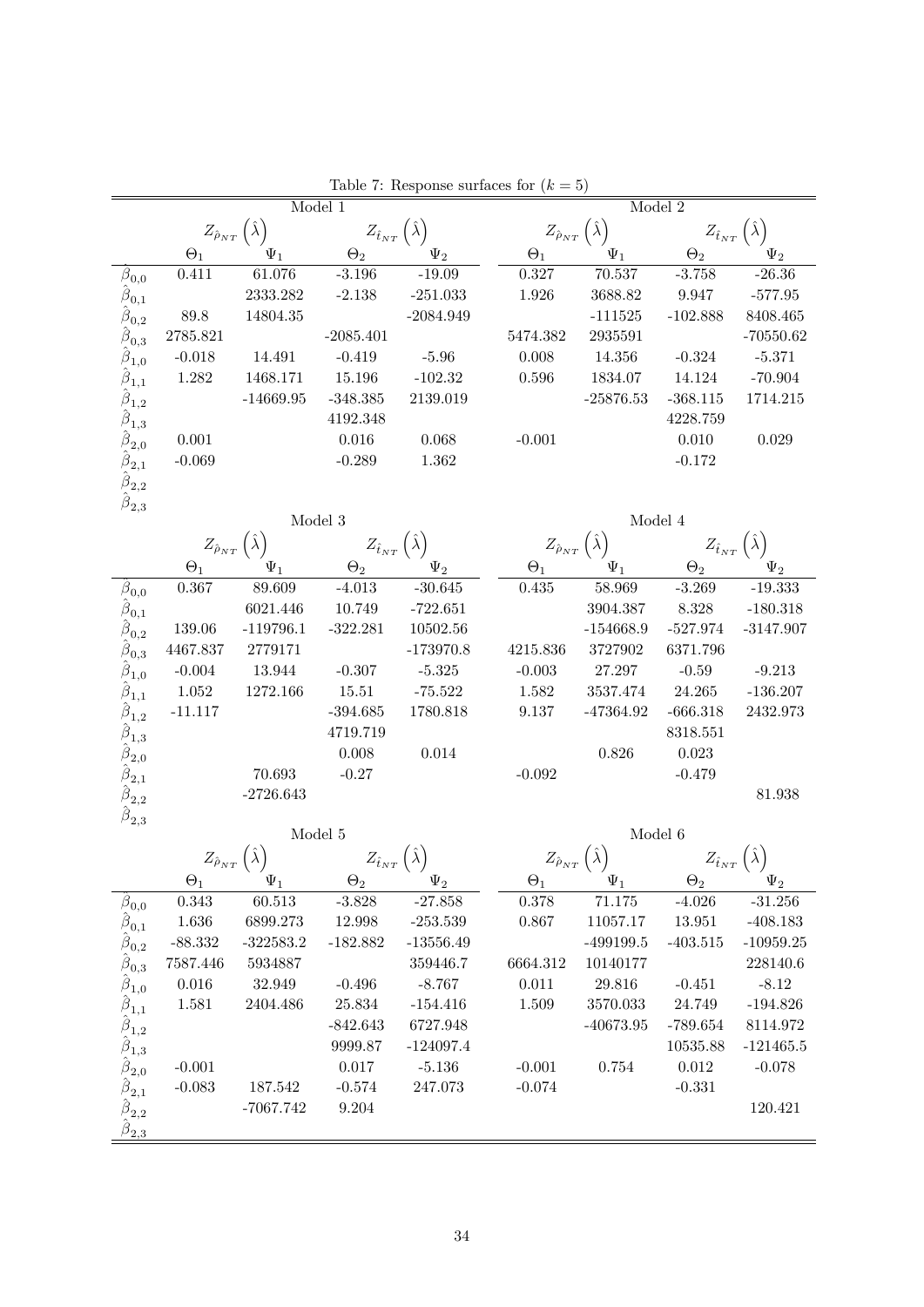|                                                                                                                                                                                       |                           |                                                 | Model 1                                      |             |                          | Table 6. Response surfaces for the automatic lag length selection include $(\kappa_{max} - \sigma)$ | Model 2                                                                      |             |
|---------------------------------------------------------------------------------------------------------------------------------------------------------------------------------------|---------------------------|-------------------------------------------------|----------------------------------------------|-------------|--------------------------|-----------------------------------------------------------------------------------------------------|------------------------------------------------------------------------------|-------------|
|                                                                                                                                                                                       |                           |                                                 |                                              |             |                          |                                                                                                     |                                                                              |             |
|                                                                                                                                                                                       |                           | $Z_{\hat{\rho}_{NT}}(\hat{\lambda})$            | $Z_{\hat{t}_{NT}}\left(\hat{\lambda}\right)$ |             |                          | $Z_{\hat{\rho}_{NT}}\left(\hat{\lambda}\right)$                                                     | $Z_{\hat{t}_{NT}}\left(\hat{\lambda}\right)$                                 |             |
|                                                                                                                                                                                       | $\Theta_1$                | $\Psi_1$                                        | $\Theta_2$                                   | $\Psi_2$    | $\Theta_1$               | $\Psi_1$                                                                                            | $\Theta_2$                                                                   | $\Psi_2$    |
| $\hat{\boldsymbol{\beta}}_{0,0}$                                                                                                                                                      | 0.41                      | 56.823                                          | $-3.218$                                     | $-19.638$   | $0.372\,$                | 71.034                                                                                              | $-3.778$                                                                     | $-26.654$   |
|                                                                                                                                                                                       | 10.777                    | 2079.863                                        | $-34.87$                                     | -97.193     | 1.676                    | 1730.194                                                                                            | $-42.359$                                                                    | $-392.725$  |
| $\hat{\hat{\beta}}_{0,1} \hat{\hat{\beta}}_{0,2}$                                                                                                                                     | $-284.429$                |                                                 | 737.622                                      | $-3103.602$ | 97.645                   | 40207.55                                                                                            | 1018.228                                                                     | 4124.832    |
| $\hat{\hat{\beta}}_{0,3} \hat{\hat{\beta}}_{1,0}$                                                                                                                                     | 4332.145                  |                                                 | $-11377.84$                                  |             |                          |                                                                                                     | $-13147.4$                                                                   |             |
|                                                                                                                                                                                       | $-0.004$                  | 18.14                                           | $-0.442$                                     | $-6.027$    | 0.005                    | 13.145                                                                                              | $-0.351$                                                                     | $-5.628$    |
|                                                                                                                                                                                       | $-2.036$                  |                                                 | 1.628                                        | $-68.79$    |                          | 1293.969                                                                                            | 3.225                                                                        |             |
|                                                                                                                                                                                       | $55.887\,$                | 28710.63                                        |                                              | 1511.876    |                          | $-18644.32$                                                                                         | $-36.265$                                                                    |             |
| $\hat{\hat{\beta}}_{1,1}$<br>$\hat{\hat{\beta}}_{1,2}$<br>$\hat{\hat{\beta}}_{1,3}$                                                                                                   |                           |                                                 |                                              |             |                          |                                                                                                     |                                                                              |             |
| $\hat{\boldsymbol{\beta}}_{2,0}$                                                                                                                                                      |                           | $-0.748$                                        | 0.017                                        | 0.081       | $-0.001$                 |                                                                                                     | $0.01\,$                                                                     | 0.064       |
| $\hat{\boldsymbol{\beta}}_{2,1}$                                                                                                                                                      | 0.165                     | $205.976\,$                                     | $-0.114$                                     | 0.967       |                          | 48.061                                                                                              | $-0.161$                                                                     | $-5.218$    |
| $\hat{\beta}_{2,2}$                                                                                                                                                                   |                           | $-5962.404$                                     |                                              |             | $5.98\,$                 |                                                                                                     |                                                                              | 140.98      |
| $\hat{\pmb \beta}_{2,3}$                                                                                                                                                              |                           |                                                 |                                              |             |                          |                                                                                                     |                                                                              |             |
|                                                                                                                                                                                       |                           |                                                 | Model 3                                      |             |                          |                                                                                                     | Model 4                                                                      |             |
|                                                                                                                                                                                       |                           | $Z_{\hat{\rho}_{NT}}\left(\hat{\lambda}\right)$ | $Z_{\hat{t}_{NT}}(\hat{\lambda})$            |             |                          | $Z_{\hat{\rho}_{NT}}(\hat{\lambda})$                                                                | $Z_{\hat{t}_{NT}}(\hat{\lambda})$                                            |             |
|                                                                                                                                                                                       | $\Theta_1$                | $\Psi_1$                                        | $\Theta_2$                                   | $\Psi_2$    | $\Theta_1$               | $\Psi_1$                                                                                            | $\Theta_2$                                                                   | $\Psi_2$    |
| $\hat{\beta}_{0,0}$                                                                                                                                                                   | 0.389                     | 72.251                                          | $-4.061$                                     | $-31.033$   | 0.517                    | 70.453                                                                                              | $-3.286$                                                                     | $-19.519$   |
| $\hat{\beta}_{0,1}$                                                                                                                                                                   | 5.779                     | 7427.681                                        | $-43.941$                                    | $-465.591$  | 1.919                    |                                                                                                     | $-26.176$                                                                    | $-101.832$  |
|                                                                                                                                                                                       | $-225.895$                | $-177465.4$                                     | 921.364                                      | 1330.639    |                          | 44801.21                                                                                            | 166.728                                                                      | $-2334.409$ |
|                                                                                                                                                                                       | 5584.734                  | 2808044                                         | $-13082.02$                                  |             |                          |                                                                                                     |                                                                              |             |
| $\hat{\hat{\beta}}_{0,2} \ \hat{\hat{\beta}}_{0,3} \ \hat{\hat{\beta}}_{1,0} \ \hat{\hat{\beta}}_{1,1} \ \hat{\hat{\beta}}_{1,2} \ \hat{\hat{\beta}}_{1,3} \ \hat{\hat{\beta}}_{2,0}$ |                           | $19.721\,$                                      | $-0.335$                                     | $-5.637$    | $-0.02$                  | 26.003                                                                                              | $-0.649$                                                                     | $-9.78$     |
|                                                                                                                                                                                       | $-0.798$                  |                                                 | 3.616                                        |             |                          | 2162.096                                                                                            | 3.806                                                                        | $-26.883$   |
|                                                                                                                                                                                       | 56.865                    | $37740.3\,$                                     | $-30.174$                                    |             | 72.559                   |                                                                                                     | $-45.143$                                                                    |             |
|                                                                                                                                                                                       |                           |                                                 |                                              |             |                          |                                                                                                     |                                                                              |             |
|                                                                                                                                                                                       | 0.001                     | $-0.737$                                        | 0.009                                        | 0.059       | 0.001                    |                                                                                                     | 0.025                                                                        | 0.086       |
| $\hat{\boldsymbol{\beta}}_{2,1}$                                                                                                                                                      | $\,0.093\,$               | $190.91\,$                                      | $-0.194$                                     | $-6.067$    | $0.176\,$                | 275.749                                                                                             | $-0.227$                                                                     | $-8.473$    |
| $\hat{\beta}_{2,2}$                                                                                                                                                                   |                           | $-5491.499$                                     |                                              | 146.45      |                          | $-8513.873$                                                                                         |                                                                              | 292.56      |
| $\hat{\boldsymbol{\beta}}_{2,3}$                                                                                                                                                      |                           |                                                 |                                              |             |                          |                                                                                                     |                                                                              |             |
|                                                                                                                                                                                       |                           |                                                 | Model 5                                      |             |                          |                                                                                                     | Model 6                                                                      |             |
|                                                                                                                                                                                       |                           | $Z_{\hat{\rho}_{NT}}\left(\hat{\lambda}\right)$ | $Z_{\hat{t}_{NT}}\left(\hat{\lambda}\right)$ |             |                          | $Z_{\hat{\rho}_{NT}}\left(\hat{\lambda}\right)$                                                     | $\frac{Z_{\hat{t}_{NT}}\left(\hat{\lambda}\right)}{\frac{\Theta_2}{\cdots}}$ |             |
|                                                                                                                                                                                       | $\Theta_1$ <sub>___</sub> |                                                 | $\frac{\dot{\Psi}_1}{\Phi_2}$ $\Theta_2$     | $\Psi_2$    | $\Theta_1$ <sub>__</sub> | $\Psi_1$                                                                                            |                                                                              | $\Psi_2$    |
| $\hat{\beta}_{0,0}$                                                                                                                                                                   | 0.399                     | 109.977                                         | $-3.875$                                     | -27.694     | 0.424                    | 87.103                                                                                              | $-4.071$                                                                     | $-31.407$   |
| $\hat{\beta}_{0,1}$                                                                                                                                                                   |                           | $-8193.521$                                     | $-35.047$                                    | $-296.345$  |                          | 5713.206                                                                                            | $-41.846$                                                                    | $-243.518$  |
| $\hat{\beta}_{0,2}$                                                                                                                                                                   | 119.632                   | 607421                                          | 681.665                                      | 1996.116    | 147.021                  | $-286832.2$                                                                                         | 938.021                                                                      | $-12550.07$ |
| $\hat{\beta}_{0,3}$                                                                                                                                                                   |                           | $-9915995$                                      | $-8374.721$                                  |             |                          | 7973939                                                                                             | $-14997.98$                                                                  | 240521.8    |
| $\hat{\beta}_{1,0}$                                                                                                                                                                   | 0.011                     | 7.772                                           | $-0.549$                                     | $-9.262$    | 0.011                    | 19.269                                                                                              | $-0.509$                                                                     | $-8.675$    |
| $\hat{\beta}_{1,1}$                                                                                                                                                                   | 0.937                     | 6841.871                                        | 4.83                                         | -9.079      | 0.858                    | 4385.407                                                                                            | 5.806                                                                        | $-66.601$   |
|                                                                                                                                                                                       |                           | $-256154.3$                                     | $-74.577$                                    | $-540.416$  |                          | $-58727.81$                                                                                         | $-111.692$                                                                   | 3590.481    |
|                                                                                                                                                                                       |                           | 3915350                                         |                                              |             |                          |                                                                                                     | 1563.76                                                                      | $-69517.66$ |
| $\hat{\hat{\beta}}_{1,2} \ \hat{\hat{\beta}}_{1,3} \ \hat{\hat{\beta}}_{2,0} \ \hat{\hat{\beta}}_{2,1} \ \hat{\hat{\beta}}_{2,2}$                                                     | $-0.001$                  | 1.661                                           | 0.018                                        | 0.048       | $-0.001$                 | 1.239                                                                                               | 0.014                                                                        |             |
|                                                                                                                                                                                       |                           |                                                 | $-0.235$                                     | $-8.318$    |                          |                                                                                                     | $-0.178$                                                                     | $-7.49$     |
|                                                                                                                                                                                       | 13.846                    |                                                 |                                              | 283.209     | 15.245                   |                                                                                                     | $-3.999$                                                                     | 271.886     |
| $\underline{\hat{\beta}_{2,3}}$                                                                                                                                                       |                           |                                                 |                                              |             |                          |                                                                                                     |                                                                              |             |
|                                                                                                                                                                                       |                           |                                                 |                                              |             |                          |                                                                                                     |                                                                              |             |

Table 8: Response surfaces for the automatic lag length selection method  $(k_{max} = 5)$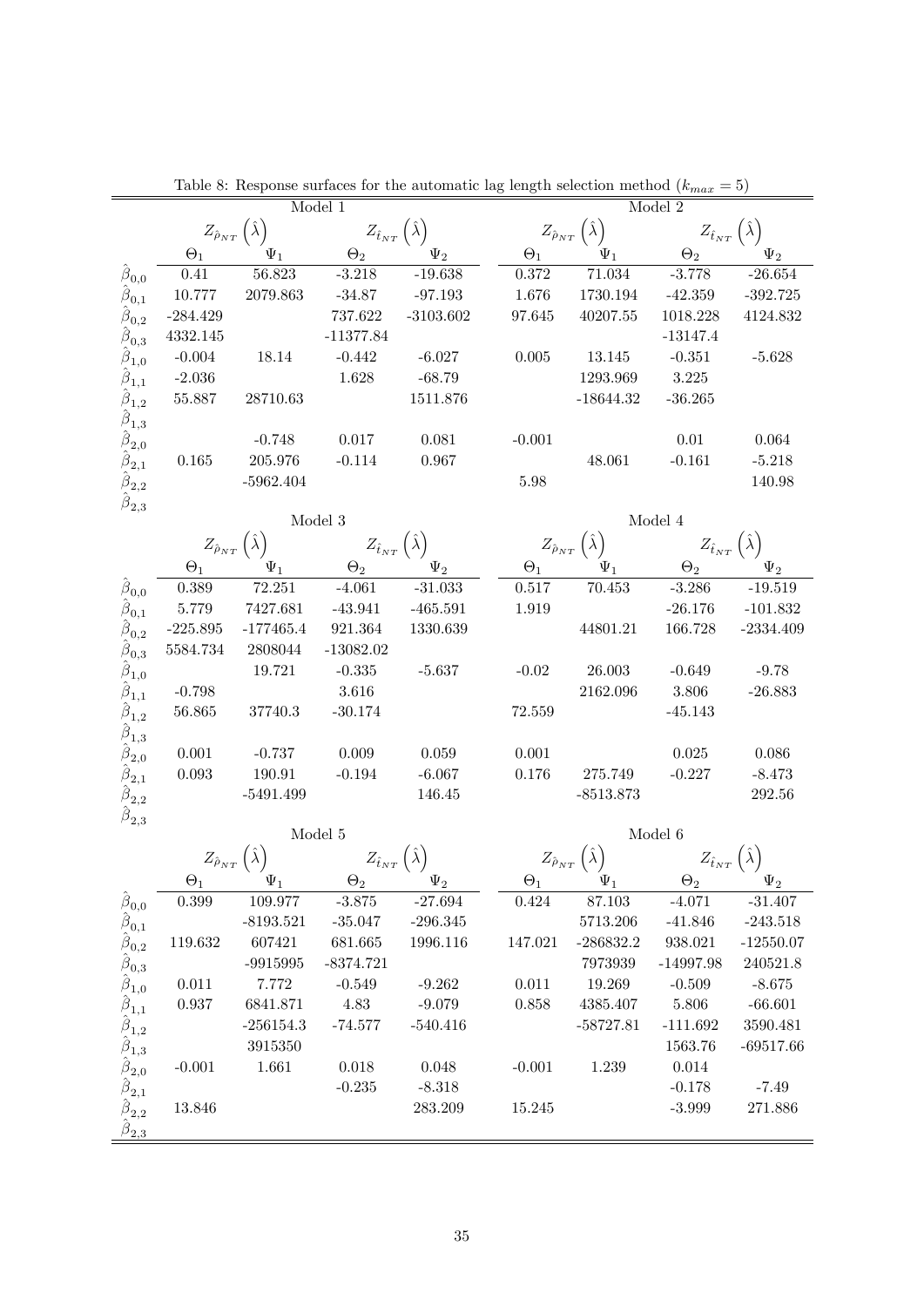|     |           |              |            |        | $ADF_{\tilde{e}}^{c}(i)$ statistic |                  |                                         |            |              | $ADF^{\tau}_{\tilde{e}}(i)$ statistic |           |              |            |
|-----|-----------|--------------|------------|--------|------------------------------------|------------------|-----------------------------------------|------------|--------------|---------------------------------------|-----------|--------------|------------|
|     |           |              |            | T      | $\Theta_2^e$                       | $\Psi_2^e$       |                                         | T          | $\Theta_2^e$ | $\Psi_2^e$                            |           |              |            |
|     |           |              |            | $50\,$ | $-0.418$                           | 0.991            |                                         | 50         | $-1.549$     | 0.367                                 |           |              |            |
|     |           |              |            | 100    | $-0.419$                           | 0.980            |                                         | 100        | $-1.541$     | $0.353\,$                             |           |              |            |
|     |           |              |            | 250    | $-0.424$                           | 0.955            |                                         | 250        | $-1.538$     | 0.346                                 |           |              |            |
|     |           |              |            | 500    | $-0.418$                           | 0.959            |                                         | 500        | $-1.536$     | 0.346                                 |           |              |            |
|     |           |              |            | 1000   | $-0.424$                           | 0.964            |                                         | 1000       | $-1.535$     | 0.341                                 |           |              |            |
|     |           |              |            |        |                                    |                  |                                         |            |              |                                       |           |              |            |
|     |           |              |            |        |                                    |                  | $ADF_{\tilde{e}}^{\gamma}(i)$ statistic |            |              |                                       |           |              |            |
| T   | $\lambda$ | $\Theta_2^e$ | $\Psi^e_2$ |        | $\cal T$                           | $\lambda$        | $\Theta_2^e$                            | $\Psi^e_2$ |              | T                                     | $\lambda$ | $\Theta_2^e$ | $\Psi^e_2$ |
| 50  | 0.1       | $-1.684$     | 0.423      |        | 100                                | 0.1              | $-1.680$                                | 0.405      |              | 250                                   | 0.1       | $-1.682$     | 0.399      |
|     | $0.2\,$   | $-1.829$     | 0.450      |        |                                    | $0.2\,$          | $-1.816$                                | 0.415      |              |                                       | $\rm 0.2$ | $-1.810$     | 0.394      |
|     | 0.3       | $-1.932$     | 0.414      |        |                                    | $0.3\,$          | $-1.920$                                | 0.402      |              |                                       | 0.3       | $-1.904$     | 0.378      |
|     | 0.4       | $-2.013$     | 0.398      |        |                                    | $0.4\,$          | $-1.981$                                | 0.368      |              |                                       | 0.4       | $-1.957$     | 0.354      |
|     | 0.5       | $-2.022$     | 0.383      |        |                                    | $0.5\,$          | $-1.998$                                | 0.358      |              |                                       | 0.5       | $-1.967$     | 0.330      |
|     | 0.6       | $-2.011$     | 0.404      |        |                                    | $0.6\,$          | $-1.975$                                | 0.368      |              |                                       | 0.6       | $-1.961$     | 0.349      |
|     | 0.7       | $-1.940$     | 0.425      |        |                                    | $0.7\,$          | $-1.913$                                | 0.390      |              |                                       | 0.7       | $-1.913$     | 0.385      |
|     | 0.8       | $-1.834$     | 0.447      |        |                                    | 0.8              | $-1.817$                                | 0.423      |              |                                       | 0.8       | $-1.808$     | 0.402      |
|     | 0.9       | $-1.681$     | 0.423      |        |                                    | 0.9              | $-1.676$                                | 0.397      |              |                                       | 0.9       | $-1.682$     | 0.400      |
| 500 | 0.1       | $-1.688$     | 0.395      |        | 1000                               | $\overline{0.1}$ | $-1.676$                                | 0.389      |              |                                       |           |              |            |
|     | $\rm 0.2$ | $-1.812$     | 0.395      |        |                                    | $\rm 0.2$        | $-1.809$                                | 0.392      |              |                                       |           |              |            |
|     | $\rm 0.3$ | $-1.900$     | 0.369      |        |                                    | $0.3\,$          | $-1.902$                                | 0.371      |              |                                       |           |              |            |
|     | 0.4       | $-1.954$     | 0.343      |        |                                    | $0.4\,$          | $-1.950$                                | 0.338      |              |                                       |           |              |            |
|     | 0.5       | $-1.967$     | 0.330      |        |                                    | $0.5\,$          | $-1.972$                                | 0.339      |              |                                       |           |              |            |
|     | 0.6       | $-1.955$     | 0.344      |        |                                    | $0.6\,$          | $-1.953$                                | 0.346      |              |                                       |           |              |            |
|     | 0.7       | $-1.898$     | 0.369      |        |                                    | $0.7\,$          | $-1.900$                                | 0.365      |              |                                       |           |              |            |
|     | 0.8       | $-1.800$     | 0.396      |        |                                    | 0.8              | $-1.799$                                | 0.390      |              |                                       |           |              |            |
|     | $0.9\,$   | $-1.678$     | 0.392      |        |                                    | 0.9              | $-1.691$                                | 0.392      |              |                                       |           |              |            |

Table 9: Mean and variance for the  $ADF_{\tilde{e}}^c$ ,  $ADF_{\tilde{e}}^{\tau}$  and  $ADF_{\tilde{e}}^{\gamma}$  statistics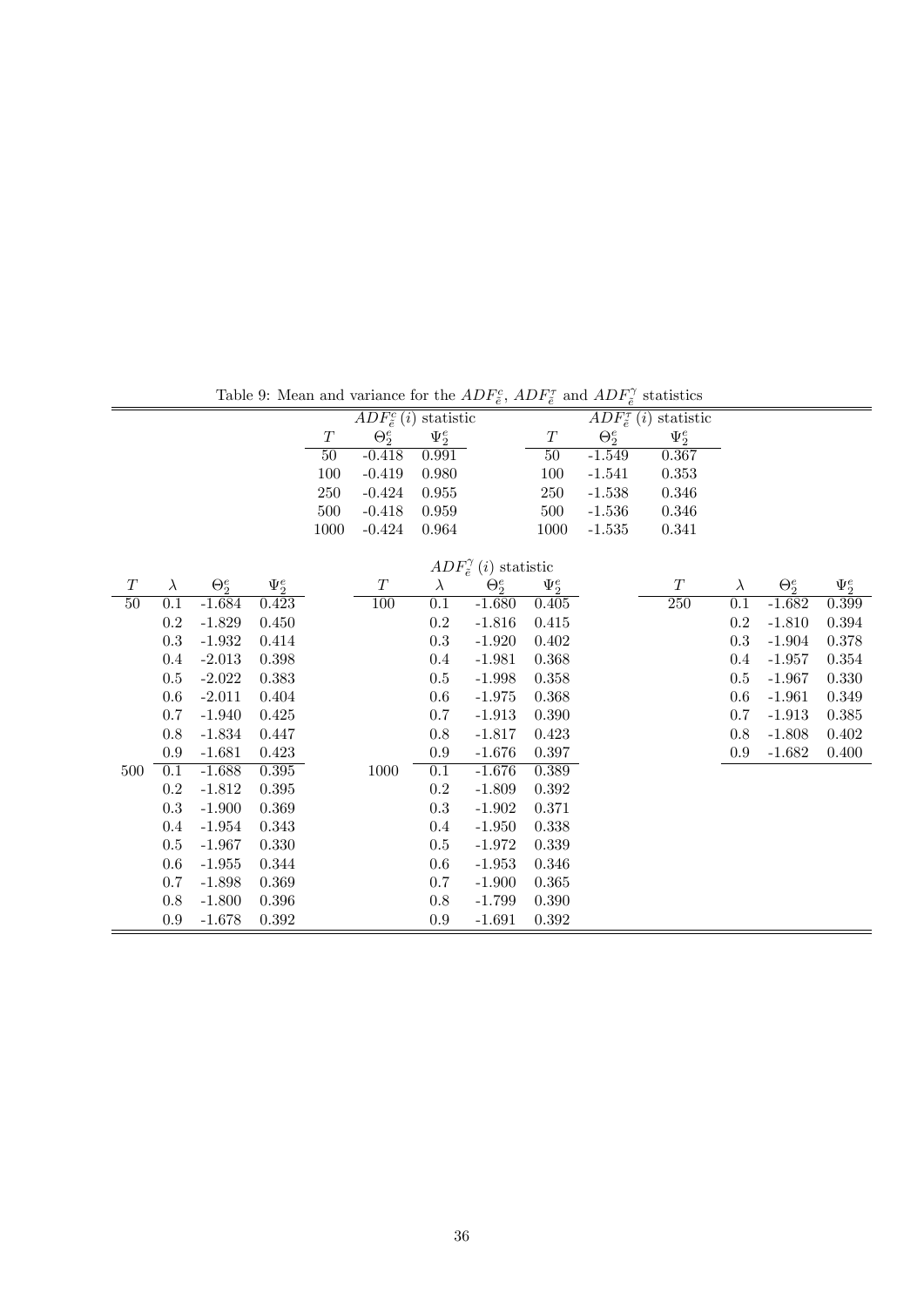|                |           |                 | Lable 10. Asymptotic critical values for the mc tests |           |                 |           |           |                            |           |
|----------------|-----------|-----------------|-------------------------------------------------------|-----------|-----------------|-----------|-----------|----------------------------|-----------|
|                |           | $\lambda=0.1$   |                                                       |           | $\lambda = 0.2$ |           |           | $\lambda = 0.\overline{3}$ |           |
| $\,r\,$        | $1\%$     | $5\%$           | $10\%$                                                | $1\%$     | $5\%$           | 10%       | $1\%$     | $5\%$                      | $10\%$    |
| $\mathbf{1}$   | $-32.163$ | $-23.629$       | $-19.865$                                             | $-34.858$ | $-26.091$       | $-22.144$ | $-36.123$ | $-27.562$                  | $-23.619$ |
| $\overline{2}$ | $-43.372$ | $-34.321$       | $-30.056$                                             | $-46.436$ | $-37.139$       | $-32.688$ | $-46.773$ | $-37.778$                  | $-33.492$ |
| 3              | $-53.648$ | $-44.378$       | $-39.748$                                             | $-55.828$ | $-46.232$       | $-41.766$ | $-57.136$ | $-47.511$                  | $-42.775$ |
| $\overline{4}$ | $-63.359$ | $-53.470$       | $-48.595$                                             | $-65.206$ | $-55.582$       | $-50.645$ | $-65.570$ | $-55.883$                  | $-51.370$ |
| 5              | $-73.691$ | $-62.796$       | $-57.434$                                             | $-74.601$ | $-64.165$       | $-59.199$ | $-75.573$ | $-64.731$                  | $-59.919$ |
| 6              | $-81.346$ | $-71.238$       | $-65.663$                                             | $-83.575$ | $-72.562$       | $-67.309$ | $-83.921$ | $-73.247$                  | $-67.908$ |
|                |           |                 |                                                       |           |                 |           |           |                            |           |
|                |           | $\lambda = 0.4$ |                                                       |           | $\lambda = 0.5$ |           |           | $\lambda = 0.6$            |           |
| $\bf r$        | $1\%$     | $5\%$           | 10%                                                   | $1\%$     | $5\%$           | 10%       | $1\%$     | $5\%$                      | 10%       |
| $\overline{1}$ | $-36.635$ | $-28.147$       | $-24.140$                                             | $-36.775$ | $-28.226$       | $-24.419$ | $-36.805$ | $-28.178$                  | $-24.176$ |
| $\overline{2}$ | $-47.134$ | $-38.391$       | $-34.282$                                             | $-48.148$ | $-38.907$       | $-34.553$ | $-47.611$ | $-38.587$                  | $-34.246$ |
| 3              | $-57.176$ | $-47.642$       | $-43.088$                                             | $-56.753$ | $-47.715$       | $-43.333$ | $-57.230$ | $-47.865$                  | $-43.200$ |
| $\overline{4}$ | $-67.481$ | $-56.958$       | $-52.039$                                             | $-65.752$ | $-56.418$       | $-51.708$ | $-67.094$ | $-56.599$                  | $-51.785$ |
| 5              | $-75.603$ | $-65.386$       | $-60.204$                                             | $-75.378$ | $-65.302$       | $-60.251$ | $-75.182$ | $-64.986$                  | $-60.057$ |
| 6              | $-84.718$ | $-73.703$       | $-68.372$                                             | $-83.902$ | $-73.746$       | $-68.222$ | $-84.059$ | $-73.136$                  | $-67.973$ |
|                |           |                 |                                                       |           |                 |           |           |                            |           |
|                |           | $\lambda = 0.7$ |                                                       |           | $\lambda = 0.8$ |           |           | $\lambda = 0.9$            |           |
| $\bf r$        | $1\%$     | $5\%$           | 10%                                                   | $1\%$     | $5\%$           | $10\%$    | $1\%$     | $5\%$                      | $10\%$    |
| $\overline{1}$ | $-36.302$ | $-27.751$       | $-23.890$                                             | $-35.249$ | $-26.722$       | $-22.713$ | $-32.918$ | $-24.712$                  | $-20.896$ |
| $\overline{2}$ | $-47.383$ | $-38.223$       | $-34.045$                                             | $-46.572$ | $-37.227$       | $-33.085$ | $-43.959$ | $-35.248$                  | $-31.190$ |
| 3              | $-56.908$ | $-47.282$       | $-42.693$                                             | $-55.960$ | $-46.442$       | $-41.998$ | $-54.568$ | $-45.183$                  | $-40.623$ |
| $\overline{4}$ | $-66.869$ | $-56.270$       | $-51.337$                                             | $-65.833$ | $-55.750$       | $-50.890$ | $-63.920$ | $-53.985$                  | $-49.399$ |
| $\mathbf 5$    | $-75.074$ | $-64.828$       | $-59.867$                                             | $-74.046$ | $-64.430$       | $-59.290$ | $-74.177$ | $-63.063$                  | $-57.839$ |
| 6              | $-85.434$ | $-73.646$       | $-68.332$                                             | $-83.244$ | $-72.857$       | $-67.721$ | $-82.664$ | $-71.518$                  | $-66.449$ |
|                |           |                 |                                                       |           |                 |           |           |                            |           |

Table 10: Asymptotic critical values for the MQ tests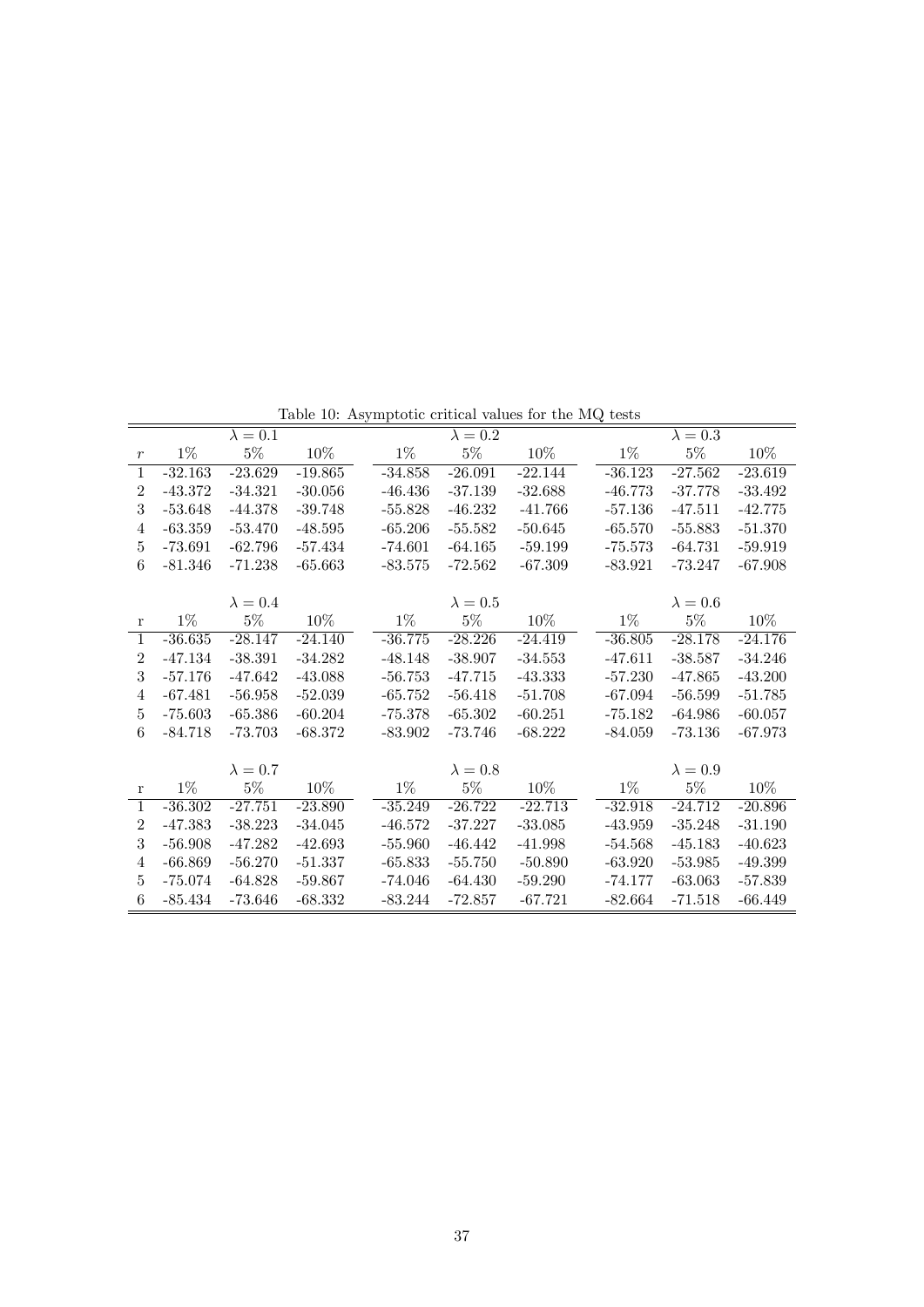|          |          | Panel A: $Z^e_{\hat{t}_{NT}}$ | $\ell \hat{\lambda}$ , | statistic                                  |                 |                  |           |                                   | Panel B: Common factor statistics                                      |           |
|----------|----------|-------------------------------|------------------------|--------------------------------------------|-----------------|------------------|-----------|-----------------------------------|------------------------------------------------------------------------|-----------|
|          |          |                               |                        | Constant with or without change in level   |                 |                  |           |                                   | $ADF_{\tilde{F}}(\hat{\lambda})$ : Time trend with one change in trend |           |
| $\cal T$ | $1\%$    | $2.5\%$                       | $5\%$                  | $10\%$                                     |                 | T                | $1\%$     | $2.5\%$                           | $5\%$                                                                  | 10%       |
| 50       | $-2.926$ | $-2.517$                      | $-2.219$               | $-1.901$                                   |                 | $\overline{50}$  | $-4.779$  | $-4.306$                          | $-4.008$                                                               | $-3.679$  |
| 100      | $-2.824$ | $-2.402$                      | $-2.113$               | $-1.759$                                   |                 | 100              | $-4.549$  | $-4.243$                          | $-3.930$                                                               | $-3.602$  |
| 250      | $-2.560$ | $-2.250$                      | $-1.985$               | $-1.619$                                   |                 | 250              | $-4.474$  | $-4.136$                          | $-3.873$                                                               | $-3.594$  |
|          |          |                               |                        | Time trend with or without change in level |                 |                  |           | $MQ\left(q, \hat{\lambda}\right)$ |                                                                        |           |
| T        | $1\%$    | 2.5%                          | $5\%$                  | 10%                                        | T               | $\boldsymbol{r}$ | $1\%$     | 2.5%                              | $5\%$                                                                  | 10%       |
| 50       | $-2.389$ | $-2.042$                      | $-1.670$               | $-1.273$                                   | $\overline{50}$ | $\overline{1}$   | $-31.046$ | $-27.569$                         | $-24.828$                                                              | $-21.669$ |
| 100      | $-2.441$ | $-2.040$                      | $-1.708$               | $-1.357$                                   |                 | $\mathbf{2}$     | $-38.827$ | $-35.362$                         | $-32.792$                                                              | $-29.925$ |
| 250      | $-2.296$ | $-1.953$                      | $-1.619$               | $-1.260$                                   |                 | 3                | $-44.744$ | $-42.436$                         | $-39.703$                                                              | $-36.641$ |
|          |          |                               |                        |                                            |                 | $\overline{4}$   | $-47.752$ | $-46.476$                         | $-44.865$                                                              | $-42.381$ |
|          |          |                               |                        | Time trend with one change in trend        |                 | $\bf 5$          | $-48.756$ | $-48.305$                         | $-47.472$                                                              | $-46.119$ |
| $\cal T$ | $1\%$    | $2.5\%$                       | $5\%$                  | $10\%$                                     |                 | $\,6$            | $-48.890$ | $-48.746$                         | $-48.444$                                                              | $-47.879$ |
| 50       | $-3.679$ | $-3.389$                      | $-3.097$               | $-2.714$                                   | 100             | $\mathbf{1}$     | $-34.474$ | $-30.234$                         | $-26.833$                                                              | $-23.102$ |
| 100      | $-3.826$ | $-3.467$                      | $-3.147$               | $-2.804$                                   |                 | $\overline{2}$   | $-44.748$ | $-40.147$                         | $-36.464$                                                              | $-32.729$ |
| 250      | $-3.740$ | $-3.373$                      | $-3.134$               | $-2.794$                                   |                 | 3                | $-53.423$ | $-49.142$                         | $-45.879$                                                              | $-41.862$ |
|          |          |                               |                        |                                            |                 | $\overline{4}$   | $-61.972$ | $-57.307$                         | $-53.251$                                                              | $-49.284$ |
|          |          |                               |                        |                                            |                 | $\bf 5$          | $-69.033$ | $-64.937$                         | $-61.099$                                                              | $-56.747$ |
|          |          |                               |                        |                                            |                 | 6                | $-74.663$ | $-70.434$                         | $-67.183$                                                              | $-63.437$ |
|          |          |                               |                        |                                            | 250             | $\overline{1}$   | $-32.985$ | $-28.983$                         | $-25.697$                                                              | $-22.843$ |
|          |          |                               |                        |                                            |                 | $\overline{2}$   | $-46.953$ | $-41.768$                         | $-38.103$                                                              | $-33.778$ |
|          |          |                               |                        |                                            |                 | 3                | $-52.827$ | $-48.542$                         | $-45.066$                                                              | $-41.136$ |
|          |          |                               |                        |                                            |                 | $\overline{4}$   | $-59.494$ | $-56.474$                         | $-53.392$                                                              | $-49.240$ |
|          |          |                               |                        |                                            |                 | $\overline{5}$   | $-70.495$ | $-66.474$                         | $-62.404$                                                              | $-57.440$ |
|          |          |                               |                        |                                            |                 | 6                | $-78.589$ | $-73.456$                         | $-68.748$                                                              | $-64.459$ |

Table 11: Critical values for the  $Z_{\hat{t}_{NT}}^e(\hat{\lambda}), ADF_{\tilde{F}}(\hat{\lambda})$  and  $MQ(q, \hat{\lambda})$  statistics

Table 12: Empirical size of the tests (nominal size  $= 5\%$ )

|    |     |         | $Z_{\hat{\rho}_{NT}}$ | $\lambda$       | statistic |         |         |
|----|-----|---------|-----------------------|-----------------|-----------|---------|---------|
| N  | Т   | Model 1 | Model 2               | Model 3         | Model 4   | Model 5 | Model 6 |
| 20 | 50  | 0.039   | 0.046                 | 0.043           | 0.033     | 0.054   | 0.045   |
|    | 100 | 0.055   | 0.049                 | 0.053           | 0.059     | 0.048   | 0.050   |
|    | 250 | 0.050   | 0.053                 | 0.046           | 0.052     | 0.056   | 0.059   |
| 40 | 50  | 0.040   | 0.049                 | 0.046           | 0.030     | 0.044   | 0.056   |
|    | 100 | 0.047   | 0.047                 | 0.057           | 0.066     | 0.051   | 0.047   |
|    | 250 | 0.056   | 0.061                 | 0.047           | 0.044     | 0.046   | 0.055   |
|    |     |         |                       |                 |           |         |         |
|    |     |         | $Z_{\hat{t}_{NT}}$    | $\rm statistic$ |           |         |         |
| N  | T   | Model 1 | Model 2               | Model 3         | Model 4   | Model 5 | Model 6 |
| 20 | 50  | 0.044   | 0.045                 | 0.049           | 0.047     | 0.050   | 0.045   |
|    | 100 | 0.050   | 0.050                 | 0.045           | 0.046     | 0.043   | 0.053   |
|    | 250 | 0.043   | 0.047                 | 0.043           | 0.040     | 0.049   | 0.053   |
| 40 | 50  | 0.045   | 0.051                 | 0.055           | 0.048     | 0.041   | 0.052   |
|    | 100 | 0.041   | 0.047                 | 0.047           | 0.044     | 0.046   | 0.043   |
|    | 250 | 0.048   | 0.053                 | 0.046           | 0.032     | 0.045   | 0.048   |

Simulation results based on  $5,000$  replications.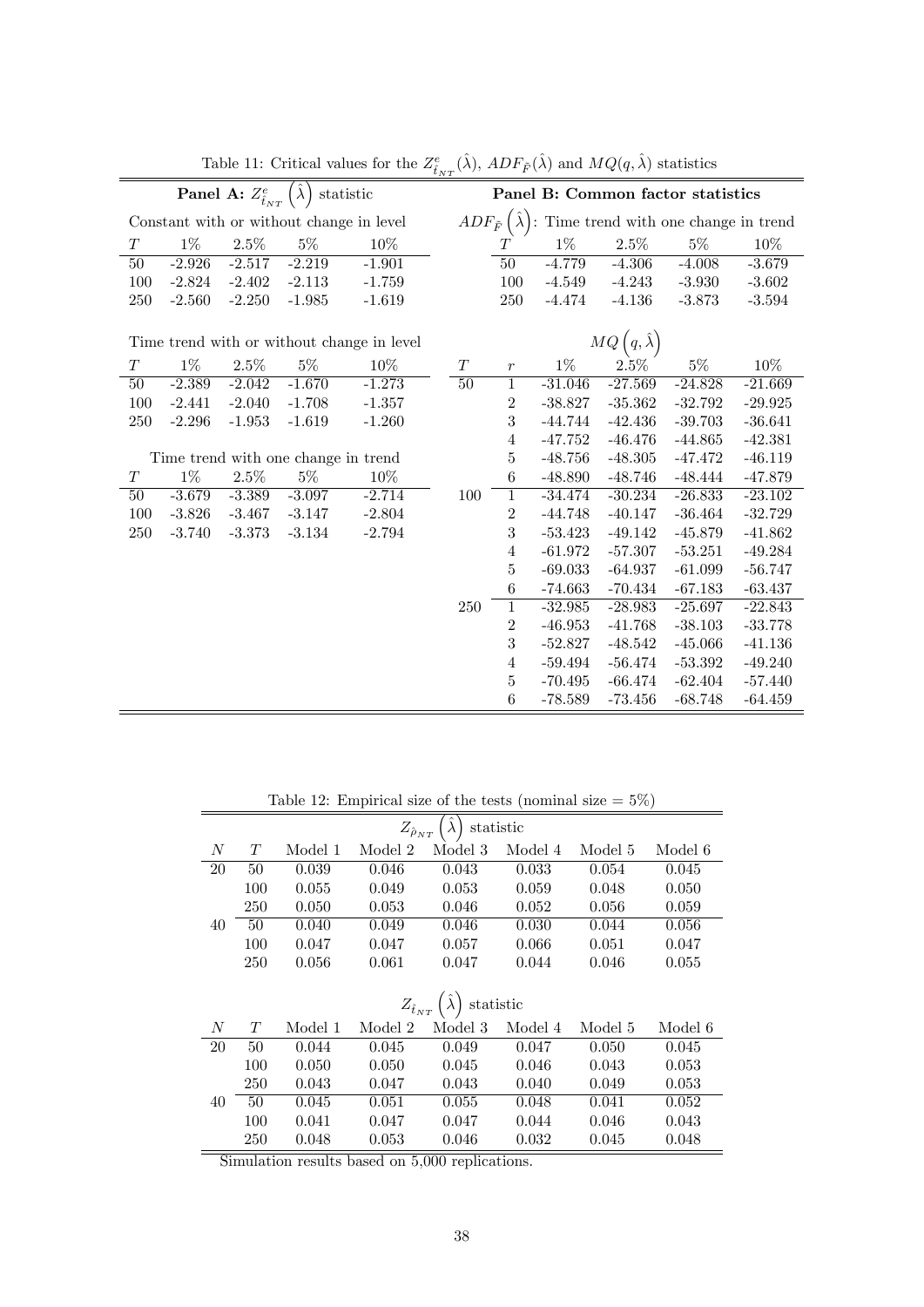|                  |        |                  | $Z_{\hat{\rho}_{NT}}$ | $\hat{\lambda}$ )<br>statistic |                    |              |              |
|------------------|--------|------------------|-----------------------|--------------------------------|--------------------|--------------|--------------|
|                  |        |                  |                       |                                | DGP: Model 1       |              |              |
| $\boldsymbol{N}$ | T      | Model 1          | Model 2               | Model 3                        | Model 4            | Model 5      | Model 6      |
| <b>20</b>        | $50\,$ | 0.455            | 0.312                 | 0.216                          | 0.361              | 0.223        | 0.183        |
|                  | 100    | $\mathbf{1}$     | 0.998                 | 0.989                          | $\mathbf{1}$       | 0.931        | 0.980        |
|                  | 250    | $\mathbf{1}$     | $\mathbf{1}$          | 1                              | $\mathbf{1}$       | $\mathbf{1}$ | $\mathbf{1}$ |
| 40               | $50\,$ | 0.676            | 0.467                 | 0.320                          | 0.577              | 0.310        | 0.269        |
|                  | 100    | $\mathbf{1}$     | $\mathbf{1}$          | $\mathbf{1}$                   | $\mathbf{1}$       | 0.998        | $\mathbf{1}$ |
|                  | 250    | $\mathbf{1}$     | $\mathbf{1}$          | $\mathbf{1}$                   | $\mathbf{1}$       | $\mathbf{1}$ | $\mathbf{1}$ |
|                  |        |                  |                       |                                | DGP: Model 2       |              |              |
| $\boldsymbol{N}$ | T      | Model 1          | Model 2               | Model 3                        | Model 4            | Model 5      | Model 6      |
| <b>20</b>        | 50     | 0.001            | 0.306                 | 0.219                          | 0.004              | 0.211        | 0.185        |
|                  | 100    | $\boldsymbol{0}$ | $\mathbf{1}$          | 0.988                          | 0.001              | 0.935        | 0.983        |
|                  | 250    | $\theta$         | $\mathbf{1}$          | $\mathbf{1}$                   | 0.000              | $\mathbf{1}$ | $\mathbf{1}$ |
| 40               | $50\,$ | 0                | $\mathbf{1}$          | 0.334                          | 0.001              | 0.309        | 0.261        |
|                  | 100    | 0                | $\mathbf{1}$          | $\mathbf{1}$                   | 0.000              | 0.998        | $\mathbf{1}$ |
|                  | 250    | $\boldsymbol{0}$ | $\mathbf{1}$          | $\mathbf{1}$                   | $\boldsymbol{0}$   | $\mathbf{1}$ | $\mathbf{1}$ |
|                  |        |                  |                       |                                | DGP: Model 3       |              |              |
| $\boldsymbol{N}$ | T      | Model 1          | Model 2               | Model 3                        | Model 4            | Model 5      | Model 6      |
| 20               | 50     | $\boldsymbol{0}$ | 0.016                 | 0.110                          | $\overline{0}$     | 0.015        | 0.088        |
|                  | 100    | $\boldsymbol{0}$ | 0.089                 | 0.907                          | 0.001              | 0.121        | 0.861        |
|                  | 250    | 0                | 0.932                 | $\mathbf{1}$                   | $\boldsymbol{0}$   | 0.998        | $\mathbf{1}$ |
| 40               | $50\,$ | 0                | 0.010                 | 0.125                          | $\boldsymbol{0}$   | 0.005        | 0.129        |
|                  | 100    | $\theta$         | 0.085                 | 0.995                          | $\boldsymbol{0}$   | 0.159        | 0.992        |
|                  | 250    | $\boldsymbol{0}$ | 0.787                 | $\mathbf 1$                    | $\boldsymbol{0}$   | 0.997        | $\mathbf{1}$ |
|                  |        |                  |                       |                                | DGP: Model 4       |              |              |
| $\boldsymbol{N}$ | T      | Model 1          | Model 2               | Model 3                        | Model 4            | Model 5      | Model 6      |
| 20               | 50     | 0.864            | 0.389                 | 0.527                          | 0.987              | 0.478        | 0.413        |
|                  | 100    | $\mathbf{1}$     | $\mathbf{1}$          | $\mathbf{1}$                   | $\mathbf{1}$       | $\mathbf 1$  | $\,1$        |
|                  | 250    | $\mathbf 1$      | $\mathbf{1}$          | $\mathbf{1}$                   | $\mathbf{1}$       | $\mathbf{1}$ | $\mathbf{1}$ |
| 40               | $50\,$ | 0.996            | 0.754                 | 0.671                          | $\mathbf{1}$       | 0.781        | 0.687        |
|                  | 100    | $\mathbf 1$      | $\mathbf{1}$          | $\mathbf{1}$                   | $\mathbf{1}$       | $\mathbf{1}$ | $\mathbf{1}$ |
|                  | 250    | $\mathbf{1}$     | $\mathbf{1}$          | $\mathbf{1}$                   | $\mathbf{1}$       | $\mathbf{1}$ | $\mathbf{1}$ |
|                  |        |                  |                       |                                | DGP: Model 5       |              |              |
| $\,N$            | $T\,$  | Model 1          | Model 2               | Model 3                        | Model 4            | Model 5      | Model 6      |
| 20               | 50     | 0.093            | 0.356                 | 0.330                          | 0.187              | 0.485        | 0.578        |
|                  | 100    | 0.236            | 0.999                 | $\mathbf{1}$                   | 0.283              | $\mathbf{1}$ | $\mathbf{1}$ |
|                  | 250    | 0.044            | $\mathbf{1}$          | $\mathbf{1}$                   | 0.113              | $\mathbf{1}$ | $\mathbf{1}$ |
| 40               | $50\,$ | 0.089            | 0.657                 | 0.667                          | 0.233              | 0.714        | 0.743        |
|                  | 100    | 0.305            | $\,1$                 | $\mathbf{1}$                   | 0.515              | $\mathbf 1$  | $\mathbf{1}$ |
|                  | 250    | 0.037            | $\mathbf{1}$          | $\mathbf{1}$                   | 0.105              | 1            | $\mathbf{1}$ |
|                  |        |                  |                       |                                | DGP: Model 6       |              |              |
| $\cal N$         | T      | Model 1          | $\,$ Model $2$        | Model 3                        | $\textbf{Model}~4$ | Model 5      | Model 6      |
| 20               | $50\,$ | 0.002            | 0.151                 | 0.311                          | 0.018              | 0.077        | 0.546        |
|                  | 100    | $0.009\,$        | 0.990                 | $\,1$                          | 0.054              | 0.914        | $\mathbf{1}$ |
|                  | 250    | 0.001            | 0.997                 | $\mathbf{1}$                   | 0.022              | 0.998        | $\mathbf{1}$ |
| 40               | $50\,$ | $\boldsymbol{0}$ | 0.328                 | 0.606                          | 0.005              | 0.244        | 0.785        |
|                  | 100    | $\boldsymbol{0}$ | $\mathbf{1}$          | $\mathbf{1}$                   | 0.021              | 0.994        | $\mathbf{1}$ |
|                  | 250    | $\boldsymbol{0}$ | $\,1$                 | $\mathbf{1}$                   | 0.003              | $\mathbf{1}$ | $\mathbf{1}$ |

Table 13: Empirical power of the normalised bias statistic (nominal size  $= 5\%$ )

Simulation results based on  $5,000$  replications.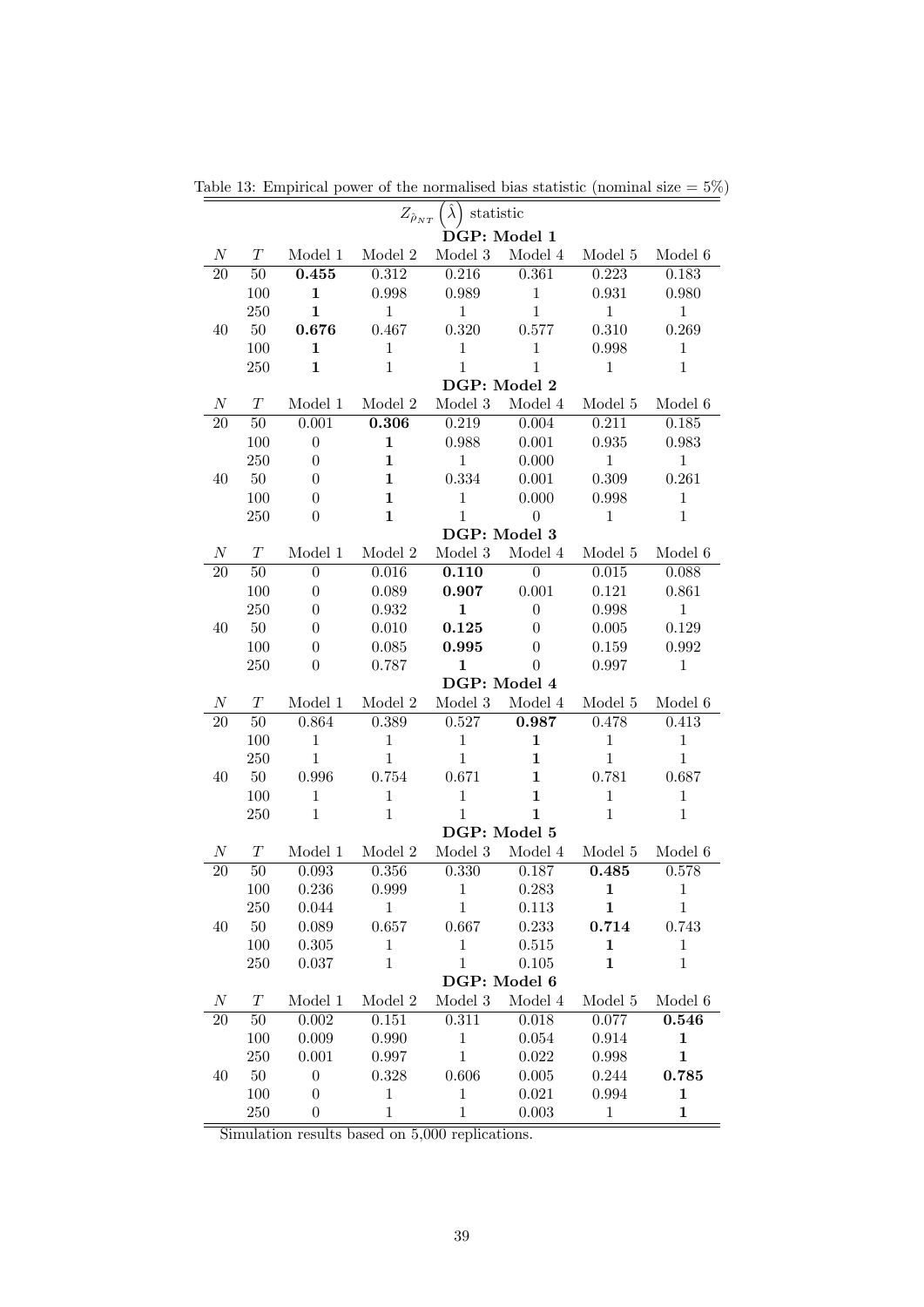|                 |          |                  | $Z_{\hat{t}_{NT}}$ | $\hat{\lambda}$<br>statistic |                |                     |              |
|-----------------|----------|------------------|--------------------|------------------------------|----------------|---------------------|--------------|
|                 |          |                  |                    |                              | DGP: Model 1   |                     |              |
| $\overline{N}$  | T        | Model 1          | Model 2            | Model 3                      | Model 4        | Model 5             | Model 6      |
| $\overline{2}0$ | 50       | 1                | 1                  | 1                            | $\mathbf{1}$   | $\mathbf{1}$        | 1            |
|                 | 100      | 1                | $\mathbf{1}$       | $\mathbf{1}$                 | $\mathbf{1}$   | $\mathbf{1}$        | $\mathbf{1}$ |
|                 | 250      | 1                | 1                  | $\mathbf{1}$                 | $\mathbf{1}$   | $\mathbf{1}$        | $\mathbf{1}$ |
| 40              | 50       | $\mathbf{1}$     | 1                  | $\mathbf{1}$                 | $\mathbf{1}$   | $\mathbf{1}$        | $\mathbf{1}$ |
|                 | 100      | 1                | 1                  | $\mathbf{1}$                 | $\mathbf{1}$   | $\mathbf{1}$        | $\mathbf{1}$ |
|                 | 250      | 1                | $\mathbf{1}$       | $\mathbf{1}$                 | 1              | $\mathbf{1}$        | $\mathbf{1}$ |
|                 |          |                  |                    | DGP: Model 2                 |                |                     |              |
| $\overline{N}$  | T        | Model 1          | Model 2            | Model 3                      | Model 4        | Model 5             | Model 6      |
| $\overline{20}$ | 50       | 0.957            | $\overline{1}$     | $\overline{1}$               | 0.995          | $\overline{1}$      | $\mathbf{1}$ |
|                 | 100      | 0.403            | $\mathbf{1}$       | $\mathbf{1}$                 | 0.675          | $\mathbf{1}$        | $\mathbf{1}$ |
|                 | 250      | 0.034            | 1                  | $\mathbf{1}$                 | 0.073          | $\mathbf{1}$        | $\mathbf{1}$ |
| 40              | 50       | $\mathbf{1}$     | 1                  | $\mathbf{1}$                 | 1              | $\mathbf{1}$        | $\mathbf{1}$ |
|                 | 100      | 0.647            | 1                  | $\mathbf{1}$                 | 0.908          | $\mathbf{1}$        | $\mathbf{1}$ |
|                 | 250      | 0.026            | $\mathbf{1}$       | 1                            | 0.070          | $\mathbf{1}$        | $\mathbf{1}$ |
|                 |          |                  |                    | DGP: Model 3                 |                |                     |              |
| $\overline{N}$  | T        | Model 1          | Model 2            | Model 3                      | Model 4        | Model 5             | Model 6      |
| 20              | 50       | 0.303            | $\overline{1}$     | $\mathbf{1}$                 | 0.765          | $\mathbf{1}$        | $\mathbf{1}$ |
|                 | 100      | 0.018            | $\mathbf{1}$       | 1                            | 0.221          | $\mathbf{1}$        | $\mathbf{1}$ |
|                 | 250      | 0.001            | 1                  | $\mathbf{1}$                 | 0.009          | $\mathbf{1}$        | $\mathbf{1}$ |
| 40              | 50       | 0.497            | 1                  | 1                            | 0.958          | $\mathbf{1}$        | $\mathbf{1}$ |
|                 | 100      | 0.014            | 1                  | 1                            | 0.324          | $\mathbf{1}$        | $\mathbf{1}$ |
|                 | 250      | $\boldsymbol{0}$ | $\mathbf{1}$       | 1                            | 0.003          | $\mathbf{1}$        | $\mathbf{1}$ |
|                 |          |                  |                    | DGP: Model 4                 |                |                     |              |
| N               | T        | Model 1          | Model 2            | Model 3                      | Model 4        | Model 5             | Model 6      |
| 20              | 50       | $\overline{1}$   | $\overline{1}$     | $\overline{1}$               | $\mathbf{1}$   | $\overline{1}$      | $\mathbf{1}$ |
|                 | 100      | $\mathbf{1}$     | $\mathbf{1}$       | $\mathbf 1$                  | $\mathbf{1}$   | $\mathbf{1}$        | $\mathbf{1}$ |
|                 | 250      | 1                | 1                  | 1                            | 1              | 1                   | 1            |
| 40              | 50       | 1                | 1                  | $\mathbf{1}$                 | 1              | 1                   | 1            |
|                 | 100      | $\mathbf{1}$     | 1                  | $\mathbf{1}$                 | $\mathbf{1}$   | $\mathbf{1}$        | $\mathbf{1}$ |
|                 | 250      | $\mathbf{1}$     | $\mathbf{1}$       | 1                            | $\mathbf{1}$   | $\mathbf{1}$        | $\mathbf{1}$ |
|                 |          |                  |                    | DGP: Model 5                 |                |                     |              |
| N               | $T\,$    | Model 1          | Model 2            | Model 3                      | Model 4        | Model 5             | Model 6      |
| 20              | 50       | 1                | $\mathbf 1$        | 1                            | $\overline{1}$ | $\mathbf{1}$        | 1            |
|                 | 100      | 0.917            | $\mathbf{1}$       | $\mathbf{1}$                 | 0.981          | $\mathbf{1}$        | $\mathbf 1$  |
|                 | 250      | 0.219            | $\mathbf{1}$       | 1                            | 0.413          | 1                   | $\mathbf{1}$ |
| 40              | $50\,$   | $\,1$            | 1                  | $\mathbf 1$                  | $\,1$          | 1                   | $\mathbf 1$  |
|                 | 100      | 0.992            | $\mathbf{1}$       | $\mathbf 1$                  | $\mathbf{1}$   | 1                   | $\mathbf 1$  |
|                 | $250\,$  | $0.308\,$        | $\mathbf{1}$       | $\mathbf 1$                  | 0.594          | 1                   | $\mathbf{1}$ |
|                 |          |                  |                    |                              | DGP: Model 6   |                     |              |
| $\cal N$        | $\cal T$ | Model 1          | Model 2            | $\,$ Model $3$               | Model 4        | $\textbf{Model}\ 5$ | Model 6      |
| 20              | $50\,$   | 0.976            | $\overline{1}$     | $\mathbf{1}$                 | 0.999          | $\overline{1}$      | $\mathbf{1}$ |
|                 | 100      | 0.287            | $\mathbf{1}$       | $\mathbf{1}$                 | 0.741          | $\mathbf{1}$        | $\mathbf{1}$ |
|                 | 250      | 0.009            | $\mathbf{1}$       | $\mathbf 1$                  | 0.083          | $\mathbf{1}$        | $\mathbf 1$  |
| 40              | $50\,$   | 0.999            | 1                  | $\mathbf{1}$                 | $\,1$          | $\mathbf{1}$        | $\mathbf{1}$ |
|                 | 100      | 0.229            | $\mathbf{1}$       | $\mathbf{1}$                 | 0.901          | $\mathbf{1}$        | $\mathbf{1}$ |
|                 | $250\,$  | 0.003            | $\,1$              | $\mathbf{1}$                 | 0.060          | $\mathbf 1$         | $\mathbf{1}$ |

Table 14: Empirical power of the pseudo *t*-ratio statistic (nominal size  $= 5\%$ )

Simulation results based on 5,000 replications.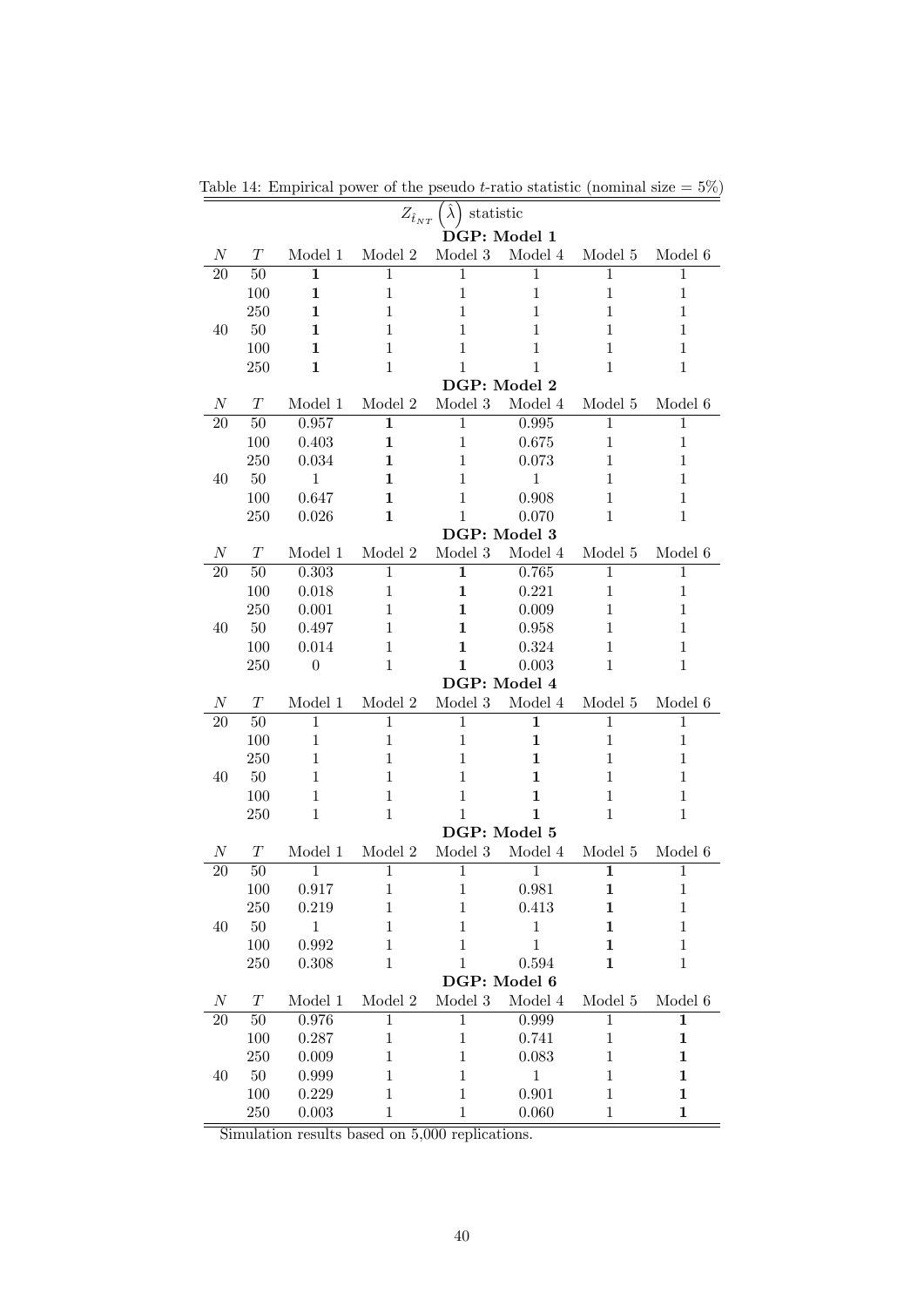|                                                                                                                                                                                                                                                                                                                                                                                                                                                                                                                                                                                                                                                                                                                                                                                                                                                                                                                                                              | $ADF^d_{\hat{r}}$<br>0.052<br>0.203<br>0.058<br>$0.\overline{062}$<br>0.052<br>0.838<br>$\frac{1}{0.093}$<br>0.833<br>0.115<br>0.217<br>0.669<br>0.232<br>$\overline{0.220}$<br>0.074<br>0.057<br>0.057<br>0.104<br>0.661<br>0.191<br>0.061<br>0.83<br>0.671<br>0.071<br>0.231 | $\frac{0.246}{0.668}$<br>0.061<br>0.221 | 0.948 | $\frac{0.840}{0.238}$<br>0.053<br>$\frac{0.065}{0.100}$<br>0.858<br>0.193<br>0.063<br>0.227<br>$0.67$ $\,$ | $\frac{36}{10}$<br>0.961 |                             | $\frac{0.145}{0.310}$<br>$\begin{array}{c} 0.883 \\ 1 \end{array}$<br>$\frac{127}{2}$ |                                          | 0.042<br>$\frac{0.128}{5}$<br>0.959<br>0.342<br>0.063<br>0.067<br>0.324<br>0.861<br>0.971<br>$\sqrt{0.337}$ | 0.300                          | 0.968<br>0.852<br>0.058<br>0.048<br>0.366<br>$\frac{0.126}{ }$<br>0.974<br>0.386<br>$0.\overline{367}$<br>0.061 |                                                                                                                                                                                                                                                                                                                         | 0.338 |          |
|--------------------------------------------------------------------------------------------------------------------------------------------------------------------------------------------------------------------------------------------------------------------------------------------------------------------------------------------------------------------------------------------------------------------------------------------------------------------------------------------------------------------------------------------------------------------------------------------------------------------------------------------------------------------------------------------------------------------------------------------------------------------------------------------------------------------------------------------------------------------------------------------------------------------------------------------------------------|--------------------------------------------------------------------------------------------------------------------------------------------------------------------------------------------------------------------------------------------------------------------------------|-----------------------------------------|-------|------------------------------------------------------------------------------------------------------------|--------------------------|-----------------------------|---------------------------------------------------------------------------------------|------------------------------------------|-------------------------------------------------------------------------------------------------------------|--------------------------------|-----------------------------------------------------------------------------------------------------------------|-------------------------------------------------------------------------------------------------------------------------------------------------------------------------------------------------------------------------------------------------------------------------------------------------------------------------|-------|----------|
| 0.058<br>0.042<br>0.052<br>0.875<br>0.063<br>0.060<br>0.053<br>0.052<br>0.045<br>0.044<br>0.834<br>$Z^e_{\hat{t}_{NT}}$<br>0.861<br>Trend case: $f_i(t) = \mu_i + \beta_i t$<br>5 $\sigma_F^2 = 1$<br>$ADF^d_{\hat{F}}$<br>$0.675\atop 1$<br>$\frac{6}{10.058}$<br>0.049<br>0.829<br>0.053<br>0.053<br>0.200<br>0.212<br>0.642<br>$\frac{0.099}{0}$<br>0.829<br>0.058<br>0.847<br>0.116<br>0.054<br>0.224<br>0.084<br>0.211<br>$\frac{101}{107}$<br>0.048<br>0.038<br>0.945<br>0.054<br>0.062<br>$\overline{0.033}$<br>0.050<br>0.059<br>0.043<br>$\overline{0.061}$<br>$Z^e_{\hat{t}_{NT}}$<br>$0.\overline{971}$<br>$ADF^d_{\hat{F}}$<br>0.048<br>0.056<br>0.108<br>0.773<br>$\overline{0.226}$<br>0.056<br>$\frac{0.123}{0.208}$<br>0.227<br>0.068<br>1770.077<br>$\,0.611$<br>0.071<br>$= 0.5$<br>$\sigma_F^2$<br>0.069<br>0.052<br>0.054<br>0.059<br>$\frac{6}{3}$<br>0.042<br>0.070<br>$\frac{0.053}{0.965}$<br>0.054<br>$Z^e_{\hat{t}_{NT}}$<br>$=10$ |                                                                                                                                                                                                                                                                                |                                         |       | $0.68\,$                                                                                                   |                          | $0.867\,$                   |                                                                                       |                                          | 0.882                                                                                                       |                                | $\!0.861$                                                                                                       |                                                                                                                                                                                                                                                                                                                         |       |          |
|                                                                                                                                                                                                                                                                                                                                                                                                                                                                                                                                                                                                                                                                                                                                                                                                                                                                                                                                                              |                                                                                                                                                                                                                                                                                |                                         |       |                                                                                                            |                          | 0.352                       |                                                                                       |                                          |                                                                                                             |                                |                                                                                                                 |                                                                                                                                                                                                                                                                                                                         |       |          |
|                                                                                                                                                                                                                                                                                                                                                                                                                                                                                                                                                                                                                                                                                                                                                                                                                                                                                                                                                              |                                                                                                                                                                                                                                                                                |                                         |       |                                                                                                            |                          | 0.963                       |                                                                                       |                                          |                                                                                                             |                                |                                                                                                                 |                                                                                                                                                                                                                                                                                                                         |       |          |
|                                                                                                                                                                                                                                                                                                                                                                                                                                                                                                                                                                                                                                                                                                                                                                                                                                                                                                                                                              |                                                                                                                                                                                                                                                                                |                                         |       |                                                                                                            |                          | 0.327                       |                                                                                       |                                          |                                                                                                             |                                |                                                                                                                 |                                                                                                                                                                                                                                                                                                                         |       |          |
|                                                                                                                                                                                                                                                                                                                                                                                                                                                                                                                                                                                                                                                                                                                                                                                                                                                                                                                                                              |                                                                                                                                                                                                                                                                                |                                         |       |                                                                                                            |                          |                             |                                                                                       |                                          |                                                                                                             |                                |                                                                                                                 |                                                                                                                                                                                                                                                                                                                         |       |          |
|                                                                                                                                                                                                                                                                                                                                                                                                                                                                                                                                                                                                                                                                                                                                                                                                                                                                                                                                                              |                                                                                                                                                                                                                                                                                |                                         |       |                                                                                                            |                          | 0.047                       |                                                                                       |                                          |                                                                                                             |                                |                                                                                                                 |                                                                                                                                                                                                                                                                                                                         |       |          |
|                                                                                                                                                                                                                                                                                                                                                                                                                                                                                                                                                                                                                                                                                                                                                                                                                                                                                                                                                              |                                                                                                                                                                                                                                                                                |                                         |       |                                                                                                            |                          | 0.050                       |                                                                                       |                                          |                                                                                                             |                                |                                                                                                                 |                                                                                                                                                                                                                                                                                                                         |       |          |
|                                                                                                                                                                                                                                                                                                                                                                                                                                                                                                                                                                                                                                                                                                                                                                                                                                                                                                                                                              |                                                                                                                                                                                                                                                                                |                                         |       |                                                                                                            |                          | 0.049                       |                                                                                       |                                          |                                                                                                             |                                |                                                                                                                 |                                                                                                                                                                                                                                                                                                                         |       |          |
|                                                                                                                                                                                                                                                                                                                                                                                                                                                                                                                                                                                                                                                                                                                                                                                                                                                                                                                                                              |                                                                                                                                                                                                                                                                                |                                         |       |                                                                                                            |                          |                             |                                                                                       |                                          |                                                                                                             |                                |                                                                                                                 |                                                                                                                                                                                                                                                                                                                         |       |          |
|                                                                                                                                                                                                                                                                                                                                                                                                                                                                                                                                                                                                                                                                                                                                                                                                                                                                                                                                                              |                                                                                                                                                                                                                                                                                |                                         |       |                                                                                                            |                          |                             |                                                                                       |                                          |                                                                                                             |                                |                                                                                                                 |                                                                                                                                                                                                                                                                                                                         |       |          |
|                                                                                                                                                                                                                                                                                                                                                                                                                                                                                                                                                                                                                                                                                                                                                                                                                                                                                                                                                              |                                                                                                                                                                                                                                                                                |                                         |       |                                                                                                            |                          | $\frac{338}{2}$             |                                                                                       |                                          |                                                                                                             |                                |                                                                                                                 |                                                                                                                                                                                                                                                                                                                         |       |          |
|                                                                                                                                                                                                                                                                                                                                                                                                                                                                                                                                                                                                                                                                                                                                                                                                                                                                                                                                                              |                                                                                                                                                                                                                                                                                |                                         |       |                                                                                                            |                          | 0.978                       |                                                                                       |                                          |                                                                                                             |                                |                                                                                                                 |                                                                                                                                                                                                                                                                                                                         |       |          |
|                                                                                                                                                                                                                                                                                                                                                                                                                                                                                                                                                                                                                                                                                                                                                                                                                                                                                                                                                              |                                                                                                                                                                                                                                                                                |                                         |       |                                                                                                            |                          |                             |                                                                                       |                                          |                                                                                                             |                                |                                                                                                                 |                                                                                                                                                                                                                                                                                                                         |       |          |
|                                                                                                                                                                                                                                                                                                                                                                                                                                                                                                                                                                                                                                                                                                                                                                                                                                                                                                                                                              |                                                                                                                                                                                                                                                                                |                                         |       |                                                                                                            |                          |                             |                                                                                       |                                          |                                                                                                             |                                |                                                                                                                 |                                                                                                                                                                                                                                                                                                                         |       |          |
|                                                                                                                                                                                                                                                                                                                                                                                                                                                                                                                                                                                                                                                                                                                                                                                                                                                                                                                                                              |                                                                                                                                                                                                                                                                                |                                         |       |                                                                                                            |                          |                             |                                                                                       |                                          | $\frac{139}{2}$                                                                                             |                                | 0.145                                                                                                           |                                                                                                                                                                                                                                                                                                                         |       |          |
|                                                                                                                                                                                                                                                                                                                                                                                                                                                                                                                                                                                                                                                                                                                                                                                                                                                                                                                                                              |                                                                                                                                                                                                                                                                                |                                         |       |                                                                                                            |                          |                             |                                                                                       |                                          | 0.060                                                                                                       |                                | 0.056                                                                                                           |                                                                                                                                                                                                                                                                                                                         |       |          |
|                                                                                                                                                                                                                                                                                                                                                                                                                                                                                                                                                                                                                                                                                                                                                                                                                                                                                                                                                              |                                                                                                                                                                                                                                                                                |                                         |       |                                                                                                            |                          |                             |                                                                                       |                                          |                                                                                                             |                                | 0.054                                                                                                           |                                                                                                                                                                                                                                                                                                                         |       |          |
|                                                                                                                                                                                                                                                                                                                                                                                                                                                                                                                                                                                                                                                                                                                                                                                                                                                                                                                                                              |                                                                                                                                                                                                                                                                                |                                         |       |                                                                                                            |                          | 0.048<br>0.038<br>0.060     |                                                                                       |                                          | 0.049<br>0.061                                                                                              |                                | 0.047                                                                                                           |                                                                                                                                                                                                                                                                                                                         |       |          |
|                                                                                                                                                                                                                                                                                                                                                                                                                                                                                                                                                                                                                                                                                                                                                                                                                                                                                                                                                              |                                                                                                                                                                                                                                                                                |                                         |       |                                                                                                            |                          |                             |                                                                                       | 0.054                                    |                                                                                                             |                                | 0.995                                                                                                           |                                                                                                                                                                                                                                                                                                                         |       |          |
|                                                                                                                                                                                                                                                                                                                                                                                                                                                                                                                                                                                                                                                                                                                                                                                                                                                                                                                                                              |                                                                                                                                                                                                                                                                                |                                         |       |                                                                                                            |                          |                             |                                                                                       | 0.041                                    | $0.817$                                                                                                     | 0.046                          |                                                                                                                 |                                                                                                                                                                                                                                                                                                                         |       |          |
|                                                                                                                                                                                                                                                                                                                                                                                                                                                                                                                                                                                                                                                                                                                                                                                                                                                                                                                                                              |                                                                                                                                                                                                                                                                                |                                         |       |                                                                                                            |                          | 0.854<br>$\overline{0.337}$ |                                                                                       | 0.048                                    | $0.\overline{366}$                                                                                          | 0.042<br>$\frac{0.038}{0.038}$ | 0.763<br>0.294                                                                                                  |                                                                                                                                                                                                                                                                                                                         |       |          |
|                                                                                                                                                                                                                                                                                                                                                                                                                                                                                                                                                                                                                                                                                                                                                                                                                                                                                                                                                              |                                                                                                                                                                                                                                                                                |                                         |       |                                                                                                            |                          | 0.959                       |                                                                                       |                                          |                                                                                                             |                                |                                                                                                                 |                                                                                                                                                                                                                                                                                                                         |       |          |
|                                                                                                                                                                                                                                                                                                                                                                                                                                                                                                                                                                                                                                                                                                                                                                                                                                                                                                                                                              |                                                                                                                                                                                                                                                                                |                                         |       |                                                                                                            |                          |                             |                                                                                       | 0.052                                    | 0.928                                                                                                       | 0.047                          | 0.853                                                                                                           |                                                                                                                                                                                                                                                                                                                         |       |          |
|                                                                                                                                                                                                                                                                                                                                                                                                                                                                                                                                                                                                                                                                                                                                                                                                                                                                                                                                                              |                                                                                                                                                                                                                                                                                |                                         |       |                                                                                                            |                          |                             |                                                                                       | $\overline{0.032}$<br>0.053              | 0.305<br>0.110                                                                                              | 0.042<br>0.041                 | 0.288<br>0.141                                                                                                  |                                                                                                                                                                                                                                                                                                                         |       |          |
|                                                                                                                                                                                                                                                                                                                                                                                                                                                                                                                                                                                                                                                                                                                                                                                                                                                                                                                                                              |                                                                                                                                                                                                                                                                                |                                         |       |                                                                                                            |                          |                             |                                                                                       | 0.055                                    | 0.052                                                                                                       | 0.050                          | 0.047                                                                                                           |                                                                                                                                                                                                                                                                                                                         |       |          |
|                                                                                                                                                                                                                                                                                                                                                                                                                                                                                                                                                                                                                                                                                                                                                                                                                                                                                                                                                              |                                                                                                                                                                                                                                                                                |                                         |       |                                                                                                            |                          | 0.345<br>0.055<br>0.121     |                                                                                       |                                          |                                                                                                             |                                |                                                                                                                 |                                                                                                                                                                                                                                                                                                                         |       |          |
|                                                                                                                                                                                                                                                                                                                                                                                                                                                                                                                                                                                                                                                                                                                                                                                                                                                                                                                                                              |                                                                                                                                                                                                                                                                                |                                         |       |                                                                                                            |                          | 0.048<br>$\frac{1}{0.065}$  |                                                                                       | 0.052<br>0.058                           | 0.058                                                                                                       | 0.054                          | 170.0                                                                                                           |                                                                                                                                                                                                                                                                                                                         |       |          |
|                                                                                                                                                                                                                                                                                                                                                                                                                                                                                                                                                                                                                                                                                                                                                                                                                                                                                                                                                              |                                                                                                                                                                                                                                                                                |                                         |       |                                                                                                            |                          | $4DF^d_{\hat{r}}$           |                                                                                       | $\sigma_F^2$ :<br>$Z_{\tilde{t}_{NT}}^e$ | $ADF^d_{\hat{F}}$<br>$\overline{0.045}$                                                                     | 0.039<br>$Z^e_{\hat{t}_{NT}}$  | Constant case: $f_i(t) =$<br>$\sigma_F^2 = 1$<br>$ADF^d_{\hat{\mathbf{r}}}$<br>$\frac{1}{200.0}$                | $\sigma_F^2$<br>$\begin{array}{l} \n 8.8387 \\ \n 7.0499 \\ \n 0.0568 \\ \n 0.0539 \\ \n 0.0399 \\ \n 0.0399 \\ \n 0.0399 \\ \n 0.0399 \\ \n 0.0399 \\ \n 0.0394 \\ \n 0.0394 \\ \n 0.0394 \\ \n 0.0394 \\ \n 0.0394 \\ \n 0.0394 \\ \n 0.0394 \\ \n 0.0394 \\ \n 0.0394 \\ \n 0.0394 \\ \n 0.0394 \\ \n 0.0394 \\ \n $ |       | $\rho_i$ |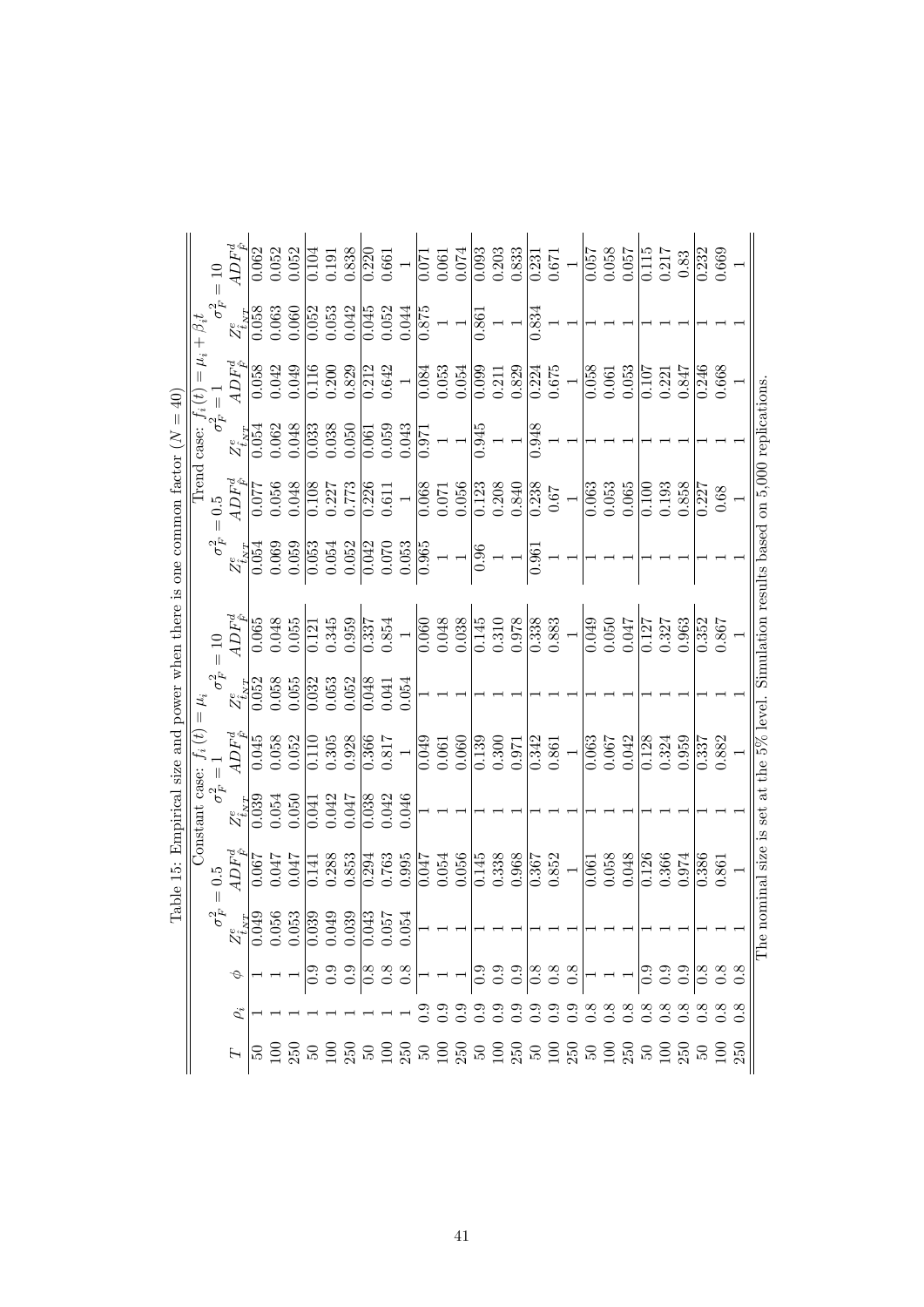| $\cal T$ | $\rho_i$     | $\alpha$         | $\sigma_F^2$     | $\overline{Z_{\hat t_{NT}}^e}$ | MQ(0)          | MQ(1)       | MQ(2)     | MQ(3) |
|----------|--------------|------------------|------------------|--------------------------------|----------------|-------------|-----------|-------|
| 50       | 1            | 1                | $0.5\,$          | 0.082                          | 0.006          | 0.167       | 0.340     | 0.484 |
| 100      | $\mathbf{1}$ | $\mathbf 1$      | 0.5              | 0.057                          | $0.003\,$      | 0.024       | 0.186     | 0.784 |
| 250      | $\,1$        | $\mathbf{1}$     | 0.5              | 0.050                          | 0.001          | $0.02\,$    | 0.128     | 0.848 |
| $50\,$   | 1            | $\overline{0.9}$ | $\overline{0.5}$ | 0.117                          | 0.021          | 0.139       | 0.312     | 0.525 |
| 100      | $\mathbf{1}$ | 0.9              | $0.5\,$          | 0.061                          | 0.086          | $\,0.053\,$ | 0.206     | 0.652 |
| 250      | 1            | 0.9              | 0.5              | 0.051                          | 0.771          | 0.017       | 0.075     | 0.134 |
| $50\,$   | 1            | 0.8              | 0.5              | 0.121                          | 0.066          | 0.090       | 0.302     | 0.539 |
| 100      | $\mathbf{1}$ | 0.8              | $0.5\,$          | 0.051                          | 0.509          | 0.041       | 0.122     | 0.325 |
| 250      | $\mathbf{1}$ | 0.8              | 0.5              | 0.061                          | 0.986          | 0.007       | 0.003     | 0.001 |
| $50\,$   | $\mathbf{1}$ | 1                | 1                | 0.061                          | $\overline{0}$ | 0.003       | 0.030     | 0.967 |
| 100      | $\,1$        | $\mathbf{1}$     | $\mathbf{1}$     | 0.052                          | $\overline{0}$ | 0.013       | 0.063     | 0.921 |
| 250      | $\,1$        | $\mathbf 1$      | $\mathbf{1}$     | 0.050                          | $\overline{0}$ | 0.010       | 0.078     | 0.909 |
| $50\,$   | $\mathbf{1}$ | $\overline{0.9}$ | $\overline{1}$   | 0.030                          | 0.001          | 0.006       | 0.045     | 0.945 |
| 100      | $\mathbf{1}$ | 0.9              | $\mathbf{1}$     | 0.036                          | 0.093          | 0.033       | 0.134     | 0.737 |
| 250      | $\mathbf{1}$ | 0.9              | $\mathbf{1}$     | $\,0.034\,$                    | 0.844          | $0.008\,$   | 0.041     | 0.104 |
| $50\,$   | $\mathbf{1}$ | $\overline{0.8}$ | $\overline{1}$   | 0.033                          | 0.039          | 0.010       | 0.062     | 0.886 |
| 100      | $\mathbf{1}$ | 0.8              | $\mathbf{1}$     | 0.048                          | $0.56\,$       | 0.025       | 0.095     | 0.317 |
| 250      | $\mathbf{1}$ | $0.8\,$          | $\mathbf{1}$     | 0.052                          | 0.994          | 0.001       | $0.001\,$ | 0.001 |
| $50\,$   | $\,1$        | 1                | $\overline{10}$  | 0.060                          | $\overline{0}$ | 0.002       | 0.015     | 0.979 |
| 100      | $\mathbf{1}$ | $\mathbf{1}$     | $10\,$           | 0.049                          | 0.001          | 0.006       | 0.059     | 0.931 |
| 250      | $\mathbf{1}$ | $\mathbf{1}$     | $10\,$           | 0.060                          | 0.004          | 0.009       | 0.084     | 0.900 |
| $50\,$   | $\mathbf{1}$ | $\overline{0.9}$ | $\overline{10}$  | 0.044                          | 0.008          | 0.001       | 0.027     | 0.957 |
| 100      | $\mathbf{1}$ | 0.9              | $10\,$           | $\,0.053\,$                    | 0.116          | 0.030       | 0.133     | 0.717 |
| 250      | $\mathbf{1}$ | $0.9\,$          | $10\,$           | 0.042                          | 0.904          | $0.006\,$   | 0.022     | 0.065 |
| 50       | 1            | 0.8              | $\overline{10}$  | 0.030                          | 0.034          | 0.012       | 0.059     | 0.886 |
| 100      | $\mathbf{1}$ | 0.8              | $10\,$           | 0.049                          | 0.651          | 0.014       | 0.076     | 0.256 |
| 250      | $\mathbf{1}$ | 0.8              | 10               | 0.043                          | 0.994          | 0.001       | 0.001     | 0.001 |

Table 16: Empirical size and power. Constant case with three common factors  $(N = 40)$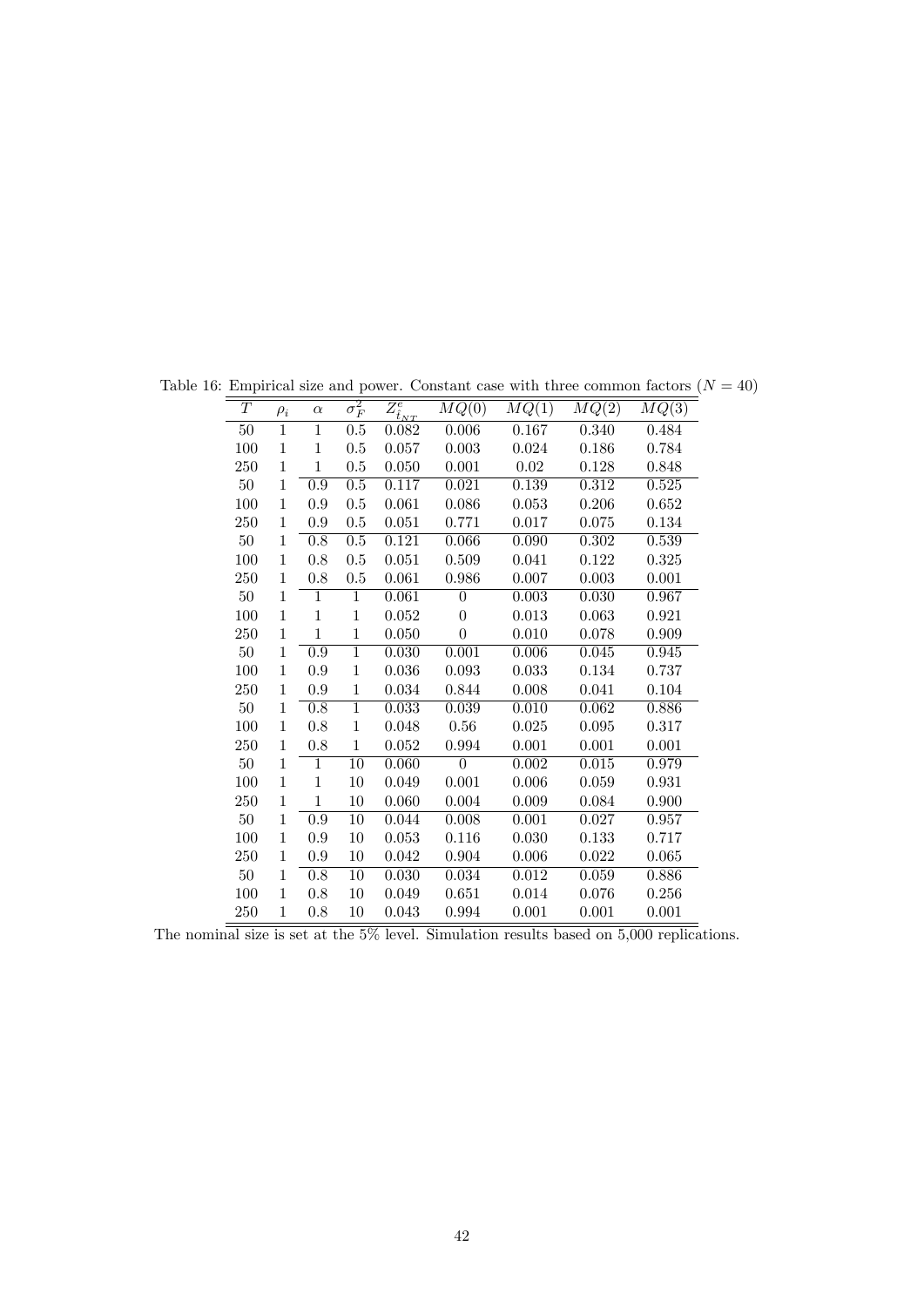|                                                                                  | MQ(3)                                                                                                                                                                                                                                                                                                                                                                                                           | 0.311 | $0.640\,$ | 0.745 | 0.367                 | 0.479                 | $0.018\,$             | $\frac{395}{2}$   | 0.117 | $\circ$ | 0.932                 | 0.888   | 0.863 |                       | $\frac{0.899}{0.622}$   | 0.020                 | $\overline{0.816}$    | 0.146                 | $\circ$ | 0.961 | 0.893                                         | 0.867                                                    |                       | $\begin{array}{ l} \hline 0.924 \\ 0.629 \\ 0.020 \end{array}$ |                       | $\frac{0.828}{0.160}$ |           |                                                                                           |
|----------------------------------------------------------------------------------|-----------------------------------------------------------------------------------------------------------------------------------------------------------------------------------------------------------------------------------------------------------------------------------------------------------------------------------------------------------------------------------------------------------------|-------|-----------|-------|-----------------------|-----------------------|-----------------------|-------------------|-------|---------|-----------------------|---------|-------|-----------------------|-------------------------|-----------------------|-----------------------|-----------------------|---------|-------|-----------------------------------------------|----------------------------------------------------------|-----------------------|----------------------------------------------------------------|-----------------------|-----------------------|-----------|-------------------------------------------------------------------------------------------|
|                                                                                  | MQ(2)                                                                                                                                                                                                                                                                                                                                                                                                           | 0.372 | 0.282     | 0.223 |                       | $\frac{0.351}{0.292}$ | 0.022                 | $\frac{305}{205}$ | 0.110 | $\circ$ | 0.064                 | 0.105   | 0.127 |                       | $\frac{0.083}{0.223}$   | 0.031                 | $\overline{0.119}$    | 0.113                 | $\circ$ | 0.033 | 0.098<br>0.125                                |                                                          | 0.06                  | 0.225                                                          | 0.031                 | $\overline{0.108}$    | $\!0.113$ |                                                                                           |
|                                                                                  | MQ(1)                                                                                                                                                                                                                                                                                                                                                                                                           | 0.299 | $0.071\,$ | 0.029 | 0.224                 | 0.095                 | $0.006$               | 0.145             | 0.031 | $\circ$ | 0.004                 | $0.007$ | 0.01  | $0.0\overline{13}$    | $0.057\,$               | 0.006                 | $\overline{0.026}$    | 0.033                 | $\circ$ | 0.002 | $0.008\,$                                     | 0.008                                                    | $0.0\overline{1}$     | 0.055                                                          | 0.007                 | $\overline{0.023}$    | 0.028     |                                                                                           |
|                                                                                  | MQ(0)                                                                                                                                                                                                                                                                                                                                                                                                           | 0.018 | $0.007$   | 0.003 |                       | 0.134                 | 0.954                 | $\frac{155}{155}$ | 0.742 |         |                       |         |       |                       | $0.005$<br>$0.00.0$     | 0.943                 | $\overline{0.039}$    | $0.708\,$             |         | 0.004 | $0.001$                                       | $\circ$                                                  | $0.\overline{005}$    | 0.091                                                          | 0.942                 | $\sqrt{41}$           | 0.699     |                                                                                           |
|                                                                                  | $Z_{\hat{t}_{NT}}^e$                                                                                                                                                                                                                                                                                                                                                                                            | 0.929 | 0.989     | 0.998 |                       |                       |                       |                   |       |         | 0.996                 |         |       |                       |                         |                       |                       |                       |         | 0.985 |                                               |                                                          | 0.983                 |                                                                |                       | 0.979                 |           |                                                                                           |
|                                                                                  | $\rho_i$                                                                                                                                                                                                                                                                                                                                                                                                        |       |           |       |                       |                       |                       |                   |       |         |                       |         |       |                       |                         |                       |                       |                       |         |       |                                               |                                                          |                       |                                                                |                       |                       |           |                                                                                           |
| 17: Empirical size and power. Constant case with three common factors $(N = 40)$ | MQ(3)                                                                                                                                                                                                                                                                                                                                                                                                           | 0.384 | 0.698     | 187.0 | 0.422                 | 0.531                 | 0.018                 | 0.446             | 0.159 | $\circ$ | 0.94                  | 0.895   | 0.862 | $\frac{0.630}{0.630}$ |                         | 0.026                 |                       | $\frac{0.816}{0.167}$ | $\circ$ | 0.963 | 0.897                                         | 0.874                                                    | $\frac{0.926}{0.630}$ |                                                                | 0.24                  | $\overline{0.833}$    | 0.154     | cominal size is set at the $5\%$ level. Simulation results based on $5,000$ replications. |
|                                                                                  | MQ(2)                                                                                                                                                                                                                                                                                                                                                                                                           | 0.378 | 0.249     | 0.191 |                       | $\frac{0.357}{0.276}$ | $\frac{0.028}{0.299}$ |                   | 0.120 | $\circ$ | $\frac{0.056}{0.098}$ |         |       |                       | $\frac{0.071}{0.226}$   | $\frac{0.032}{0.123}$ |                       |                       | $\circ$ | 0.032 | $\begin{array}{c} 0.095 \\ 0.116 \end{array}$ |                                                          | $\frac{0.058}{2}$     | 0.230                                                          | $\frac{0.032}{0.105}$ |                       | 0.117     |                                                                                           |
|                                                                                  | MQ(1                                                                                                                                                                                                                                                                                                                                                                                                            | 0.224 | 0.049     | 0.020 | 0.168                 | 0.082                 | 0.008                 | $\frac{121}{2}$   | 0.031 | $\circ$ | 0.004                 | 0.007   | 0.010 |                       | 10000<br>19000<br>80000 |                       | $\frac{0.025}{0.025}$ | 0.031                 | $\circ$ | 0.002 | 0.007                                         | 0.009                                                    | $\frac{0.008}{0.058}$ |                                                                | 0.006                 | $\overline{0.021}$    | $0.031$   |                                                                                           |
|                                                                                  | MQ(0)                                                                                                                                                                                                                                                                                                                                                                                                           | 0.014 | $0.004\,$ | 0.002 | $\frac{0.053}{0.111}$ |                       | 0.946                 | $\frac{134}{ }$   | 0.690 |         | $\circ$               |         | 0.001 | 0.004                 | 0.087                   | 0.935                 | $\overline{0.036}$    | 0.693                 |         | 0.003 | 0.001                                         | 0.001                                                    | 0.008                 | 0.082                                                          | 0.938                 | 0.041                 | 0.698     |                                                                                           |
|                                                                                  | $Z_{\hat{t}_{NT}}^e$                                                                                                                                                                                                                                                                                                                                                                                            | 0.918 | 0.988     | 0.998 |                       |                       |                       |                   |       |         |                       |         |       |                       |                         |                       |                       |                       |         | 0.937 |                                               |                                                          | 0.936                 |                                                                |                       | 0.929                 |           |                                                                                           |
| Tabl                                                                             | $\left \frac{1}{\beta}\begin{vmatrix} 1 & 0 & 0 & 0 \\ 0 & 0 & 0 & 0 \\ 0 & 0 & 0 & 0 \end{vmatrix}\right ^{2} \left \frac{1}{\beta}\begin{vmatrix} 1 & 0 & 0 & 0 \\ 0 & 0 & 0 & 0 \\ 0 & 0 & 0 & 0 \end{vmatrix}\right ^{2} - \left \frac{1}{\beta}\begin{vmatrix} 1 & 0 & 0 & 0 \\ 0 & 0 & 0 & 0 \\ 0 & 0 & 0 & 0 \end{vmatrix}\right ^{2} + \left \frac{1}{\beta}\begin{vmatrix} 1 & 0 & 0 & 0 \\ 0 & 0 & 0$ |       |           |       |                       |                       |                       |                   |       |         |                       |         |       |                       |                         |                       |                       |                       |         |       |                                               |                                                          |                       |                                                                |                       |                       |           |                                                                                           |
|                                                                                  |                                                                                                                                                                                                                                                                                                                                                                                                                 |       |           |       |                       |                       |                       |                   |       |         |                       |         |       |                       |                         |                       |                       |                       |         |       |                                               |                                                          |                       |                                                                |                       |                       |           |                                                                                           |
|                                                                                  |                                                                                                                                                                                                                                                                                                                                                                                                                 |       |           |       |                       |                       |                       |                   |       |         |                       |         |       |                       |                         |                       |                       |                       |         |       |                                               | 9, 9, 9, 9, 9, 9, 9, 9, 9,<br>0, 0, 0, 0, 0, 0, 0, 0, 0, |                       |                                                                |                       |                       |           |                                                                                           |
|                                                                                  |                                                                                                                                                                                                                                                                                                                                                                                                                 |       |           |       |                       |                       |                       |                   |       |         |                       |         |       |                       |                         |                       |                       |                       |         |       |                                               |                                                          |                       |                                                                |                       |                       |           |                                                                                           |

43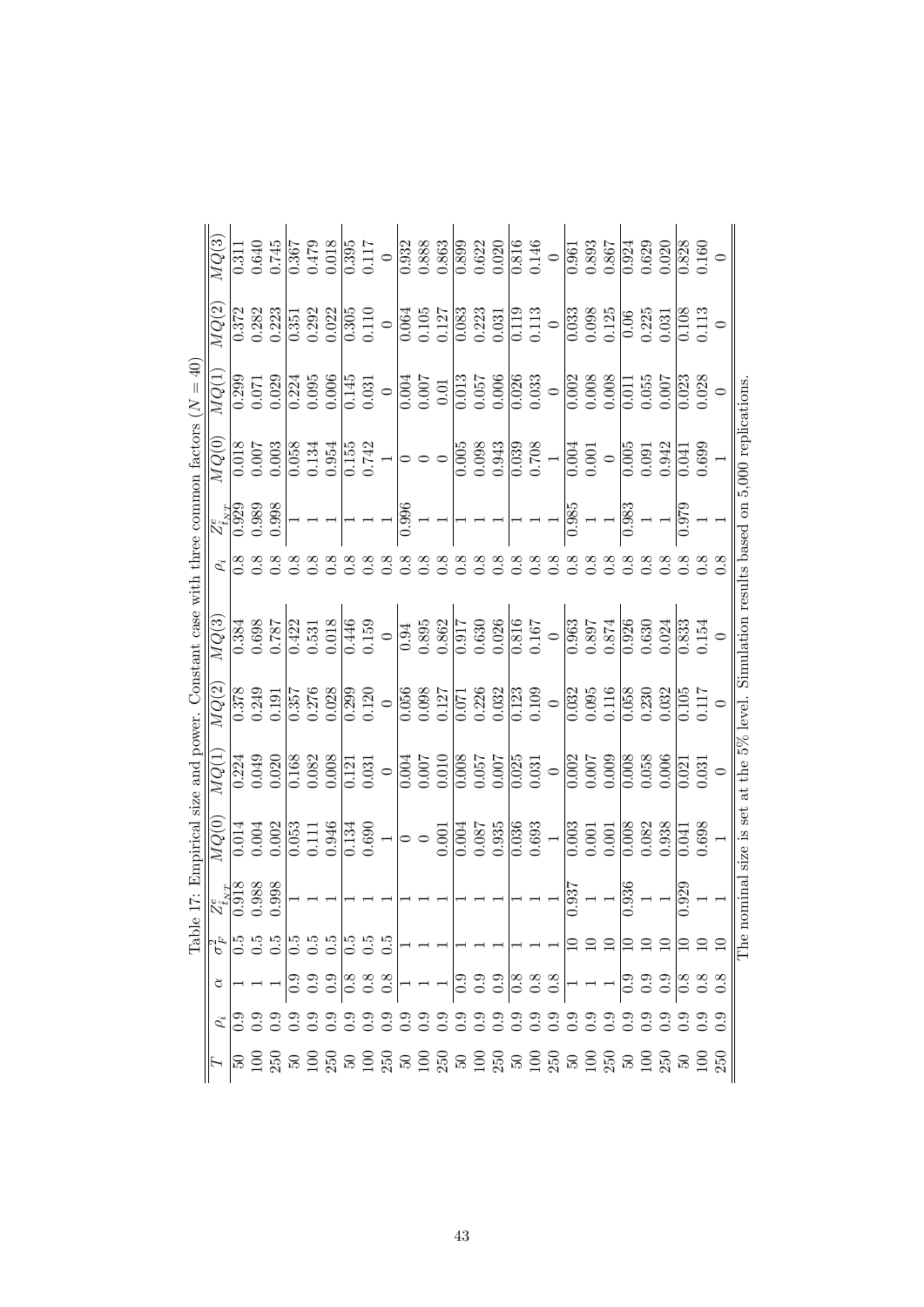| $\overline{T}$ | $\rho_i$ | $\alpha$         | $\overline{\sigma_F^2}$ | $\bar{Z^e_{\underline{\hat{t}}_{NT}}}$ | $\overline{ADF^d_{\hat{F}}}$ | $\rho_i$         | $\bar{\bar{Z}^e_{\underline{\hat{t}}_{NT}}}$ | $\overline{ADF^d_{\hat{F}}}$ | $\rho_i$         | $\bar{\bar{Z}^e_{\underline{\hat{t}}_{NT}}}$ | $AD\overline{F^d}$ |
|----------------|----------|------------------|-------------------------|----------------------------------------|------------------------------|------------------|----------------------------------------------|------------------------------|------------------|----------------------------------------------|--------------------|
| 50             | 1        | 1                | 0.5                     | 0.050                                  | 0.058                        | 0.9              | 1                                            | 0.059                        | 0.8              | 1                                            | 0.060              |
| 100            | 1        | 1                | 0.5                     | 0.053                                  | 0.053                        | 0.9              | $\mathbf{1}$                                 | 0.058                        | 0.8              | $\mathbf{1}$                                 | 0.055              |
| 250            | 1        | 1                | 0.5                     | 0.046                                  | 0.051                        | 0.9              | $\mathbf{1}$                                 | 0.051                        | 0.8              | $\mathbf{1}$                                 | 0.053              |
| $50\,$         | 1        | 0.9              | 0.5                     | 0.042                                  | 0.121                        | 0.9              | $\overline{1}$                               | 0.128                        | 0.8              | $\overline{1}$                               | 0.138              |
| 100            | 1        | 0.9              | 0.5                     | 0.049                                  | 0.275                        | $\rm 0.9$        | $\mathbf{1}$                                 | 0.324                        | 0.8              | $\mathbf{1}$                                 | 0.316              |
| 250            | 1        | 0.9              | 0.5                     | 0.047                                  | 0.837                        | 0.9              | $\mathbf{1}$                                 | 0.948                        | 0.8              | $\mathbf{1}$                                 | 0.948              |
| $50\,$         | 1        | $\overline{0.8}$ | 0.5                     | 0.042                                  | 0.282                        | $\overline{0.9}$ | $\overline{1}$                               | 0.303                        | 0.8              | $\overline{1}$                               | 0.319              |
| 100            | 1        | 0.8              | 0.5                     | 0.049                                  | 0.695                        | 0.9              | $\mathbf{1}$                                 | 0.782                        | 0.8              | $\mathbf{1}$                                 | 0.803              |
| 250            | 1        | 0.8              | 0.5                     | 0.050                                  | 0.981                        | $0.9\,$          | $\,1\,$                                      | $\mathbf{1}$                 | 0.8              | $\mathbf{1}$                                 | $\mathbf{1}$       |
| 50             | 1        | 1                | 1                       | 0.041                                  | 0.057                        | 0.9              | $\mathbf{1}$                                 | 0.059                        | $\overline{0.8}$ | 1                                            | 0.060              |
| 100            | 1        | 1                | 1                       | 0.050                                  | 0.058                        | 0.9              | $\mathbf{1}$                                 | 0.053                        | 0.8              | $\,1\,$                                      | 0.056              |
| 250            | 1        | 1                | 1                       | 0.050                                  | 0.049                        | 0.9              | $\mathbf 1$                                  | 0.048                        | 0.8              | $\mathbf{1}$                                 | 0.053              |
| 50             | 1        | 0.9              | 1                       | 0.041                                  | 0.119                        | $\overline{0.9}$ | $\mathbf{1}$                                 | 0.137                        | $\overline{0.8}$ | $\mathbf{1}$                                 | 0.128              |
| 100            | 1        | 0.9              | 1                       | 0.054                                  | 0.292                        | 0.9              | $\mathbf{1}$                                 | 0.307                        | 0.8              | $\,1\,$                                      | 0.308              |
| 250            | 1        | 0.9              | 1                       | 0.042                                  | 0.889                        | 0.9              | 1                                            | 0.949                        | 0.8              | $\mathbf{1}$                                 | 0.953              |
| $50\,$         | 1        | 0.8              | $\overline{1}$          | 0.039                                  | 0.304                        | $\overline{0.9}$ | $\overline{1}$                               | 0.310                        | $\overline{0.8}$ | $\overline{1}$                               | 0.316              |
| 100            | 1        | 0.8              | 1                       | 0.048                                  | 0.748                        | 0.9              | $\mathbf{1}$                                 | 0.797                        | 0.8              | $\mathbf{1}$                                 | 0.798              |
| 250            | 1        | 0.8              | 1                       | 0.053                                  | 0.994                        | 0.9              | 1                                            | 1                            | 0.8              | 1                                            | 1                  |
| $50\,$         | 1        | 1                | $\overline{10}$         | 0.048                                  | 0.058                        | $\overline{0.9}$ | $\overline{1}$                               | 0.060                        | 0.8              | $\overline{1}$                               | 0.057              |
| 100            | 1        | 1                | 10                      | 0.054                                  | 0.057                        | 0.9              | 1                                            | 0.054                        | 0.8              | 1                                            | 0.052              |
| 250            | 1        | 1                | 10                      | 0.053                                  | 0.045                        | 0.9              | 1                                            | 0.049                        | 0.8              | 1                                            | 0.052              |
| $50\,$         | 1        | $\overline{0.9}$ | $\overline{10}$         | 0.038                                  | 0.113                        | $\overline{0.9}$ | $\overline{1}$                               | 0.122                        | $\overline{0.8}$ | $\overline{1}$                               | 0.130              |
| 100            | 1        | 0.9              | 10                      | 0.046                                  | 0.288                        | 0.9              | 1                                            | 0.287                        | 0.8              | 1                                            | 0.296              |
| 250            | 1        | 0.9              | 10                      | 0.049                                  | 0.941                        | 0.9              | 1                                            | 0.944                        | 0.8              | 1                                            | 0.951              |
| $50\,$         | 1        | $\overline{0.8}$ | $\overline{10}$         | 0.038                                  | 0.289                        | $\overline{0.9}$ | $\overline{1}$                               | 0.291                        | $\overline{0.8}$ | $\overline{1}$                               | 0.290              |
| 100            | 1        | 0.8              | 10                      | 0.045                                  | 0.791                        | 0.9              | 1                                            | 0.790                        | 0.8              | 1                                            | 0.793              |
| 250            | 1        | 0.8              | 10                      | 0.044                                  | 1                            | 0.9              | 1                                            | 0.999                        | 0.8              | $\,1\,$                                      | 1                  |

Table 18: Empirical size and power. One level shift, known break point  $(\lambda_i = 0.5)$  and one common factor  $(N = 40)$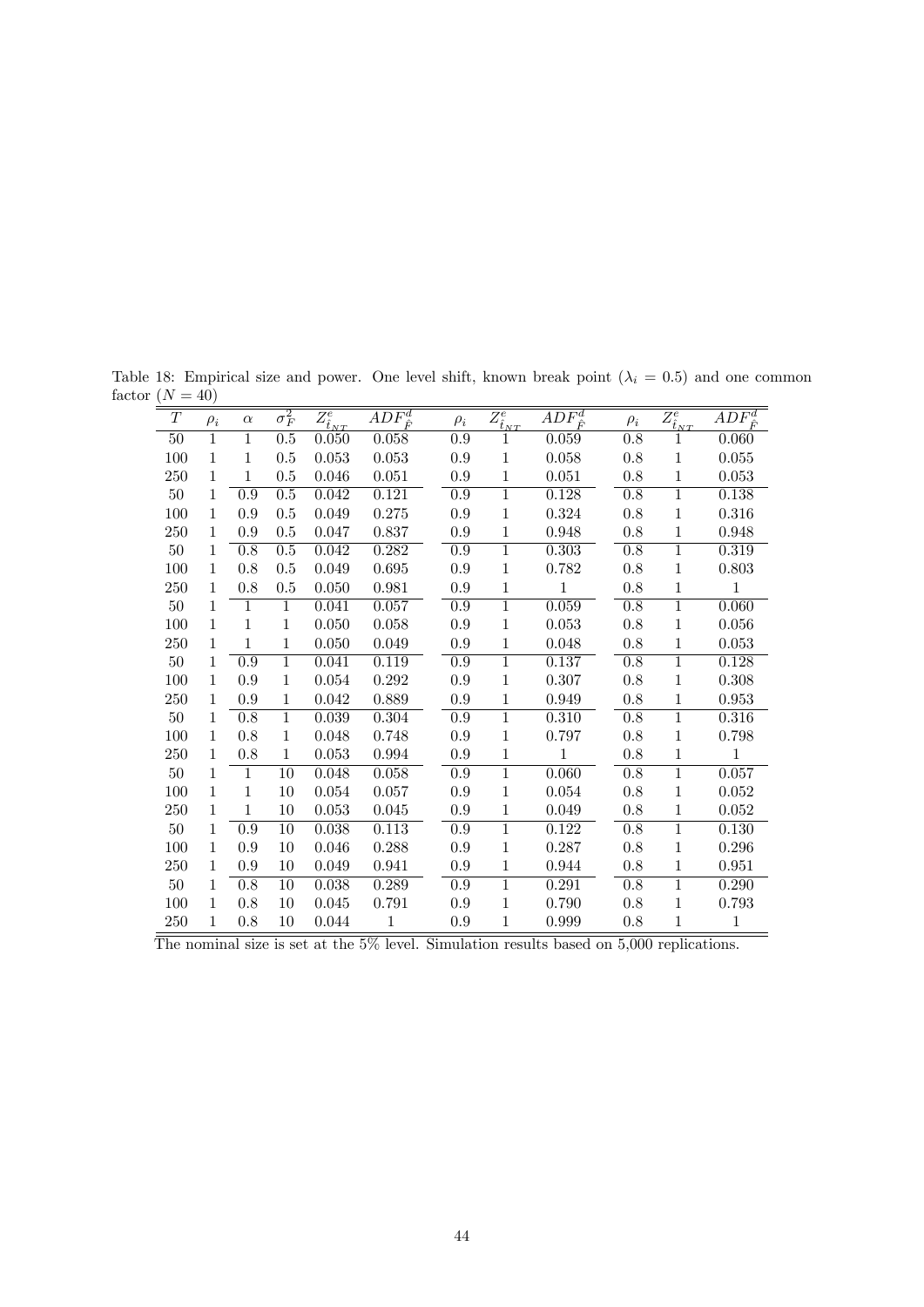| T      | $\rho_i$       | $\alpha$         | $\sigma_F^2$     | $\overline{Z^e_{\hat{t}_{NT}}}$ | MQ(0)          | MQ(1)            | MQ(2)            | MQ(3)            |
|--------|----------------|------------------|------------------|---------------------------------|----------------|------------------|------------------|------------------|
| $50\,$ | $\overline{1}$ | $\overline{1}$   | 0.5              | 0.082                           | 0.011          | 0.179            | 0.349            | 0.461            |
| 100    | 1              | 1                | 0.5              | 0.064                           | 0.002          | 0.039            | 0.196            | 0.763            |
| 250    | $\mathbf{1}$   | 1                | 0.5              | 0.063                           | 0.001          | 0.013            | 0.130            | 0.856            |
| $50\,$ | $\mathbf 1$    | 0.9              | 0.5              | 0.117                           | 0.032          | 0.137            | 0.332            | 0.499            |
| 100    | 1              | 0.9              | 0.5              | 0.070                           | 0.047          | 0.061            | 0.206            | 0.686            |
| 250    | 1              | 0.9              | $0.5\,$          | 0.052                           | 0.653          | 0.079            | 0.117            | 0.151            |
| 50     | 1              | $\overline{0.8}$ | $\overline{0.5}$ | 0.126                           | 0.077          | 0.104            | 0.274            | 0.545            |
| 100    | $\mathbf{1}$   | 0.8              | 0.5              | 0.055                           | 0.361          | 0.104            | 0.184            | 0.351            |
| 250    | $\mathbf{1}$   | 0.8              | 0.5              | 0.054                           | 0.930          | 0.066            | 0.004            | $\overline{0}$   |
| $50\,$ | $\mathbf{1}$   | $\mathbf 1$      | $\mathbf{1}$     | 0.050                           | $\overline{0}$ | 0.001            | 0.034            | 0.965            |
| 100    | $\mathbf{1}$   | $\mathbf{1}$     | $\mathbf{1}$     | 0.056                           | 0.001          | 0.004            | 0.066            | 0.929            |
| 250    | 1              | $\mathbf 1$      | $\mathbf{1}$     | 0.051                           | 0.001          | 0.009            | 0.092            | 0.898            |
| $50\,$ | 1              | $\overline{0.9}$ | $\overline{1}$   | 0.039                           | 0.002          | 0.006            | 0.052            | 0.940            |
| 100    | $\mathbf{1}$   | $0.9\,$          | $\,1$            | 0.042                           | 0.039          | 0.042            | 0.157            | 0.762            |
| 250    | 1              | 0.9              | $\mathbf{1}$     | 0.042                           | 0.770          | 0.038            | 0.089            | 0.103            |
| $50\,$ | 1              | $\overline{0.8}$ | $\overline{1}$   | 0.034                           | 0.014          | 0.015            | 0.071            | 0.900            |
| 100    | $\mathbf{1}$   | 0.8              | $\mathbf{1}$     | 0.036                           | 0.408          | 0.080            | 0.179            | 0.333            |
| 250    | 1              | 0.8              | $\mathbf{1}$     | 0.047                           | 0.989          | 0.011            | $\overline{0}$   | $\overline{0}$   |
| 50     | 1              | $\mathbf 1$      | $\overline{10}$  | 0.054                           | 0.001          | 0.001            | 0.020            | 0.976            |
| 100    | $\mathbf{1}$   | $\mathbf{1}$     | 10               | 0.054                           | $\overline{0}$ | 0.004            | 0.060            | 0.935            |
| 250    | $\mathbf{1}$   | $\overline{1}$   | $10\,$           | 0.051                           | $\theta$       | 0.009            | 0.093            | 0.898            |
| $50\,$ | 1              | 0.9              | $\overline{10}$  | 0.038                           | 0.003          | 0.005            | 0.038            | 0.950            |
| 100    | $\mathbf{1}$   | 0.9              | 10               | 0.046                           | 0.047          | 0.046            | 0.166            | 0.74             |
| 250    | 1              | $0.9\,$          | $10\,$           | 0.050                           | 0.855          | 0.019            | 0.055            | 0.071            |
| 50     | 1              | 0.8              | 10               | 0.032                           | 0.013          | 0.013            | 0.071            | 0.896            |
| 100    | 1              | 0.8              | 10               | 0.044                           | 0.486          | 0.070            | 0.152            | 0.291            |
| 250    | $\mathbf{1}$   | 0.8              | 10               | 0.048                           | $\mathbf{1}$   | $\boldsymbol{0}$ | $\boldsymbol{0}$ | $\boldsymbol{0}$ |

Table 19: Empirical size and power with three common factors. One level shift, known break point  $(\lambda = 0.5, N = 40)$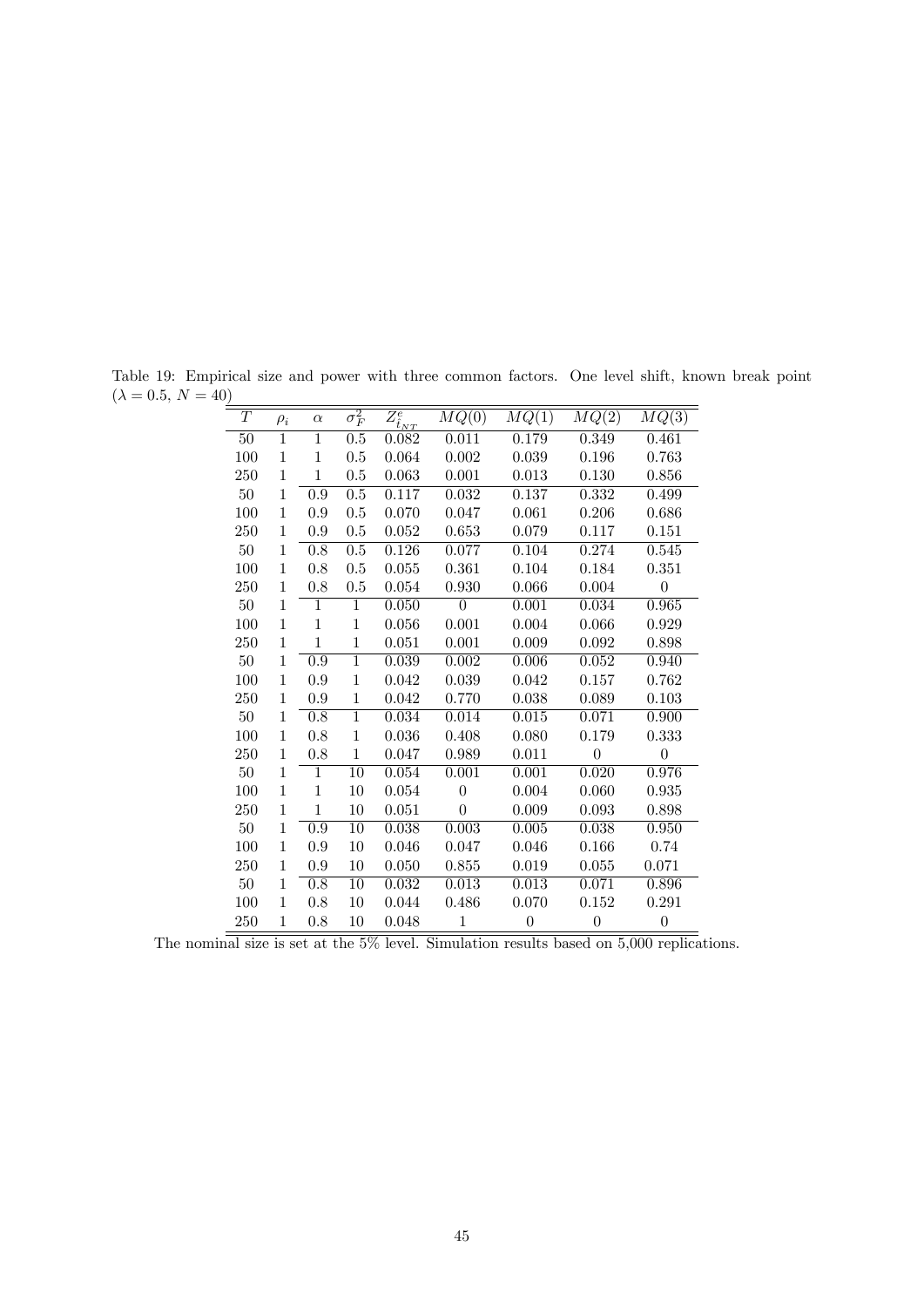| MQ(3)                           | $\frac{1}{321}$ | 0.664     | 0.812            | 0.367         | 0.595         | 0.404                           | 0.258              | $\circ$  | 0.938            | 0.938         | 0.939         | 0.916         | 0.775          | 0.153    | 0.862                            | 0.312         | $\circ$       | 0.971                                                              | 0.944   | 0.944            | 0.936            | 0.774                 | 0.167          | 0.875  | $\overline{0.323}$ |                  | $\circ$ |
|---------------------------------|-----------------|-----------|------------------|---------------|---------------|---------------------------------|--------------------|----------|------------------|---------------|---------------|---------------|----------------|----------|----------------------------------|---------------|---------------|--------------------------------------------------------------------|---------|------------------|------------------|-----------------------|----------------|--------|--------------------|------------------|---------|
| MQ(2)                           | 0.388           | 0.266     | 0.166            | 0.367         | 0.261         | 0.325                           | $\overline{0.175}$ |          | 0.057            | 0.058         | 0.058         | 0.074         | 0.151          | 0.087    | 0.099                            | 0.168         | $\circ$       | 0.024                                                              | 0.050   | 0.051            | 0.053            | $\overline{0.153}$    | 0.085          | 0.086  | 0.161              |                  | $\circ$ |
| MQ(1                            | 0.274           | $0.066\,$ | 0.021            | 0.218         | 0.071         | 0.163                           | 0.058              | 0.004    | 0.004            | 0.003         | 0.003         | 0.007         | 0.031          | 0.033    | 0.018                            | 0.054         | 0.003         | 0.002                                                              | 0.005   | 0.005            | $0.005$          | 0.034                 | 0.024          | 0.015  | 0.055              | 0.002            | 0.002   |
| MQ(0)                           | 0.017           | 0.004     | 0.001            | 0.048         | 0.073         | 0.108                           | $\frac{603}{0}$    | 0.996    | 0.001            | 0.001         | $\circ$       | 0.003         | 0.043          | 0.727    | 0.021                            | 0.466         | 0.997         | $\circ$                                                            | $\circ$ | $\circ$          | 0.002            | $\frac{0.039}{0.039}$ | 0.724          | 0.021  | $\frac{1}{460}$    | 0.998            | 0.998   |
| $Z_{\tilde{t}_{NT}}^e$          | 0.926           | 0.991     | 0.997            |               |               |                                 |                    |          | 0.996            |               |               |               |                |          |                                  |               |               | 126.0                                                              |         |                  | 0.976            |                       |                | 0.974  |                    |                  |         |
| $\rho_i$                        | $\frac{8}{2}$   |           | $\frac{8}{2}$    | $\frac{8}{2}$ | $\frac{8}{2}$ | 0.8                             | $\frac{8}{10}$     | 0.8      | 0.8              | $\frac{8}{2}$ | $\frac{8}{2}$ | $\frac{8}{2}$ | $\frac{8}{10}$ | 0.8      | 0.8                              | $\frac{8}{2}$ | $\frac{8}{2}$ | 0.8                                                                |         | $\frac{8}{2}$    | 8.0              | $0.\overline{8}$      | $\frac{8}{10}$ | 0.8    | 0.8                | 0.8              | 0.8     |
| MQ(3                            | 0.397           | 0.749     | 0.867            | 0.442         | 0.633         | 0.161                           | 0.476              | 0.304    | $\circ$          | 0.944         | 0.94          | 0.945         | 0.927          | 0.777    | 0.157                            | 0.864         | 0.349         | $\circ$                                                            | 0.971   | $0.94\,$         | 0.946            | $\frac{1}{0.936}$     | 0.78           | 0.163  | 0.865              | 0.324            |         |
| MQ(2)                           | 0.361           | 0.209     | 0.119            | 0.333         | 0.245         | 0.084                           | $\frac{306}{2}$    | 0.169    | $\circ$          | 0.051         | 0.056         | 0.052         | 0.063          | 0.155    | 0.09                             | 0.097         | 0.159         | $\circ$                                                            | 0.025   | 0.056            | 0.048            | 0.05                  | 0.155          | 0.093  | 0.096              | 0.16             | $\circ$ |
| MQ(1                            | 0.229           | 0.039     | 0.014            | 0.184         | 0.062         | 0.026                           | $\overline{0.13}$  | $0.06\,$ | 0.004            | 0.005         | 0.004         | 0.002         | 0.008          | $0.03\,$ | 0.031                            | 0.019         | 0.055         | 0.004                                                              | 0.001   | 0.003            | 0.005            | 0.006                 | 0.029          | 0.026  | $\overline{0.015}$ | 0.054            | 0.005   |
| MQ(0)                           | 0.013           | 0.003     | $\circ$          | 0.041         | 0.060         | 0.729                           | $\overline{0.088}$ | 0.467    | 0.996            | ⊃             | $\circ$       | 0.001         | 0.002          | 0.038    | 0.722                            | 0.020         | 0.437         | 0.996                                                              | $\circ$ | $\circ$          | $0.001\,$        | $0.\overline{002}$    | 0.035          | 0.718  | $\overline{0.018}$ | 0.461            | 0.995   |
| $\overline{Z}^e_{\hat{t}_{NT}}$ | 0.908           | 0.989     | 0.998            |               |               |                                 |                    |          |                  | 0.996         |               |               |                |          |                                  |               |               |                                                                    | 0.911   | 0.999            |                  | 0.912                 |                |        | 0.898              | 0.999            |         |
| $\sigma_F^2$                    |                 |           | $\frac{5}{0}$ .5 |               |               | ပ် ၁ ၁ ၁ ၁ ၁ ၁<br>၁ ၁ ၁ ၁ ၁ ၁ ၁ |                    |          |                  |               |               |               |                |          |                                  |               |               |                                                                    |         |                  |                  |                       |                | 음음음음음음 |                    |                  |         |
| ੇ                               |                 |           |                  |               |               |                                 |                    |          |                  |               |               |               |                |          |                                  |               |               | ○ ○ ○ ○ ○ ○ ○ │ ┐ ┐ │ ○ ○ ○ ○ ○ ○ ○ ○ ○                            |         |                  |                  |                       |                |        |                    |                  |         |
| $\rho_i$                        |                 |           |                  |               |               |                                 |                    |          | $\sum_{i=1}^{n}$ |               |               |               |                |          | 。。。。。。。。。。。<br>○ ○ ○ ○ ○ ○ ○ ○ ○ |               |               |                                                                    |         | $\sum_{i=1}^{n}$ | $\sum_{i=1}^{n}$ | $\frac{6}{2}$         | $\frac{6}{5}$  | 0.9    | $\sum_{i=1}^{n}$   | $\sum_{i=1}^{n}$ |         |
| $\overline{F}$                  | $\Omega$        | $\Xi$     | 250              | $50\,$        |               |                                 |                    |          |                  |               |               |               |                |          |                                  |               |               | <u>ក្នុង ក្នុង ក្នុង ក្នុង ក្នុង ក្នុង ក្នុង ក្នុង ក្នុង ក្នុង</u> |         |                  |                  |                       |                |        |                    | $\Xi$            | 250     |

46